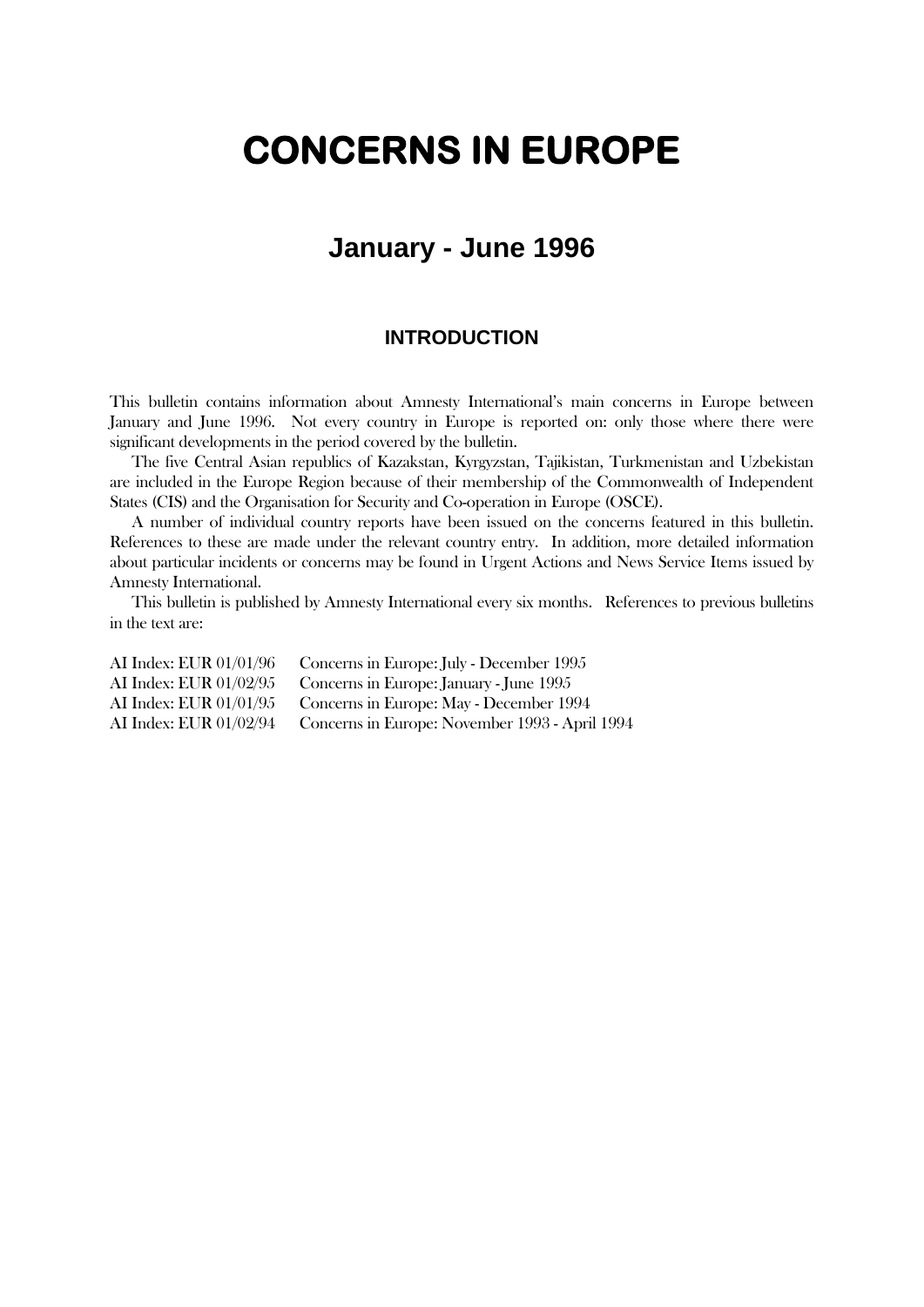#### ALBANIA

#### Prisoners of conscience

Fatos Nano, leader of the main opposition party, the Socialist Party (SP), remained in prison (see Amnesty International Reports 1995 and 1996). In February, Lambi Mile, a Jehovah's Witness, was sentenced by a court in Berat to six months' imprisonment for refusing military service on religious grounds. In March Sulejman Mekollari and three other men were sentenced to up to four years' imprisonment by a court in Saranda. They had distributed pamphlets bearing the slogan: "Berisha [the President of Albania] is a spy. America out of Albania". Sulejman Mekollari was also convicted of trying to recreate the former Albanian communist party (officially banned in 1992). The convictions and sentences were confirmed on appeal. In March Timoshenko Pekmezi and three other men were arrested in Tirana on similar charges and in May an ethnic Albanian from Yugoslavia, Nusret Reçica, was reportedly arrested for distributing the writings of Albania's former communist ruler, Enver Hoxha.

#### Political prisoners

Over 40 people, almost all of them formerly senior communist officials, were under investigation, on trial or convicted on charges of "genocide" and "crimes against humanity" in connection with grave human rights violations committed under communist rule. By the end of June at least 14 had been convicted of bearing responsibility for the long-term "internment" (internal exile) of political dissidents and their families. Three were sentenced to death; five to life imprisonment and the rest to between 16 and 25 years' imprisonment. In January Idajet Beqiri, leader of an opposition party, Unikomb, was arrested on similar charges, although he had not held any senior official position. Reports received by Amnesty International indicated that he was being denied a fair trial.

#### Detention or ill-treatment of journalists

Official persecution of the opposition and independent press increased. At least a dozen journalists were briefly detained, or charged or threatened with charges, or ill-treated in police custody. They included Fatos Veliu who was beaten by police in Saranda. On 28 May Bardhok Lala, a journalist for the independent newspaper Dita Informacion, was arrested by plainclothes police while observing opposition demonstrations in Tirana. He was driven out to a lake near Tirana, beaten, stripped and subjected to a mock execution. He suffered severe bruising to his back and eyes and doctors reportedly said he had a fracture of the skull and injuries to the genital area.

#### Bardhok Lala

#### National elections in May - arbitrary detention and ill-treatment of political opponents

Several hundred members or supporters of opposition parties were detained for up to 48 hours and sometimes ill-treated by police in the months leading up to national elections. The majority appear to have been arrested for exercising, non-violently, their right to freedom of expression, association or assembly. On 28 May, two days after the elections, opposition parties held a demonstration in Tirana to protest against election fraud. The authorities refused permission to hold the demonstration which was violently broken up by police who arrested and beat over 100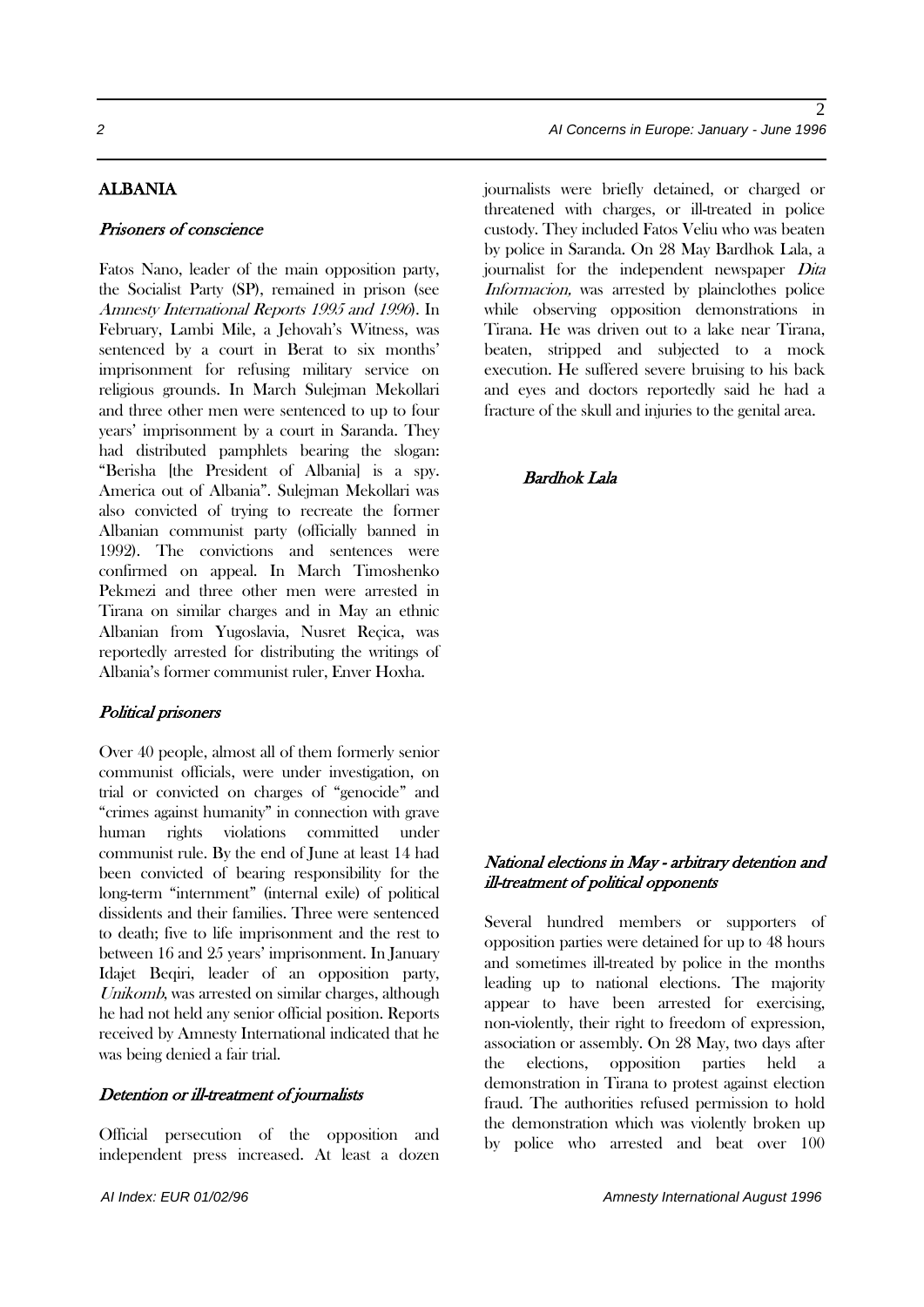protesters, among them opposition leaders, women and the elderly. Seven police officers were reportedly subsequently dismissed for "incompetence".

#### Death penalty

According to the President of Tirana district court, the court sentenced nine people to death in the first six months of the year. Three former communist officials were sentenced to death (see above) and six other men were convicted of murder. No executions were carried out.

In June Amnesty International wrote to President Berisha to call for the release of prisoners of conscience. The organization also called for former officials charged with "genocide" and "crimes against humanity" to be granted fair trials. It said that it believed that Idajet Beqiri might be a prisoner of conscience and called for an urgent review of his case and that he be released if it were found that he was imprisoned solely on account of his non-violent political beliefs, or that he be granted a prompt and fair trial in accordance with international standards. Amnesty International expressed concern about reports of the arrest and ill-treatment of opposition supporters in connection with the May elections and called for police officers responsible for human rights violations to be brought to justice. The organization urged that all death penalties be commuted and the death penalty abolished.

### **ARMENIA**

#### Allegations of ill-treatment in detention

In April the United Nations Committee against Torture reviewed Armenia's first report to them under the provisions of the Convention against Torture and Other Cruel, Inhuman or Degrading Treatment or Punishment. The Committee noted positive aspects, such as the integration of prohibitions against torture into the new Constitution adopted last year, but recommended among other things that torture be mentioned in penal law as a crime in itself,

and that it be clearly defined; that measures should be taken to guarantee that persons could not be expelled or extradited to other states where they were in danger of being subjected to torture; and that the authorities should investigate and report back on allggations of ill-treatment of detainges. Members of the Committee raised Amnesty International's reports of such allegations (see AI Index: EUR 54/04/95 and EUR 54/05/95) and, although these were denied by the Armenian delegation, the Committee recommended that they should receive a report back after a due investigation of the claims.

The allegations that Amnesty International has continued to receive include reports that army conscripts have been beaten by, at the instigation, or with the knowledge of, superior officers. Usually such allegations, including claims that conscripts have died from beatings or subsequent lack of basic medical facilities, have been generalized. Many alleged victims apparently fear reprisals, or have no faith in the authorities to conduct an impartial, or any, investigation.

One more detailed incident which was publicized during the period under review, however, concerned a young man named Amayak Oganesyan who was called up into the army on 1 May 1995. According to his father, Vardazdat Oganesyan, the ill-treatment began after the new recruits had taken the military oath (following 45 days initial training) and had been assigned to a unit. There a sergeant, whom he named, is said to have mocked him, inflicted a knife wound to the area of his ribs and hit him around the head with a spade. Amayak Oganesyan, according to the account, was not taken to the medical unit and instead the threat was made that "if you complain we'll blow you up on a mine". A group of soldiers is said to have beaten Amayak Oganesyan at the instigation of the sergeant at least twice over the next days, to the point where he lost consciousness. Eventually he was removed when the company commander, a former neighbour, became aware of events and he was transferred to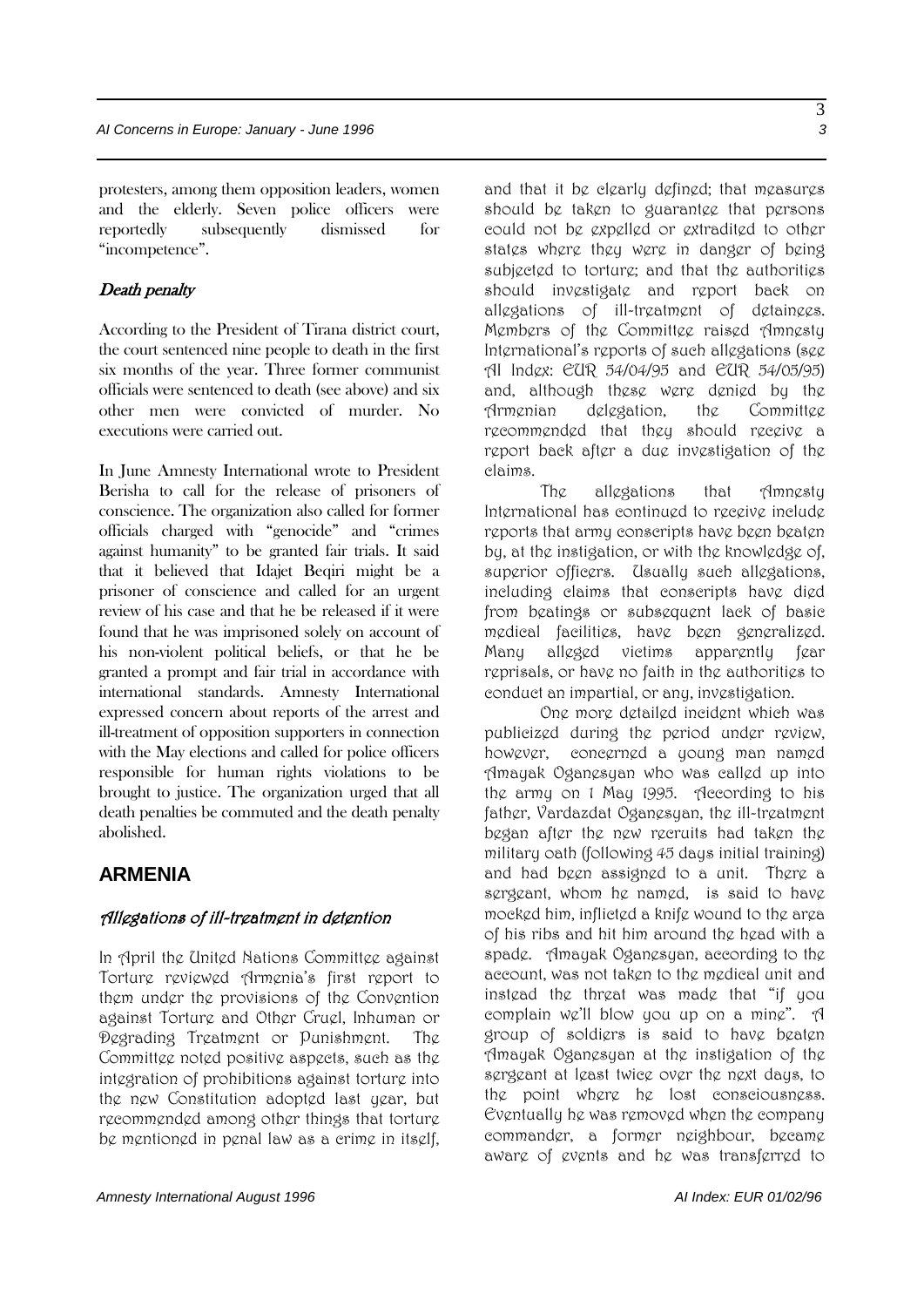4

hospital. There a medical attendant is said to have beaten Amayak Oganesyan when the latter was too weak to perform cleaning tasks required of him in the ward. Two days later Amayak Oganesyan was reportedly further beaten with sticks and an iron when he refused another soldier's demand for his clothes. He was eventually transferred to a civilian hospital in Yerevan, the capital, where he was diagnosed as suffering from lymphosarcoma and eventually discharged from the army.

Vardazdat Oganesyan reports that he made his first complaint regarding his son's ill-treatment to the Chief Military Prosecutor of Armenia on 18 August 1995 and was informed that the complaint had been passed to the military prosecutor of the Zangezur district. No response from them was forthcoming; Vardazdat Oganesyan was told by the central authorities that they had no communications with Zangezur and that he would have to travel there himself for a reply. On 30 October 1995 Vardazdat Oganesyan approached the Minister of Defence, but subsequently received only a verbal response from the director of the ministry's medical department that there was no documentation available on the case. Still lacking any substantive response, on 4 March 1996 Vardazdat Oganesyan appealed to the Procurator General to intervene, but no further significant developments are known by the time of writing. Amnesty International has written to the authorities asking for a swift, thorough and comprehensive investigation into the allegations, with the results made public and that any alleged perpetrators identified be brought to justice.

During the period under review the Defence Minister of Armenia responded to Amnesty International's concerns over the reported role of the paramilitary group Yekrapah in attacks on religious minorities (see AI Index: EUR 01/01/96). In a letter to Amnesty International received on 16 May the Minister categorically denied that any military serviceman could have taken part in the attacks, or that *Yekrapah* was part of his ministry, but did not indicate what substantive

investigations, if any, had taken place into the allegations.

In a separate development, two police officers were each sentenced to six years' imprisonment following the death in custody of Rudik Vartanian, who died aged 21 on 21 January 1993 (see AI Index: EUR 54/05/95). Unofficial sources had alleged that he was beaten by seven police officers and died of his injuries, including three fractures to the skull said to have been inflicted with a blunt instrument. Two of the seven officers, Samvel Dzhaginian and Artur Atabekian, were initially charged with premeditated murder, although at their trial in late 1993 the judge sent the case back for further investigation on the grounds of insufficient evidence. A different charge of negligence was then brought: it was alleged that the officers had not taken sufficient care to ensure that Rudik Vartanian was properly guarded, and that he sustained his injuries after falling during a resulting escape attempt. After various developments the two officers finally stood trial beginning on 30 January 1996, charged once more with murder (Article 99 part 6) and exceeding their authority (Article 183 part 2). On 29 March the court once again sent back the case under the first charge for further investigation, but convicted the two of the latter charge.

#### Fair trial concerns

On 5 March the trial opened in the case of a senior member of the opposition Armenian Revolutionary Party (ARF), Vahan Hovanessian, and 30 others accused of attempting to stage an armed coup. Charges range from illegal possession of firearms to treason, which carries a possible death sentence. As in the "Dro" case below, it has emerged that defendants allege they were beaten or otherwise placed under physical and mental duress to sign confessions, and that they have been denied full and proper access to a defence lawyer of their own choice, especially in pre-trial detention. Manvel Yeghiazarian, for example, alleges that he was assaulted during his arrest on the night of 29 to 30 July 1995, and was interrogated immediately after he had been taken to a prison hospital suffering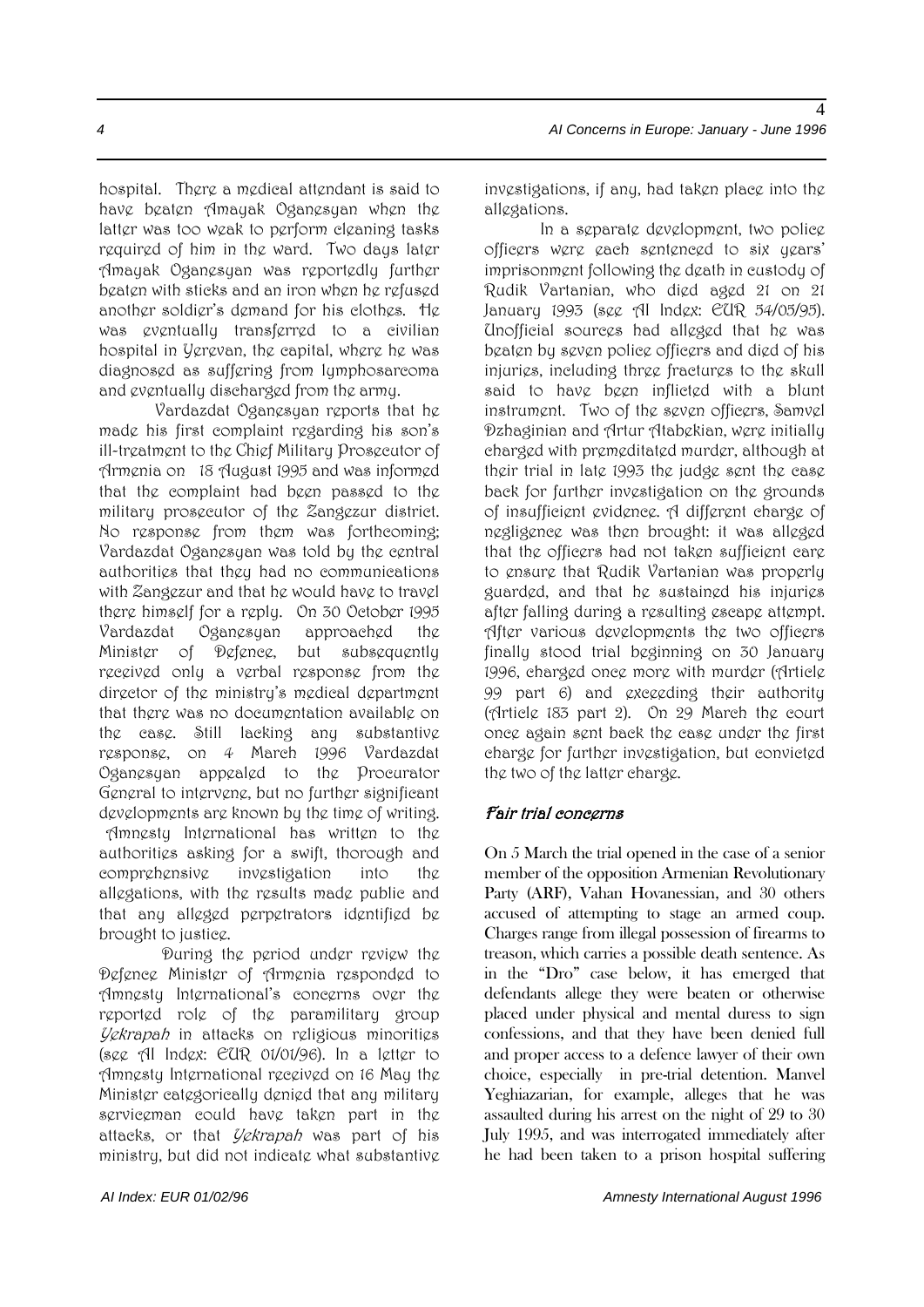from concussion, bruising, and fractured ribs. Others allege that pressure was exerted on them via threats to their family, and have retracted their previous testimony. In Vahan Hovanessian's case his lawyer reported that between August and October last year she had only been able to meet her client three times, and never in private.

Amnesty International has urged the authorities to ensure that the defendants receive a fair trial in line with international standards, and that all allegations of ill-treatment are subject to prompt, comprehensive and impartial investigation.

#### Prosecutor calls for the death penalty in the "Dro" case

In another major political trial marked by allegations of procedural violations and ill-treatment, on 9 April the prosecution completed its case by calling for the death penalty on four of 11 men said to be members of a clandestine terrorist organization within the ARF known as "Dro" (see AI Index EUR: 01/02/95, EUR 01/01/96 and EUR 54/05/95). The four - Arsen Artsruni, Armenak Mnjoyan, Armenak Zakarian and Armen Grigorian - have been charged with a variety of offences including murder. Trial proceedings had not been completed at the end of the period under review.

### **AUSTRIA**

#### The alleged ill-treatment of detainees

In the period under review Amnesty International received several allegations that Austrian police officers had used excessive or unwarranted force in arresting or restraining people, or had deliberately subjected detainees in their custody to cruel, inhuman or degrading treatment or punishment. One such case is described below, two others are included in the section of the report "Women in Europe". In the same period police officers were charged, tried and acquitted of ill-treating Emad Faltas, whose case Amnesty International had previously documented.

#### The case of Peter Rosenauer

In March Peter Rosenauer alleged that he was ill-treated by police officers following his arrest at a demonstration against the building of a dam near the town of Lambach. In a complaint to the Wels Public Prosecutor's Office three days after his arrest, Peter Rosenauer stated that two officers deliberately banged his head against a wall three times as they were taking him into Lambach police station, with his hands secured behind his back. Once in the station he was taken into a room and made to sit down on a stool. One of the several officers present allegedly kneed him in the testicles and pulled his hair, while another commented to him: "If you dare make a complaint you won't know what's hit you". All the officers left the room, except one who proceeded to hit Peter Rosenauer on both shoulders with his baton. Peter Rosenauer also alleged that he received no medical attention either at Lambach station, or at Wels Detention Centre (*Gefangenenhaus Wels*) where he was transferred later that day. The next day he was questioned by an investigating judge about police allegations that he had resisted arrest and assaulted a police officer. He was then released and went directly to a doctor who certified that he was experiencing pain in both shoulders and wrists and in the right testicle, and that he had a bruise on his right eye and a swelling on the back of his head. That same day he was charged with resisting arrest and assault.

In June Amnesty International expressed concern to the Austrian authorities that while the complaint against Peter Rosenauer had been dealt with very speedily, his complaint of police assault appeared to have made little progress. In the same month a court acquitted Peter Rosenauer of charges of resisting arrest and assaulting a police officer. At the end of June the investigation into his allegations of ill-treatment had still not been concluded.

#### The case of Emad Faltas (see AI Index: EUR 01/01/96)

In February three officers were charged with assaulting Egyptian Emad Faltas at a Vienna railway station. The officers had moved in to arrest Emad Faltas after they saw him share his umbrella with a female drugs suspect. Emad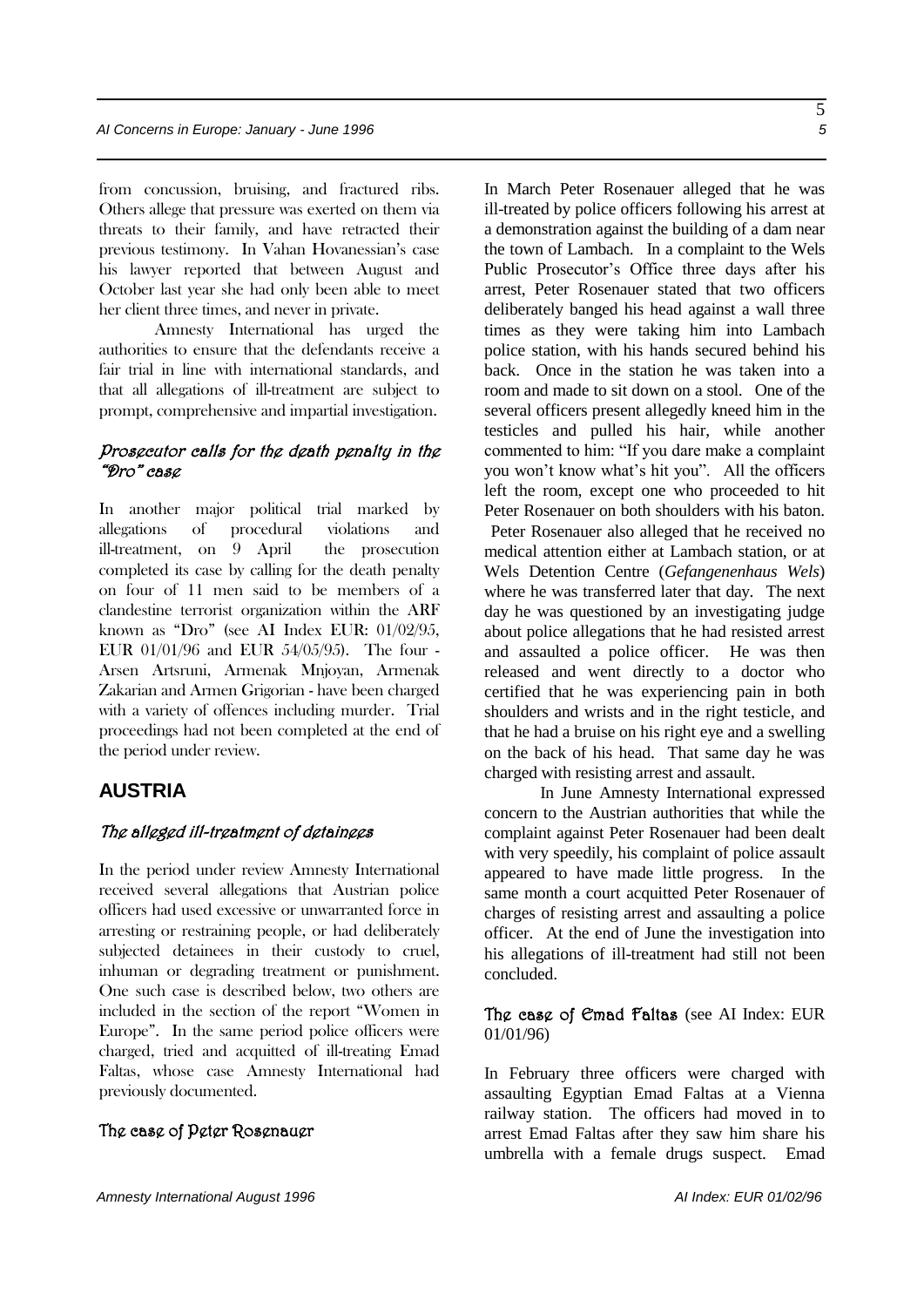Faltas, who had never seen the woman before and had acted out of chivalry, thought he was being attacked by racists and cried out for police help. Following his arrest the Egyptian spent a week in hospital with three broken ribs, and with cuts and bruises on his arms, stomach and face. Senior officers later apologized to Emad Faltas for the case of "mistaken identity".

In April a court acquitted the three officers of the charges of ill-treating Emad Faltas. According to press reports, the trial judge, sitting alone, ruled that: "Even schoolchildren have to be sometimes kept in check by their teachers". The Public Prosecutor's Office has appealed against the judgment.

*See also Women in Europe, page 57.*

### AZERBAIJAN

#### Possible prisoner of conscience Tofiq Masim oglu Qasimov

During the period under review Amnesty International continued to express concerns about the case of Tofiq Qasimov, a prominent opposition figure who was arrested in September last year on charges of complicity in a failed coup attempt (see AI Index: EUR 55/05/96 and EUR 55/07/96).

On his arrest Tofiq Qasimov had been taken first to a police station and then to the investigation prison of the Ministry of National Security in the capital, Baku. He was kept by himself in a cell which was said to be very damp. At the beginning of February reports began to emerge that his health was deteriorating. He was examined by a doctor who diagnosed him as suffering from reactive psychosis, a serious mental health problem induced by environmental circumstances, and Amnesty International urged the authorities to afford him all appropriate medical care.

#### Tofiq Qasimov

*Tofiq Qasimov was transferred to a central prison hospital, and finally released on 22 February. The charges against him were not dropped, however, and his trial opened on 7 May. Amnesty International expressed concern that Tofiq Qasimov was unfit to stand trial at that time - he was continuing to receive medical treatment at home and there were fears that the stress of the trial would aggravate his mental problems. Similar concerns were voiced by the organization about a co-defendant named Adil Hanbaba oglu Hajiyev, an aide of fugitive former president Ayaz Mutalibov who was forcibly returned from Russia to Azerbaijan in February 1996. He is said to suffer from diabetes mellitus and unspecified heart trouble, and to have attempted suicide on several occasions while awaiting trial. He had been transferred to the prison hospital on 2 April.*

*When the trial continued after adjournments on 20 May, the presiding judge turned down a defence request for an independent psychiatric examination to be carried out and the results presented to the court. Finally the court ordered Tofiq Qasimov to undergo an in-patient medical examination at the Psychiatric Hospital No. 1 in Baku, which he entered on 26 June. Amnesty International continued to urge that any decision to continue trial proceedings be based on a thorough and*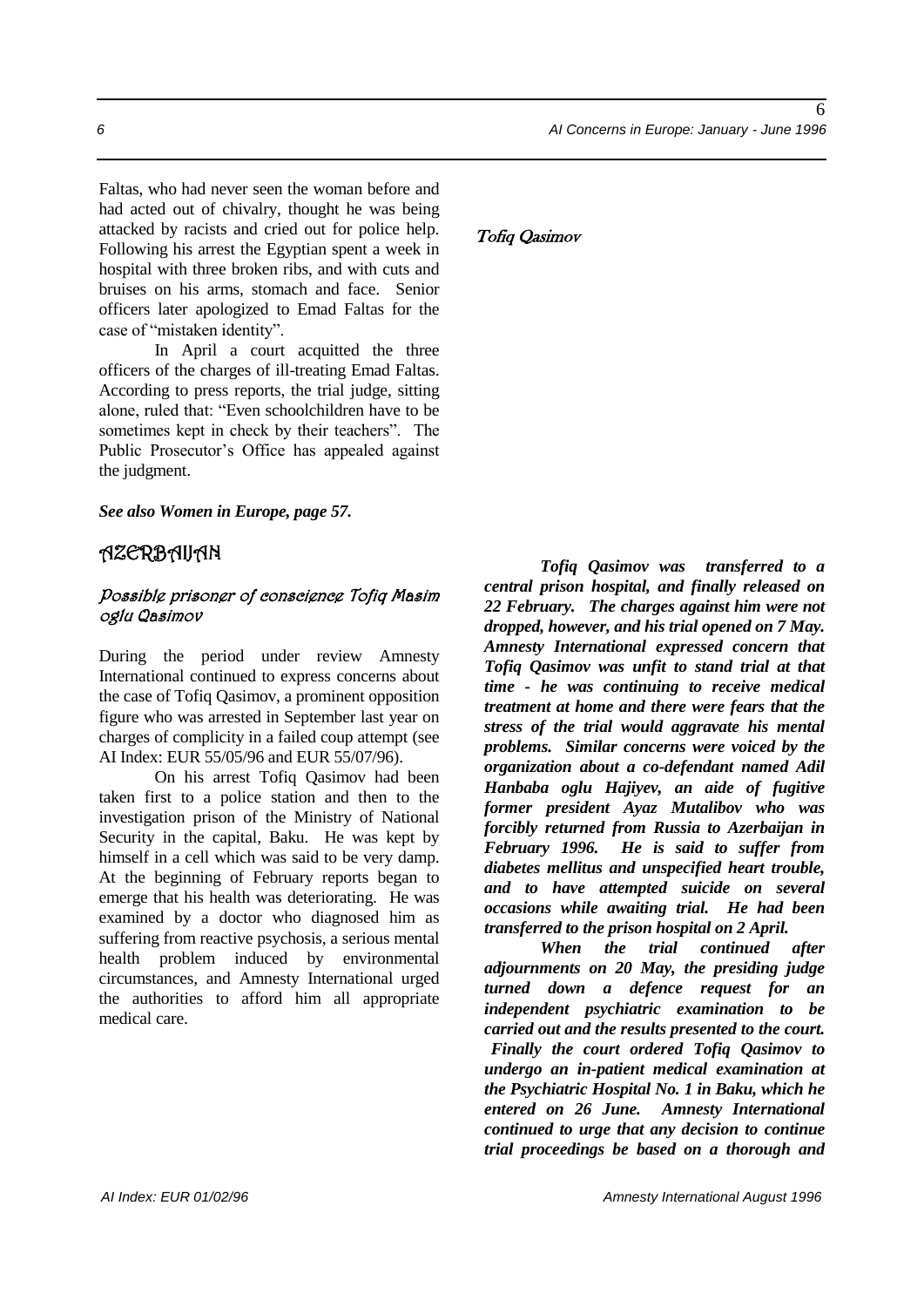*independent assessment of Tofiq Qasimov's state of health. The organization is also concerned about allegations that the charges against him are false.*

#### Allegations of ill-treatment in detention

During the period under review the organization continued to receive allegations that detainees were ill-treated (see AI Index: EUR 55/01/96). Among the cases raised by Amnesty International with the Azerbaijani authorities was that of a Turkish journalist named Isa Yasar Tezel, who was allegedly beaten by police officers while held on the premises of the Main Police Directorate in Baku.

Isa Yasar Tezel, a correspondent with Turkish public radio, had arrived in Azerbaijan on 12 April to cover the visit of the Turkish Prime Minister. He was detained during the night of 16 to 17 April, together with former Azerbaijani Prime Minister Panah Huseynov. According to one source Isa Tezel was first placed under administrative arrest for 15 days and held in the Main Police Directorate, where the alleged beatings took place. He was subsequently transferred to Bailovsky prison, after reportedly being charged with "concealing a crime against the state" (Article 82-1 of the Criminal Code), "concealing a crime involving embezzlement of public funds" (Article 187-1) and "resisting arrest" (Article 189-1).

In addition to the allegation that Isa Tezel was beaten by police officers, Amnesty International also expressed concern about his general state of health. He is said to have suffered two heart attacks while in detention, and to have been transferred to a prison hospital owing to problems with his blood pressure. Amnesty International asked that the allegations of ill-treatment be investigated, and urged that Isa Tezel received all appropriate medical treatment. He was eventually released on 22 June after a Turkish delegation raised his case with President Heydar Aliyev. One charge against him was dropped for lack of evidence, and the other two fell under an amnesty.

In March Amnesty International received a response regarding its concerns over the death in custody of Rafiq Shaban oglu Ismayilov (see AI Index: EUR 01/01/96). The republican prosecutor's office stated that the public prosecutor's office in Massali district, where Rafiq Ismayilov died, had opened a criminal case under Article 168, part two, of the Criminal Code - "exceeding authority or official powers". On 15 December 1995 the criminal investigation department of that office was instructed to conduct an investigation. Its outcome, if any, is not known to Amnesty International at the time of writing.

Rafiq Ismayilov, a barber from Digah, died on 8 December 1995 while in custody at the Massali district Police Department. According to an Interior Ministry statement at the time, Rafiq Ismayilov suffered from heart disease and died of heart failure. Unofficial sources, however, alleged that he had been severely beaten by some three police officers in order to force a confession, and that he died from resulting injuries.These are said to have included fractures to his neck, arms and ribs, and damage to his kidneys.

### The death penalty

At the time of writing Amnesty International had learned of at least 13 death sentences passed in the first six months of 1996. Around half these sentences were passed in cases with a political element. Alakram Alakbar oglu Hummatov and Nariman Shamo oglu Imranov, for example, were sentenced to death on 12 February by the Supreme Court, reportedly without right of appeal. Alakram Hummatov faced a range of charges including treason: in June 1993, amid general political unrest in Azerbaijan, he had announced the creation of the short-lived and self-proclaimed "Talish-Mugan Autonomous Republic", taking control of the southern city of Lenkaran and surrounding areas (see AI Index: EUR 55/01/96). He was detained in December 1993, escaped with three other prisoners from the Ministry of National Security's prison in September 1994, and was eventually recaptured in August 1995. Nariman Imranov, the Minister of National Security at the time of the break-out, was accused of organizing the escape and sentenced to death for treason. In a related development one of the prisoners who also escaped at that time, former Defence Minister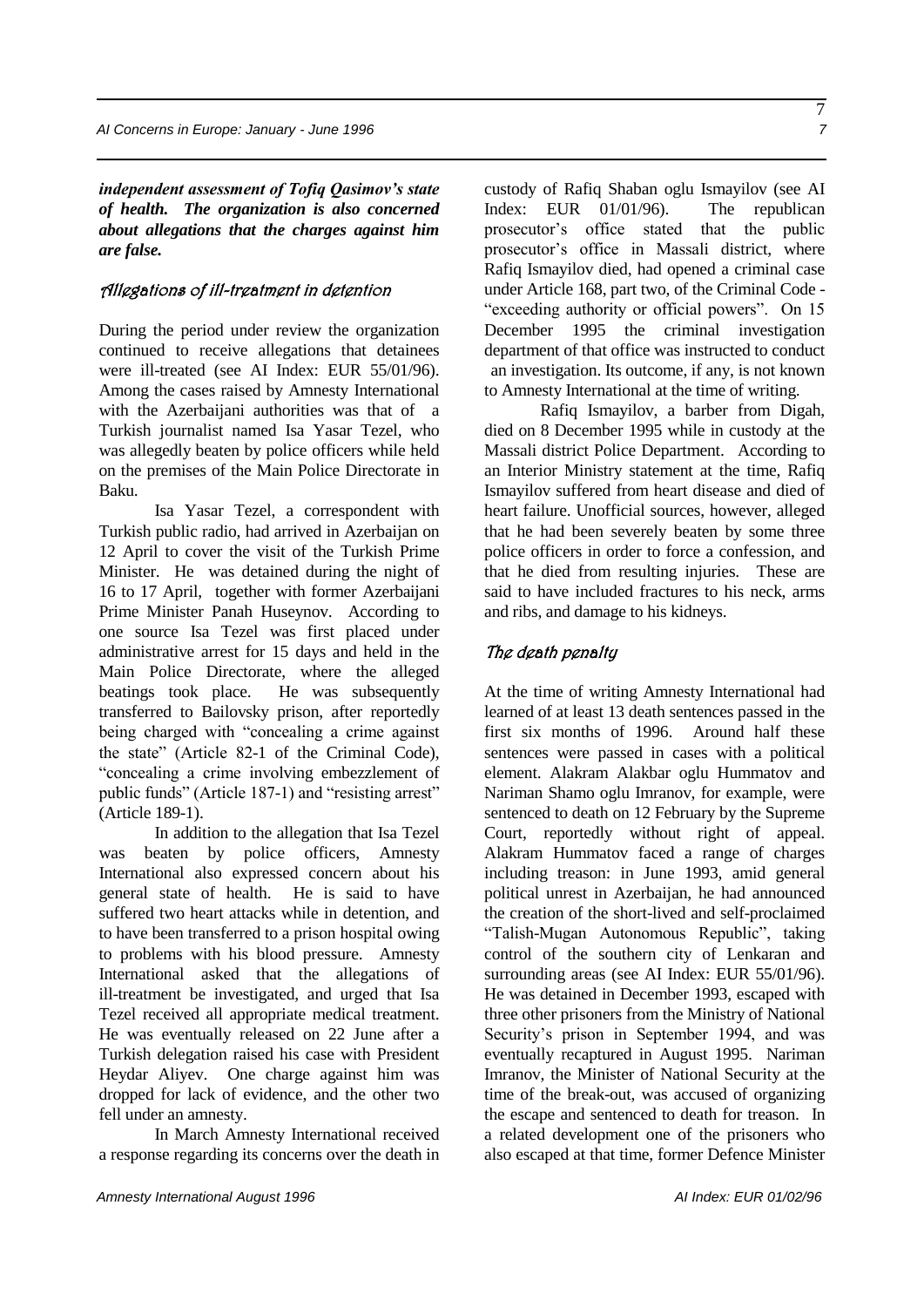Rahim Hasan oglu Qaziyev, was forcibly returned from Russia to Azerbaijan on 16 April. Among other things he had been accused of neglecting his duty in a combat situation, in connection with the fall of two towns to ethnic Armenian forces in 1992 (see AI Index: EUR 55/01/96). He was sentenced to death *in absentia* and without right of appeal in May 1995. Relatives of both Rahim Qaziyev and Alakram Hummatov are said to have been beaten, arbitrarily detained and otherwise harassed while the two men were in hiding, in an attempt by the authorities to obtain information on their whereabouts. Alakram Hummatov is also said to have been beaten himself while in detention.

No executions were reported, however, and at least five people had their death sentences lifted. The sentence on an ethnic Russian named Vasily Logovoy was commuted to 15 years' imprisonment on 19 April. The other four, all ethnic Armenians, were among those released in May as part of a prisoner exchange to mark the second anniversary of the cease-fire in the conflict over the disputed Karabakh region (see, for example, AI Index: EUR 01/01/95). They were Kamo Saakov, sentenced in 1995, and three of a total of five defendants sentenced in 1992 for the killing of an Azeri journalist in Karabakh: Garnik Arustamyan, Gagik Arutyunian and Arvid Mangasaryan. The two other co-defendants had died earlier in detention. Thirty nine prisoners in all were released by Azerbaijan, while 67 were handed over by Armenia and Karabakh.

On a further positive note parliament on 29 May approved a bill initiated by President Heydar Aliyev to limit the scope of the death penalty. The number of crimes currently carrying a possible death sentence will be reduced from 33 to 12, and men aged over 65 will be exempt from the death penalty (women were exempted in October 1994). Amnesty International welcomed these moves, but urged President Aliyev to consider total abolition of the death penalty in Azerbaijan as a matter of priority. The organization suggested commuting all pending death sentences, and declaring a moratorium on all further death sentences, pending a full review of the issue. It also called for the publication of detailed statistics on the application of the death penalty, to further inform public debate.

# BELARUS

#### **Human rights violations following anti-government protest**

#### Ill-treatment of demonstrators by police

Regular police and special police forces reportedly used tear-gas against participants in a rally on 26 April in Minsk, the capital, and beat and otherwise ill-treated a number of them. The rally had been organized to commemorate the 10th anniversary of the Chernobyl nuclear power station disaster, but participants also denounced President Alyaksandr Lukashenka's policy of closer ties with Russia and a crackdown on trade unions and the opposition press. In reaction to the police actions, it was reported that demonstrators turned over police cars. In all, 204 persons were arrested during the rally and most were kept in detention for between five and 15 days on charges of hooliganism. Most of the demonstrators were later released.

On May 30 police again clashed with nearly 3,000 demonstrators who picketed the presidential administration building in Minsk. According to witnesses, police beat protesters who were demanding among other things that legal proceedings against opposition leaders Yury Khadyka and Vyacheslav Sivchyk be dropped (see below). Reports stated that up to 84 protesters were detained for periods of up to 15 days. About 50 of the demonstrators were hospitalized for injuries allegedly inflicted by the police during the clash.

#### Prisoners of conscience

Vyacheslav Sivchyk, the secretary of the opposition Belorussian Popular Front (BNF), was arrested on the night of 26 April, together with 11 other BNF activists, when police raided the organization's headquarters. Yury Khadyka, another prominent BNF member, was arrested on the following day near his home. While the rest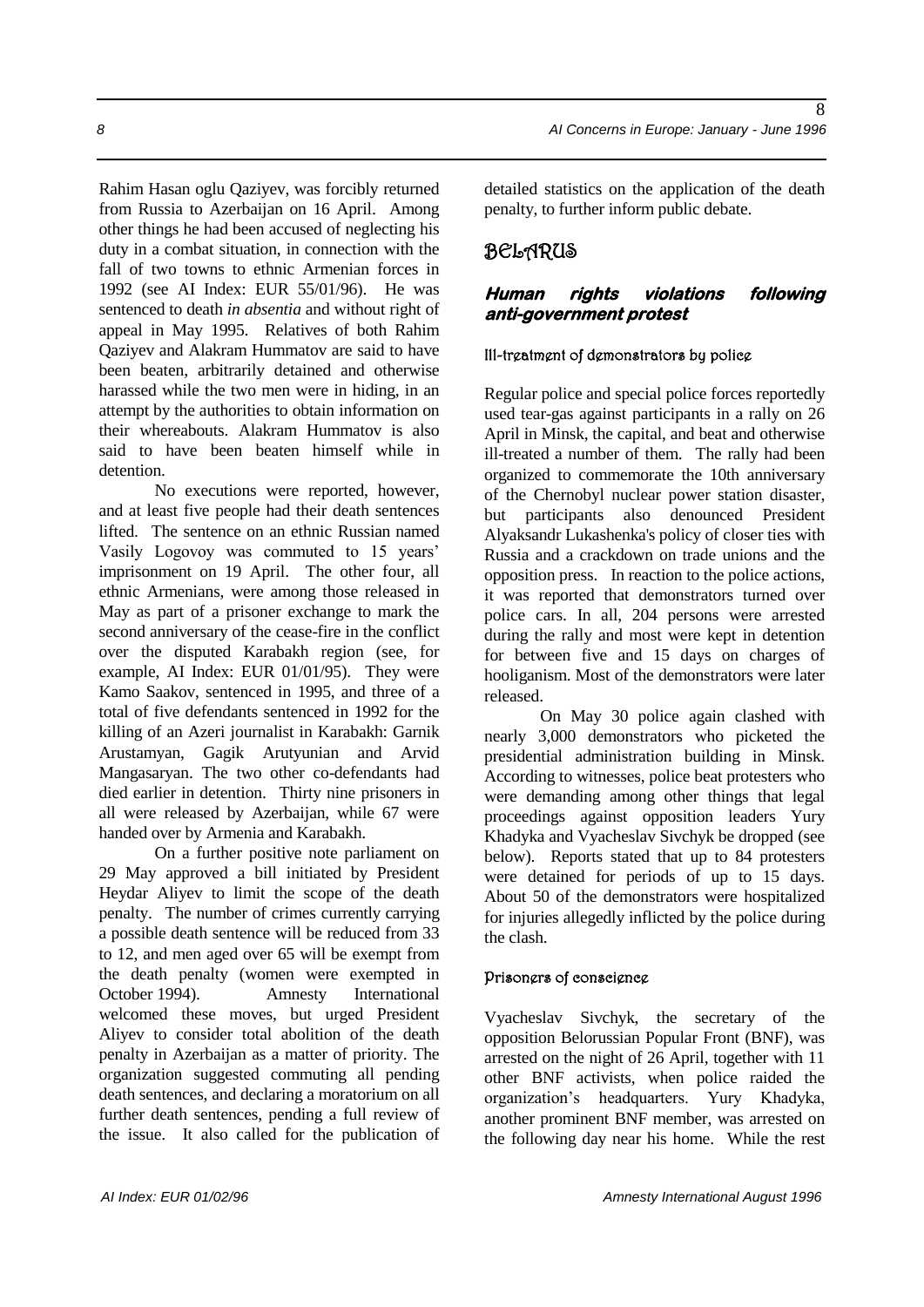of the BNF leaders and activists were released from detention after a few days, Yury Khadyka and Vyacheslav Sivchyk were charged on 29 April with "instigating mass disorder" (Article 186 part 3 of the Criminal Code) for having organized the 26 April rally. The two men each faced imprisonment of up to three years.

The circumstances of their detention, and the length of their possible sentences, suggested that the two BNF leaders were targeted by the authorities solely because of their political beliefs and opposition activities. The fact that the majority of the arrested demonstrators, leaders of the BNF and members of other opposition organizations which had participated in the 26 April rally were released after a few days suggested that Yury Khadyka and Vyacheslav Sivchyk were singled out by the authorities. According to Amnesty International's information, the authorities did not appear to have produced any evidence directly linking Yury Khadyka and Vyacheslav Sivchyk to committing or instigating acts of violence during the rally. For these reasons, Amnesty International considered Yury Khadyka and Vyacheslav Sivchyk to be prisoners of conscience. It called for their immediate and unconditional release, and for them to be given all necessary medical care to alleviate the consequences of a hunger-strike that they had declared soon after their arrest.

Both Vyacheslav Sivchyk and Yury Khadyka were released from custody on separate dates in the second half of May after serious deterioration in their state of health. However, the charges against them were not dropped.

### BELGIUM

#### Total abolition of the death penalty

On 13 June a bill abolishing the death penalty for all crimes was passed by the Chamber of Representatives (one of the two houses of the federal parliament), by 129 votes to 13. The Senate did not exercise its option to review the bill, which had been approved by the Council of Ministers in November 1995, and it was expected to receive royal assent and become law by the end of July. The last execution took place in 1950.

The Penal Code of 1867 provided the death penalty for serious crimes against the person and specified crimes against state security. During the 1970s mandatory death sentences were introduced for kidnapping and for hijacking an aircraft, in both cases when accompanied by aggravating circumstances. The Military Penal Code also provided the death penalty for certain crimes committed by members of the armed forces. Execution for common criminal offences was by guillotine, but by firing squad for crimes against state security and crimes under the Military Penal Code.

Although the courts have regularly pronounced death sentences for common criminal offences, since 1863 death sentences for such offences have, with one exception, always been commuted. In March 1918 a frontline military officer was executed after being convicted of the murder of a pregnant civilian. Some 15 people were, however, executed in the course of World War I for crimes against external state security, and about 242 people were executed by firing-squad between November 1944 and August 1950 after being convicted of war-related crimes against the external security of the state.

In 1983 Belgium signed Protocol Nº 6 of the European Convention for the Protection of Human Rights and Fundamental Freedoms, concerning the abolition of the death penalty and in 1990 signed the Second Optional Protocol to the International Covenant on Civil and Political Rights, aiming at the abolition of the death penalty. Neither protocol has been ratified.

### BOSNIA-HERZEGOVINA

#### The Dayton peace agreement and its implementation; call for arrest of war crimes suspects

An effective comprehensive cease-fire which was introduced in October 1995 meant that massive human rights abuses in the context of armed conflict largely ceased. There was also a reduction in the abuses away from the conflict zones. Under the General Framework Agreement on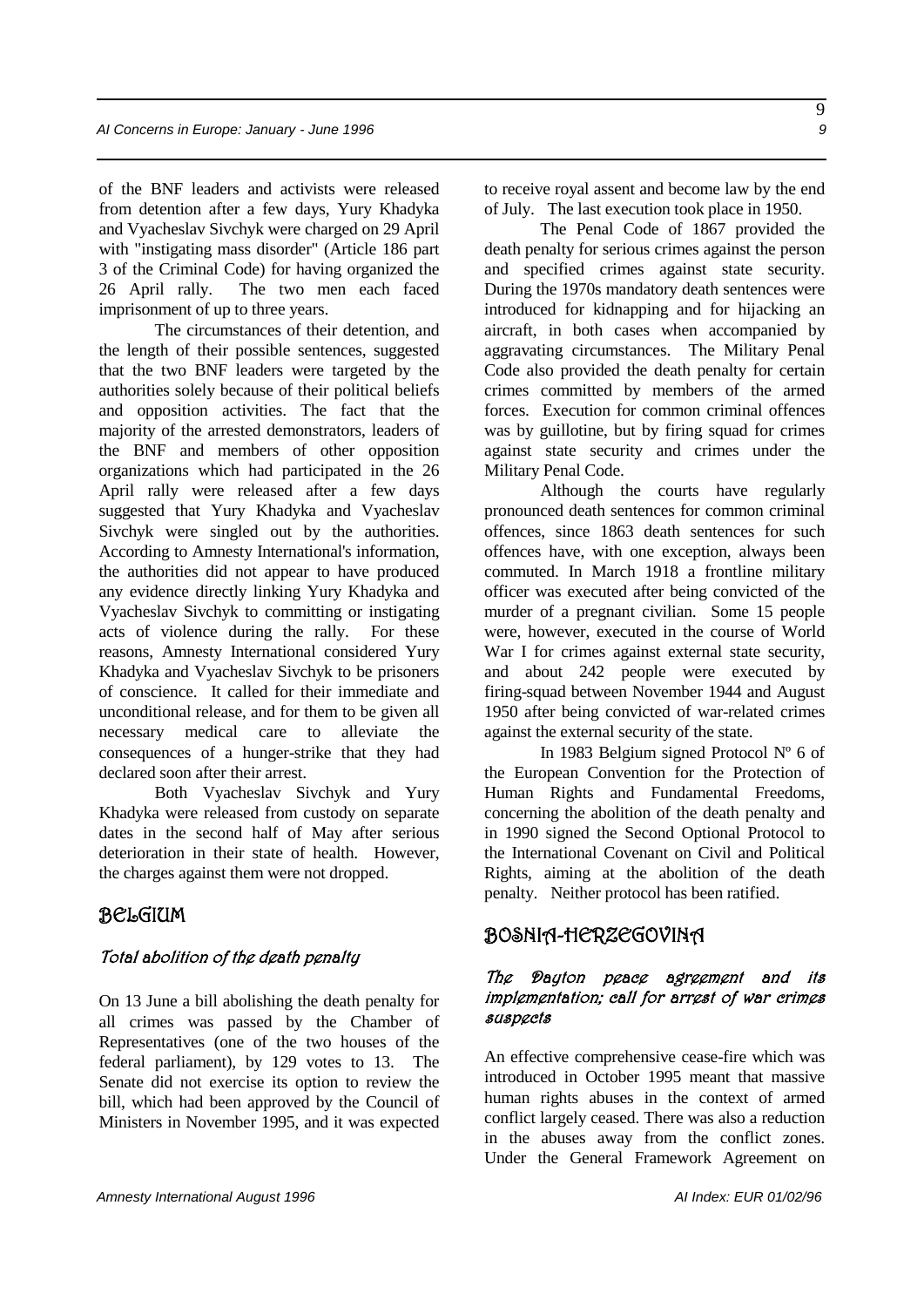Peace in Bosnia and Herzegovina (the peace agreement), which was initialled in Dayton in November 1995, the country was divided into two Entities, the Bosniac- or Muslim-Croat Federation of Bosnia and Herzegovina (the Federation) and the Serb-dominated Republika Srpska (RS). From the end of 1995 the North Atlantic Treaty Organization (NATO)-led multinational implementation force (IFOR), mandated under the peace agreement, was deployed throughout the two Entities. From early 1996 human rights monitors were deployed by the Organization for Security and Co-operation in Europe (OSCE) and civilian police monitors by the United Nations (UN) in the International Police Task Force (IPTF).

In March Amnesty International sent an open letter (AI Index: EUR 63/08/96) to the commanders of IFOR and governments of states contributing forces to it laying out the organization's concerns about the failure of IFOR to actively seek out and detain persons suspected of war crimes, in particular, those indicted by the International Criminal Tribunal for the former Yugoslavia (the Tribunal). The organization highlighted the obligations of all state parties to the Geneva Conventions of 1949; the explicit and implicit obligations contained in the peace agreement and the lack of full cooperation with the Tribunal by the parties to the peace agreement, particularly the Federal Republic of Yugoslavia, Bosnian Serb authorities, the Republic of Croatia and the Bosnian Croat authorities. Amnesty International also called upon IFOR to ensure adequate security for sites of suspected mass graves.

In June Amnesty International issued a report, *Bosnia-Herzegovina: The international community's responsibility to ensure human rights*  (AI Index: EUR 63/14/96) in which it outlined its concerns about the weaknesses of the human rights provisions of the peace agreement; the mandates created under it; the slowness of the deployment and logistical weaknesses of the international bodies involved in human rights monitoring and the lack of adequate public reporting of their activities and findings. The report also highlighted the organization's concerns about the reluctance of the parties to fully

### Attacks on would-be returnee displaced persons and refugees; few returns

Freedom of movement for all throughout Bosnia-Herzegovina and the return of refugees and displaced persons were key objectives of the peace agreement. However, a proportionately small number of refugees were able to return during the first six months of the implementation, almost exclusively to areas where their nationality was in the majority. Their numbers were cancelled out by a similar number of newly displaced persons, particularly Serbs from Sarajevo (see below). Although IFOR was effective in removing most military and police checkpoints, the freedom of movement envisaged in the peace agreement was not realized. Despite thousands of daily crossings of the Inter-Entity Boundary Line (IEBL), most of the crossings were confined to transit routes through the RS or were of small numbers of people, exceptionally men of military age, visiting another entity rather than moving long-term. Moreover, the same problems applied to some extent to the Muslim- and Croat-dominated areas of the Federation. Fear of arbitrary detention was the cause of the reluctance of men to travel or return as was the fear of being forcibly expelled. Examples of these are given below.

Although many individuals and small groups were able to cross the IEBL without incident, many attempts to cross the IEBL in larger groups resulted in confrontations which were sometimes violent. These problems occurred most frequently in cases of Muslims trying to cross into the RS, but there were also incidents when Serbs tried to visit Bosnian Croat-controlled areas or when Muslims tried to visit their former homes in Bosnian Croat areas without leaving the official Federation territory. In one particularly serious incident, Muslims who were marching to visit their grave sites in the Doboj area of the RS in April were met by a counter-demonstration by Bosnian Serbs and two Muslims were shot dead and others injured when they fled into a minefield. Authorities on all sides were accused of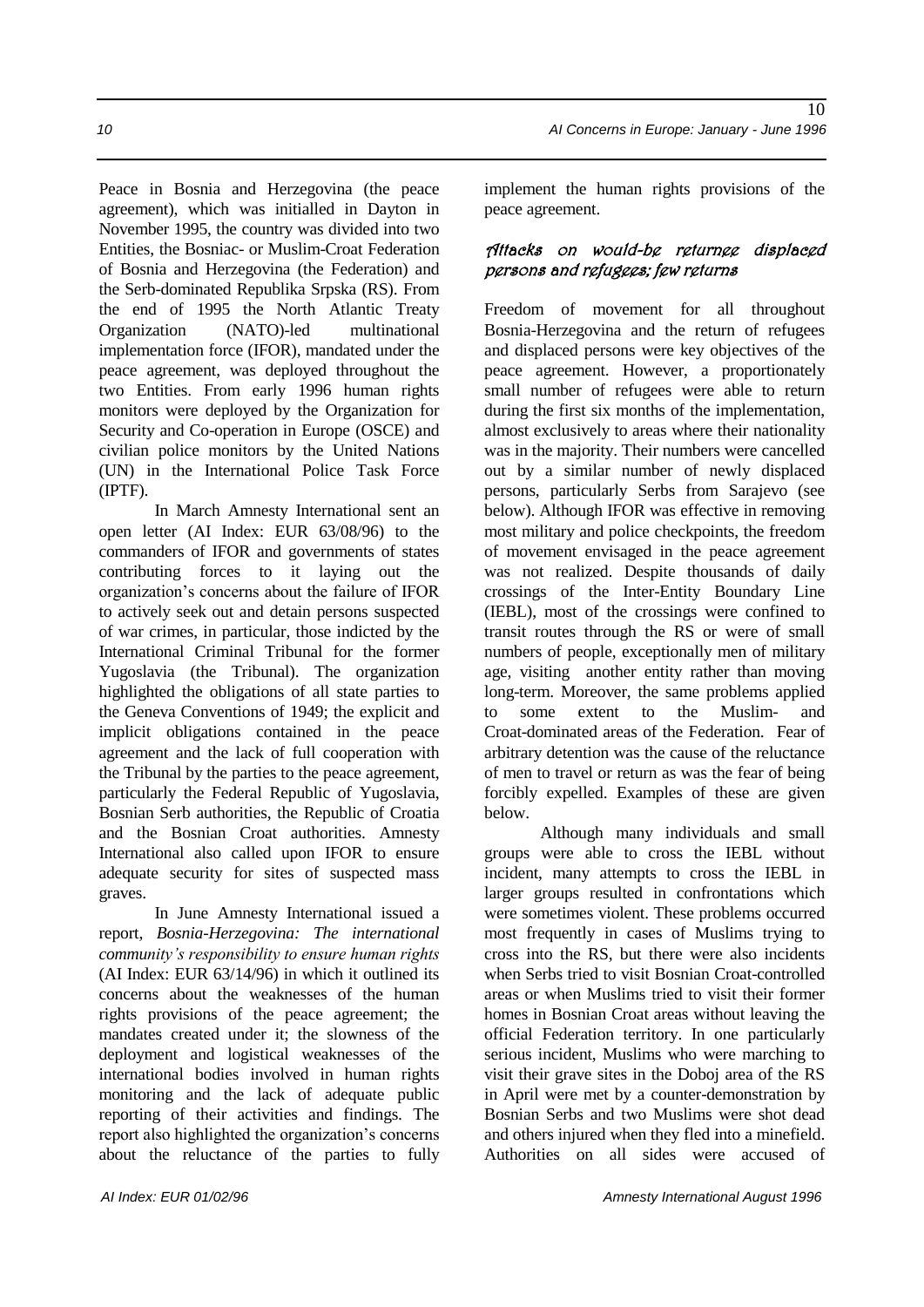deliberately raising tension in such incidents and in some cases IFOR troops appeared not to provide adequate security.

#### Harassment of minorities and political opponents; forcible expulsions

Under the peace agreement, large areas of Sarajevo which had been under the control of Bosnian Serb forces were transferred to the Federation between February and April. Despite official announcements that they should stay from both the Federation and RS authorities, prior to the transfer there were reports of the harassment of Serbs who wished to remain and of Muslims and Croats living in the areas. Houses and apartments were deliberately set on fire and/or their occupants intimidated. More than 60,000 Serbs were estimated to have left Sarajevo for the RS by the time the transfers were complete. Subsequent to the transfers there have been mounting complaints from the Serbs and, in some cases, Croats who remained of further incidents of harassment perpetrated mainly by Muslim displaced persons who were moving into the area. Federation police reportedly failed to provide adequate protection for the victims and in some cases were responsible for ill-treatment. The complaints were most frequently of verbal threats and of houses being looted while the occupants were absent, but beatings were also reported. The atmosphere of insecurity was reinforced by cases of houses being set on fire and graves of Serbs being desecrated.

In May and June there was concern about abuses against Muslims remaining in the Tesli\_ area of the RS. The abuses, which included instances of armed men breaking into houses and threatening the occupants, grenades being exploded outside houses and the beating and kicking of an elderly woman, resembled those used to forcibly expel thousands of non-Serbs from northwest Bosnia between 1992 and 1995. The authorities acknowledged that around 90 people left for Federation territory (for which they each had to pay 10 German Marks for permission). International organizations assessed the number who left to be several times greater. In June about 30 Muslims were violently evicted from their homes in the Vrbanja suburb of Banja Luka and another 20 left their homes in fear of being targeted. The local police promised to reinstate those evicted and eight Bosnian Serb displaced persons suspected of perpetrating the violence were arrested a few days later. However, the suspects were quickly released.

#### Arbitrary detention of civilians; "disappeared" and "missing" persons

According to the peace agreement all those detained as a result of the armed conflict were to be released by 19 January. Although this deadline was not met, most arbitrarily detained civilians and prisoners of war had been released by March. However, not all individuals believed to be arbitrarily detained were released and more civilians were detained arbitrarily by all sides. In most cases those detained were individuals or groups who were travelling in an area controlled by another nationality. These abuses occurred despite the requirement to ensure freedom of movement which the parties agreed to in the peace agreement. Among the cases known to Amnesty International was that of four men of mixed Bosnian Muslim (Bosniac)/ middle-Eastern origin travelling near Kiseljak who were detained by Bosnian Croat forces in February. Although one was released quickly, three others remained in detention as at the end of June. No formal charges had been brought against them by that time and the Bosnian Croat authorities had reportedly made their release conditional on the release of several Bosnian Croats detained in Muslim-controlled areas of the Federation who had been convicted of war crimes or other charges. In another example, on 1 June Bosnian Croat police near Glamo\_ detained four Bosnian Serb civilians who had travelled from Banja Luka. The men were concealed by the Bosnian Croat police from officers of the IPTF who sought to visit them in the police station in Livno. Later they were transferred to Mostar where the Bosnian Croat authorities have reportedly made their release conditional on the release of three Bosnian Croats detained by the RS authorities.

Bosnian Serb forces detained three young Muslim men, one of whom suffers from epilepsy, near the village of Zlatište in the Sarajevo area on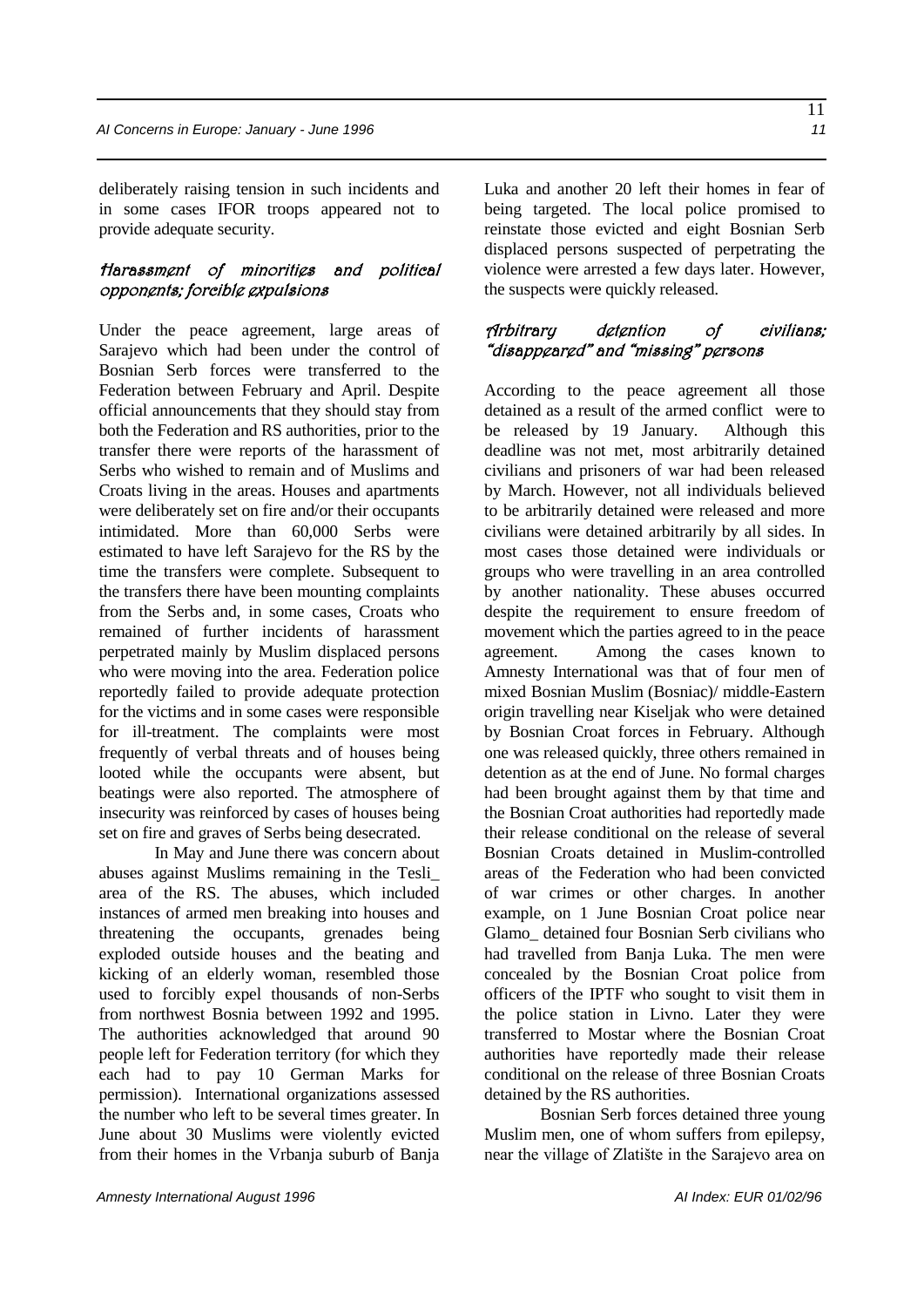22 March. The three were reportedly looking at former Bosnian Serb Army trenches in the area and were accused of having perpetrated war crimes and then of having placed explosives. However, formal charges had reportedly not been made by June and their detention may well have been arbitrary.

The Bosnian Serb authorities acknowledged that the Roman Catholic priest, Father Tomislav Matanovi\_, and his parents (see AI Index: EUR 01/01/96) were in detention, but details of the place and justification for their detention were not revealed, nor were international organizations able to visit them. Although exchanges of corpses and exhumations of a small number of mass graves by the authorities and by international organizations revealed the fate of a small number of missing persons, the authorities on all sides still failed to provide much information on others. Further processing of tracing requests by the International Committee of the Red Cross (ICRC) confirmed that around 6,000 people were still missing after the fall of the Srebrenica enclave in 1995. New cases of "disappeared" persons also came to light. For example, several Bosnian Serb prisoners of war held by the Muslim-dominated authorities in Zenica prison who were seen there in January were not released and the authorities have given no confirmation of their whereabouts or any reasons for their continued detention. There was also concern about the ill-treatment of detainees. For example, seven Bosnian Muslim soldiers who surrendered to an IFOR patrol near Zvornik in RS territory and were then handed over to the local police were later reported by the United Nations to have been beaten during interrogations, in which they were made to confess to previously reported abuses against Bosnian Serb civilians in the area.

# BULGARIA

### Shootings, deaths in custody, torture and ill-treatment

Amnesty International is concerned about the increasing incidents of shootings by law enforcement officers, torture, beating and other forms of ill-treatment of detainees, sometimes

resulting in death. Daily accounts of such cases reveal a pattern of casual violence and illegal acts by police officers throughout the country.

In June Amnesty International published a report *Bulgaria: Shootings, deaths in custody, torture and ill-treatment* (AI Index: EUR 15/07/96) describing the deteriorating human rights situation. The report's two appendices document seven deaths in custody in suspicious circumstances, three incidents in which six people were shot and 17 cases of torture and ill-treatment of dozens of victims.

Many of the victims who were subjected to torture and beatings in police stations were suspected of a criminal offence. An increasing number of victims of ill-treatment are people who are incidentally present at the scene, or in the vicinity, of a police action to apprehend suspected criminals. In a few cases police officers ill-treated participants in non-violent assemblies and demonstrations. Many of the victims of beatings and other ill-treatment by police officers are Roma.

On 30 January, in Razgrad, 17-year-old Angel Zubchikov was brought from the police lock-up to the hospital where he died. An autopsy reportedly established that his death had resulted from a brain haemorrhage following a blow to the head.

On 29 March at around 10pm Anton Mitkov Dimitrov, a 14-year-old technical school student, was walking home through the countryside just outside Sliven. When a car drove up to him from behind he became scared and hid in the bushes along the road. He came out after seeing that three police officers<sup>1</sup> got out of the car and walked towards them. The police officers started interrogating him and one of them allegedly beat Anton Mitkov Dimitrov with his truncheon and kicked him with his boots in the knees and groin. He was then handcuffed, put in the car and taken to the police station. At around 11pm the police rang his parents who came to collect him. They immediately took him to hospital where he was examined by a forensic

<u>.</u>

<sup>&</sup>lt;sup>1</sup>The identity of all three officers is known to Amnesty International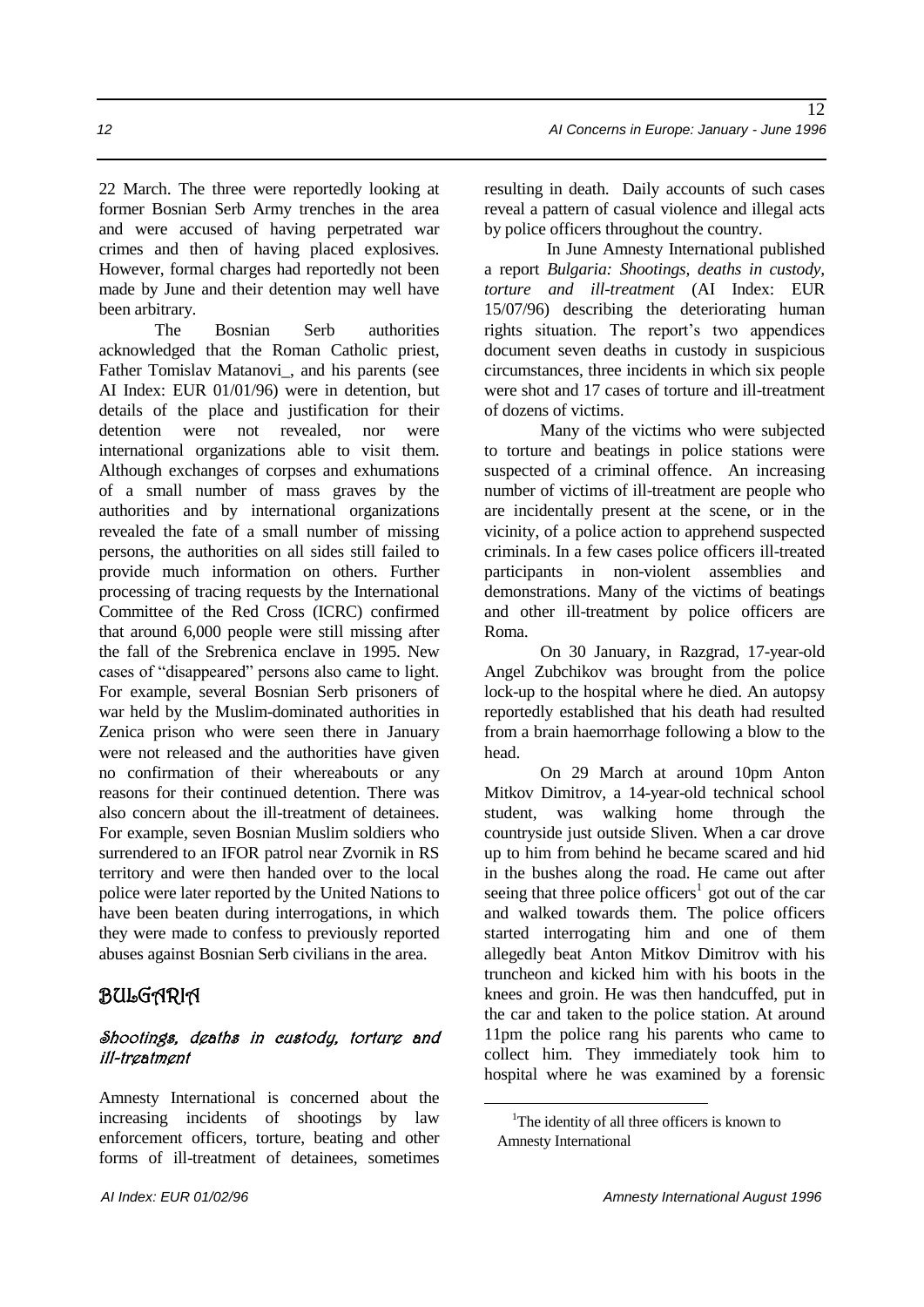specialist. A medical certificate states that Anton Mitkov Dimitrov suffered bruising on the nape of the neck and on his left wrist.

On 8 April at approximately 11am around 40 masked officers of the Specialized Unit for Combatting Terrorism, commonly known as the Red Berets, and special officers of the Sofia Directorate of Internal Affairs came to the office of a private firm "VAI Invest Holding". Fifteen of the employees were severely beaten and later arrested. Two *Standart* journalists who tried to enter the building were held for half an hour facing the wall with their hands up. They allege that the officers threw the employees on the ground and beat them severely, until some of them lost consciousness. The injured were taken away in two ambulances. The officers searched the premises, destroying furniture, windows and office appliances during the four-hour raid and detained everyone who entered the premises. They also entered the neighbouring flat and beat Todor Angelov Gochkov and his son Angel, who was treated by a doctor on the same day for bruisings to his left eye and cheekbone.

Amnesty International urged the Bulgarian authorities to fully and impartially investigate all these cases, to make public the findings and to bring to justice those responsible for human rights violations.

#### *See also Women in Europe, page 58.*

### CROATIA

#### Prosecution of journalists

During and prior to the period under review there was increasing concern about freedom of expression in Croatia. The Criminal Law contains a provision by which the prosecution of persons who might be accused of harming the honour or reputation of specific state functionaries, including the President and Speaker of the Parliament, may be carried out by the State Prosecutor rather than as a private prosecution. In April this law, Article 77, paragraph 2, of the Criminal Law, was amended so that the onus is placed on the State Prosecutor to initiate the criminal proceedings rather than wait for a complaint from the state official as was previously the case.

The amended law resulted in the issuing of an indictment on 7 May against Viktor Ivan\_i\_, the editor-in-chief and Marinko \_uli\_, a journalist, of the satirical weekly *Feral Tribune* for "slandering" and/or "insulting" the Croatian President, Franjo Tudjman. They face possible imprisonment of up to one year and six months respectively.

Viktor Ivan\_i\_ was accused in connection with the 29 April edition of the paper in which a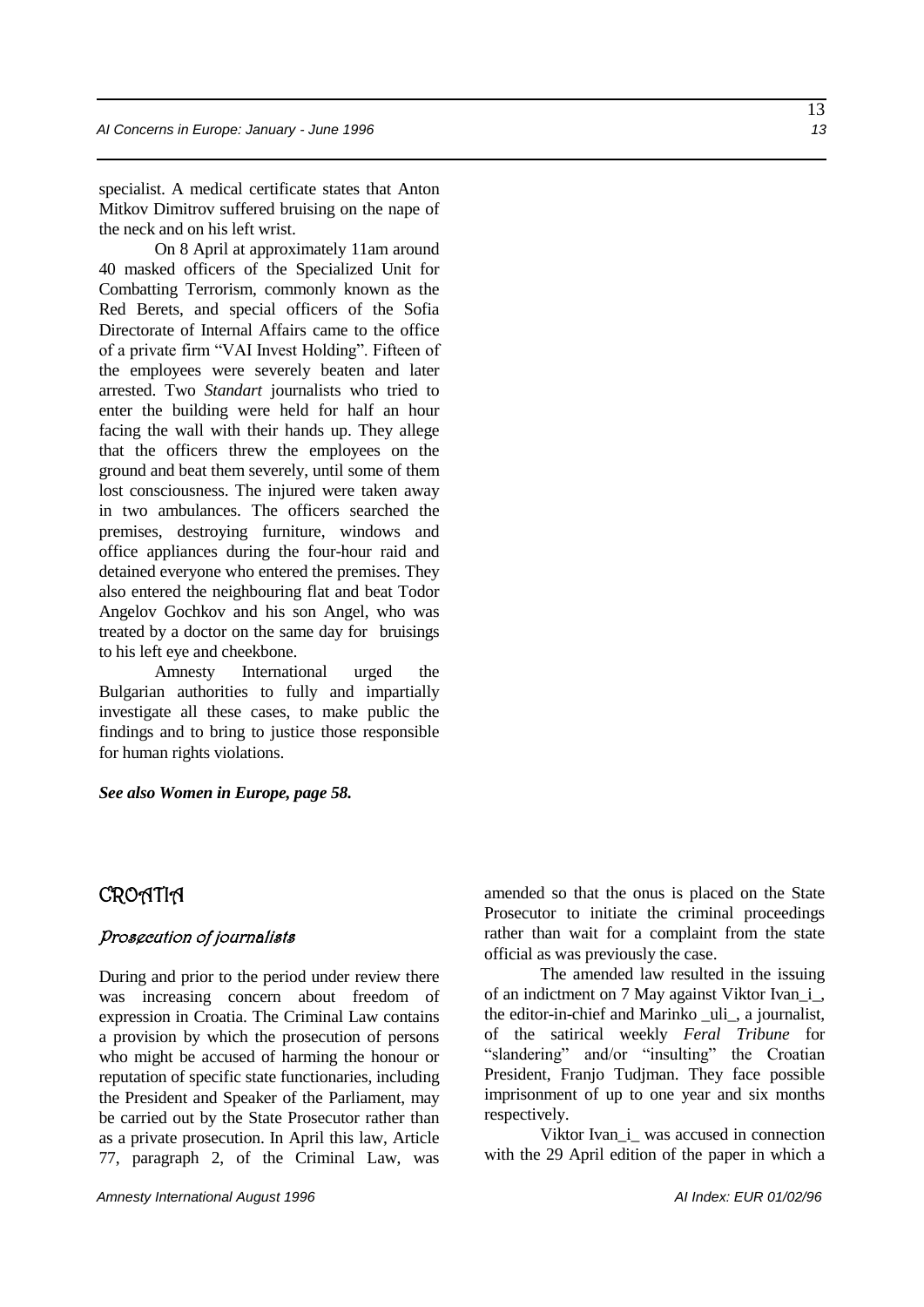photo-montage showed the President receiving a trophy from the leader of the Second World War quisling *Ustaša* state in Croatia, Ante Paveli\_. Marinko uli was accused for his statement in the same edition that the President was a follower of the Spanish dictator, Franco. The trial opened on 14 June, but was adjourned after the first day's hearing.

Another law, Article 191 of the Criminal Law, which had not been affected by the legislative changes in April and which relates to "spreading false information" with the intention of causing upset to a large number of citizens, was used to raise an indictment against Ivo Pukani\_, editor-in-chief of the weekly *Nacional*. He is at liberty, but could be imprisoned for up to six months if found guilty. The indictment related to an article in the 12 April edition of the paper in which a headline suggested that poor equipment was the cause of the crash of a US military plane near Dubrovnik airport in March in which the US Trade Secretary was killed. The indictment was contradictory, acknowledging that the official inquiry into the crash had not been completed and therefore that the cause of the crash was unknown, but still claiming that the assertion in the headline was incorrect. Moreover, the indictment introduced factors not covered by this law, such as a claim that a ban on flights to Dubrovnik airport by the United Kingdom aviation authorities was a direct consequence of the newspaper's headline.

Serious concerns were raised by these prosecutions and the legislation used to bring them. Articles of important international instruments, Article 19 of the International Covenant on Civil and Political Rights (ICCPR) and Article 10 of the European Convention on the Protection of Fundamental Human Rights and Freedoms (ECHR), which Croatia will be bound to sign upon its proposed accession to the Council of Europe, protect the right to freedom of expression. Both articles acknowledge that the right carries "special duties and responsibilities" and may consequently be subject to restrictions including those imposed on grounds of national security or public order and for protecting the rights or reputations of others. However, both the ICCPR and ECHR recognize a wide latitude for robust criticism of government officials. Amnesty

International considers that recourse to a private action for defamation would be more appropriate for public officials or authorities who consider themselves defamed. For these reasons, Amnesty International will consider Viktor Ivan\_i\_, Marinko \_uli\_ or Ivo Pukani\_ prisoners of conscience if imprisoned as a result of the above indictments.

#### Human rights abuses in the Krajina; few refugees return

Although there has been an improvement in the situation in the areas which were retaken from rebel Serb forces in August 1995 (see AI Index: EUR 01/01/96), there were continuing reports of human rights abuses in the Krajina area in the first half of 1996.

International observers and local human rights organizations reported continuing incidents of violent attacks and threats against the small population of Serbs remaining in the area which numbers only around 7,000 people, most of them elderly. There were also complaints that Croats who had remained in the area or had returned after its recapture were also being subjected to harassment. Although a substantial number of the approximately 200,000 ethnic Serbs who fled to Serbia and Bosnia-Herzegovina in the summer of 1995 have reportedly registered a desire to return, bureaucratic obstacles imposed mainly by the Croatian authorities, concerns about their security, possible unfair trials and other concerns have meant that only 7,000 have reportedly been given permission to return by the authorities and only a very small number have actually returned to the area.

Although looting constituted the majority of the incidents which caused Krajina residents to fear for their safety, there were many cases involving direct violence or threats to civilians by Croatian soldiers. For example in March in a village near Vrginmost, one elderly man was reportedly threatened and tied to a fence near his home by two men in camouflage uniforms. Having made threats that all Croatian Serbs should be killed, the men kicked, beat and robbed him before hitting him about the head with a pistol. The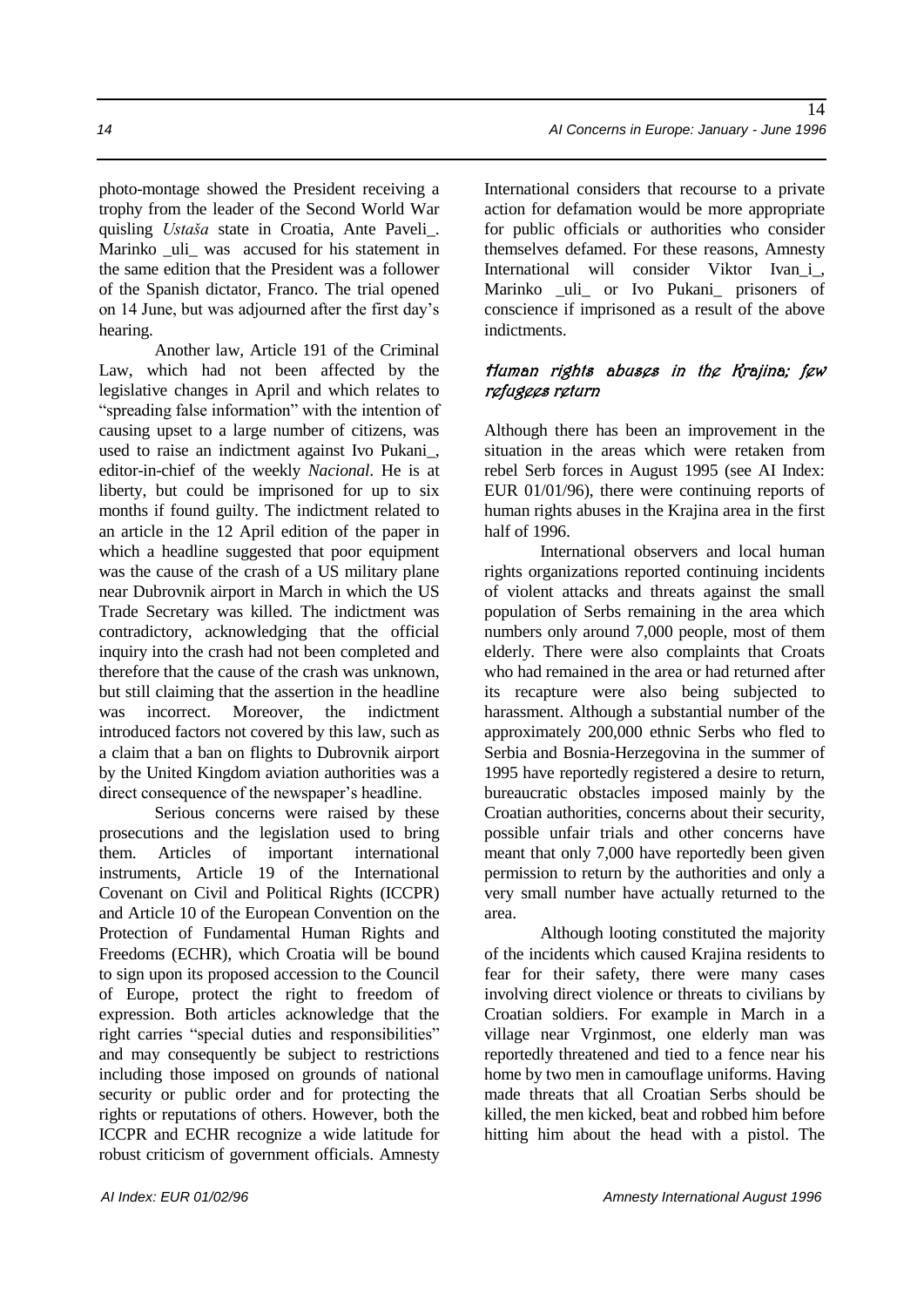victim was apparently saved from further beating by a neighbour who came on the scene.

Between 13 and 15 May there was a series of incidents in the village of Donji Lapac in which a group of four men wearing military uniforms reportedly terrorized the Serbian residents. On one day the group beat two men and forced another to start to dig his own grave. Although in this case further violence was reportedly prevented by the intervention of a police patrol, there was general criticism by local and international observers about the lack of proper security provided by the police. Local police chiefs are reported to have complained that they have too few officers assigned to them to provide proper security.

There were frequent complaints of ineffective investigations by the police, or lack of any action, and few arrests appear to have been made despite the identification of perpetrators by some victims and the reporting of licence plate numbers of vehicles involved.

Further incidents of violence were used deliberately as a means of discouraging the return of refugees or displaced Serbs. For example, explosives were placed in houses owned by Serbs who had been living with relatives in other areas of Croatia and who had been revisiting their houses to repair them in advance of their return. According to one report, a booby-trap was left outside the house of a couple which exploded when they disturbed it during a visit. The husband reportedly lost both legs in the explosion. In one incident, those who set fire to two houses in the village of Dunjak were reported to be Croatian military police officers. There were also allegations that some perpetrators were Bosnian Croat soldiers crossing the nearby border.

#### Violent acts in other areas of Croatia

Military personnel were responsible for intimidation of and violence against civilians in connection with housing issues, and little or no effort has been made to discipline the perpetrators.

On 17 June the Gugo family was forcibly evicted from their apartment in Split by a group of three men dressed in civilian clothing and reportedly presenting themselves as members of the military housing committee in Split. The men threatened human rights observers who were present in the apartment at the time and eventually forced them to leave. Semina Lon\_ar, president of the Split branch of the Committee for Human Rights, states that one of the men, with a motion of an axe he was carrying, threatened to strike her on the head. After the human rights observers had left, Frane Gugo was reportedly hit about the head and his wife was dragged along the floor by her hands causing bruising (See AI Index: EUR 64/08/96 and EUR 64/11/96).

 Military police were responsible for the detention and ill-treatment of a 19-year-old conscientious objector, Nikša Violi\_, a Jehovah's Witness. Nikša Violi received call-up papers for the Croatian Army telling him to report for duty at the barracks in Sinj on 14 May. He reported to the base but refused to carry arms because of his religious convictions. He was detained by military police of the 72nd Battalion and taken to the Lora military compound in Split. On 16 and 17 May he was allegedly beaten so severely by military police officers that at 11pm on 17 May he was transferred to hospital by ambulance. Military police later *visited the hospital and further ill-treated and threatened Nikša Violi\_ there (See AI Index: EUR 64/10/96).* 

#### Nikša Violi\_ being ill-treated by a military policeman in the hospital in Split.

CZECH REPUBLIC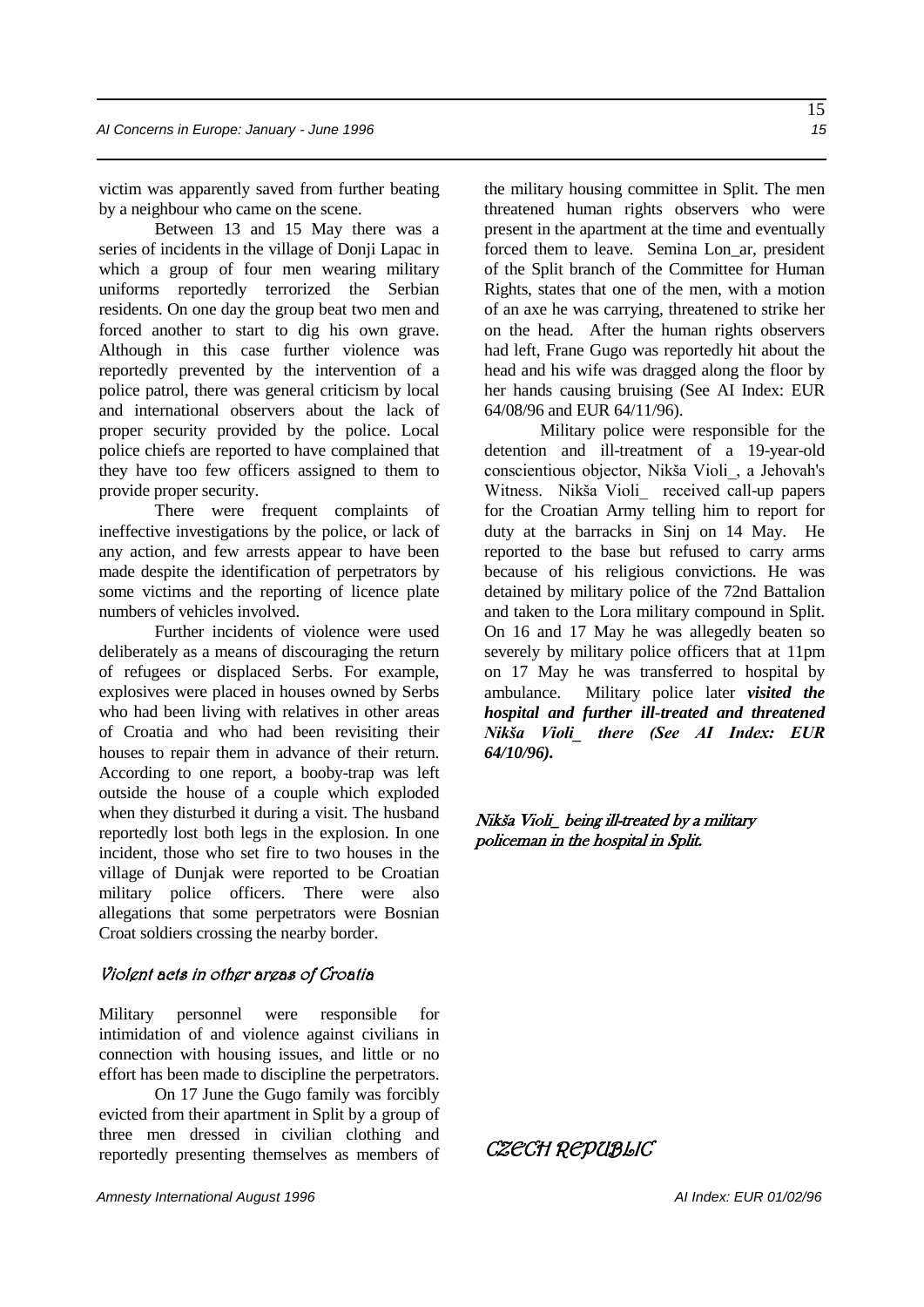### Alleged ill-treatment in a Prague rock club

On 4 May at around 10pm, in the "Propast" club on Lipanské street in Prague, some 60 police officers wearing balaclavas and armed with guns and truncheons indiscriminately beat dozens of young people who were attending a rock concert. The police forced many of the people outside, where the beating continued. Many of the club visitors were then lined up, facing the wall with their hands held up, for an identity check. Six people were taken to the local police station for a further identity check and were released shortly afterwards without being charged. At least 10 people reportedly filed criminal complaints about the beating. Among those injured as a result of the beating were Markéta Weigová, who suffered concussion, multiple haematoma on her thighs and severe back pain, and Bertrand Boisvert, who suffered a rib fracture, concussion and lesions and bruising of both arms and knees. It was reported that a police inquiry into the incident has taken place and that a criminal investigation into those responsible for ill-treatment has also been initiated. In June Amnesty International asked he Minister of Justice for the results of the investigation.

#### The case of Martin \_erve\_ák

In June, following the publication of the *Amnesty International Report 1996,* which described the results of the investigation into the death in custody of Martin \_erve\_ák (see also AI Index: EUR 01/01/95, EUR 01/02/95 and EUR 01/01/96) the Ministry of the Interior informed Amnesty International that there are no special instructions for the police while conducting searches of Roma houses. Amnesty International replied that the information about such an instruction or briefing came from an official document, the Plze\_ Prosecutor's report of the investigation into the death of Martin \_erve\_ák. In November 1995 Amnesty International urged the Minister of Justice to initiate a governmental review to repeal these instructions. No response was received to this letter.

### FRANCE

#### Meetings with government authorities

A delegation from the International Secretariat of Amnesty International held talks on 2 and 3 April with the Minister of Justice and leading government officials from the Ministries of Defence and Interior.

The object of these talks was to follow up the recommendations of the organization's 1994 report, *France: Shootings, killings and alleged ill-treatment by law enforcement officers* (AI Index: EUR 21/02/94). The report contained seven detailed recommendations directed to the Ministries responsible for the administration of justice, the conduct and training of the police and the paramilitary *Gendarmerie nationale*. Since the publication of the report there has been a continuation of the pattern of shootings and killings of unarmed people by officers using firearms in a reckless and, more often than not, illegal manner and a disturbing incidence of ill-treatment. This sometimes takes the form of deliberate beatings and insults to punish or intimidate or on other occasions, badly trained and led officers using a wholly disproportionate degree of force. The preferred targets for this treatment are, as stated in the European Committee for the Prevention of Torture's report, published in 1993, young people or members of the non-European ethnic communities. A recent United Nations (UN) report condemned "a rising tide of xenophobia and racism" in France.

Amnesty International felt that there had not been an appropriate response from the government to its 1994 report and sought to establish a serious dialogue with the aim of dealing with the organization's concerns over a long period of time.

At the same time as the organization noted the persistence of the same type of human rights violations, highlighted in the 1994 report, it also noted the willingness of the French authorities to engage in a dialogue. At a news conference held after the government talks Amnesty International noted that "There is a desire for dialogue. The door to the Justice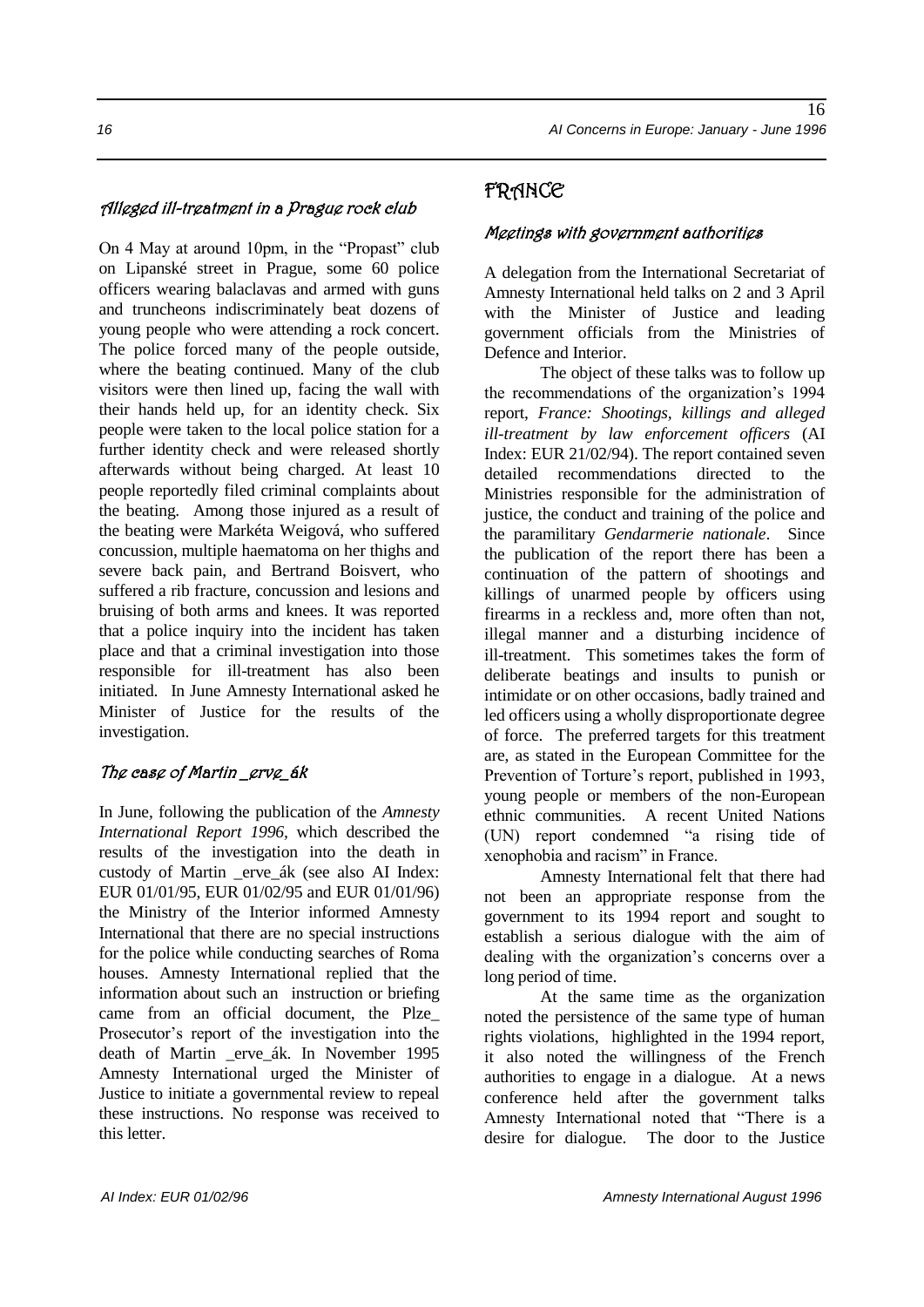Ministry is open, but that to the Interior and Defence Ministries is ajar".

The delegation raised its concerns regarding the continuing incidence of cases where officers had used force recklessly and without due respect for the law. It cited specific cases of killings and alleged ill-treatment which had occurred in the 18 months since the publication of the report. These included the fatal shooting of eight-year-old Todor Bogdanovic, the alleged ill-treatment of Sid Ahmed Amiri, and of 16 trade unionists in French Polynesia (see AI Index: EUR 01/01/96). Amnesty International raised its concerns over the excessive length of investigation and prosecution procedures relating to human rights abuses. It noted that the Ministry of Justice, in a letter of January 1995, had considered that excessive delays in procedures were inadmissible, and that the Minister told the delegates that plans to deal with this problem had been designated as a priority for his Ministry. The need for urgent measures was evident considering that, immediately prior to the meetings, important bar associations, such as Bordeaux, had called a strike in protest at the delays in courts and the absence of measures to deal with them.

Amnesty International also expressed its extreme concern over the continued use by military officers of the *gendarmerie* of special powers regarding the use of firearms. These powers, granted by a decree of 1903, modified by a decree and law of 1943 under the Vichy Government, enable the *gendarmerie* legally to use their firearms in a far greater number of circumstances than the civilian police forces. The difference in powers between the civil and military applies even when both bodies are fulfilling a similar law enforcement function.

It is clear that international law considers that, even though officers of the *gendarmerie* are military, when they are fulfilling a law enforcement function they should conform to the same UN standards as other civilian law enforcement bodies. This is not the case in France.

The delegation stressed that current French law was not in accordance with international standards and that it was essential for France to abrogate the special legislation governing the use of firearms by the *gendarmerie*. The Minister of Justice described this legislation as "null and void". However, it continued to be cited by the French authorities (see below).

Amnesty International is not aware that the Minister of Justice has taken any steps to abrogate the legislation covering the special powers of the *gendarmerie* and to thereby conform to UN law enforcement standards.

In talks with senior figures within the Ministry of the Interior the delegation stressed the need to improve training, especially in deontology and the use of firearms and techniques of control of suspects. Both of these areas had been the subject of specific criticisms from different quarters, including some of the police unions. The government gave assurances that police training would be improved.

Amnesty International's 1994 report contained some 30 illustrative cases of shootings, killings and allegations of ill-treatment, including incidents of sexual assault and racial abuse. The delegation sought precise information as to the situation of officers involved in the cases and what, if any, administrative or disciplinary sanctions were taken against officers found guilty of such offences in court. It further requested statistics as to the application of sanctions. The Ministry said that no such information existed. It should be noted that over half of the cases cited in the 1994 report were still under investigation three years later (see below).

#### Law enforcement officers sentenced in cases of killings and ill-treatment

On 15 February Paris Court of Assizes sentenced an officer found guilty of killing a 17-year-old Zaïrian while he was in custody in a police station.

Makomé M'Bowole had been arrested in April 1993 in connection with an inquiry into the petty theft of cigarettes. He was taken to Grandes-Carrières police station for questioning with two others. The prosecutor's office ordered Makomé M'Bowole's release to his parents because he was a minor. The officer, however, continued the interrogation because the parents reportedly could not be found. At a point in the interrogation the officer produced his gun in order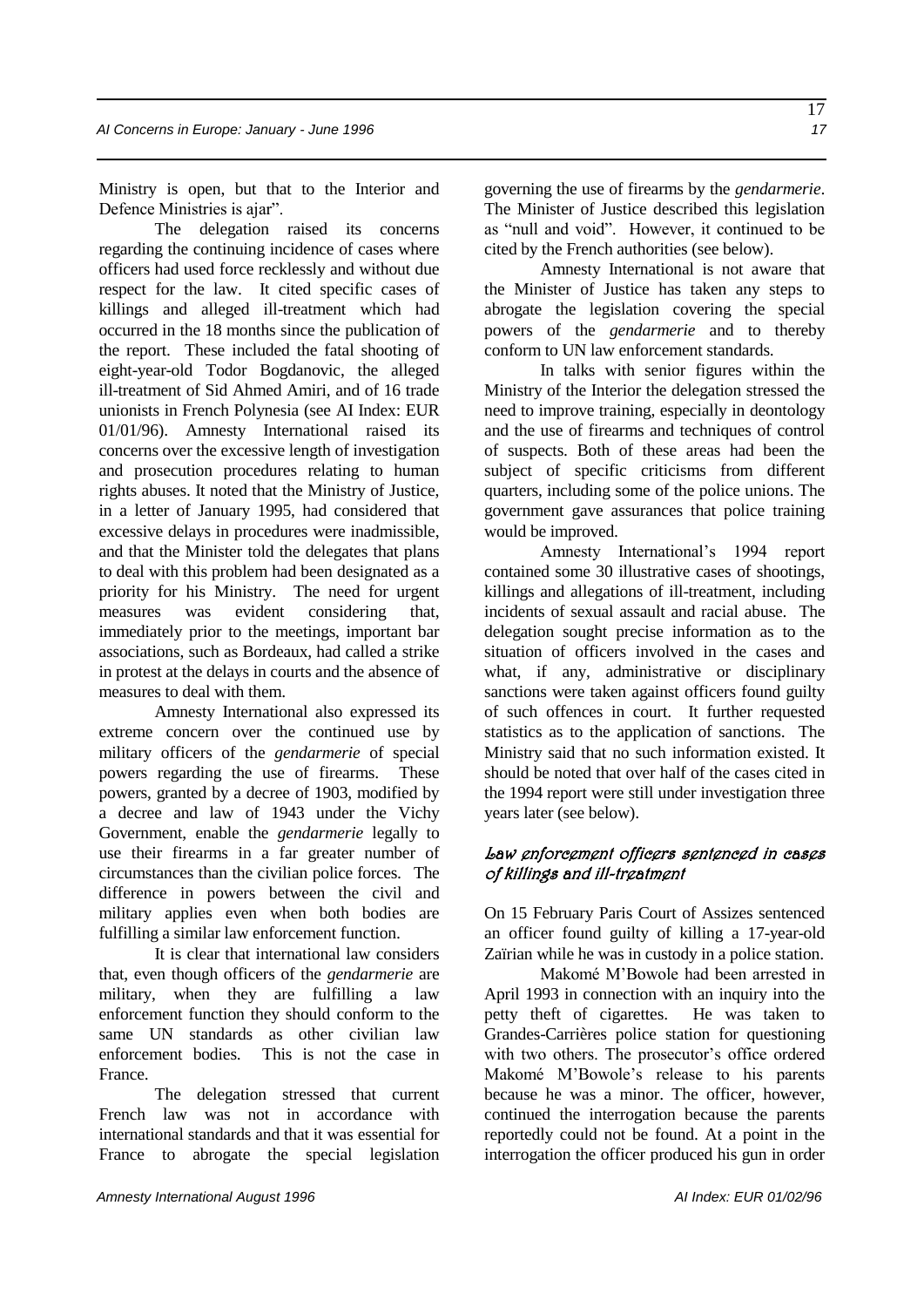to intimidate the teenager who allegedly was shouting and the officer claimed he had been insulted. In a police statement the officer was reported as saying "I wanted to frighten him". He claimed that the gun went off accidentally when Makomé M'Bowole tried to grab his hand. Two police witnesses, who had been in a neighbouring room, did not report a struggle but testified to having seen the officer brandishing his gun.

Makomé M'Bowole was killed by a shot at point blank range from the gun pressed against his temple. Forensic evidence stated that a pressure of six kilograms on the trigger would be necessary for the gun to fire.

The prosecution requested a conviction on a charge of murder. However, the jury found the officer guilty of the lesser charge of assault and battery leading to death unintentionally and he was sentenced to eight years' imprisonment. In view of the period of nearly three years that the officer had spent in pre-trial detention this will probably mean that he will be released from prison within one year.

The length of pre-trial detention and the sentence were quite exceptional in judicial cases relating to killings by officers.

On 22 May the Court of Appeal in Douai reduced the sentence of a police officer who had been found guilty of involuntary homicide. In October 1995 a Correctional Court had sentenced the officer to 24 months' imprisonment with 16 months suspended for killing Rachid Ardjouni, a 17-year-old of Algerian origin, in Wattrelos in April 1993, and fined and banned him from carrying a firearm for five years. The officer shot him in the back of the head when he was reportedly face downwards on the ground. The officer, who was drunk, had ignored regulations by pursuing him with a gun in his hand. Rachid Ardjouni was unarmed and the officer was not in danger.

The Court of Appeal reduced the original sentence to a confirmed period of six months' imprisonment which will probably be served in semi-liberty. It also reduced the damages and financial compensation awarded to the family of the deceased. In a final, surprising and exceptional decision, it overturned the Correctional Court's sentence that the convictions

for killing Rachid Ardjouni should be entered on the officer's criminal record (*casier judiciaire No 2*). This will, therefore, allow the officer to continue to serve as a police officer carrying arms.

The final sentences in these two trials concluded the judicial action in a group of cases which had been the focus of public concern over the excessive use of force and firearms. The police shot and killed in separate incidents three unarmed youths in their custody, two of them minors, in the space of four days in April 1993.<sup>2</sup> Widespread public disorder followed these deaths. The Minister of the Interior sought to allay public concern by declaring "I will be merciless with those [officers] who make mistakes".

Amnesty International's 1994 report (see above) examined 11 cases of killings, including those named above. Over half of these cases, which occurred between June 1993 and June 1994, have still not been concluded even after a delay of two to three years.

The judicial inquiry into the repeated shooting and killing by a *gendarme* of a young motorist, Franck Moret, in the Drôme region, was completed in February. However, the prosecutor in Valence then requested advice from the Ministry of Justice regarding prosecution of the officer responsible for the killing. This is still awaited. Amnesty International sought information in April from the Ministry of Justice as to the progress of the case and expressed concern at this additional delay in the inquiry. The Ministry confirmed in May that the prosecutor had made no decision as yet regarding the pursuit of the inquiry but assured Amnesty

1

 $2$ The third case was that of 18-year-old Eric Simonté in Chambéry. In April 1993 officers discovered three youths stealing car tyres. Two of the youths were taken into custody by one officer and another went to handcuff Eric Simonté. The officer was unable to explain why he had already drawn his weapon and had his finger on the trigger. He shot Eric Simonté through the head while putting on the handcuffs. He died in hospital a few days later. Following a hearing at which the prosecutor described the events as "serious misconduct" the officer was given a one year suspended sentence for manslaughter.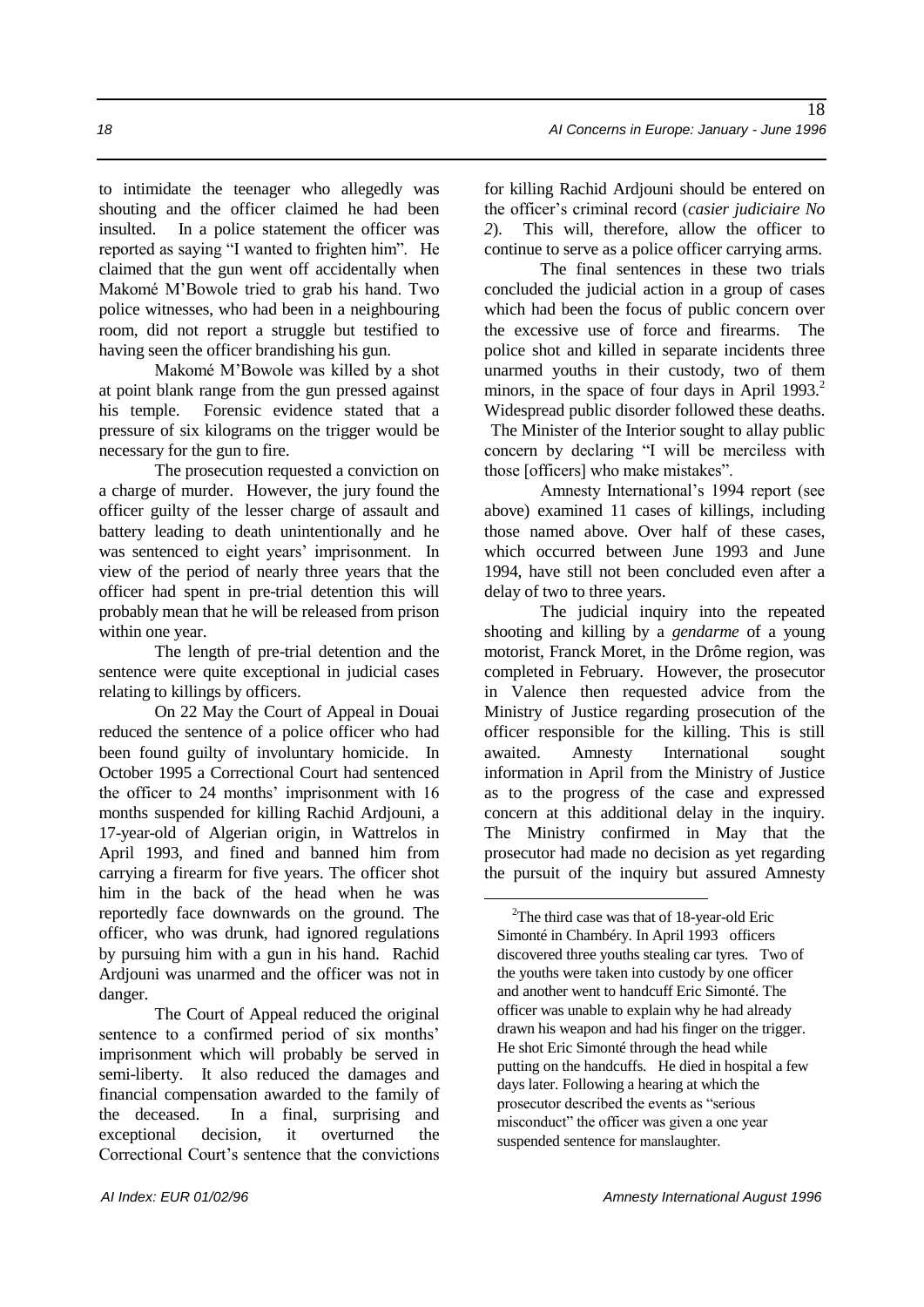*AI Concerns in Europe: January - June 1996 19*

in view of the continued delays. The organization noted that the *gendarmes* claimed the legal authority of their special powers in the 1903 law, amended in 1943 (see above) to justify using their weapons to fire on the car.

On 5 January an officer of the "intervention squad" of the *Brigade anticriminalité* was given a four-month suspended prison sentence and fined for the assault and battery of Didier Laroche in March 1994. He had been punched, kicked and hit with a truncheon, resulting in a fractured nose and various injuries to his eyes, face, chest, knees and thighs. The sentence has been appealed (see AI Index: EUR 21/02/94).

International that they would observe especially closely that the matter was handled correctly.

The judicial inquiry into the shooting and killing of a 19-year-old youth of Algerian descent by a police officer in the area of Saint-Fons near Lyons in December 1993 is still unfinished. Mourad Tchier was shot in the back while reportedly attempting to escape. Amnesty International criticized the use by the prosecutor of certain procedures used to investigate the killing, which it considered were clearly in violation of international standards, which stipulate that the family of the deceased and their legal counsel should have access to all information relevant to the investigation (see AI Index: EUR 21/03/95). It expressed its concern at the continued delays in the investigation. The reconstruction of the facts by the investigating magistrate conducting the inquiry was only held two years after Mourad Tchier was killed. The 1996 Report of the UN Special Rapporteur on Extrajudicial, Summary or Arbitrary Executions (UN Doc. E/CN.4/1996/4) described his concern over the increasing use of excessive force by law enforcement officers in France in the case of *inter alia* Mourad Tchier and regretted that France had failed so far to reply to his inquiries.

The Ministry of Defence confirmed in April that the judicial inquiry into the shooting and subsequent death of an 18-year-old youth near Rouen was still unfinished. Ibrahim Sy was shot in a car by a *gendarme* in January 1994 (see AI Index: EUR 21/05/95). Amnesty International sought information on the progress of the inquiry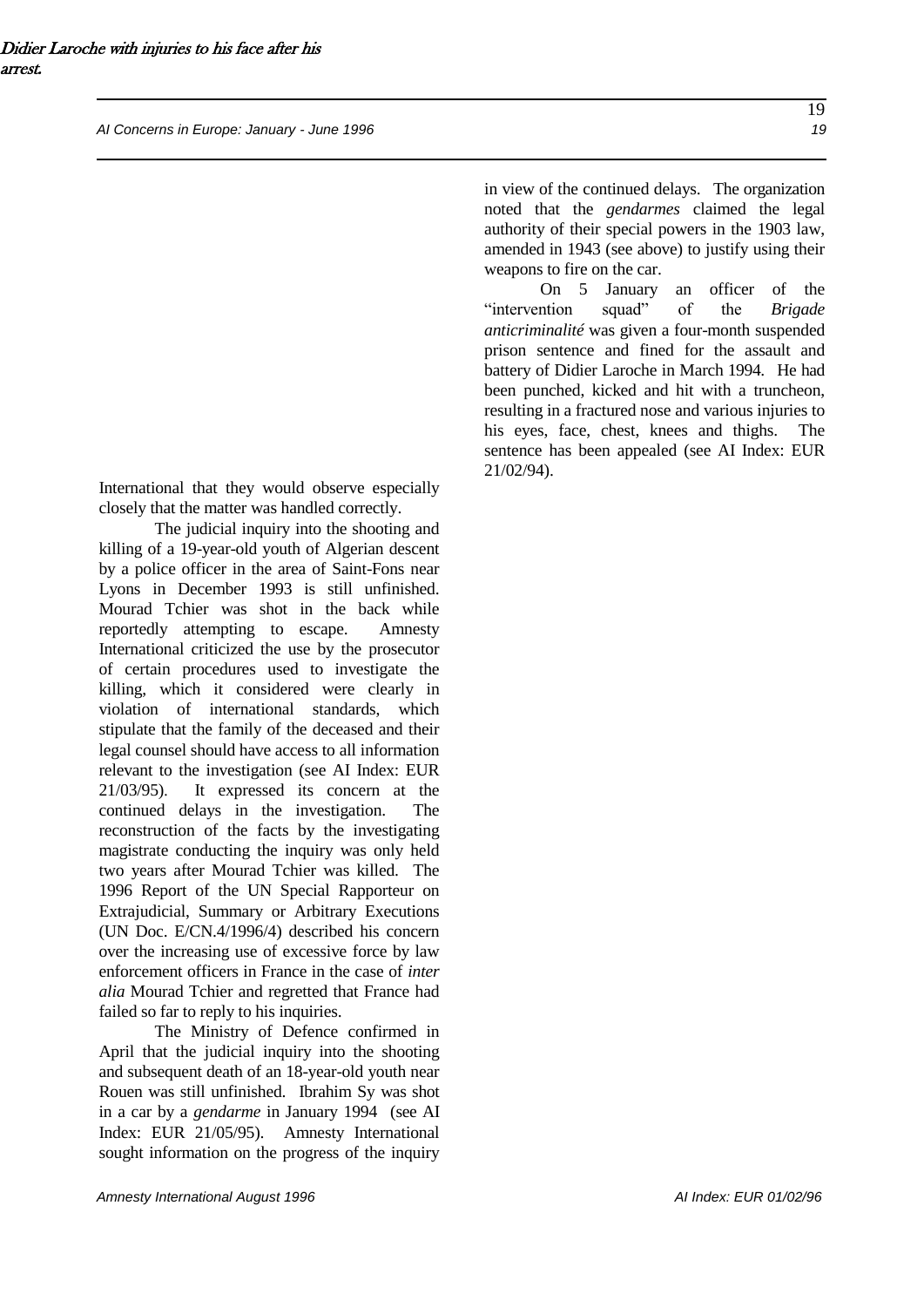# GEORGIA

### The death penalty and alleged ill-treatment in detention

During the period under review at least one death sentence came to light. On 17 June political prisoner Badri Zarandia was sentenced to death by the Supreme Court, reportedly without right of appeal. Badri Zarandia is a supporter of Georgia's former President Zviad Gamsakhurdia, who was ousted in 1992 but staged an abortive attempt to regain power in 1993. The former president's supporters briefly took control of large areas in the west of the country at that time, before fleeing or surrendering. A former commander of the western town of Zugdidi when it was controlled by pro-Gamsakhurdia troops, Badri Zarandia was arrested on 20 October 1994 and sentenced to death for treason and banditry in connection with the 1993 uprising. His five co-defendants received prison sentences of between 13 and 15 years. As has been alleged previously in other trials (see for example AI Index: EUR 01/02/95), the defendants claim that they were ill-treated in order to force a confession. Badri Zarandia, for example, says he was beaten with gun butts several hours after he had undergone an operation to amputate his leg. Zviad Sherozia reports that he was suspended by the legs and beaten repeatedly, and that an investigator forced a grenade into his mouth and threatened to remove the pin. Amnesty International is urging that the death sentence passed on Badri Zarandia be commuted, along with all other pending death sentences, and that all reports of ill-treatment are investigated promptly and impartially, with the results made public and any persons found responsible brought to justice.

In a separate political case, Amnesty International approached the authorities with its concerns about the health of prisoner Irakli Surguladze. He is reported to have suffered a heart attack while in detention, but claims that he has been denied the possibility of a transfer to hospital. Irakli Surguladze was arrested on 13 January 1995 together with former Defence Minister Tengiz Kitovani, and both have been charged with creating an illegal armed formation in connection with the activities of the opposition National Liberation Front (now disbanded). The trial began on 25 December 1995.

According to Irakli Surguladze, he had an attack of pain in his chest and left hand on 17 May 1996 at around 6pm, lasting for 18 hours, in investigation-isolation prison No. 1 in the capital, Tbilisi, where he is detained. The prison doctor visited him three times, but was said not to have available any means of treatment. The following day the prison director paid a private external service, ARDI, to take a cardiogram. They did so again on 19 and 22 May, and recommended that Irakli Surguladze be taken to hospital. This did not happen, however, and on 23 May he was taken to a session of the trial at Didube district court where he fainted.

Irakli Surguladze reports that as a result he was diagnosed as suffering from arterial hypertension and a subendocardial infarction, but was still not taken to hospital. The deputy head of the Interior Ministry administration of prison services is said to have confirmed that Irakli Surguladze suffered a heart attack, but has insisted that any treatment can be conducted within the prison. Irakli Surguladze wishes to be transferred to a hospital, rather than the medical department within the prison, as he believes the latter lacks the necessary facilities.

Amnesty International is concerned that Irakli Surguladze may not be receiving the medical care said to be necessary and appropriate to his state of health, and believes that a refusal to grant him such treatment would constitute cruel, inhuman or degrading treatment or punishment, and violate Article 22 (2) of the United Nations Standard Minimum Rules for the Treatment of Prisoners. This states *inter alia* that "Sick prisoners who require specialist treatment shall be transferred to specialized institutions or to civil hospitals". Amnesty International is urging that Irakli Surguladze be transferred to a hospital or other relevant institution where he may be afforded specialist treatment.

Concerns about persistent allegations of ill-treatment in detention in Georgia prompted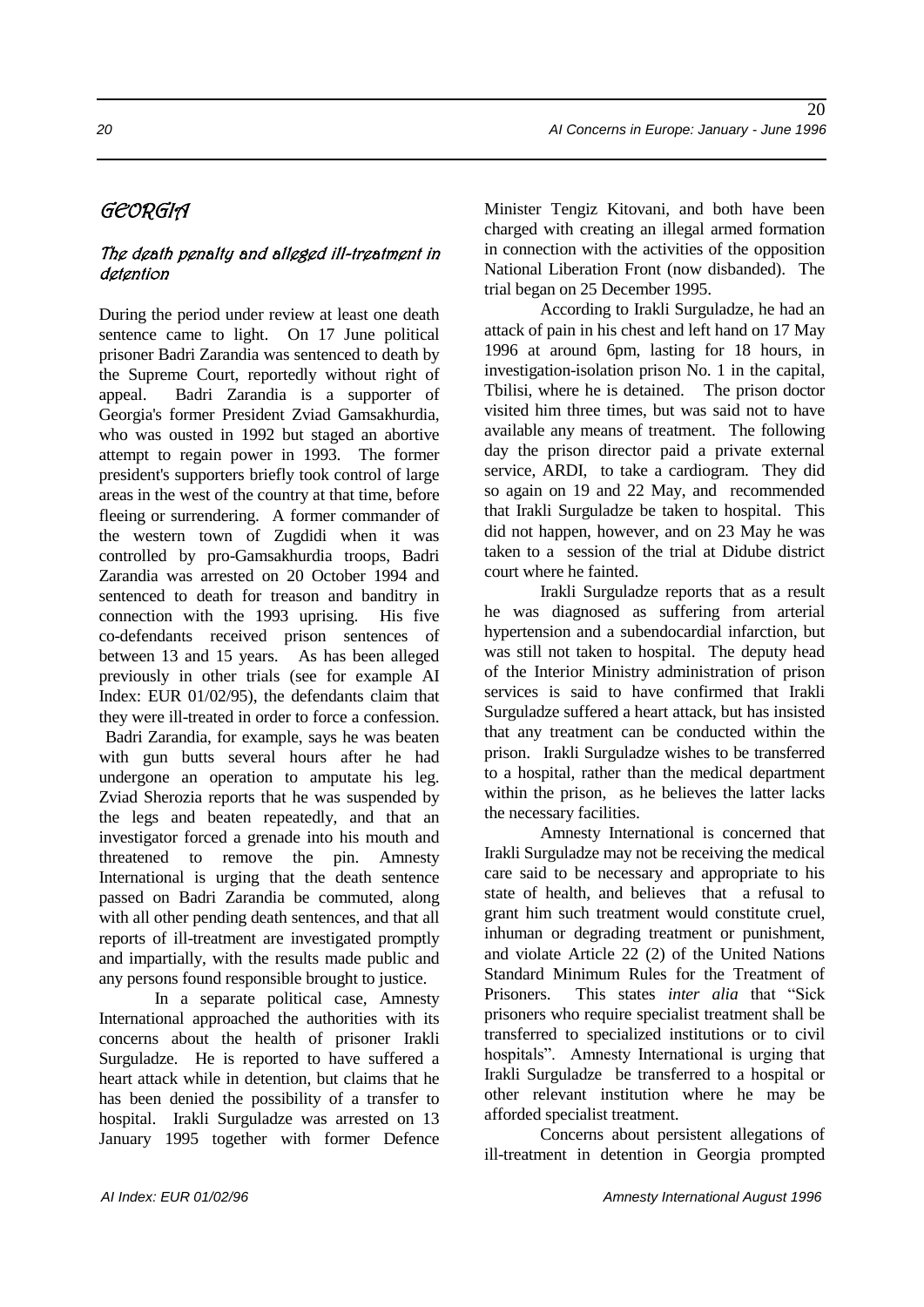Amnesty International to oppose the repatriation of Elguzhda Meskhia, a political opponent of the current government who had been seeking asylum in Russia. He had been detained on 25 December 1995 in Moscow, on the basis of a warrant for his arrest issued by the procurator of the town of Tsalendzhikha in Georgia. Under this warrant the charge was given as participation in an anti-state organization aimed at overthrowing the constitutional order in Georgia, a crime under Article 73-1 of the Georgian Criminal Code. Elguzhda Meskhia was forcibly returned to Georgia on 19 March 1996.

While Amnesty International does not oppose the right of states to extradite known or suspected criminals, it was concerned that Elguzhda Meskhia might fall victim to torture or ill-treatment in Georgia, bearing in mind many such allegations reported to the organization in recent years in relation to detained opposition supporters. Amnesty International asked the Georgian authorities for further information on Elguzhda Meskhia following his return, including whether he had access to appropriate medical care and whether he has been able to meet with a defence lawyer of his own choice.

#### The new law on a Public Defender

On 16 May President Eduard Shevardnaze signed into law a bill on the Public Defender, a new post instituted under the Constitution adopted last year to monitor the defence of individual rights and freedoms (see AI Index: EUR 01/01/96). According to the law the Public Defender is independent and subordinate only to the Constitution and the law, with interference in his or her work punishable by law. The Public Defender is charged with supervising the observance of human rights in Georgia, making known violations of these rights, and furthering the restoration of violated rights. To this end the Public Defender is entitled, among other things, to unhindered access, including to military areas and all places of detention; to demand any necessary material and receive an explanation from officials at any level; and to recommend institution of criminal or other disciplinary procedures. Parliament had not yet appointed anyone to the post of Public Defender, however, by the end of the period under review.

#### Concerns in the disputed region of Abkhazia

The situation in many parts of the disputed region of Abkhazia (see AI Index: EUR 01/02/95) remained tense, especially in the southern district of Gali to which small numbers of ethnic Georgians have returned. Both the Georgian and Abkhazian sides allege that the other sponsors, or at least tolerates, the activity of armed gangs said to be responsible for numerous acts of robbery, looting and murder against the civilian population. For example, both sides accused the other of responsibility for the murder of eight ethnic Georgians in Shesheleti, Gali District, in January this year. According to reports, the incident occurred at around 1pm on 5 January when three unidentified armed men are said to have burst into the home of Iona Sanaya and tortured to death six members of the family living there. The dead were a husband and wife and four others, said to include children and grandchildren. The family were said to have recently returned to their home in the Gali region, having previously fled the hostilities there. Two other people are also said to have died in the incident - neighbours named as Mimoza Sanaya and Vakhtang Khurtsilava who were reportedly shot dead by machine-gun fire as they went to the aid of the Sanaya family. Amnesty International sought further information from the Abkhazian authorities on the progress of any investigation into these deaths, and urged that all appropriate steps be taken to ensure the security of all residents, regardless of ethnic origin.

Amnesty International also sought further information on the situation of a group of Georgians detained on 15 June while travelling on a bus in Abkhazia. The bus was reportedly travelling from the Zugdidi district to the Gali district when it was stopped in the village of Zemo Barghebi, Gali district, by officials from the Okumi village branch of the District Department of Internal Affairs. Three automatic weapons, a grenade and a knife were said to have been found on board the bus. All passengers, said to number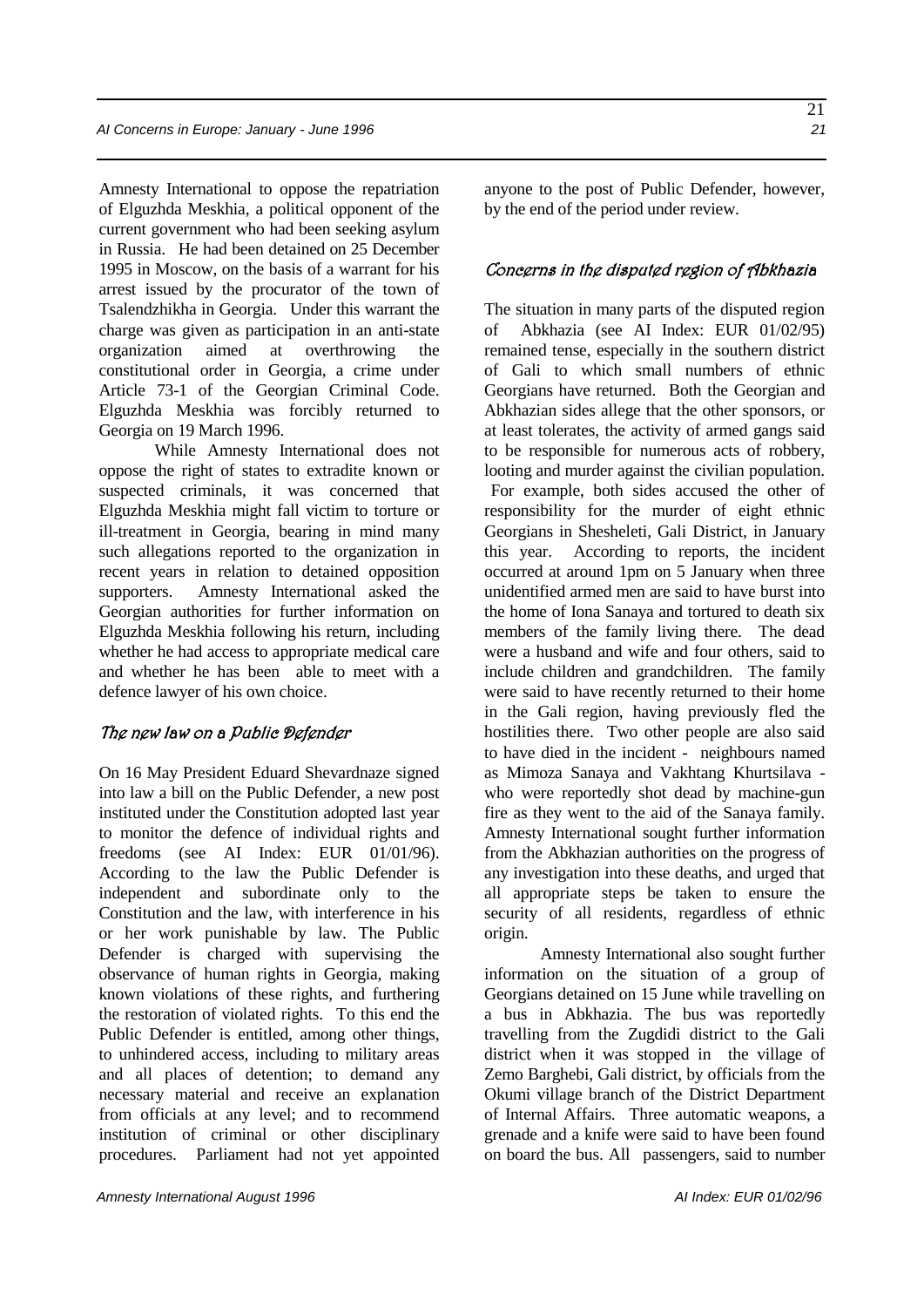at least 17 and including women and children, were taken to the District Department of Internal Affairs in Ochamchire.

The women and children are said to have been released the same day, followed on 16 June by several others of those initially held. Ten passengers are said still to be detained, however. All are said to be ethnic Georgian males who had previously resided in Abkhazia. According to press reports they are accused of being members of a bandit group allegedly formed to carry out terrorist acts in the Gali District and elsewhere in Abkhazia; three are also accused of fighting on the Georgian side during the armed conflict prior to September 1994. The 10 are said to be held at present in the investigation-isolation prison in Ochamchire, and their names have been given by a Georgian news agency as Paata Zukhbaya, Gela Nadaraya, Zhora Lukava, Manuchar Nadaraya, Robert Sordia, Tamaz Kvekveskiri, Tamaz Zakaraya, Demur Kavshbaya, Lasha Kardava and Pridon Basaria.

Amnesty International has requested to be informed of the exact charge or charges against these 10 men; their state of health and conditions of detention; and whether they have access to their family and a defence lawyer of their own choice in line with international standards.

#### The death penalty

During the period under review Amnesty International received no further information on the situation of Ruzgen Gogokhiya, a Georgian citizen sentenced to death in Abkhazia (see AI Index: EUR 01/01/96) or on the application of the death penalty in general in Abkhazia as requested from the *de facto* authorities there last year. Three further death sentences may have been passed, however. According to a press report the Abkhazian prosecutor had called for the death penalty to be passed on three Abkhazians accused of murder in a trial that began in Sukhumi on 30 April. The three men (named only as Tarba, Tania and Ketsba) are said to have been accused of murdering five people in a shooting spree on Peace Avenue in Sukhumi at the end of January, killing the owner of a Turkish cafe who refused to serve them free of charge, and four passers-by.

Amnesty International has again urged the Abkhazian authorities to commute any pending death sentences, and asked for assurances that all those sentenced to death are afforded the right to appeal to a court of higher jurisdiction, and the right to seek pardon or commutation of the sentence, in accordance with internationally agreed human rights standards.

# GERMANY

### The alleged ill-treatment of detainees

#### The case of Ahmet Delibas

In October 1995 Ahmet Delibas, who is of Turkish nationality, alleged that police officers from the town of Hamm, in North-Rhine/Westphalia, assaulted him following his arrest outside a discotheque.

Ahmet Delibas stated that following a fight outside the discotheque, which he witnessed but had no part in, he was handcuffed and placed in a police car. Inside the vehicle a plainclothes officer sat on one side of him and a uniformed officer on the other. According to Ahmet Delibas, the plainclothes officer took hold of him by the throat with one hand and started to strangle him. Both officers then allegedly punched him repeatedly in the face.

Ahmet Delibas was reportedly so dazed by the blows that when the car arrived at the police station he had to be dragged inside. He was later taken to hospital where it was confirmed that he had suffered serious injuries to his face, including a fracture of the left cheekbone, two separate fractures of the left eye-socket and two separate fractures of the right eye-socket. His injuries have necessitated two operations.

On the same day the alleged ill-treatment took place, the Hamm police authority issued a press statement in which it said that two police officers had been attacked and injured when they tried to break up a fight near the "Max" discotheque. The officers recognized one of their attackers and arrested him. The person in question physically resisted their efforts to take him to the police car.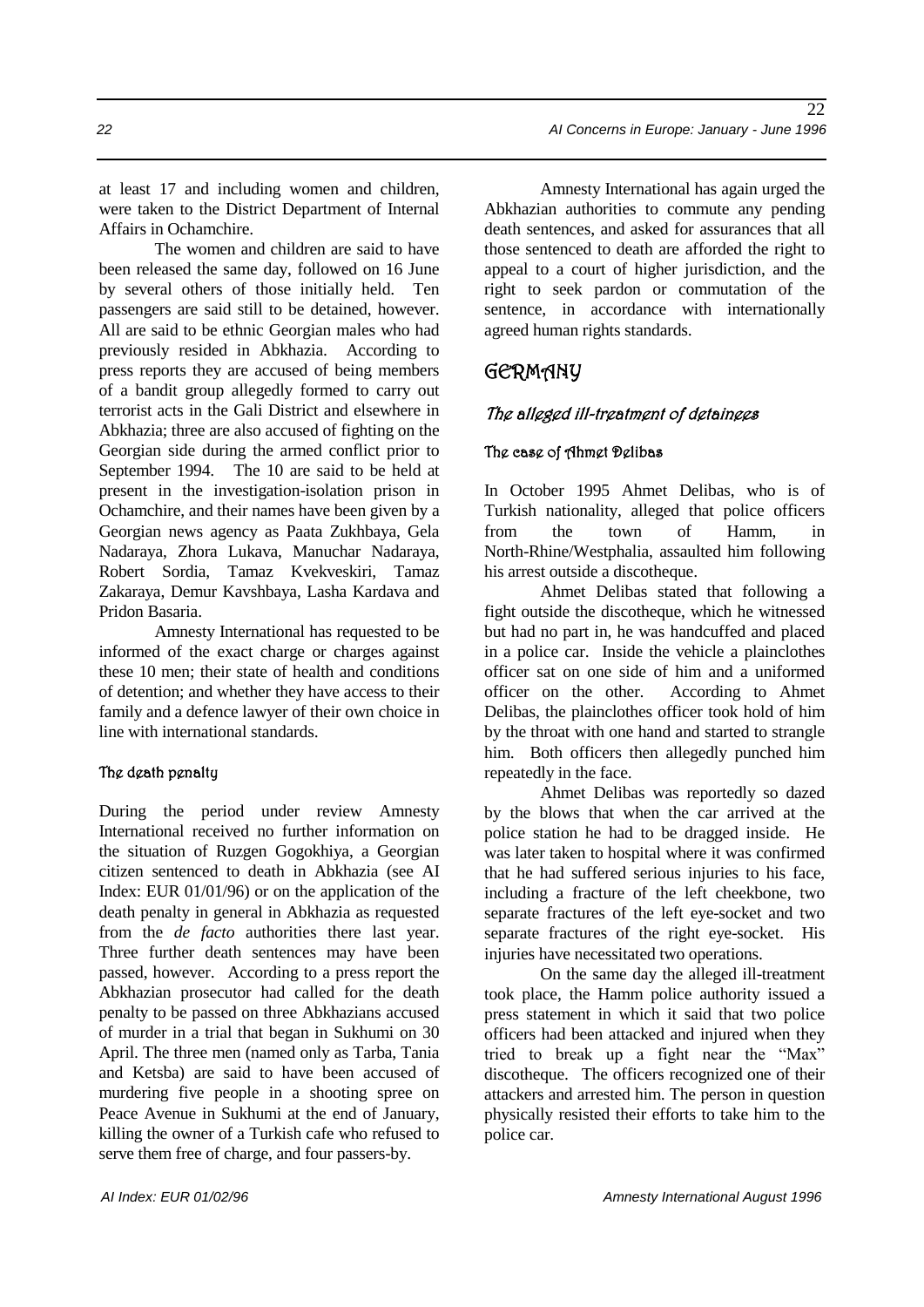*AI Concerns in Europe: January - June 1996 23*

In April Amnesty International called upon the North-Rhine/Westphalia authorities to conduct a prompt and impartial investigation into the alleged ill-treatment of Ahmet Delibas, in accordance with Article 12 of the United Nations Convention against Torture and Other Cruel, Inhuman or Degrading Treatment or Punishment (Convention against Torture). In June the organization was informed by the Interior Ministry that investigations were under way into the allegations made by Ahmet Delibas and into police allegations that Ahmet Delibas had assaulted officers and resisted arrest.

#### The case of Mohamed Z.

In January Moroccan Mohamed Z. alleged that a police officer punched him on the head and body after he and two friends were stopped by the police in Frankfurt city centre. When he sought to escape the blows, the officer handcuffed his hands behind his back. The same officer then allegedly hit him on the head with a torch he was carrying, and while he was on the ground, kicked him in the face and on the body. Mohamed Z. stated that he was put into a police car and taken to a police station where he was placed in a cell. There, he alleged, he was made to undress and punched and kicked again by the same officer who had ill-treated him in the street. Two other officers were reportedly present. After he was released from police custody, Mohamed Z. went straight to hospital where he was treated for multiple bruising and abrasions, and for cuts to his head which required stitching. According to an article in the *Frankfurter Rundschau* of 17 February, a police spokesperson was able to confirm only that the officer whom Mohamed Z. has accused of ill-treating him had made a criminal complaint against the Moroccan for resisting state authority.

In April Amnesty International called upon the Hesse authorities to conduct a prompt and impartial investigation into the alleged ill-treatment of Mohamed Z. In May the Ministry of Justice informed the organization that a senior police officer was currently under investigation.

The case of Muhamed A. (see *Federal Republic of Germany: The alleged ill-treatment of foreigners - An update to the May 1995 report*, AI Index: EUR 03/02/96).

In March the Director of Public Prosecutions in Cologne informed Amnesty International that he had ordered the investigation into allegations that police officers had ill-treated Muhamed A. to be reopened. Amnesty International had previously expressed concern to the North-Rhine/Westphalia Minister of Justice that the original investigation into Muhamed A.'s allegations had not been "prompt and impartial", as required by Article 12 of the Convention against Torture.

The case of Hidayet Secil (see *Federal Republic of Germany: The alleged ill-treatment of foreigners - An update to the May 1995 report,* AI Index: EUR 03/02/96).

In February Amnesty International was informed by the authorities of Baden-Württemberg that the criminal complaint of police ill-treatment brought by Turk Hidayet Secil had been rejected. The authorities also criticized Amnesty International for being one-sided in its research of the case.

Hidayet Secil had alleged that one officer punched him four times in the face and another repeatedly struck him with his baton while he was being held by three of the officer's colleagues. Hidayet Secil's injuries included a suspected broken nose, bruising to the upper lip and upper jaw, seven weals on his back and a suspected fracture of the rib.

According to the results of an investigation, the officers involved, one of whom suffered a broken finger in the incident, had acted in "self-defence" when Hidayet Secil assaulted them while resisting their attempts to arrest him in his flat.

In March Amnesty International expressed concern to the Baden-Württemberg authorities that the investigation into Hidayet Secil's allegations may not have been impartial, as required by Article 12 of the Convention against Torture. Amnesty International urged the authorities to reopen the investigation and to ensure that this time the prosecuting authorities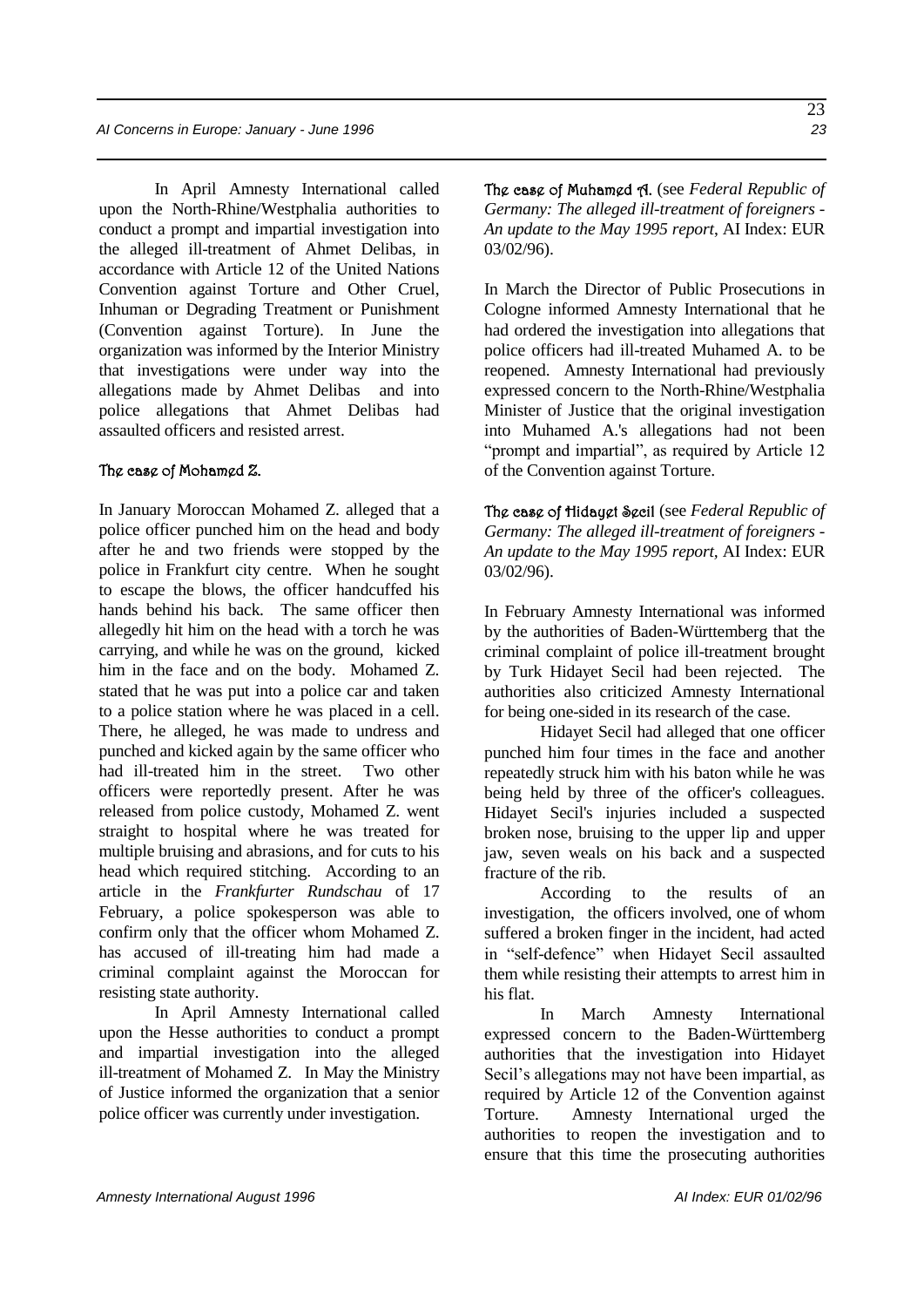question personally all those people present during the arrest of Hidayet Secil, including all the officers involved; visit the scene of the alleged ill-treatment personally; obtain an expert medical report on the possible origins of the injury to the thumb of one of the officers and of other injuries suffered by both the complainant and the accused officers; in their investigation pay special heed to the principles established in international human rights instruments regarding the use of force by law enforcement officials; treat all witness testimony impartially; and hand the case over to a court if they are unable to resolve all the conflicting and contradictory elements of the testimony given by the complainant, the accused officers and other witnesses.

Amnesty International also rejected the authorities' criticisms about its work. The allegations of police ill-treatment made by Hidayet Secil were supported by strong *prima facie* evidence, including medical evidence consistent with his allegations. Amnesty International had also included in its description of the case the police authorities' immediate response to the allegations. Inquiries made by Amnesty International to the relevant authorities had failed to elicit further information: the prosecuting authorities declined to inform the organization of the outcome of the investigation; the Interior Ministry replied that it was not responsible "for decisions according to the law on foreigners" and the investigating police authority replied that it did not know any "Hidayet Secil".

In March Amnesty International was informed by the prosecuting authorities that Hidayet Secil's appeal against the decision not to bring charges against any of the officers he alleged had ill-treated him had been rejected. Hidayet Secil has applied for a judicial review of the prosecuting authorities' decision.

#### Possible prisoners of conscience Mathias B. and Jan L.

In February Amnesty International expressed concern to the Bremen authorities about the forthcoming trials of Mathias B. and Jan L., both of whom had been charged with "offering for sale writings which...attack the human dignity of others

by...defaming a certain part of the population", an offence under section 130 ("Incitement of the people") of the German Criminal Code which carries a maximum penalty of three years' imprisonment. According to the indictment against them, the two men had, during a public meeting in a Bremen courthouse in May 1995, offered for sale copies of a document containing "numerous passages in which the Bremen police are defamed". The indictment quoted a number of passages from the document - written by the Bremen-based non-governmental organization "Anti-Racism Office" - in which the Bremen police were accused of racist practices, including the physical ill-treatment and arbitrary arrest of blacks.

In its letter to the Bremen authorities Amnesty International said that it believed that in offering for sale copies of the document in question, Mathias B. and Jan L. had exercised their right to freedom of expression, guaranteed by Article 19 of the International Covenant on Civil and Political Rights (ICCPR) and by Article 10 of the European Convention for the Protection of Human Rights and Fundamental Freedoms (ECHR), both of which instruments the Federal Republic of Germany has ratified and is legally bound to observe. If either man were imprisoned for offering the document, *"Police officers who make you vomit",* for sale, Amnesty International would adopt them as prisoners of conscience and would call for their immediate and unconditional release.

In a reply to Amnesty International in March, the Bremen Ministry of Justice described the organization's action as "outrageous" and stated that both Article 19 of the ICCPR and Article 10 of the ECHR, which protect the right to freedom of expression, acknowledge that the exercise of that right may be subjected to restrictions. The Ministry of Justice also accused Amnesty International of basing its concerns on incomplete and one-sided information from the Anti-Racism Office.

In a reply to the Bremen Ministry of Justice in May, Amnesty International stated that its position that the imprisonment of Mathias B. and Jan L. under Section 130 of the German Criminal Code would violate the right to freedom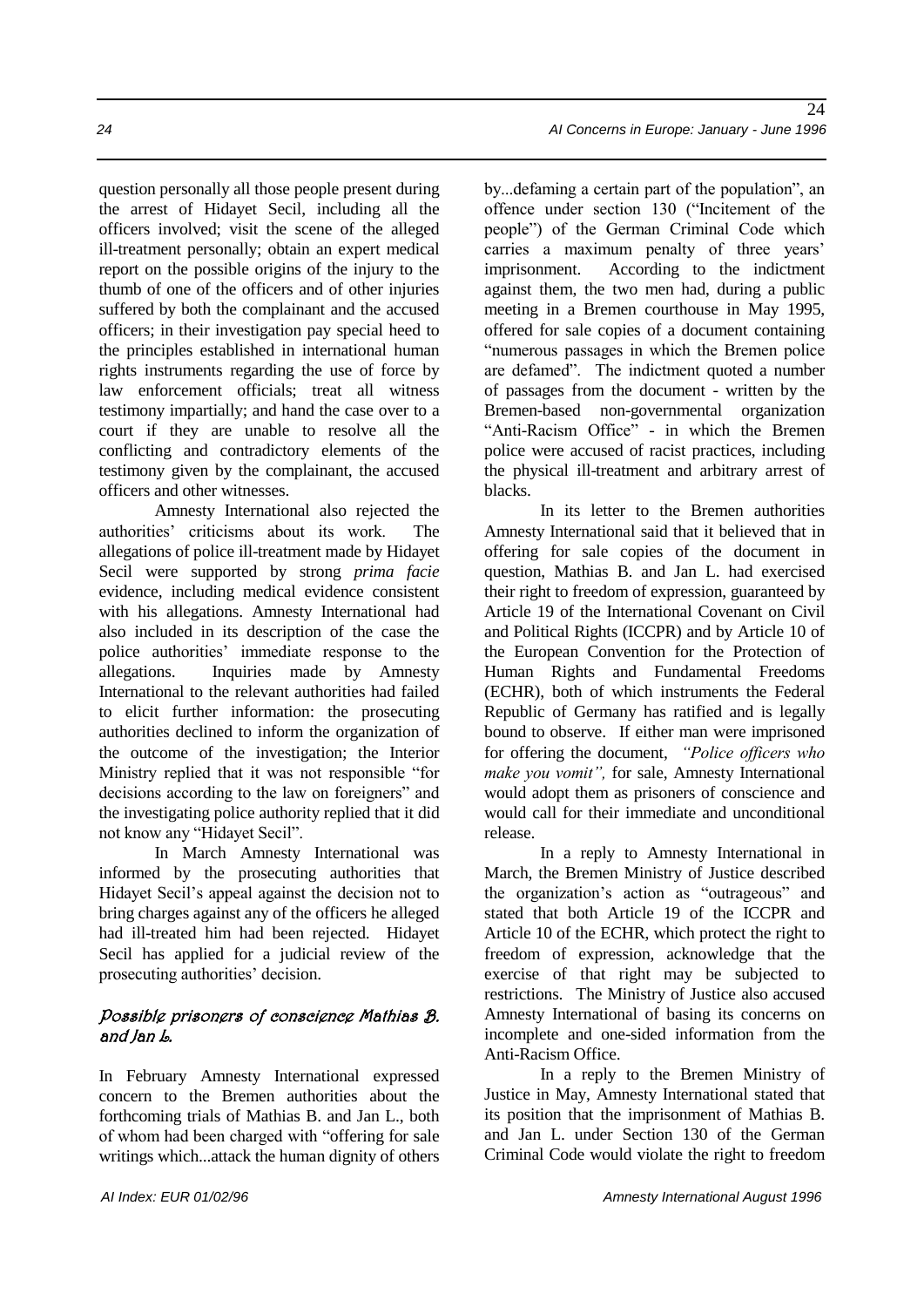of expression as guaranteed by Article 10 of the ECHR and other international laws and standards was fully consistent with the jurisprudence of the European Court of Human Rights and the European Commission of Human Rights. Decisions of both bodies are binding on the German authorities. (In Thorgeirson v. Iceland, Vol. 239, Series A, Judgment (1992), the European Court of Human Rights held that conviction of a person for criticism of police brutality by the Reykjavik police force "in particularly strong terms", based largely on reports of others, violated Article 10 of the ECHR. The Court declared that the conviction and sentence "were capable of discouraging open discussion of matters of public concern" (para. 68). It emphasized that "freedom of expression constitutes one of the essential foundations of a democratic society; subject to paragraph 2 of Article 10, it is applicable not only to 'information' or 'ideas' that are favourably received or regarded as inoffensive or as a matter of indifference, but also to those that offend, shock or disturb" (para. 27).)

In its letter to the Bremen Ministry of Justice, Amnesty International also rejected allegations that its research work had been incomplete or one-sided. The organization's information on the cases of alleged ill-treatment it had taken up had been obtained from written complaints made by victims, from medical reports and from press articles. A representative of the organization had also travelled to Bremen and interviewed victims and lawyers. Amnesty International's information regarding the cases of Mathias B. and Jan L. was based on court documents and on the report which they were accused of distributing.

In February the case against Jan L. was dropped in accordance with section 153 of the Code of Criminal Procedure (which provides for court proceedings to be terminated if the guilt of the accused would be insignificant if he were to be found guilty). The following month Mathias B. was found guilty by a Bremen court of "Incitement of the people". He was fined DM 750 (approximately £250). Mathias B. has appealed against his conviction.

### GREECE

#### Freedom of expression trials

On 8 May, in Edessa, Archimandrite Nicodimos Tsarknias was acquitted of three charges of "impersonating a priest". He had been indicted for wearing the cassock of a priest despite being excommunicated by the Holy Synod of the Greek Orthodox Church. (See AI Index: EUR 01/01/96.)

On 27 March in Thessaloniki Hara Kalomiri was sentenced to three months' imprisonment for "founding and operating a place of private worship for a Buddhist community in Chalkidiki without government permission". Hara Kalomiri is free pending an appeal hearing. *(See Women in Europe, page 63 for further information.)*

#### Conscientious objection to military service

There was still no provision for an alternative civilian service to compulsory military service. In June about 350 conscientious objectors to military service, all of them Jehovah's Witnesses, were serving sentences of up to four years' imprisonment for their refusal to perform military service on religious grounds. Despite declarations from the Greek authorities that a draft bill which would include a proviso for an alternative civilian service would be presented to the parliament in the spring, no progress was made. At the end of May the Ministry of Defence referred the issue to the Parliamentary Committee for the Renewal of the Constitution for final advice, on the grounds that constitutionality problems prevented it from being presented to the parliament. On 27 June Amnesty International appealed to the members of the Committee urging them to ensure that their proposals for the reform of the Constitution include a provision for an alternative civilian service for conscientious objectors, in line with international standards, in order to allow for its introduction into Greek law without further delay.

#### Fair trial concerns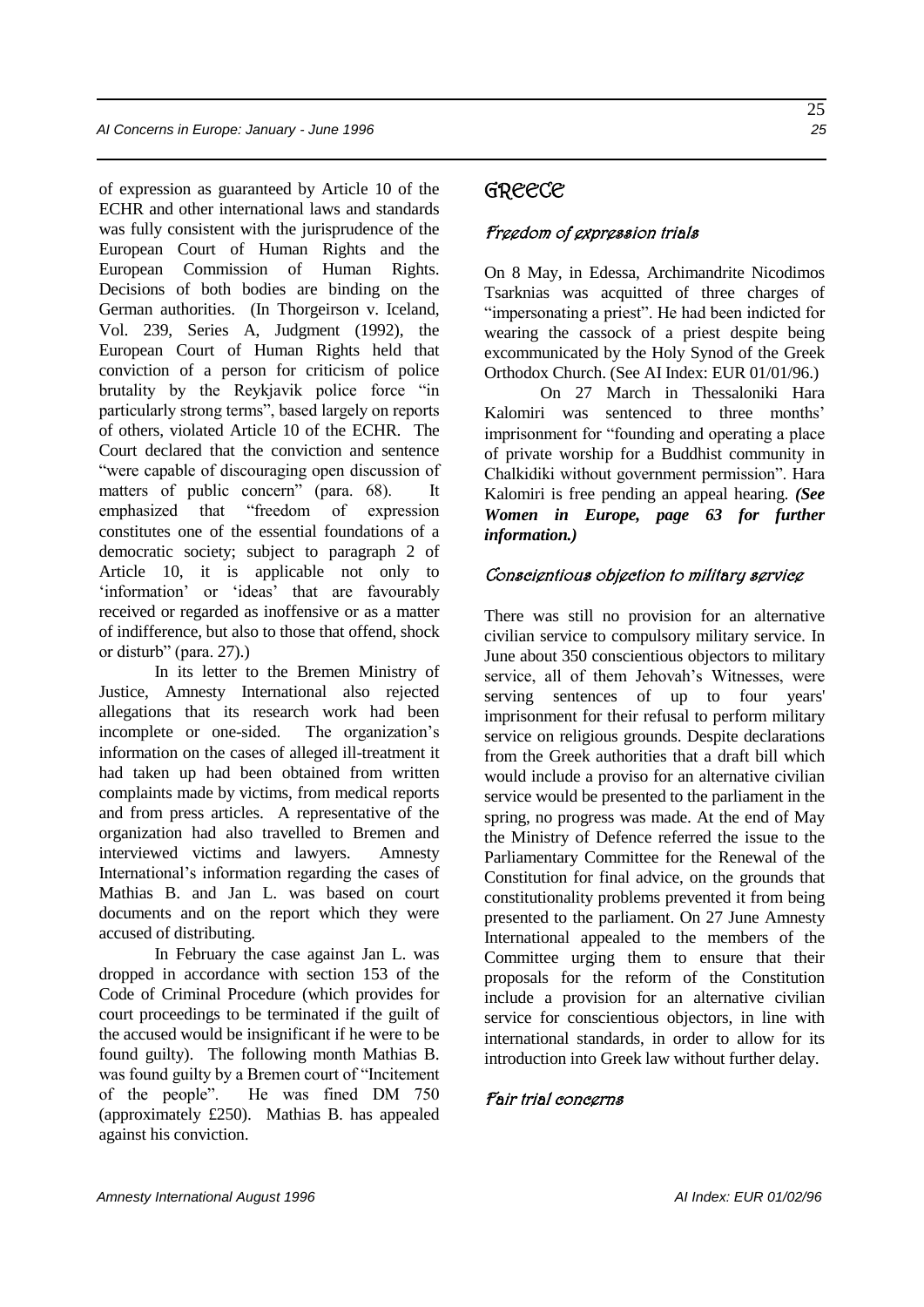In March two delegates from Amnesty International observed two trials in Athens. In November 1995, as a result of clashes during demonstrations at the Polytechnic University, more than 500 people were detained by the police. They were kept in custody for up to 48 hours before being brought to the Prosecutor's office and charged. The defendants were then divided into groups of up to 40 people. The defendants in each group were charged with the same offences, including disrupting public order and destruction of a symbol of the State. The verdicts and sentences passed range from acquittal to 40 months' imprisonment, sometimes suspended. The first trial attended by Amnesty International on 19 March was postponed. Sentences for the second group of defendants ranged from 21 to 32 months' imprisonment. A report about these trials will be published in due course. In April and May at least four other groups of defendants were tried for the same offences. Sentences ranged from four to 17 months' imprisonment.

#### Further allegations of ill-treatment

On 21 May Amnesty International was told by the Ministry of Justice that its request for information about the case of a youth who had been beaten by police officers in front of the Polytechnic University in November 1995 (see AI Index: EUR 01/01/96) had been referred to the Minister of Public Order, which was to respond shortly.

Amnesty International raised with the Greek authorities its concern about some allegations of police brutality it had received since January and called for these to be impartially and thoroughly investigated.

The organization has yet to receive an answer from the Greek authorities to its request for information about the ill-treatment of Giorgos Chiotellis who, in the early hours of 2 January, was thrown out of a bar in Chios by two police officers and was repeatedly pushed over on the way to the police station where he was so badly beaten that he had to undergo surgery to treat his dislocated left elbow.

At about 1am on 14 January police officers from Vyrona police station, Athens, detained 40-year-old Lütfi Osmance who was

reportedly drunk, vomiting and suffering from stomach pains. At 8am the same day Lütfi Osmance was taken to hospital, but was discharged by the doctor who examined him. At midday he was taken before the prosecutor of Athens Criminal Court who ordered that he should be remanded in custody. The same evening at 10pm Lütfi Osmance was found dead in a cell of Vyrona police station. According to the autopsy report Lütfi Osmance's head and face bore marks of beatings. He had ruptured blood vessels and bruises around his right eye and an open wound on his right eyebrow. However, these injuries had not been observed by the doctor who had examined Lütfi Osmance during his visit to the hospital in the morning. Amnesty International called on the Greek authorities to open an investigation into the exact circumstances of Lütfi Osmance's death in police custody.

On 20 February police raided a Roma camp in Aspropyrgos, near Athens, on the grounds that five men were wanted for criminal offences. Armed with automatic weapons and knives, wearing balaclavas and flak jackets, members of the Special Anti-Terrorist Forces stormed into the camp, slashing open tents and pointing pistols at people's heads. They swore at, kicked and beat Roma who had been ordered to lie on the ground.

At about 6pm on 21 May, police officers transferred seven Albanians from Athens Tribunal to the prison of Korydallos and handed them over to the prison guards The guards reportedly allowed at least three police officers to enter the prison and helped them to beat savagely the seven men. As a result of the beatings, two of the victims were transferred to the prison hospital for medical treatment. On 4 June a Greek detainee who had reported the ill-treatment of the seven men to the Prosecution in the Piraeus was in turn beaten by one of the policemen involved in the previous incident. Guards informed the Director of Korydallos Prison, who tried to prevent further beatings. He was insulted and beaten by the police officer.

# $ITAIJ$

#### Alleged ill-treatment by law enforcement **officers**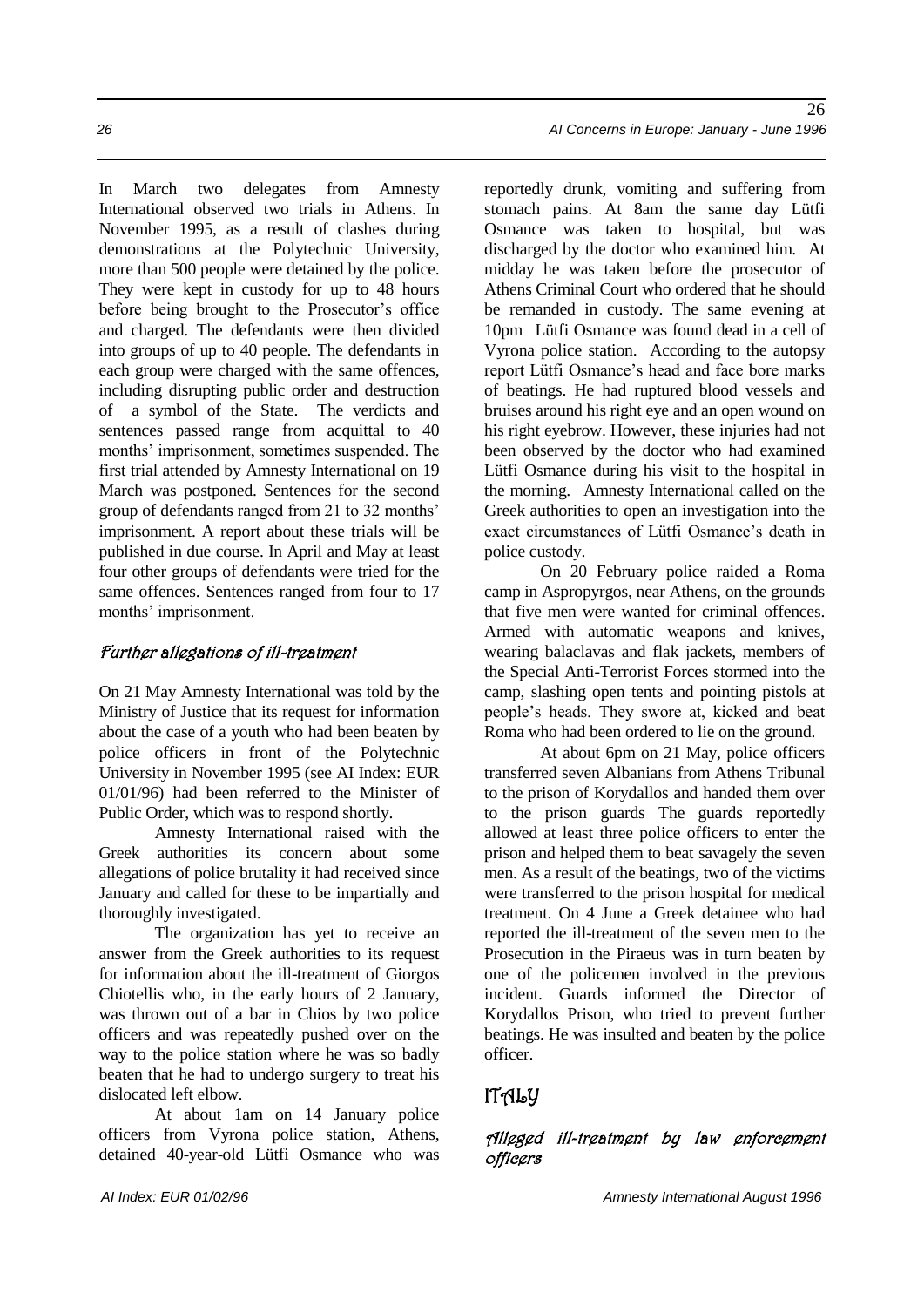A high proportion of allegations of ill-treatment by law enforcement officers continued to concern people of non-European ethnic origin. Edward Adjei Loundens, a Ghanaian citizen and musician, normally resident in Denmark with his family, alleged he was beaten by police officers at Leonardo Da Vinci international airport at Fiumicino, near Rome, while in transit between Denmark and Ghana, and suffered injuries resulting in a loss of hearing in his right ear, seriously affecting his career, and facial disfigurement. In a written account of his journey which he deposited at the Italian Embassy in Denmark in March, he explained that he had obtained a one-day transit visa for Italy, a country he had never visited, before flying to Leonardo da Vinci airport on 30 December 1995, with four friends. They arrived at the airport in the evening and were booked on a flight to Accra, Ghana, the next day. Edward Adjei Loundens said that after landing an immigration officer checked his travel documents and then accused him, or another person using his name, of having already used his passport to enter Italy. He was then questioned further by police officers, mainly in Italian, a language he does not understand.

He was escorted to a waiting room, guarded by two armed police officers, containing some 10 other people who claimed they had been detained at the airport for over a week. He said one of officers threatened him with the same fate. After spending some four hours without food, drink or anywhere to sit or lie down he was allowed to leave the room and walk out to the airfield, the transit zone and an airport restaurant. He said that while he was walking about some officers harassed him and threatened physical violence. Later, at around 2.30am on 31 December, about seven officers approached and one of them stepped on his foot. Edward Adjei Loundens said that he simply protested verbally but that the officer suddenly head-butted him and other officers started to beat him, some of them using their guns to hit him in the stomach and on his side. He claimed that other travellers witnessed the incident but were threatened with a gun when they tried to intervene.

The next morning his documents were returned and, on inquiry, he and his friends were informed that he had not been allowed to enter the country because he did not have a transit visa or sufficient money. They protested that this was untrue and drew attention to the visa stamped in his passport. Edward Adjei Loundens was then taken to an airport bus carrying a number of people being repatriated to Africa and put on his flight to Ghana.

Photographs of Edward Adjei Loundens taken at the airport by a Polish traveller show a marked facial swelling above his right eye. He said that, as his face remained badly swollen and extremely painful after his arrival in Ghana, he sought medical treatment. A certificate issued by a doctor at a Medical Dental Clinic in Accra confirmed that Edward Adjei Loundens had been examined on 29 January and had complained of being butted in the face by a police officer on 31 December. The certificate recorded that Edward Adjei Loundens had sustained "a swelling on the upper medial aspect of the right eye" and that there was "at the junction of the right frontal and nasal bones a spur, about 1cm in diameter and hard consistency". Edward Adjei Loundens said that the doctor had explained that a facial bone had shifted but that he could not guarantee successful treatment in Ghana. Edward Adjei Loundens is currently receiving medical treatment for his injuries in Denmark.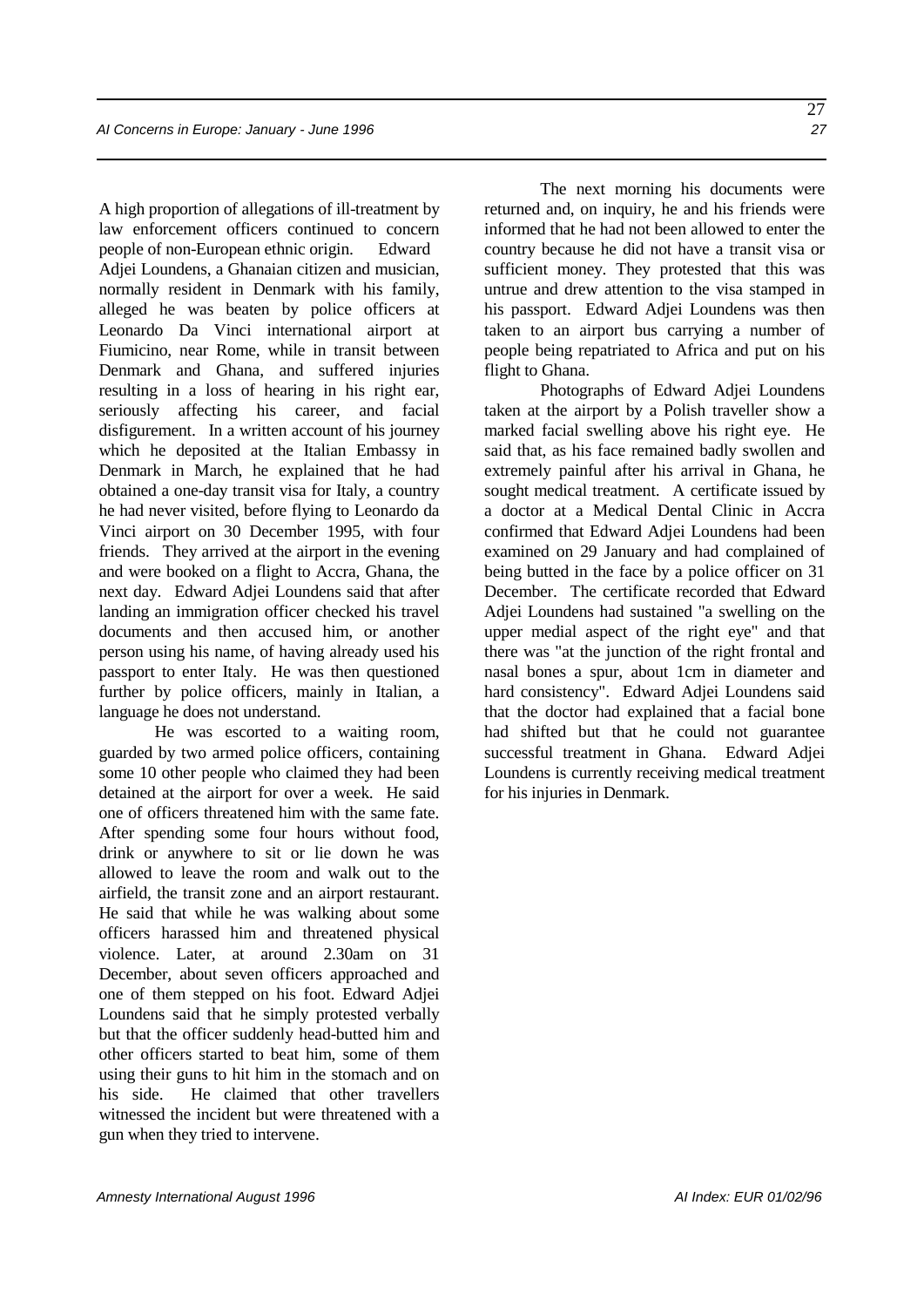Edward Adjei Loundens, from a photograph taken at Leonardo Da Vinci international airport. A marked swelling is apparent above his right eye.

*Amnesty International's concern about his allegations of ill-treatment was exacerbated by the apparent failure of the Italian authorities to investigate fully a formal complaint which Abdel H, a 17-year-old Iraqi asylum-seeker lodged with Rome carabinieri* **on 26 August 1994, claiming that he had been kicked and beaten by police officers while in transit at Leonardo Da Vinci airport on 21 August. He had been detained while travelling on a forged passport between Jordan and the United Kingdom. Amnesty International is seeking the cooperation of the authorities in informing the organization of the steps taken to investigate both complaints of ill-treatment.** 

**In his complaint, Abdel H stated that, as a minor, he could not leave Iraq without being accompanied by a parent or guardian and that he had been forced to obtain false documents. He explained that his family had suffered political persecution in Iraq and that his mother and father had suffered torture and ill-treatment while imprisoned there: his father had died as a result. He said that he was travelling to the United Kingdom to rejoin his mother and two sisters who had been living there for the previous two years, receiving medical treatment at a centre specializing in the care of victims of torture.** 

**On 23 August 1994, he went to the casualty department attached to Rome's Gemelli Hospital, accompanied by an employee of a charity which had given him temporary shelter after his release from police custody, and received a medical examination, including x-rays, to check for fractures. No fractures were detected but the medical certificate attached to his formal complaint recorded bruising to his right shoulder and to his thorax. In his complaint Abdel H asked to be notified in the event of a decision being taken to archive it. He was granted official refugee status in October 1994 and subsequently allowed to rejoin his family in the United Kingdom. There has been no further news regarding the progress and outcome of his complaint of ill-treatment.** 

**Amnesty International also asked to be informed of the eventual outcome of a formal complaint of ill-treatment lodged by Grace Patrick Akpan, an Italian citizen of Nigerian origin, who was admitted to hospital for urgent treatment immediately after her release from police custody in Catanzaro on 20 February. She claimed that two officers who stopped her for an identity check verbally abused and physically ill-treated her on the street, in their car and in a police station. She also claimed that there was a "xenophobic" aspect to their behaviour. The Public Prosecutor's request that two police officers be committed for trial on charges of abusing their authority, causing injuries and using threats and insults is due to be examined by a judge of preliminary investigation in October 1996, together with his request that Grace Patrick Akpan be tried on charges of insulting and resisting a public officer, causing injuries and refusing to supply details of her identity.** *(For further information see Women in Europe, page 58.)* 

#### Fatal shooting of Francesco Mazzeo by Guardia di Finanza

In view of contradictory accounts of the circumstances surrounding the fatal shooting of Francesco Mazzeo by an officer of the *Guardia di Finanza* (a paramilitary force carrying out a wide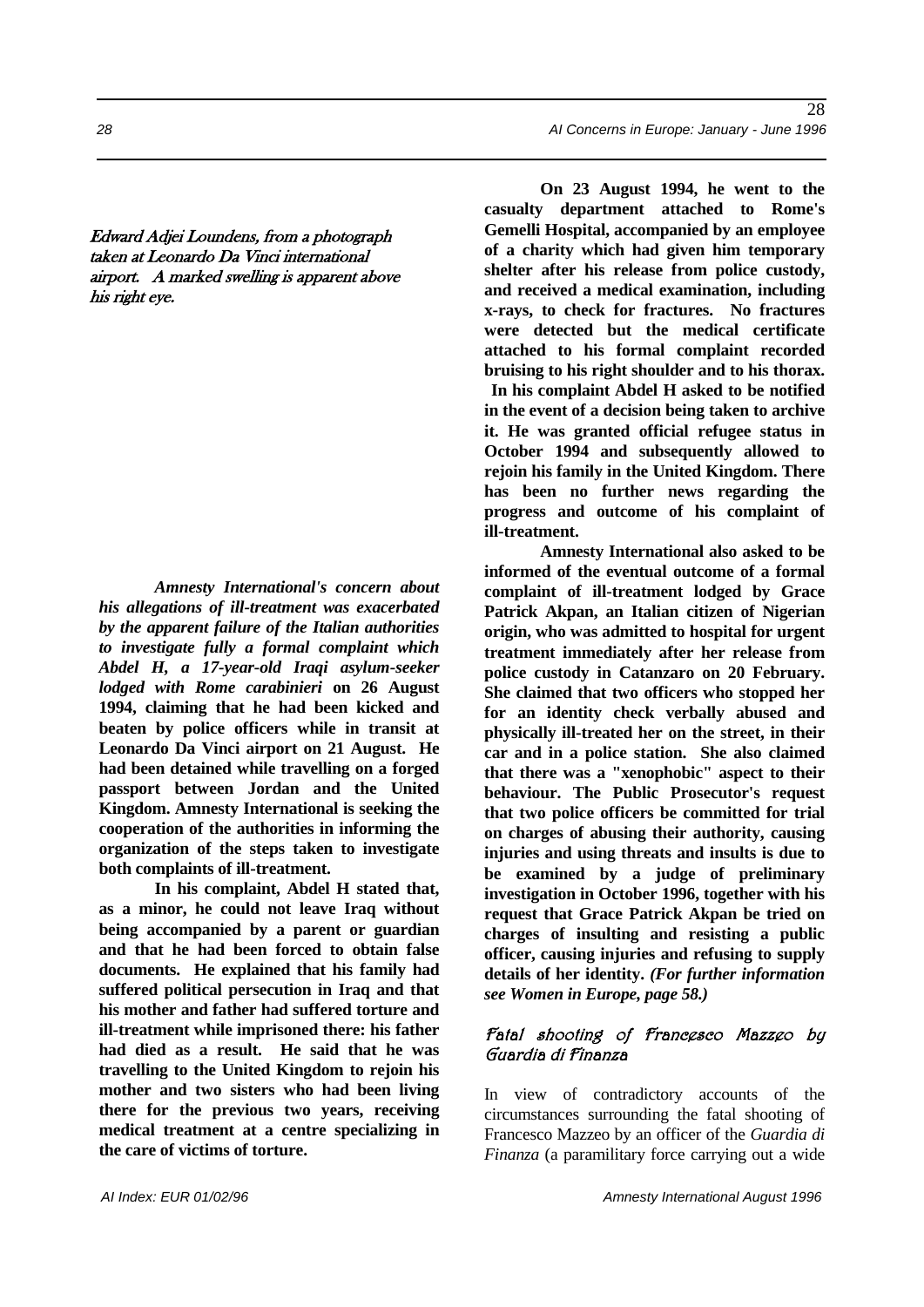range of law enforcement duties) on the night of 9 October 1995, Amnesty International asked to be informed of the progress and eventual outcome of a judicial investigation opened into the incident.

Francesco Mazzeo was shot at a road block outside the town of Brenno Useria (Varese), as he was riding on the back of scooter driven by his friend Luca Caversazi: both were known to the authorities in connection with drugs-related activities. According to a statement reportedly issued by the *Guardia di Finanza*, an officer stationed in the middle of the road saw the scooter accelerate, as if intending to drive straight at him. He fired two warning shots in the air but was then knocked to the ground by the scooter as it passed and, in falling, accidentally shot Francesco Mazzeo in the back. It was apparently stated that the officer had been justified in resorting to his gun because he feared a packet carried by Francesco Mazzeo contained weapons. It was also claimed that the road was poorly lit.

This version of events was challenged in a written question addressed to the Ministers of Interior and Justice on 12 October 1995 by a parliamentary deputy who stated that later on the night of 9 October Luca Caversazi had taken law enforcement officers to the spot where the packet had been thrown. It contained 300 grams of hashish and was located some distance *before* the roadblock. The deputy also claimed that Francesco Mazzeo had been shot in the back not once but twice. This suggested that the officer had fired his gun after the scooter had already passed him and, therefore, no longer constituted a danger to his personal safety and raised questions about his assertion that the fatal shot had been fired accidentally. The deputy also questioned whether the officer had been knocked over by the scooter, claiming that some hours after the shooting he had been observed still on duty at the roadblock and walking normally. He also denied that the street had been poorly illuminated.

Varese Public Prosecutor's office opened a judicial inquiry immediately after the death and within days an autopsy had been carried out and the officer who shot Francesco Mazzeo was notified that he was under investigation in connection with a possible charge of murder with intent.

### KAZAKSTAN

#### Alleged ill-treatment in police custody and in the penitentiary system

#### The case of Valery Zippa

In February Amnesty International wrote to the authorities to raise concerns about the case, recently brought to the organization's attention, of Valery Zippa, born in 1971. He is serving a 10-year prison sentence after having been convicted in April 1995 of charges including assault. It was alleged that Valery Zippa had been severely beaten in August 1994 in the course of interrogation by officers of the city directorate of internal affairs in Almaty, the capital. Allegedly as a result of this beating he required surgery to remove his spleen.

Amnesty International was informed by unofficial sources that an investigation had been opened by the office of the procurator of Sovetsky district in Almaty into the cause of the injuries sustained by Valery Zippa. The organization asked to be kept informed by the responsible authorities of the results of the investigation, in particular whether anyone had been brought to justice for Valery Zippa's injuries and whether Valery Zippa had received compensation. Amnesty International also sought official assurances that Valery Zippa continued to receive appropriate medical care in his place of confinement.

Political prisoner Nikolai Gunkin (update to information given in AI Index: EUR 01/01/96)

Nikolai Gunkin was released at the end of January, having completed his three-month prison sentence (the time he had spent in pre-trial detention had been taken into account). Amnesty International received no reply to its November 1995 statement of concerns in this case.

#### Appalling prison conditions amounting to ill-treatment

29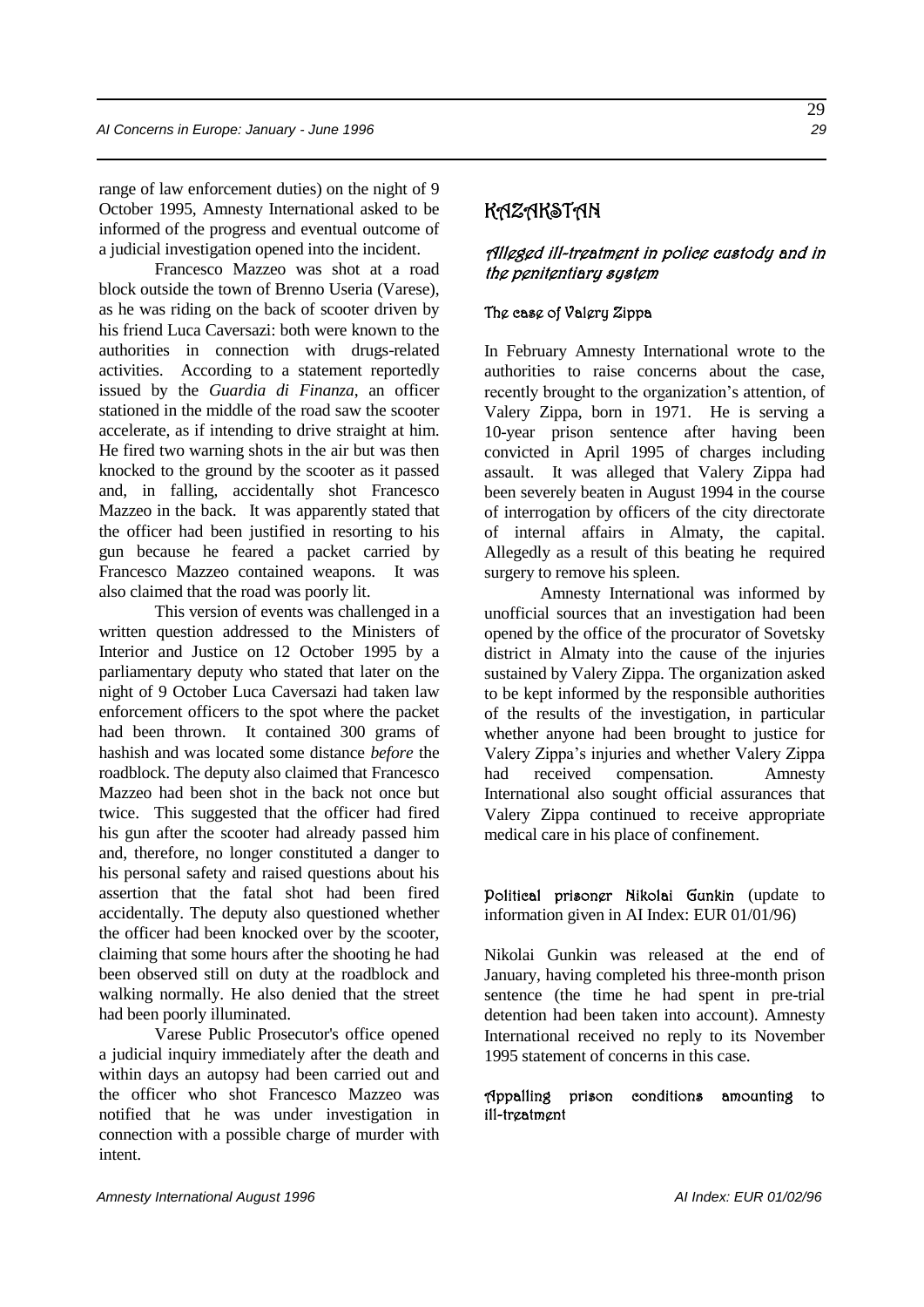At a news conference in April 1996 a Deputy Minister of Internal Affairs, Nikolai Vlasov, publicly admitted that Kazakstan's prisons were overcrowded, disease-ridden and chronically under-funded.

An investigation into prison conditions was among the subjects of an Amnesty International research mission to Kazakstan in February and March. At that time Amnesty International obtained information about poor conditions in a prison for male juveniles near Almaty. Amnesty International was particularly concerned by allegations that four inmates, three 17-year-olds called Shakmatov, Makamedov and Raigert and a 16-year-old called Ershev (their first names were unknown to Amnesty International) had died in recent months possibly as a consequence of their treatment in the prison. The organization called for a full and impartial investigation into the deaths of these four young men, with the findings made public, and with anyone found guilty of a criminal offence related to their deaths being brought to justice.

At the end of June, because of constraints on the state budget for prisons, the upper house of Kazakstan's parliament declared an amnesty for nearly 20,000 prisoners, about one-quarter of the entire prison population.

### The death penalty

In March Amnesty International issued a statement condemning the use of the death penalty in Kazakstan. Information recently received by the organization from official and unofficial sources indicated that 110 death sentences had been passed during 1995, and 101 executions carried out. Among the countries in the world for which execution figures were known for 1995. only three countries (China, Nigeria and Saudi Arabia) had executed more people than Kazakstan. Considering the size of Kazakstan's population - just 17 million people - the figure of 101 executions in just one year was shockingly high.

In response, the Kazakstani authorities publicly stated that Amnesty International's statistics were incorrect, and that the number of executions carried out in 1995 was 63. However, they offered no explanation about how this figure of 63 executions related to other limited statistical information they had provided at other times, notably the figure of 16 executions carried out in 1995 on people who had had clemency petitions refused in 1994, and the figure of 85 people who had had clemency petitions turned down in 1995.

Amnesty International has consistently pointed out to the Kazakstani authorities that United Nations Economic and Social Council resolution 1989/64, point 5, urges member states "to publish, for each category of offence for which the death penalty is authorized, and if possible on an annual basis, information about the use of the death penalty, including the number of persons sentenced to death, the number of executions actually carried out, the number of persons under sentence of death, the number of death sentences reversed or commuted on appeal and the number of instances in which clemency has been granted".

Until Kazakstan is prepared to publish detailed statistics on its use of the death penalty, Amnesty International stands by its original statement.

From unofficial sources, Amnesty International learned that in the first five months of 1996 the Clemency Commission refused 25 petitions for clemency and upheld only two. At least 12 executions were reported to have taken place.

Further details on the cases and issues summarized above can be found in the Amnesty International report *Kazakstan - Ill-treatment and the death penalty: a summary of concerns*, AI Index: EUR 57/10/96, published in July 1996.

# KYRGYZSTAN

### Appeal by Amnesty International for respect of fundamental human rights

In March Amnesty International wrote to President Askar Akayev to raise a number of matters relating to the observance of international human rights standards in Kyrgyzstan. On the basis of that letter, an Amnesty International report, *Kyrgyzstan: A tarnished human rights*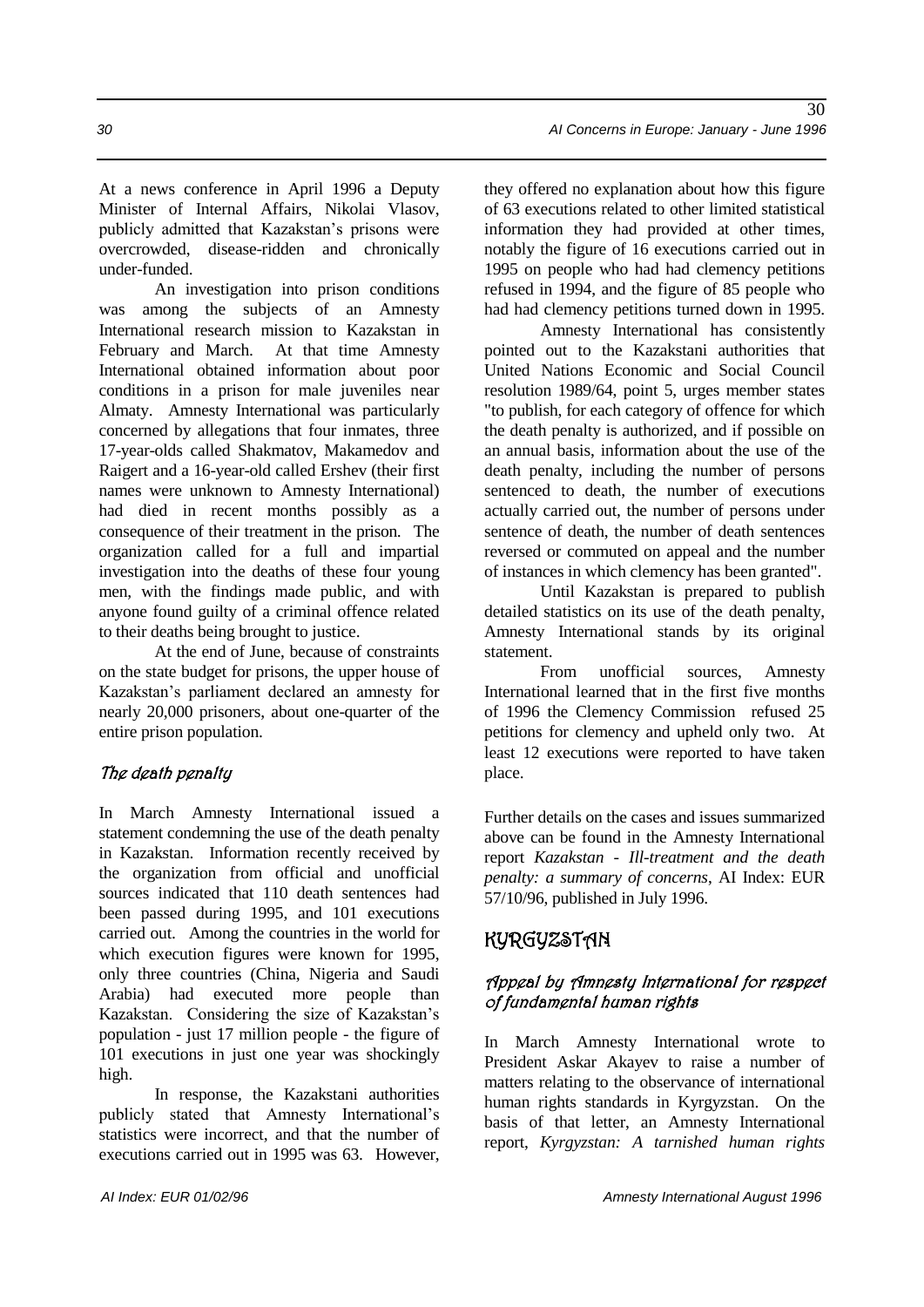*record* (AI Index: EUR 58/01/96) was issued in May. No reply to either document was received from the President or from any other official.

#### Prosecutions for insulting the President

In its letter and subsequent report, Amnesty International stated its concern about recent cases where people had been subject to criminal prosecution for defamation of state officials. Recognizing that all persons who believe themselves to have been the victims of defamation have a right to seek redress through the courts, Amnesty International nevertheless asserted that it was widely recognized that public officials should expect to be subjected to a greater degree of public criticism than other individuals, and that the degree of restriction permitted to protect an individual's reputation should be more limited in the case of a public official than a private person. Amnesty International stated the belief that public officials or authorities who consider themselves defamed should be able to seek redress through civil laws in order to protect their reputation. Criminal legislation should not be used in such a way as to stifle criticism of public officials, or to intimidate those who voice legitimate concerns about the actions or practices of public officials.

Individuals held in custody in connection with criminal prosecution for insulting the President were prisoners of conscience. They included Topchubek Turgunaliyev and Dzhumagazy Usupov, political activists, who were arrested in late December 1995 and stood trial in April on charges of "defamation" and "insult". Amnesty International assessed that an additional charge of "inflaming national discord or hatred" was without foundation. Both men were found guilty but received one-year suspended prison sentences and were released.

Rysbek Omurzakov, a journalist, was arrested in April and charged with "defamation". At the time of writing he was still in pre-trial detention.

#### Punishment by "elders' courts" and unofficial militias

Amnesty International raised with President Akayev allegations concerning activities authorized by so-called "elders' *(aksakal)* courts", which since January 1995 had been given responsibility for examining cases of administrative violations; property, family and other disputes; and minor crimes passed to them by state procurators. Noting that such courts do not satisfy the requirements of Article 14(1) of the International Covenant on Civil and Political Rights, which guarantees all persons the right "to a fair and public hearing by a competent, independent and impartial tribunal established by law", Amnesty International was also concerned about allegations that extra-legal militias operating under the authority of *aksakal* courts had subjected people to illegal detention and ill-treatment and have administered punishments handed down by *aksakal* courts, including whipping and stoning.

#### The death penalty

Amnesty International learned of two new death sentences, both passed for premeditated, aggravated murder. Lyubov Sirotkina was sentenced in January but had her death sentence later changed on appeal to 15 years in prison *(see the section Women in Europe, page 61)*. Nikolai Sokolov was sentenced in April and had his sentence upheld by the Supreme Court in May. At the time of writing he was believed to be awaiting the outcome of a clemency petition.

For further information on the cases and issues outlined above and other Amnesty International concerns in Kyrgyzstan see AI Index: EUR 58/01/96.

### MOLDOVA

Abolition of the death penalty (update to information in AI Index: EUR 01/01/96)

Following the December 1995 vote by the Moldovan Parliament to abolish the death penalty from the country's Criminal Code, in February death sentences on 19 prisoners were commuted to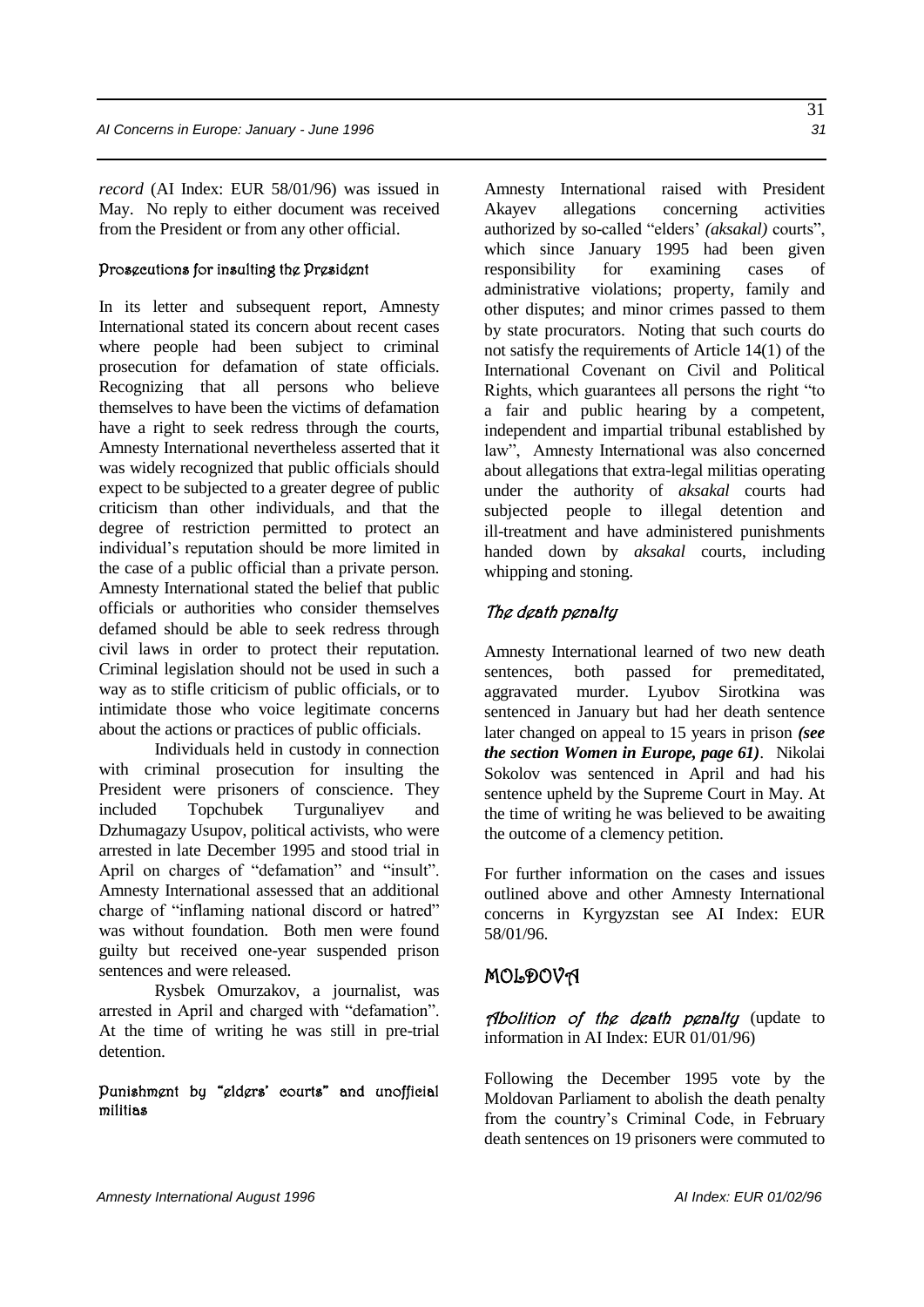life imprisonment by presidential decree. At the beginning of May Moldova signed Protocol No. 6 to the European Convention for the Protection of Human Rights and Fundamental Freedoms.

**Death in custody in the self-proclaimed Dnestr Moldavian Republic** (update to information given in AI Index: EUR 01/01/96)

In March new information became available regarding the investigation into criminal charges, including premeditated murder, brought earlier against two officials from the Rybnitsa City Department of Internal Affairs in connection with the death in custody in March 1995 of Aleksandr Kalashnikov. According to this information, initially four officials from the Rybnitsa City Department of Internal Affairs had been detained and charged in connection with the case. Later, three of them had been released under a special amnesty of persons who had previously served in the army and had fought on the side of the Dnestr Moldavian Republic. Only one, Vladimir Luchinets, who reportedly had confessed to killing Aleksandr Kalashnikov, remained charged and was awaiting trial. It was reported that Vladimir Luchinets had claimed that immediately after the death in custody he had been instructed by an official at the City Department for fighting organized crime to take upon himself the whole responsibility for Aleksandr Kalashnikov's death and in this way to cover up for his colleagues. The official had reportedly encouraged Vladimir Luchinets to believe that even if sentenced to imprisonment he also would benefit from an amnesty. He reportedly agreed to this and was arrested in April 1995.

Also according to reports quoting Vladimir Luchinets, one of the officials investigating the charges against him, from the Office of the Procurator of the Dnestr Moldavian Republic, coerced him into making further false claims that the acting head of the criminal investigative unit in Rybnitsa, Igor Semashko, had ordered the killing of Aleksandr Kalashnikov. In exchange for making these claims the investigator allegedly promised Vladimir Luchinets that his wife could visit him in prison.

*32 AI Concerns in Europe: January - June 1996*

The same reports stated that in December 1995 Vladimir Luchinets accidentally injured his leg while in pre-trial detention and was hospitalized. In February he escaped from the hospital and returned home to Rybnitsa. He has not been rearrested, but since then he and his wife have been reportedly receiving anonymous phone calls threatening their lives. Reportedly fearing for his life, in early March Vladimir Luchinets submitted a letter to the Minister of State Security of the Dnestr Moldavian Republic asking for protection.

### PORTUGAL

Amnesty International sought information from the authorities in numerous new cases of physical and verbal abuse by law enforcement officers (including a killing and a shooting). Judicial complaints were brought by persons from a wide spectrum of Portuguese society, including a magistrate with the Ministry of the Interior, a soldier, and citizens of former Portuguese colonies, such as Angola. The organization has been following the progress of judicial inquiries into human rights violations by law enforcement officers in such cases as those of the killing and beheading of a former drug addict, Carlos Rosa, by an officer of the paramilitary National Republican Guard (GNR), and the assault by officers of the Public Security Police (PSP) on workers occupying a textile factory in Santo Tirso.

#### New judicial complaints of ill-treatment by law enforcement officers

In the early hours of 21 April Francisco Monteiro, a 25-year-old black African, was standing in the doorway of a Lisbon bar when he was beaten up by two men who got out of a car. One of the men then shot him in the stomach. Francisco Monteiro was taken to the Hospital de Santa Marta in Lisbon for an emergency operation. Eye-witnesses claimed the assailants were plainclothes PSP officers, and it was later confirmed that the car at the scene of the accident belonged to a PSP officer who, with colleagues, had been in the car at the time. The PSP opened an internal inquiry into the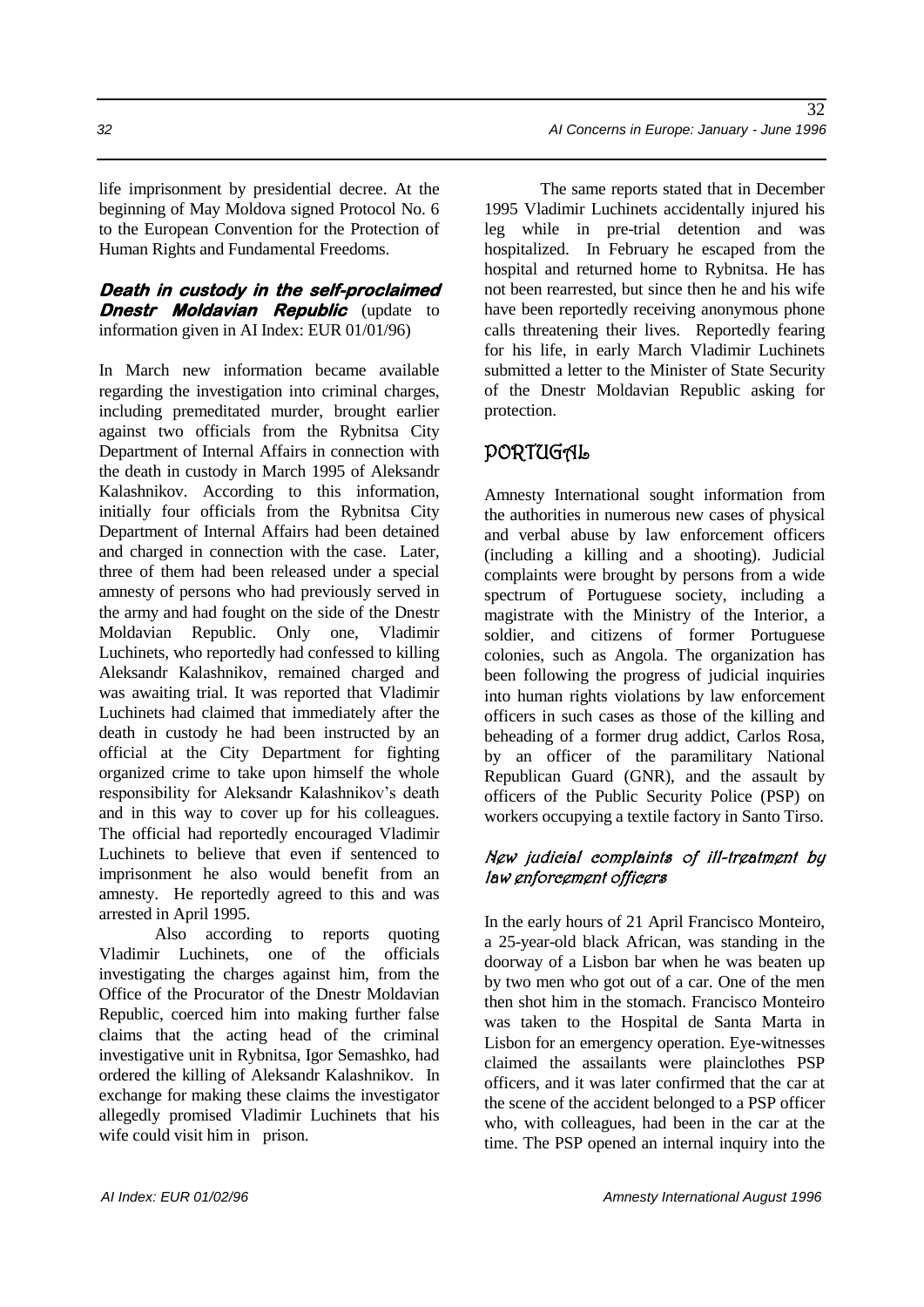affair and the Ombudsman of Portugal, Dr José Manuel Menéres Pimentel, announced that he had opened a judicial inquiry. (See AI Index: EUR 38/10/96).

A 20-year-old soldier, known only as "Coelho", was arrested by PSP officers on the night of 4/5 December 1995 after an altercation with a train ticket inspector. "Soldier Coelho" was taken to the police post on the railway station at Oeiras. His father, Serafim David Coelho, claimed that at the station his son was subjected to a "brutal beating" and a manager of the civilian hospital of S. Francisco Xavier in Lisbon, confirmed that Coelho had suffered injuries to the face and cranium. He was subsequently transferred to the Hospital de Santa Marta and from there, to the Hospital Militar Principal where, following fresh medical tests, it was recommended that he be kept under observation for another eight days. A few days after the incident Coelho's family lodged a judicial complaint against one PSP officer. The young soldier has also been charged by the PSP with insulting and disobedient behaviour and attempted assault. (See AI Index: EUR 38/02/96).

Nelson De Cesar Morais Pires alleged that he had been ill-treated at a police station in Alfragide, near Lisbon, on the night of 21/22 April 1995. Nelson Pires had been to a discotheque with two friends. He was later charged, *inter alia*, with disorderly conduct. He claimed that after leaving the premises and being detained and taken to the police station by PSP officers, he was hit about the face by one officer with the help of two others. Although he asked for medical help, he was held all night at the police station and not taken before the court until several hours later. The Hospital de S. Francisco Xavier later confirmed that he had swelling round the right eye and oedema in the area of the left jaw. An x-ray examination revealed that the left part of the jaw was fractured and a metal plate had to be inserted in the jaw by surgery. Nelson Pires was then referred to another hospital for plastic surgery. (See AI Index: EUR 38/04/96).

António Guerreiro, a magistrate in the government's public prosecution office, claimed that he was physically assaulted and verbally abused by four officers of the transport division of the GNR. He alleged that on 30 December 1995 he was driving into the centre of Cascais when he was stopped by four GNR officers who suggested that he was involved in drugs dealing. He stated that he was punched, handcuffed, pulled out of the car, searched, called the "son of a whore", and taken to the GNR post, where officers threatened to cause him permanent physical injury. Before appearing in court he was taken to hospital by the officers. Doctors reported that he had sustained no fractures, but noted bruising and areas of pain. (See AI Index: EUR 38/08/96).

Two Angolans, Fernando Coxe, a waiter, and Adalberto Miti da Costa, an assistant chef, who were walking home from a bar on 11 October 1995, claimed they were approached and insulted by two PSP officers who, without apparent explanation, began to hit Fernando Coxe. His friend, on intervening, was also beaten. The two Angolans alleged that they were taken to the police station of Mercês in Lisbon and that, while waiting there, a number of officers passed by, taking turns to kick, slap or punch them. The Angolans claimed they were also hit by baseball bats and truncheons and with gun-butts. According to Adalberto da Costa, a plainclothes officer told him: "All you deserve is a pistol shot in the head!" His head was then split open with a truncheon which the plainclothes officer borrowed from a uniformed colleague. José Falcão, director of an anti-racist organization called *SOS-Racismo*, who went to the station to ask for information, claimed he was also beaten. While still in custody, Fernando Coxe and Adalberto da Costa were taken for treatment to the Hospital de S. José where they received treatment for head injuries, a cut ear and various abrasions. After being taken to court, the judge was reported to have dismissed the case against the two defendants for lack of evidence and to have requested that the police criminal investigation department open an inquiry into the Angolans' allegations. (See AI Index: EUR 38/06/96).

#### The killing and beheading of Carlos Rosa

Amnesty International has been following the judicial investigation into the case of Carlos Manuel Lopes Rosa, a 25-year-old former drug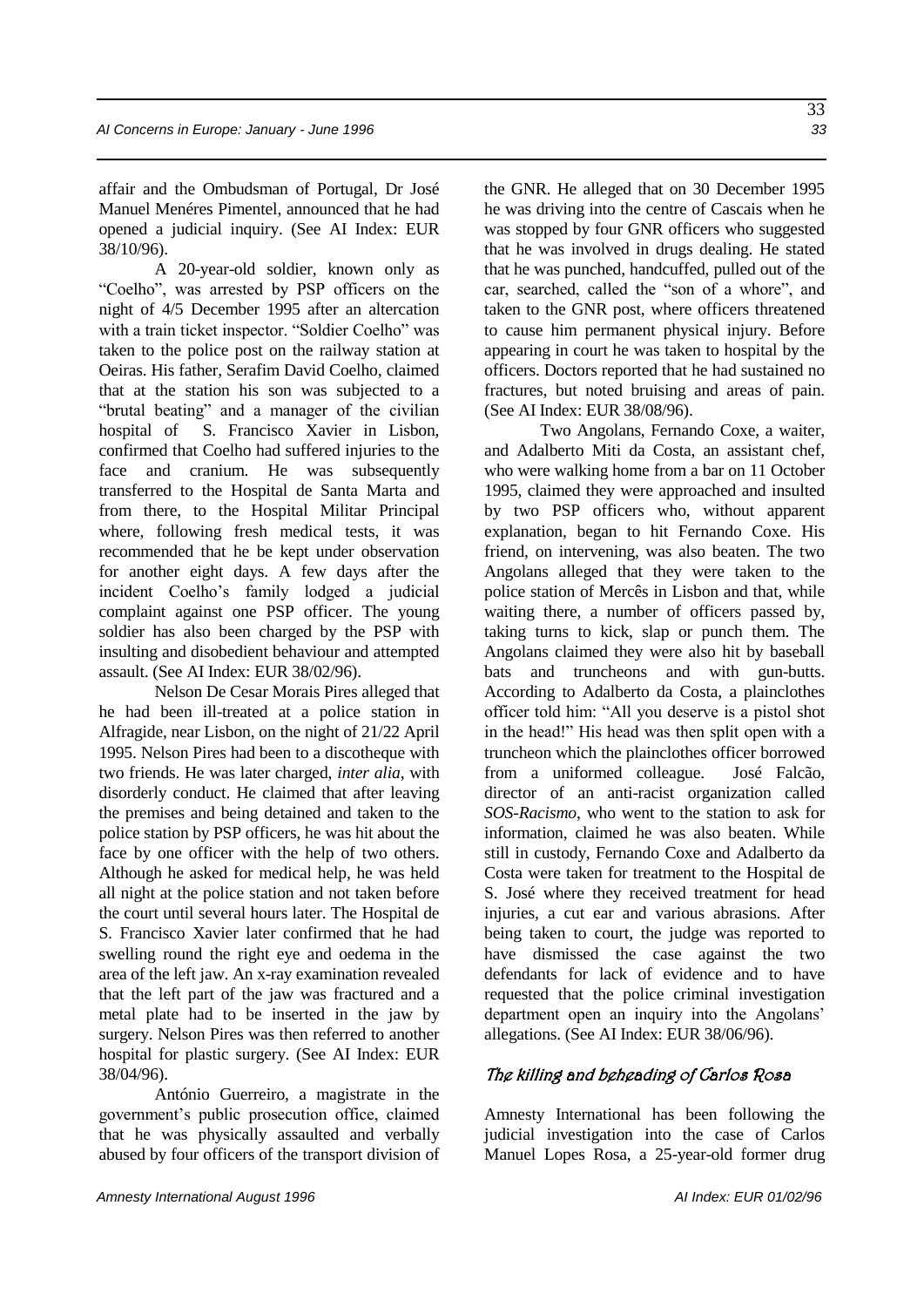addict who, on 7 May, was shot dead at the GNR (Territorial Brigade 2) post of Sacavém. Incidents of ill-treatment at this post have been the subject of previous judicial inquiries. Carlos Rosa had been called into the post for questioning about drugs-related offences in the area. His decapitated body was reportedly thrown into the Rio Trancão and later found by a shepherd. The head was found in a cane plantation in Chelas. An inquiry into the murder is being conducted by the Judicial Police. The deputy sergeant in command of the post, who is currently being held in military detention in Tomar, confessed to the killing. Five other soldiers are also being investigated. The sergeant claimed that he accidentally fired his gun at Carlos Rosa, and that in his panic he then severed the head with a machete. Reports of an autopsy carried out by the *Instituto de Medicina Legal* in Lisbon had not revealed by the end of

June whether the cause of death had been a gun shot or decapitation and reports that Carlos Rosa was tortured before being killed have not, to date, been confirmed by the investigating authorities.

#### Police assault at Santo Tirso

On 22 February PSP officers were ordered to expel workers occupying a textile factory at Santo Tirso, in protest at loss of jobs. In the course of the eviction three workers and a fourth retired worker were injured, the latter seriously, after being hit on the head with a truncheon. An inquiry into the incident by the Ombudsman, Dr Menéres Pimentel, which was released in March, concluded that some police officers had exceeded the rules. However, while questioning the "strict need for the use of force in a situation in which three workers were isolated and had not taken up an aggressive attitude to the police", the Minister of the Interior, Dr Alberto Costa, decided no individual prosecutions should be taken out against the police officers responsible because they had not received adequate training.

#### Developments in previous cases

The GNR informed Amnesty International that an officer has been formally charged with causing

unnecessary violence to Rogério Camoesas, whose case was under investigation by the organization towards the end of 1995. Rogério Camoesas claimed to have been beaten up and verbally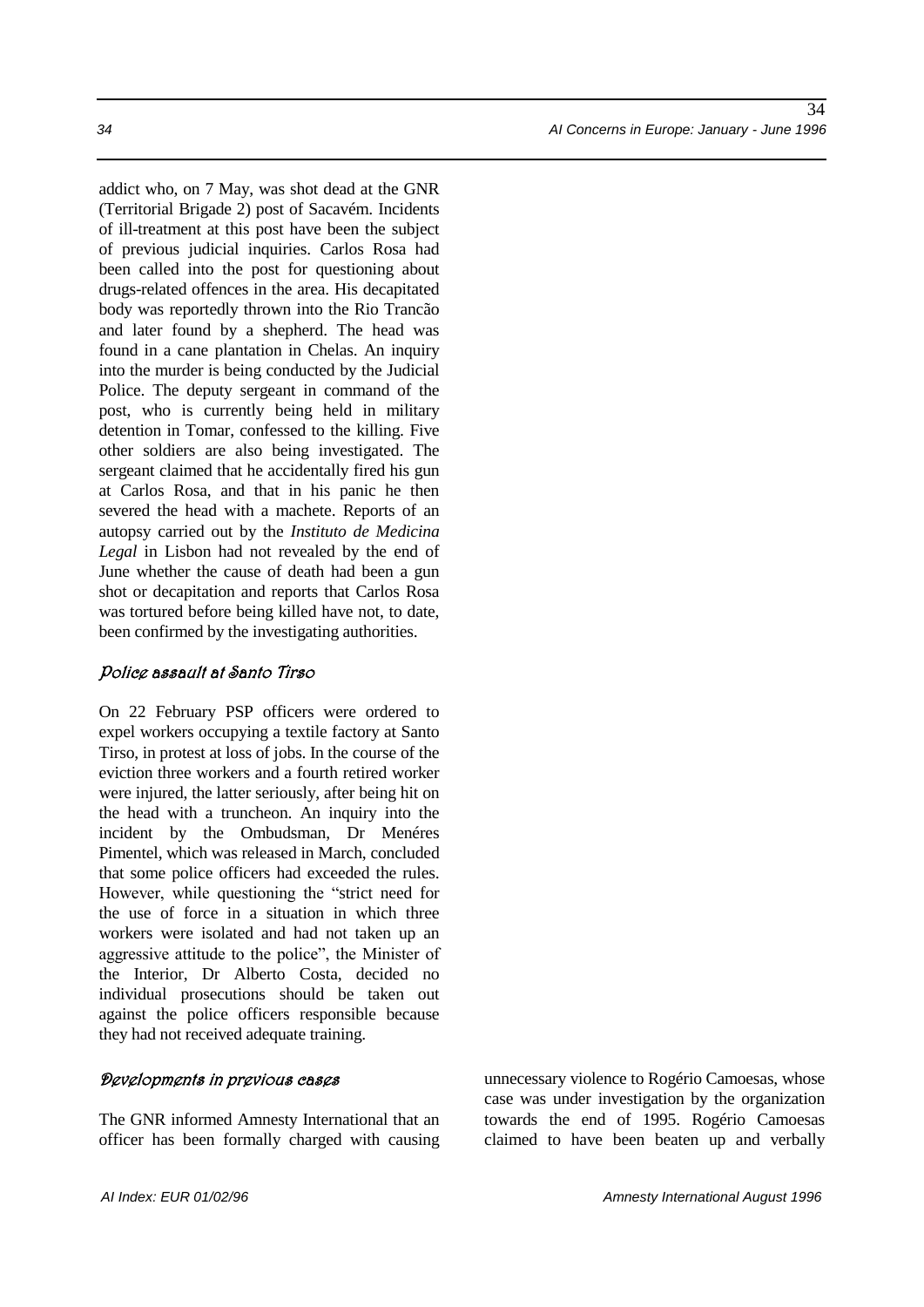abused by a GNR officer in a park in Penafiel on 30 August 1995 and to have received injuries to his back and left arm (see AI Index: EUR 38/03/95). The trial of Joaquim Teixeira is meanwhile scheduled to take place on 26 September 1996 before the court of Vila Real (see AI Index: EUR 01/01/96).

### ROMANIA

#### Shootings by police officers

Amnesty International is concerned about the increasing number of incidents in which police shoot people in circumstances which are prohibited by principles 4 and 9 of the United Nations (UN) Basic Principles on the Use of Force and Firearms by Law Enforcement Officials. In all of these incidents the victims were unarmed and did not endanger the lives of the police officers involved or anyone else.

On 2 May at around 5am in Bucharest, two police officers were shot by an armed soldier who had left his unit without permission. Shortly afterwards, an extensive police action involving hundreds of police officers was organized to apprehend the suspect. At around 10am on *Serg.Tache Gheorghe* Street in front of number 13, two police officers observed Marius Cristian Palcu, an unarmed soldier who was returning home from a dental appointment, called on him to stop and reportedly fired a warning shot. When Marius Cristian Palcu started to run away he was shot in the back and he died shortly afterwards from injuries sustained in the shooting.

On 1 June in Mangalia on \_oseaua Constan\_ei, at around 4.30pm, a police officer, whose identity is known to Amnesty International, reportedly shot six times at Isai Ia\_ar, who was suspected of pick-pocketing. One of the bullets hit in the head 13-year-old Ionu\_ Vlase who was playing with some other children in front of the apartment block where he lives. The police officer then reportedly left the scene of the shooting without assisting the injured boy who was later taken to Constan\_a county hospital by his parents. The Constan\_a Military Prosecutor has reportedly opened an investigation into the shooting. According to the chief of police in Mangalia, the

officer involved in the shooting acted in self-defence when Isai Ia\_ar threatened to throw a stone at him.

On 2 June in Medgidia, at around 3am, a police officer and a gendarme detained Kerim A\_im and Dervi\_ Givan, both Roma, on suspicion of theft of a television set and some clothes. In front of the police station Kerim A\_im and Dervi\_ Givan started to run away. According to the chief of police in Medgidia, the arresting officer then pursued the two men in a taxi. When he caught up with them the two Roma started to run in different directions. The police officer then reportedly called after Kerim A\_im to stop and fired four shots, hitting him in the leg. After he was examined by a doctor in Medgidia, Kerim A\_im was taken to the Poarta Alb\_ penitentiary pending an investigation.

In another incident on 2 June at around 10pm in Coltau, four public guardians, who were approaching the bus station in the Roma part of the village, were stopped by a group of people protesting about the beating of a young man who had been caught stealing cherries the previous day. The public guardians reportedly later claimed that the group threatened to attack them. They therefore pointed their guns at the group and shot several times, injuring Alexandru Rezmives in the neck and injuring Zoltan Rezmives in the leg. Seventeen-year-old Nelu Craitar was slightly injured in the face by stones chipped by a ricocheted bullet. All three men were taken to the Baia Mare hospital where Zoltan Rezmives' leg had to be amputated. The local police department is reportedly investigating the shootings.

In November 1995 Amnesty International expressed concern to the General Prosecutor of Romania about the increasing number of incidents of inappropriate use of firearms by police officers in Romania (see AI Index: EUR 01/01/96). In April 1996 the General Prosecutor informed Amnesty International about the results of the investigation into the shooting of Marcel Ghinea. The investigation established that Marcel Ghinea, after breaking into a parked vehicle, refused to obey an officer's order to remain in place and then attempted to run away. "The officers took steps to apprehend the suspect by firing in the air after which they used the firearm and immobilized him,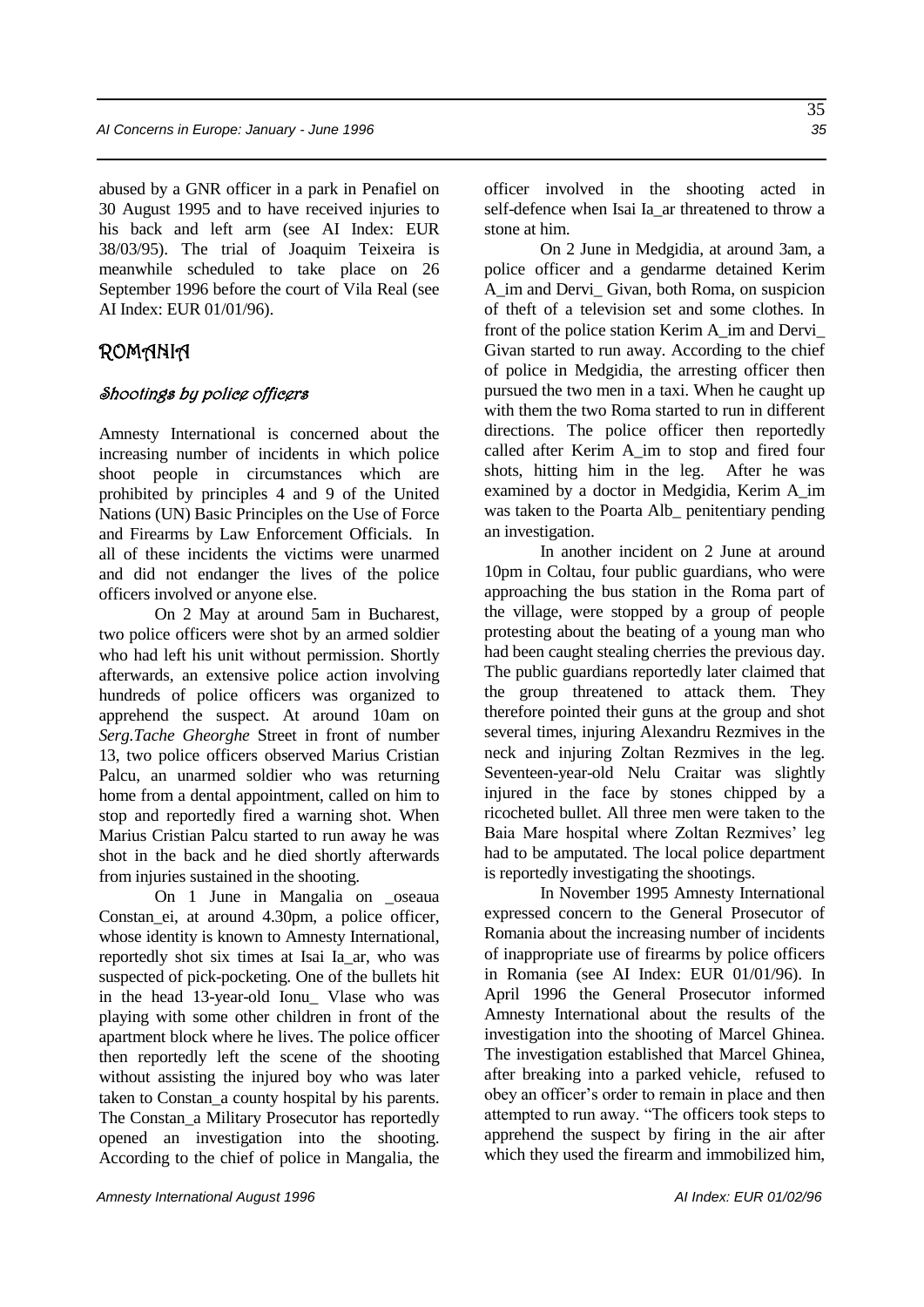by injuring him in the right leg." The General Prosecutor considered such police actions to be legal and "in accordance with Article 19, letter d, of Law no. 26/1994, which permits the use of firearms to apprehend suspects caught in the criminal act who try to run away and do not obey the order to stay in place". However, the investigation did not establish that Marcel Ghinea had been armed or that he had threatened in other ways the lives of police officers or others at the time of the shooting. Therefore, Amnesty International expressed its concern that the conduct of police officers involved in the shooting, as well as any provision of Romanian law which would allow for such police action, are clearly at variance with internationally recognized principles.

In May and June Amnesty International urged the Romanian authorities to fully and impartially investigate these incidents, and to make public the statistics on the number of cases of shootings by police officers which have been investigated in 1994 and 1995 and on the results of these investigations.

#### Alleged ill-treatment of Iulian Vlad

On 17 January at around 6am a group of police officers came to the Vlad family house on Oltului street number 3, in Trgovi\_te, and took Maria Vlad and her sons Georgian, Cristian, Iulian and 16-year-old Lauren\_iu, who are Roma, to the police station. They were confronted there with two farm guards who had reported a theft of hay. Maria Vlad and her sons were released after the guards confirmed that they had not seen them before. Both at the Vlads' home and at the police station police officers made racist remarks, such as that all Roma are thieves.

On 24 January the Vlad family were again summoned to the police station. Officers who questioned Iulian Vlad separately, reportedly beat him, demanding that he should confess to the theft of hay. Maria Vlad heard Iulian's cries and went to engage a lawyer. Georgian Vlad claimed that he saw through an open door his brother Iulian crouching by the wall, pale in the face from the beating. When the lawyer arrived, he was not allowed to speak to Iulian Vlad and was able to see only Georgian, Cristian and Lauren iu who were also interrogated by the police. At 10pm the lawyer told Maria Vlad that the police would release all except Iulian Vlad. However, only Cristian and Georgian Vlad were released that evening. Lauren\_iu Vlad was taken to a detention centre for minors. He and Iulian Vlad, who remained in detention in the police station, were released on 26 January without being charged. Iulian Vlad was reportedly suspected of stealing the hay because he had an old arm injury. One of the farm guards had reportedly hit one of the thieves on the arm.

In May Amnesty International urged the General Prosecutor of Romania to initiate a thorough and impartial inquiry into the alleged ill-treatment of Iulian Vlad, to make public the findings and to bring to justice anyone found responsible for human rights violations.

#### Anti-Roma violence in Bucharest

Amnesty International is concerned about yet another incident of anti-Roma violence in which law enforcement forces apparently failed adequately to protect Roma lives and property (see *Romania: Broken commitments to human rights,* AI Index: EUR 39/01/95). The police authorities in Curtea de Arges, in Bucharest, on 14 June, although in a position to identify instigators and prevent incidents of anti-Roma violence, apparently failed to take adequate measures to prevent actions which resulted in placing at risk human lives and in arson and destruction of property. Around 50 Roma live in a small community in Curtea de Arges, a suburb of Bucharest. Some of them have settled in the community after racist violence in Bolentin Deal, in Giurgiu county, in April 1991, when police failed to prevent the mob from attacking the Roma, setting fire to 21 Roma houses and otherwise destroying another five. Five more houses were burned when some of the Roma tried to return to the village a month later.

A conflict between the majority population and the Roma in Curtea de Arges escalated on 12 June following a fight in the local bar, which reportedly provoked the bar proprietor to call for the expulsion of all Roma. The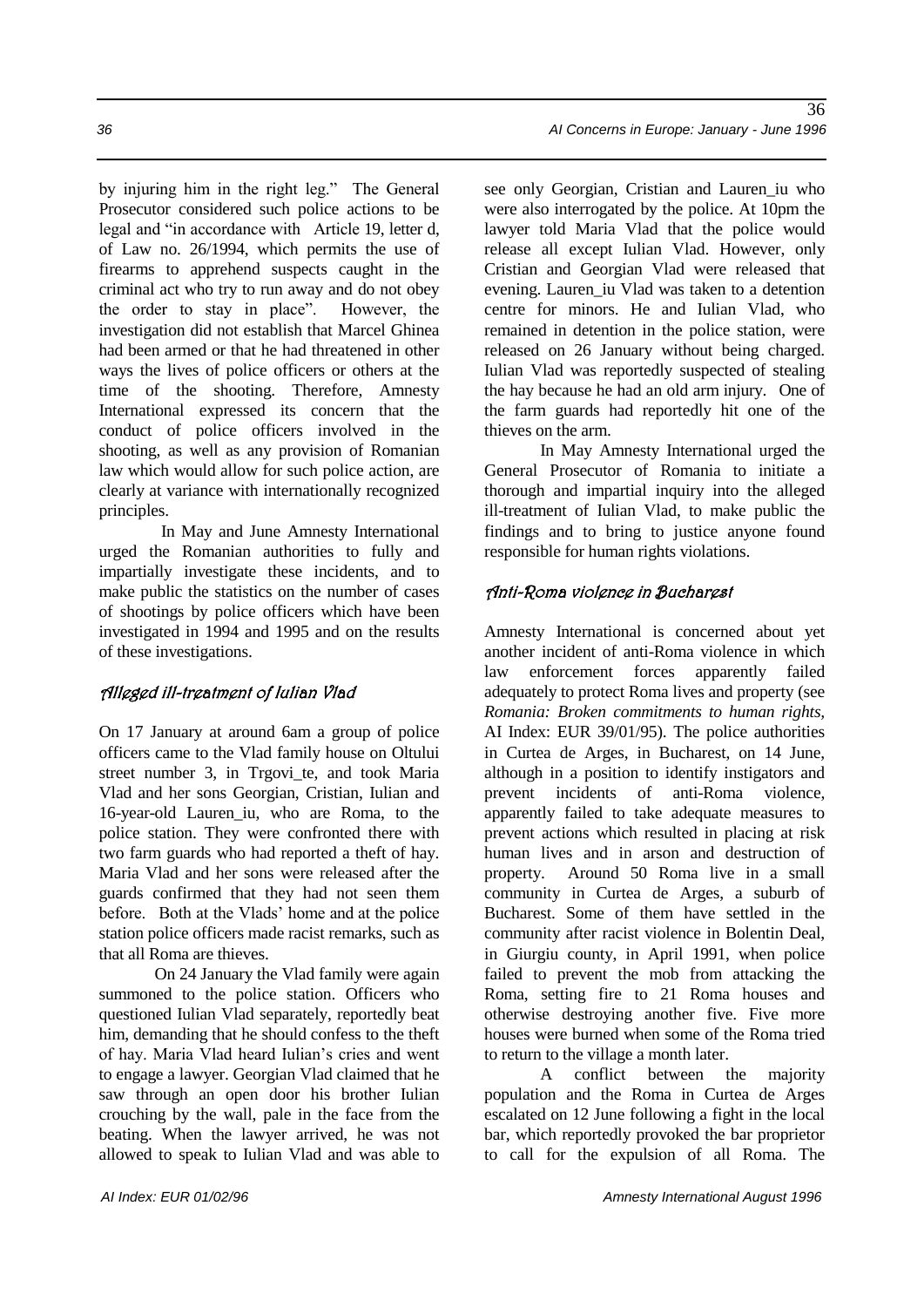following day, between 11pm and midnight, a large group of people approached Roma houses threatening to destroy them and calling on the Roma to leave. Some of the Roma, in self-defence, armed themselves with pitchforks and axes. The attack on the Roma was reportedly called off after a 16-year-old boy injured his leg. The Roma claimed that he had injured himself while jumping a fence. The others, however, claimed that the boy had been injured by a Rom. In the meantime, several police officers from Section 19 came to intervene. Soon afterwards all adult Roma men left the community, fearing a subsequent police action.

On 14 June at around 5am, six police vehicles came to Curtea de Arges to raid the Roma community. They took three women and two minors, one of whom is deaf and mute, to the police station to be questioned about the events of the previous evening and the whereabouts of the Roma men. They were released at 1pm and on the way home saw a group of people in the bar shouting that they were preparing for another attack that evening. At 8pm Emilian Nicolae, a human rights activist, called on Captain Motoc, chief of Section 19, warning him about the preparations for the attack. Together with 10 to 15 officers Captain Motoc was in the community that evening when at 11.30pm a large group of people started to break windows and doors on Roma houses forcing the Roma to abandon their homes. One house was set on fire and another five were damaged or destroyed. According to the statement of one Roma whose identity is known to Amnesty International, Captain Motoc incited the crowd to enter Roma homes and his officers took no steps to prevent the violence. At midnight police reinforcements arrived dispersing the crowd and re-establishing order in the community.

Amnesty International urged the Romanian authorities to promptly and thoroughly investigate the incident in which Roma lives and property were placed at risk, to investigate the conduct of law enforcement officers in failing adequately to protect them, to make public the findings of these investigations and to bring to justice all those responsible for human rights abuses.

*See also Women in Europe, page 59.*

### RUSSIAN FEDERATION

#### Open letter to presidential candidates

In June Amnesty International sent an open letter to all candidates in the Russian presidential elections, urging them to commit themselves publicly to strengthening human rights protection and to promoting respect for the rights of all in the Russian Federation.

In the open letter Amnesty International called on the candidates to commit themselves to respecting a moratorium on executions announced in connection with Russia's accession in February to the Council of Europe (see below) and fully abolish the death penalty within three years; end torture and ill–treatment in prisons, police custody and the army, including conditions of detention amounting to cruel, inhuman or degrading treatment; reform the legal and justice system to ensure respect for human rights; protect national minorities; adopt a law on a civilian alternative to military service; respect freedom of assembly and religion; release all prisoners of conscience and ensure fair and prompt trials for political prisoners; and investigate as a matter of urgency and in a thorough and impartial manner all human rights violations and abuses, specifically those committed during the conflict in the Chechen Republic. Amnesty International stressed that anyone found guilty of perpetrating human rights violations, regardless of their post and position, should be brought to justice promptly. (For detailed information on these concerns see *Russian Federation - Open letter from Amnesty International to the presidential candidates on the occasion of the 16 June 1996 Presidential Elections*, AI Index: EUR 46/29/96.)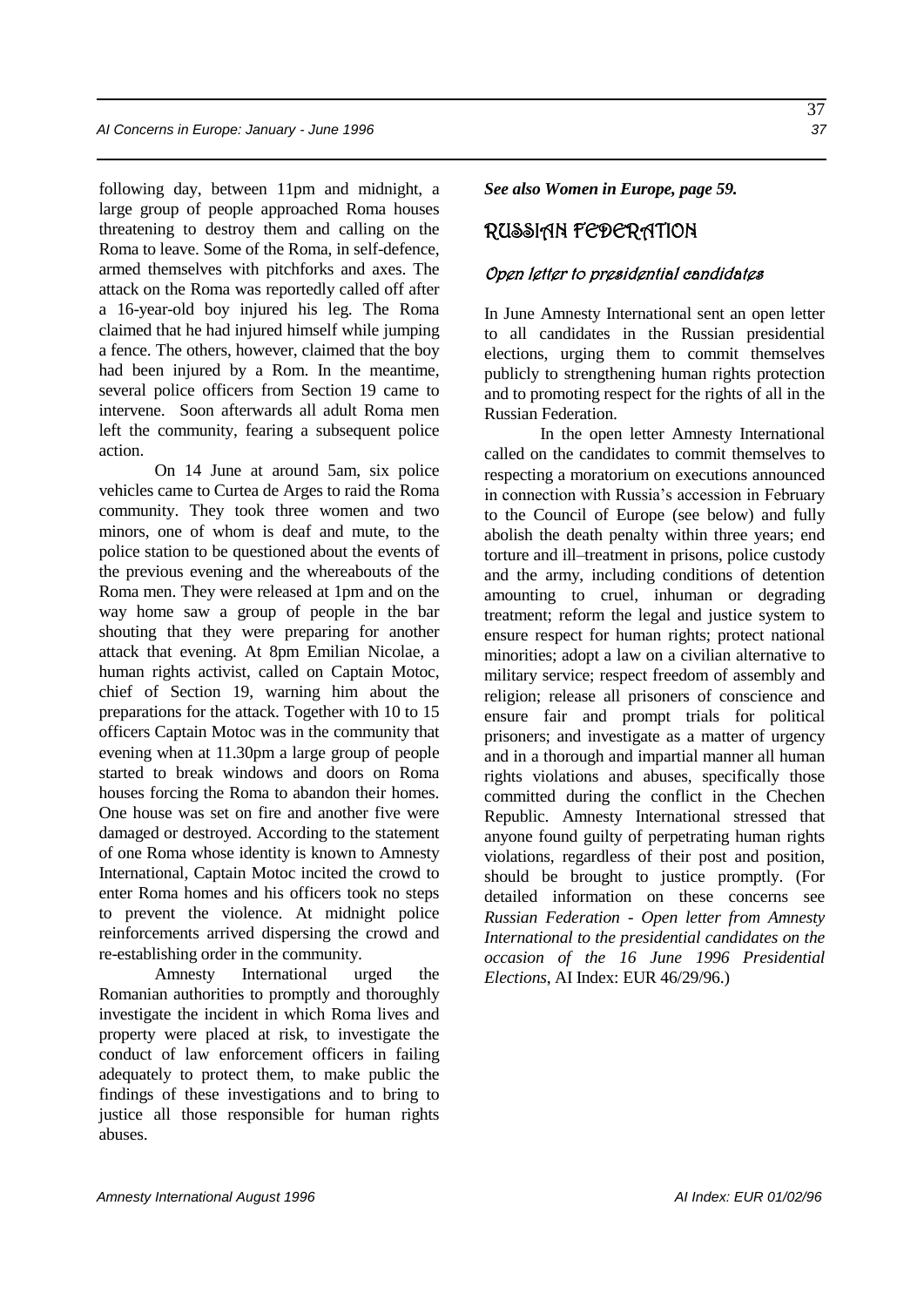#### Armed conflict in the Chechen Republic

In a report issued in April, Amnesty International highlighted concerns about the indiscrimate killing and extrajudicial execution in March of hundreds of civilians in the village of Samashki and the town of Sernovodsk after they came under Russian bombardment. The report also featured new reports of torture at "filtration" camps, rape and hostage-taking (see *Russian Federation - Brief summary of concerns about human rights violations in the Chechen Republic*, AI Index: EUR 46/20/96).

In May Amnesty International approached Russian and Chechen rebel authorities urging prompt, thorough and impartial investigations into the deaths in the Chechen Republic of journalists Nadezhda Chaykova and Nina Yefimova, and the latter's mother. Amnesty International believed that the three women may have been victims of extrajudicial executions or deliberate and arbitrary killings, and called for any perpetrators identified by investigations to be brought to justice within the norms of international law. In addition there were new developments relating to the death of journalist Natalya Alyakina, who had been shot dead in Budennovsk by Russian forces in June 1995 *(see Women in Europe, page 61, for further details)*.

#### Torture and ill-treatment by law enforcement officials

In June Amnesty International called on the President to rescind Presidential Decree No. 1226 of 14 June 1994 -"Urgent measures to defend the population from banditry and other manifestations of organized crime" - on the grounds that it conflicts with international human rights standards and the Russian Constitution. Law enforcement authorities have employed the decree extensively, especially towards ethnic minorities from the Caucasus. Criminal suspects detained under the provisions of the decree for up to 30 days without charge and without access to a lawyer are often subjected to torture and ill-treatment by law enforcement officials. Amnesty International called on the President to

order, as a matter of urgency, a thorough and impartial investigation into all allegations of torture and ill-treatment by law enforcement officials while conducting investigations, arrests and interrogations, and specifically those which occurred under the provisions of this decree.

#### Alleged ill-treatment of two Chechen families in Moscow

In May Amnesty International approached the authorities about two incidents of alleged ill-treatment of ethnic Chechens in Moscow and the subsequent detention of two of them.

In the first incident, in March, it had been reported that between 10 and 13 armed masked men in camouflage uniforms led by a police officer without a mask entered an apartment which was home to two Chechen families, a total of five adults and six children, all refugees from the conflict in the Chechen Republic. The intruders, who did not identify themselves, allegedly took away the passports of the adults and for no apparent reason started beating the men, kicking them and hitting them with truncheons and gun butts. According to the victims, they were beaten for an hour in front of their wives and small children. The officer in charge allegedly also hit one of the women, Raisa Abdurahmanovna Gunaeva, and threats were made to beat the other women. It was reported that one of the children, A. Takaeva, aged 12, who had just been released from hospital, went into shock and needed emergency medical help. The armed men allegedly cut off the telephone line and did not permit the Chechens to call for an ambulance. They also allegedly threatened to kill everyone in the apartment because they were Chechens. According to the victims, U.A. Akaev was threatened that he would be killed for his public opposition to the war in Chechnya, including participation in anti-war demonstrations.

Medical personnel allegedly refused to send an ambulance to assist the victims for two days after the incident. Reportedly only on the third day did an ambulance reportedly come and take one of the victims, Salambek Hamzatov, to hospital, where he was admitted with serious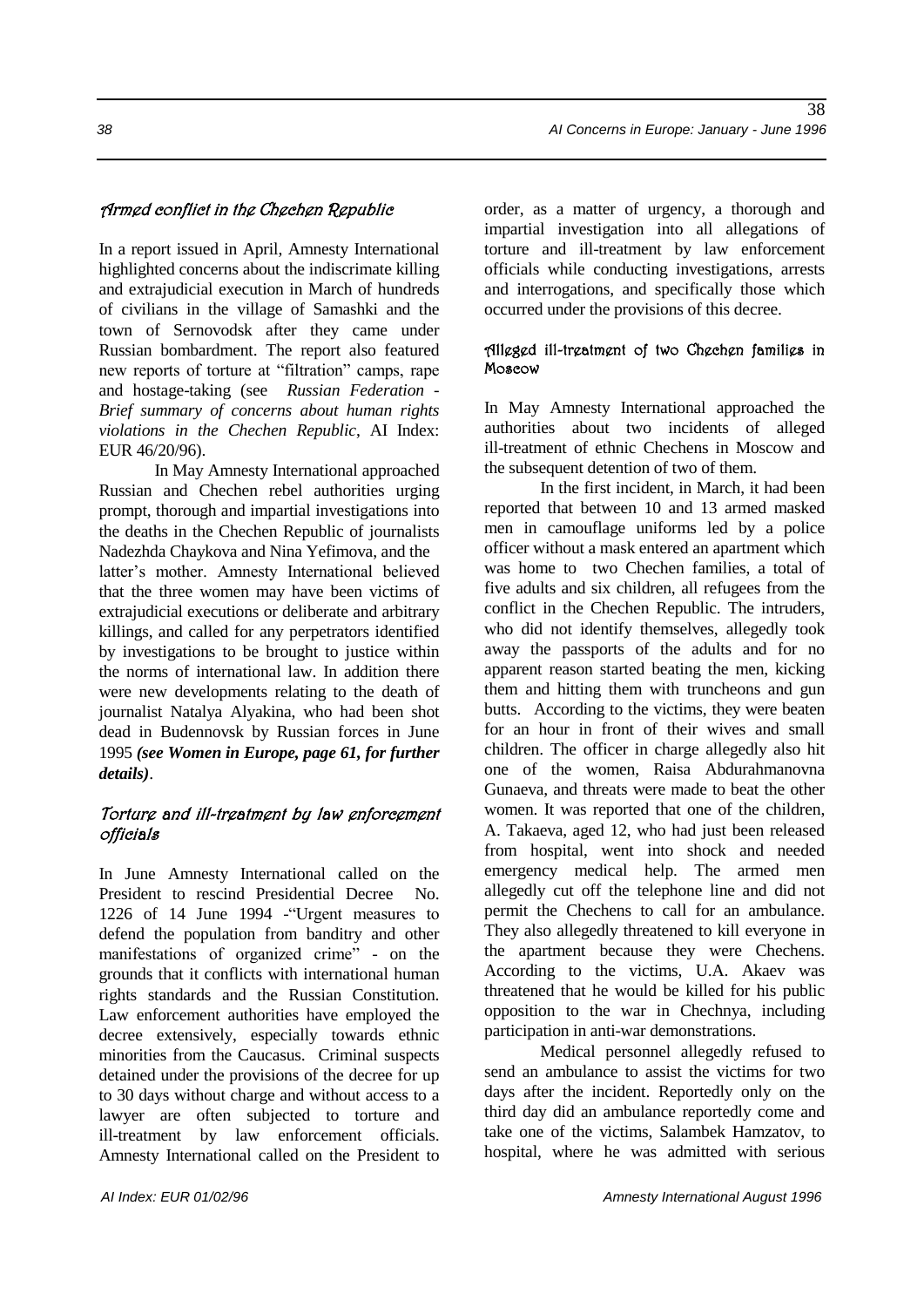bruises and broken ribs. Shortly after the incident the whole group of Chechens reportedly moved out of Moscow to another city, fearing further persecution.

The second incident concerned Said Selim Bekmurzayev, aged 52, and his son Sultan Bekmurzayev, aged 24, who in April were allegedly beaten at their apartment and then detained by officers of the local District Directorate for the Fight against Organized Crime. According to reports, about 10 armed, masked men entered the Bekmurzayev family's apartment and without identifying themselves or showing any warrant began severely beating the father and the son and accusing them of collusion with Chechen rebels. According to an eye-witness account from Said Selim Bekmurzayev's wife, Diznat Bekmurzayeva, her husband and son were hit repeatedly on the head with the handles of pistols and the butts of machine-guns by the masked men, who later took them away. The family heard nothing about their whereabouts for seven days, when they received information that the two were being held under Presidential Decree No. 1226 at the Moscow City Department of Internal Affairs and had not been charged with any criminal offence.

At the time of writing Said Selim Bekmurzayev and Sultan Bekmurzayev remain in detention. In addition to urging an investigation of allegations of their ill-treatment, Amnesty International urged the relevant authorities to ensure that they had prompt access to a defence lawyer, and that they were either charged with a recognizably criminal offence or released.

#### Attacks against Meskhetian Turks by Cossacks in Krasnodar Territory

Amnesty International wrote to authorities concerning alleged attacks by Cossacks on Meskhetian Turk families in the village of Armyanskoe, Krasnodar Territory, on three separate dates in November 1995. According to information received, all local people of Meskhetian origin had been driven out of their homes one night by Cossacks, herded into the main square, and subjected to beatings for two hours. On the following night, two busloads of Cossacks arrived in Armyanskoe and similar events took place. One woman was reported to have died as a result of this attack. A week later there was another such attack. Amnesty International was informed that the police refused to take any measures to investigate the first attack, nor did they attempt to prevent further attacks. It was reported that Meskhetian families were also refused medical attention and police protection because they did not have permanent residency status in the area.

In a letter to Amnesty International in March, the Deputy Head of the Krasnodar Territory administration stated that several criminal cases had been initiated in connection with the alleged ill-treatment of people at Armyanskoe. He complained that Amnesty International had given a biased representation of the facts. He denied that medical help had been refused to Meskhetian Turks. He also claimed that the events at Armyanskoe had been provoked by the Meskhetian Turks themselves, and that the residency of the Meskhetian Turks in Krasnodar Territory was itself a violation of the rights of the citizens residing in the area and "a violation of the Russian Constitution (Article 17-3) and of Article 29-2 of the Universal Declaration of Human Rights."

#### Prisoners of conscience

#### Conscientious objection to military service

In June Amnesty International called on the Russian President to implement by presidential decree a law guaranteeing in practice the right to conscientious objection and the right to alternative civilian service as, enshrined in Article 59 of the Constitution, and thereby eradicate the practice of imprisoning conscientious objectors.

Vadim Hesse, aged 18, was arrested in January for refusing call-up for military service, having attempted the previous month to register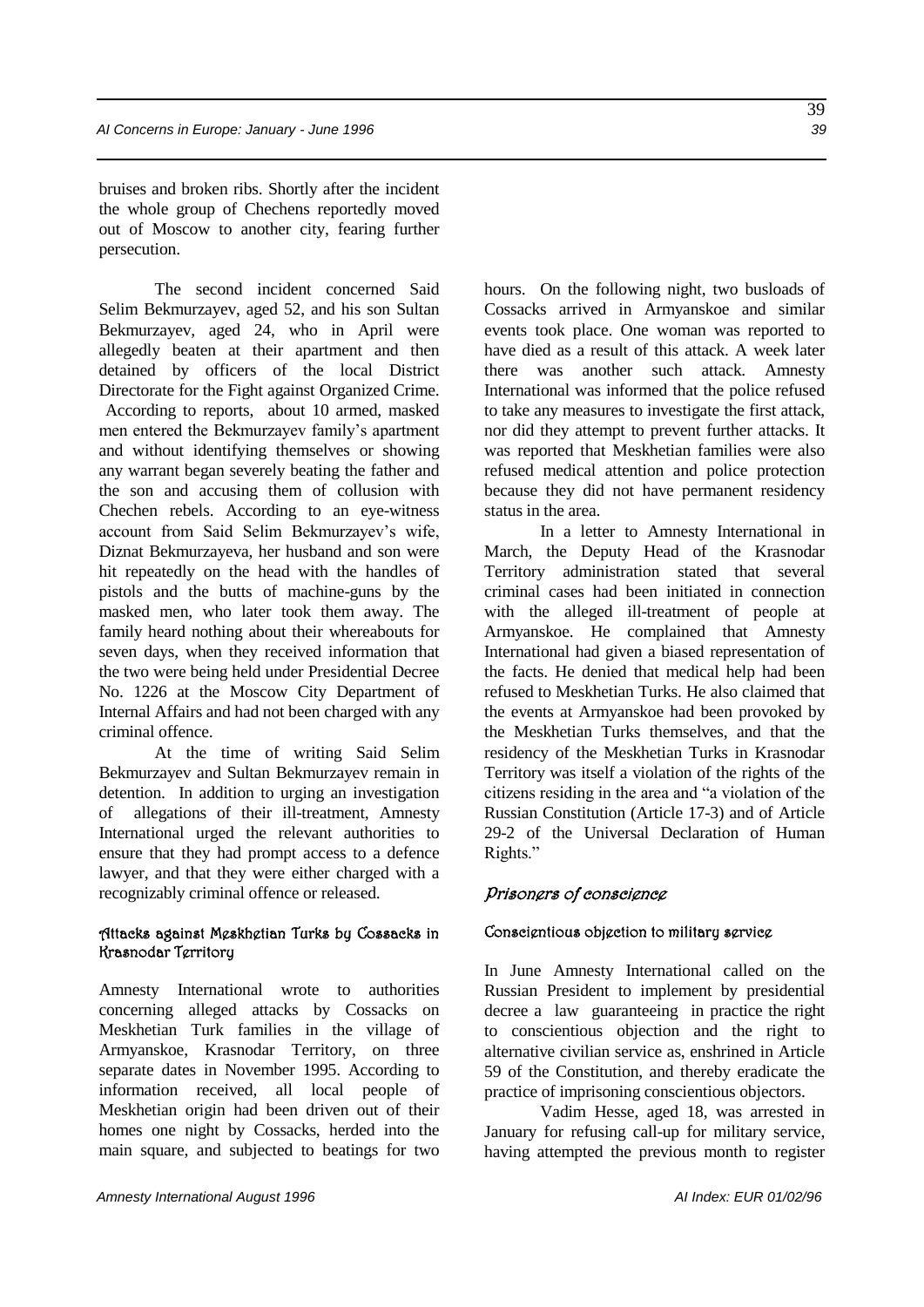his conscientious objection and request to perform alternative service. He was charged with "evading the regular draft to active military service" (Article 80 of the Criminal Code). Amnesty International considered him a prisoner of conscience and called for his immediate and unconditional release. He was released from prison in mid-March. Furthermore, Amnesty International received notification in April from the President's representative to the Constitutional Court that Vadim Hesse's case would be reviewed by the Office of the Procurator General, and that the State Duma (the lower house of parliament) was looking into a draft law on alternative service.

#### The cases of Viktor Orekhov and Alexander Nikitin

Amnesty International urged the authorities to review the circumstances of the arrest and detention of possible prisoners of conscience, Viktor Orekhov and Alexander Nikitin.

Viktor Orekhov is a former official of the KGB (the Soviet-era Committee for State Security) and a former dissident. He was arrested in March 1995 following the discovery of a pistol during a search of his car by police, and was charged with "possession of a firearm" (Article 218 of the Criminal Code). He was sentenced in July 1995 to three years in a corrective labour colony. Information about the circumstances of his arrest, and his history of dissent, raised concerns that the criminal case against Viktor Orekhov had been brought to punish him for making statements critical of a senior Russian security services official, and in retribution for past political activities in opposition to the KGB. He was released early from prison in March 1996 in accordance with instructions issued by President Boris Yeltsin.

Alexander Nikitin, a retired Russian naval officer who worked on a report for the Norwegian non–governmental group, Bellona Foundation, on the dangers of nuclear waste in Russia's Northern Fleet, was arrested in February by the Federal Security Services (FSB) in St. Petersburg. He remained in custody at the time of writing. He was charged with treason (Article 64 of the Criminal Code), which carries a penalty of 10 to

15 years' imprisonment, or death. Amnesty International noted that information about environmental conditions is protected from classification as secret both by Russia's 1993 Law on State Secrets and the 1995 Law on Information. Moreover, both an official Russian source and the Bellona Foundation claimed that information supplied by Alexander Nikitin was openly available from published sources in Russia.

#### The death penalty: continuing executions

Amnesty International called on the Russian President to grant clemency to all prisoners currently under sentence of death (estimated to exceed 700); introduce a real, and not simply declarative, moratorium on executions and ensure respect for it by all government and judicial bodies; and make the government accountable to the President in respect of honouring a commitment to the Council of Europe to institute a moratorium and to abolish the death penalty within three years.

The organization called on the President to exercise control over the preparation of a draft Presidential decree regarding a planned restructuring of the Presidential Clemency Commission. In April Amnesty International received a copy of the draft "Regulations relating to granting clemencies and the process of reviewing petitions for clemencies at the Presidential Administration", which among other things aims to restructure the Presidential Clemency Commission and to replace the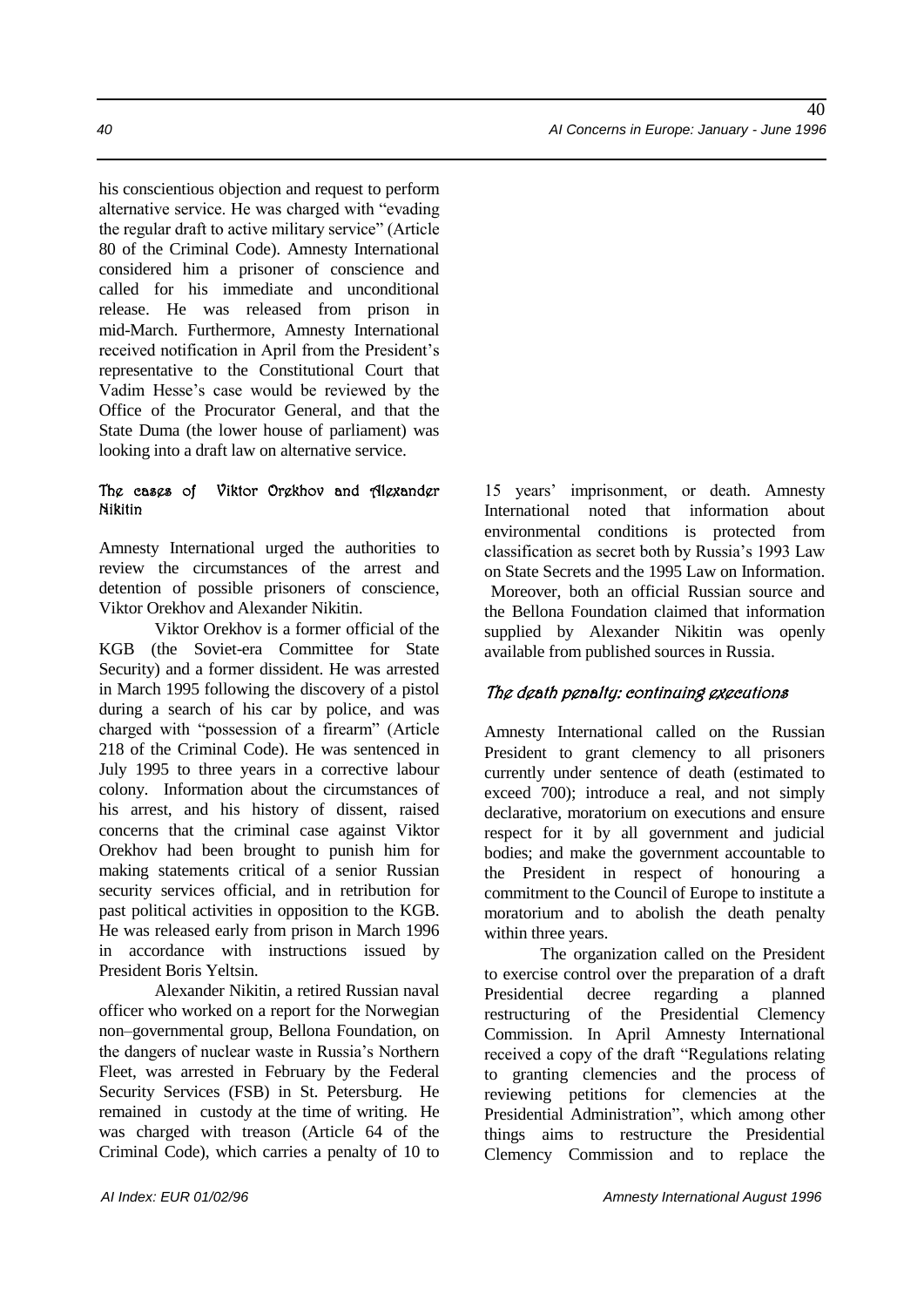prominent public figures of writers, lawyers and human rights defenders who are currently members of the Commission with officials from the relevant government bodies dealing with the death penalty. If adopted, the law would limit public control over the application of the death penalty to the detriment of constitutional rights and guarantees.

Unofficial sources reported that 90 people had been executed in 1995, although the official figure presented to the Council of Europe was 16. Amnesty International itself recorded 62 executions in Russia in 1995. Only five prisoners were granted clemency by the President in 1995. At the time of writing, it was known that since Russia's accession to the Council of Europe in February the President had rejected 46 clemency petitions. There was no official confirmation as to whether these 46 prisoners had already been executed, but according to Amnesty International's information executions continued to be carried out in violation of the declared moratorium. Interviews conducted in June by Amnesty International with Russian prison directors and high-ranking government officials indicated that a number of the relevant authorities were unaware of the existence of a moratorium on executions.

In May President Yeltsin issued a decree on "stage-by-stage reduction of executions of the death penalty in connection with the accession of Russia to the Council of Europe", which ordered the government to prepare within a month, for presentation to the State Duma, a draft federal law on accession to Protocol No. 6 to the European Convention on Protection of Human Rights and Fundamental Freedoms. Later the same month a new Criminal Code was passed by the State Duma, to come into force on 1 January 1997. It reduces the number of capital offences from 28 to five: aggravated murder; attempted murder of a state or public figure; attempted murder of a person administering justice or conducting a preliminary investigation; attempted murder of an employee of a law-enforcement agency; and genocide.

At the end of June the Parliamentary Assembly of the Council of Europe adopted Resolution 1097 (1996) on the abolition of the death penalty in Europe in which it called upon Russia to honour its commitments regarding the introduction of a moratorium on executions and the abolition of capital punishment. The Parliamentary Assembly also demanded that Russia honour its commitment and carry out no executions, making particular reference to the 46 prisoners whose requests for clemency had been rejected.

### SLOVAK REPUBLIC

#### Alleged ill-treatment of Dr Vasilij Demidov

According to reports received by Amnesty International, on 13 May at around 6pm in the "Prior" department store in Martin, police officers came to intervene in a dispute between Dr Vasilij Demidov and a security guard. The officers reportedly sprayed Dr Demidov with tear-gas, threw him on the ground and handcuffed him. Dr Demidov was then taken to the police station where he was reportedly handcuffed to a steel bar, pushed and kicked by several uniformed and plainclothes officers. When he asked for some water, the officers allegedly attempted to pour alcohol down his throat. He was told to sign a statement, but when he tried to read it he felt a dull blow on the top of his head and lost consciousness. After he regained consciousness, but continued to have fainting spells, an ambulance was called and he was taken to hospital. As a result of the ill-treatment he suffered, Dr Demidov was reportedly treated for concussion, edema (swelling) of the brain, bleeding on the back of the head, injury of the left kidney, haemorrhage in the urinal tract, bruising of the heart, multiple bruising and lesions all over the body and limbs as well as post-traumatic damage to the radial nerve. He also suffered from post-concussion syndrome and eye damage. Dr Vasilij Demidov is president of the Slovak Association of Anaesthesiologists and immediately preceding the incident he had given two lectures to his colleagues in Martin.

Police reportedly claimed that Dr Demidov had been drunk and aggressive at the time of his arrest. It is also alleged that he had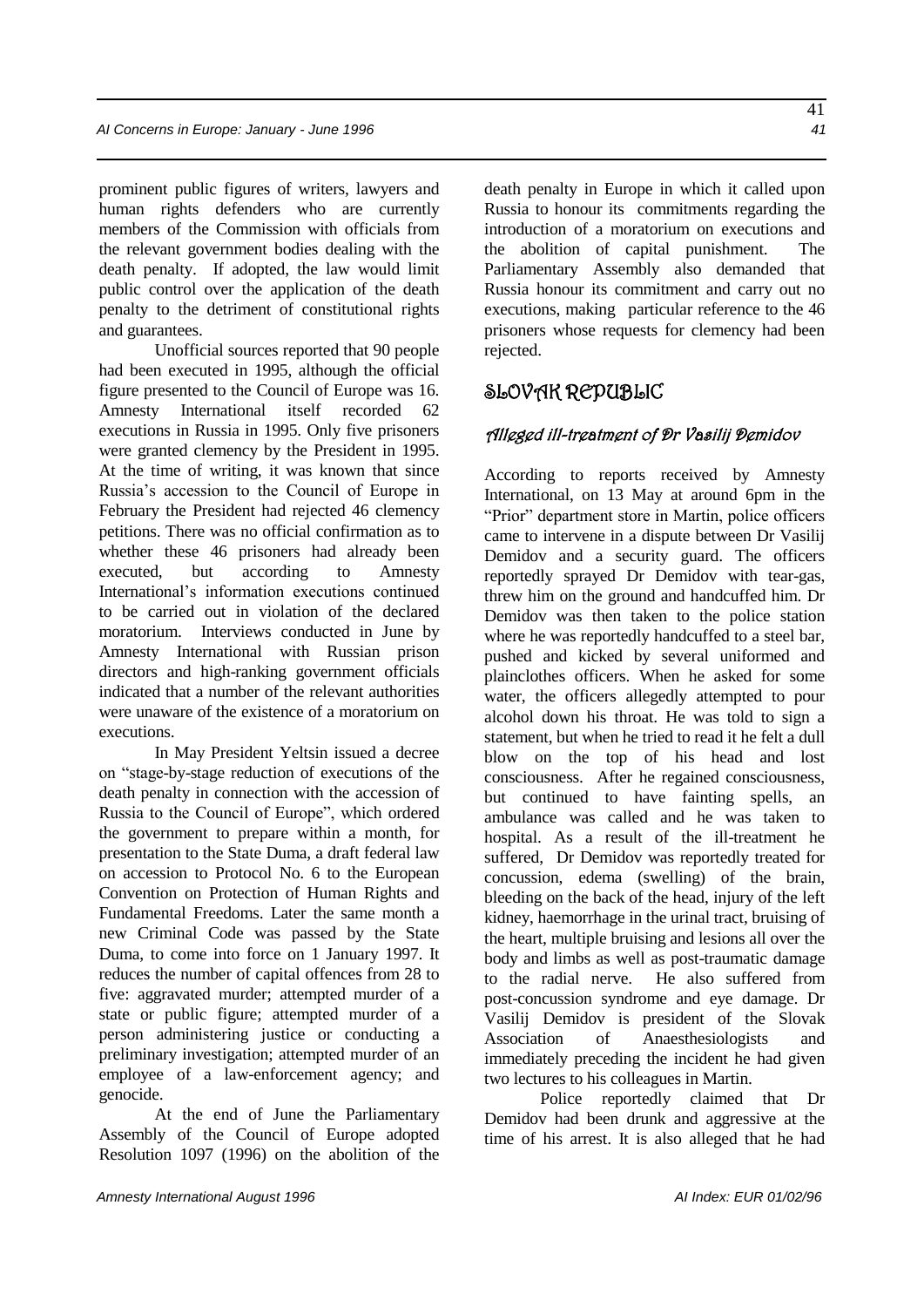cursed and assaulted police officers who used appropriate force to restrain him. At the police station Dr Demidov reportedly threw himself on the floor, kicked a door and then kicked an officer in the thigh. He then caused himself various

injuries by demolishing a police typewriter and hitting a wash basin with his head as he fell. According to newspaper reports, the Martin Investigation Office has subsequently charged Dr Demidov with hooliganism and assaulting an official.

In June Amnesty International urged Jozef Liš\_ák, the Minister of Justice, to initiate a thorough and impartial inquiry into the alleged ill-treatment of Dr Vasilij Demidov, to make public the findings and to bring to justice anyone found responsible for human rights violations.

### SPAIN

#### United Nations Human Rights Committee examines Spain

In March the Human Rights Committee (the Committee) considered the Spanish Government's Fourth Periodic Report on its implementation of the International Covenant on Civil and Political Rights (ICCPR).

Amnesty International had prepared for the information of the Committee a paper (*Spain: Comments by Amnesty International on the government's Fourth Periodic Report to the Human Rights Committee*, AI Index: EUR 41/07/96) commenting on the state party's report. The government declared that their report would focus "on the practices and decisions of the courts and other state bodies". It promised to give examples of protection of fundamental human rights and freedoms.

In its paper Amnesty International concentrated on specific instances where there had been a failure to provide such protections and on individual violations of fundamental rights and freedoms. In the last two years up to March the organization had published some 25 external documents on Spain on such diverse concerns as the imprisonment of conscientious objectors as prisoners of conscience as a result of the lack of provision for conscripts to claim conscientious objector status after beginning military service; the alleged torture and ill-treatment of detainees held in connection with ordinary criminal offences as well as those held incommunicado under special "anti-terrorist" legislation; deaths in custody: pardons and effective impunity for security force personnel convicted of torture and ill-treatment; the death penalty; and murders, arbitrary killings, kidnappings and hostage-taking by armed opposition groups. (The full list of available titles was published as an appendix to Amnesty International's document.)

In its Concluding Observations (UN Doc. CCPR/C/79/Add.61), issued following its consideration of Spain's report, the Committee expressed concern that "terrorist groups continue to perpetrate bloody attacks which result in loss of human life", thus affecting the application of the Covenant in Spain.

The Committee also highlighted its concern that it had received "numerous reports... of ill-treatment and even torture inflicted on persons suspected of acts of terrorism by members of the security forces", that investigations into such allegations were "not always systematically carried out by the public authorities" and that members of the security forces found guilty of torture or ill-treatment and sentenced to imprisonment were "often pardoned or released early, or simply do not serve the sentence".

The Committee recommended that Spain "establish transparent and equitable procedures for conducting independent investigations into complaints of ill-treatment and torture" and urged the prosecution and appropriate punishment of officials found to have committed such acts. It also suggested the provision of comprehensive human rights training for law enforcement and prison officers.

The Committee emphasized that special legislation which allows individuals detained on suspicion of membership of or collaboration with armed gangs or terrorist groups to be held in extended incommunicado detention for up to five days, and prevents them from choosing their own lawyer, was not in conformity with the Covenant. It recommended that legislative provisions preventing detainees from choosing their own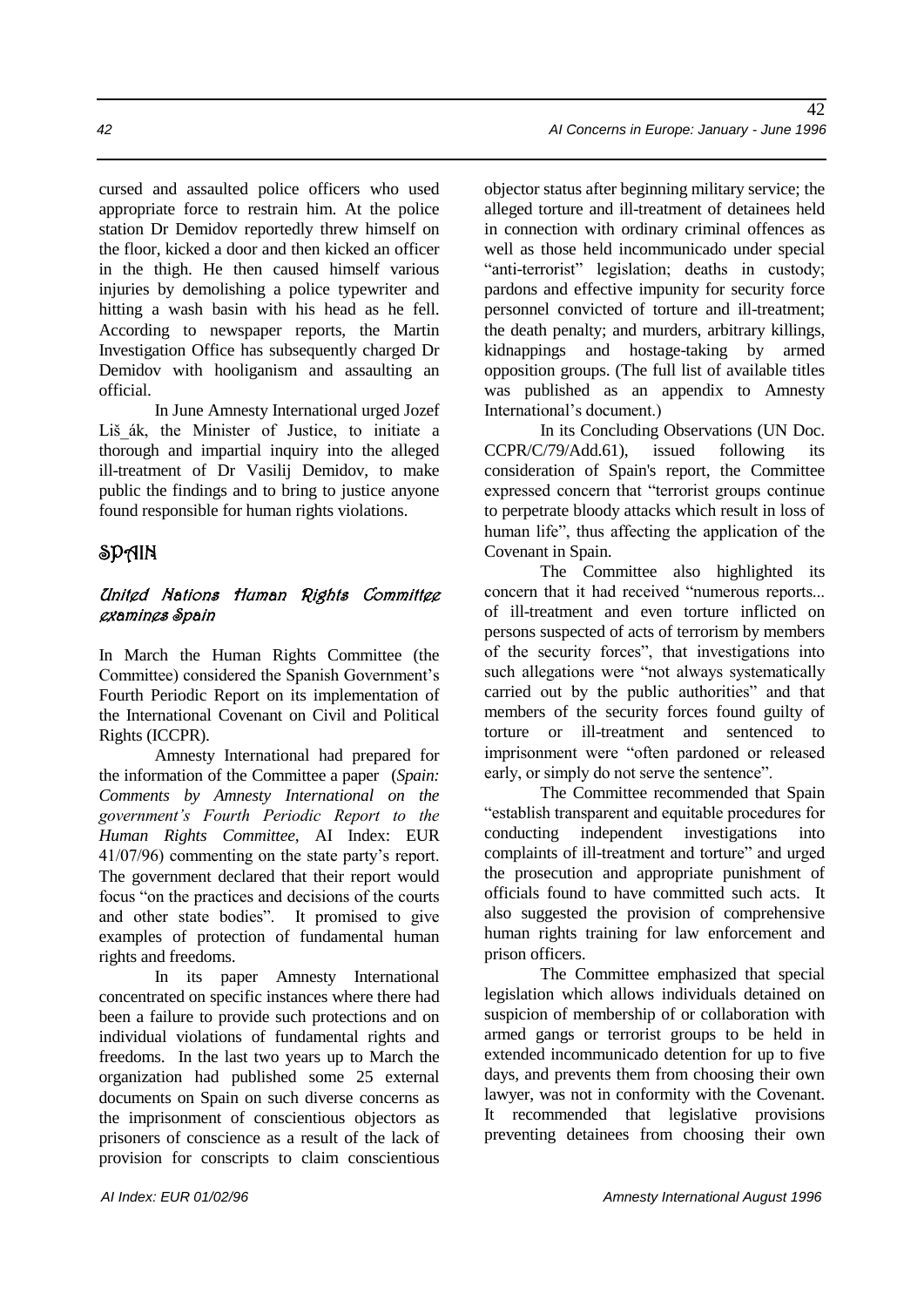lawyers be rescinded and urged that the use of incommunicado detention be abandoned.

The Committee stated that it was "greatly concerned" that individuals had no right to claim conscientious objector status after entering the armed forces as this did not appear consistent with the Covenant. It urged Spain to amend its legislation to introduce such a right.

The Committee's Concluding Observations were reproduced in full in the organization's document.

#### Reports of European Committee for the Prevention of Torture (CPT) published

In March the Spanish Government, after a long delay, agreed to the publication of the CPT's reports on the periodic visits of inspection in April 1991 and April 1994 and on an *ad hoc* visit in June 1994 (CPT/Inf (96) 9) and the government's reply (CPT/Inf (96) 10). The CPT remarked that the use of torture and severe ill-treatment was not commonplace, but noted that the continuation of complaints of such treatment, particularly of persons held incommunicado under the "anti-terrorist" legislation. It expressed concern over the continuation in the last five years of ill-treatment, such as "punches, kicks, blows and verbal insults". The report on the June 1994 *ad hoc* visit gave details of that mission's findings which were compatible in some cases with allegations of ill-treatment that it had received.

### Judicial action over allegations of torture and ill-treatment

Fourteen Civil Guards stationed at the Colmenar Viejo barracks, near Madrid, were charged in February with multiple acts of torture, causing illegal injuries, ill-treatment and threats. In October 1994 the Civil Guards had arrested three young men the day after a violent confrontation in a bar in which various officers were hurt. Internal administrative inquiries established that at least four of the officers assaulted the men. The detainees alleged that they were handcuffed and naked for much of the time spent in detention. Medical evidence of injuries were consistent with their allegations of systematic punches, slaps and kicks to the head and body. The charges also described how the detainees were systematically intimidated by a masked man whom they believed to be an officer wearing a Civil Guard's uniform tricorn hat, a cloak, black shorts and boxing gloves.

Amnesty International sought information from the Spanish authorities about the progress of the inquiry into the complaint of ill-treatment by municipal police of a Moroccan immigrant, Sallam Essabah, an agricultural worker in Orihuela (Alicante). He claimed that two officers stopped him at about 2.30am on 26 December 1995, beat him up and left him naked and unconscious in a deserted area on the outskirts of town. He was treated in hospital for multiple injuries to his stomach, chest and lumbar region (see AI Index: EUR 41/09/96).

#### Abuses by armed opposition group

Attacks by the armed Basque group, *Euskadi Ta Askatasuna* (ETA), Basque Homeland and Liberty, continued.

On 14 February, an ETA gunman murdered Francisco Tomás y Valiente, a Law professor and a former President of the Constitutional Court, Spain's highest judicial tribunal. On 6 February ETA also killed Fernando Múgica Herzog, an important Socialist Party official in the Basque country and the brother of a former Minister of the Interior (see AI Index: EUR 41/06/96).

ETA claimed responsibility for kidnapping on 17 January José Antonio Ortega Lara, a prison officer. It stated that their action was in response to the policy of dispersal of Basque prisoners throughout Spain. He was still held captive in June (see AI Index: EUR 41/03/96).

On 14 April José María Aldaya Etxeburua was freed by ETA after 11 months in captivity. The armed group claimed that their action was caused by his "refusal to pay the economic assistance requested to carry forward their fight for the liberty of Basque people...we wish to send a new warning as well to those businessmen who are in this position"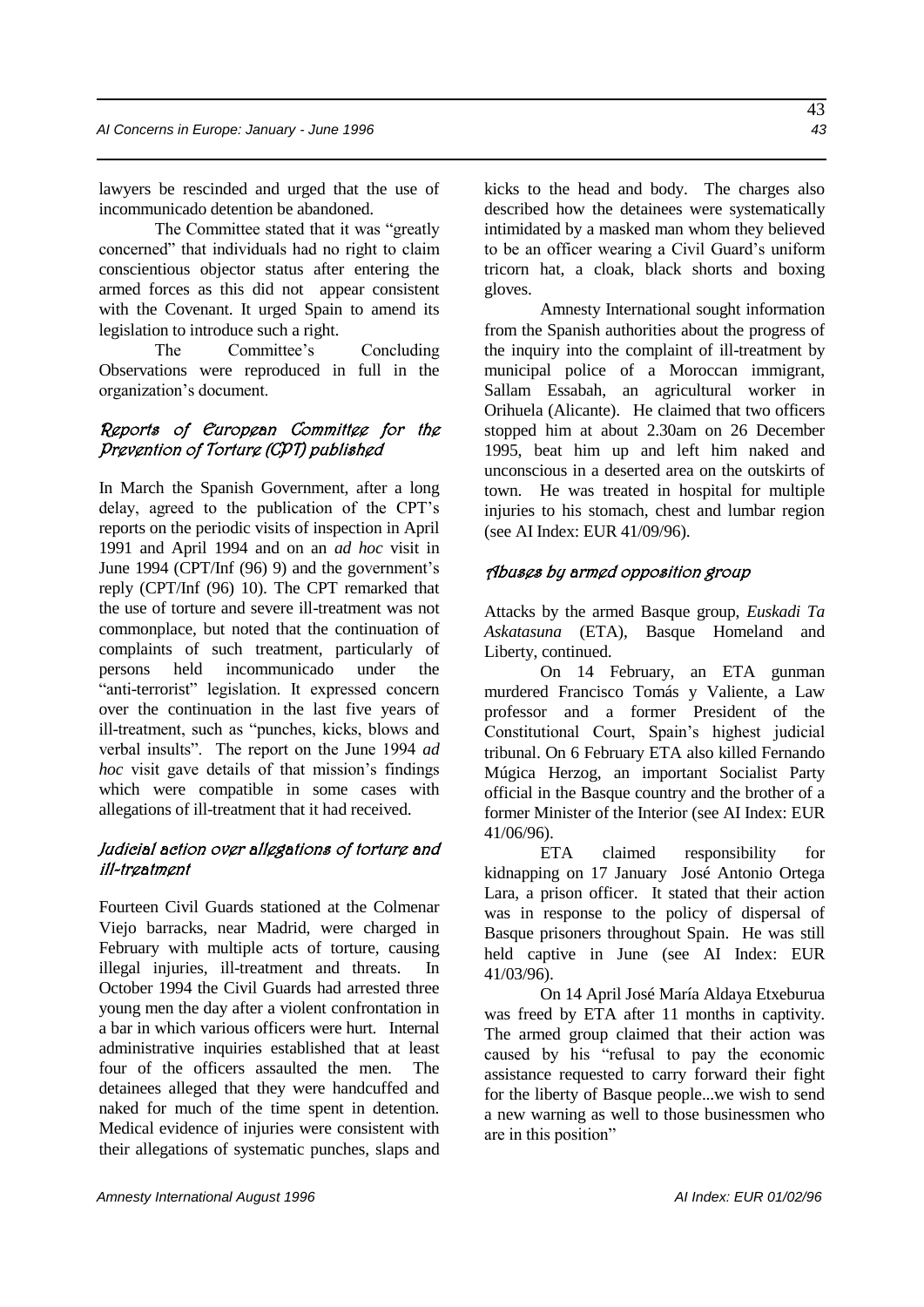In public statements Amnesty International condemned unreservedly these abuses, stating that kidnappings, deliberate and unlawful killings and hostage-taking by armed political groups are against international humanitarian standards.

#### Conscientious objection to military service

José Antonio Escalada and Manuel Blázquez Solís, conscientious objectors to military service, who had been imprisoned in December 1995 to serve a 17-month sentence for desertion from the armed forces, were released into conditional liberty in April and May respectively. Amnesty International first adopted them as prisoners of conscience during a period of three months' pre-trial detention in 1991. They were charged with desertion after leaving the navy, in which they were serving as conscripts, at the start of the Gulf conflict in 1991. They applied for conscientious objector status although the law allows this only "until the moment of incorporation into the armed forces". (See AI Index: EUR 01/01/96 and EUR 41/01/96.)

Amnesty International appealed for their release, emphasizing that individuals should be able to seek conscientious objector status at any time, and called for the introduction of legislation making provision for conscientious objection developed after joining the armed forces. The organization pointed out that international standards relating to conscientious objection to military service also support the right to conscientious objector status during military service. In its March submission to the Human Rights Committee (see above) Amnesty International expressed concern about the lack of any provision to claim conscientious objector status after entering the armed forces and pointed out that between 1986 and 1996 over a dozen cases of conscripts imprisoned as a result of their refusal to complete their military service, on grounds of conscience developed after joining the armed forces, had been brought to its attention.

### SWITZERLAND

#### Alleged ill-treatment by police officers

A police inquiry was opened into allegations made in February by AS, an asylum-seeker from the Kosovo province of the Federal Republic of Yugoslavia, following his detention in Lugano on the morning of 22 December 1995, for stealing a pair of shoes. He claimed that on arrival at Lugano police station he was subjected to ill-treatment and verbal abuse by four police officers and that his request to see a lawyer was refused, even though the Canton of Ticino's 1993 Code of Criminal Procedure introduced the possibility of immediate access to a lawyer after arrest. He said he was ordered to sign a document written in Italian but that, when he protested that he did not understand Italian and could not read its contents, he was beaten again. He then signed and, about an hour after his arrival at the station, was put in a cell but said that his request to see a doctor was refused. He was released at around 6pm the following day and sought medical treatment at the casualty department of a local hospital which issued a certificate on 27 December 1995 confirming that a medical examination on 23 December 1995 had recorded heavy bruising to his lower leg, bruising and swelling to his right arm and extensive injuries to his right eye which required further specialist examination. AS continues to receive medical treatment to his eye. Some weeks after his arrest he received a letter from the Federal Office for Refugees which stated that he had withdrawn his asylum application. Allegedly, this request was made in the document he signed in the police station. AS subsequently lodged a complaint with the judicial authorities.

In a letter dated 27 February the Ticino cantonal authorities responded to Amnesty International's December 1995 inquiries concerning the formal complaint of police ill-treatment made to the judicial authorities in June 1995 by Ali Doymaz and Abuzer Tastan, Turkish Kurds with official refugee status. They had been arrested by Chiasso police in April 1995 for helping to bring an illegal immigrant, a relative, into Switzerland (see AI Index: EUR 01/01/96). Amnesty International had asked for comments on the allegations, confirmation of the opening of official investigations, and in particular to be informed if the complainants had been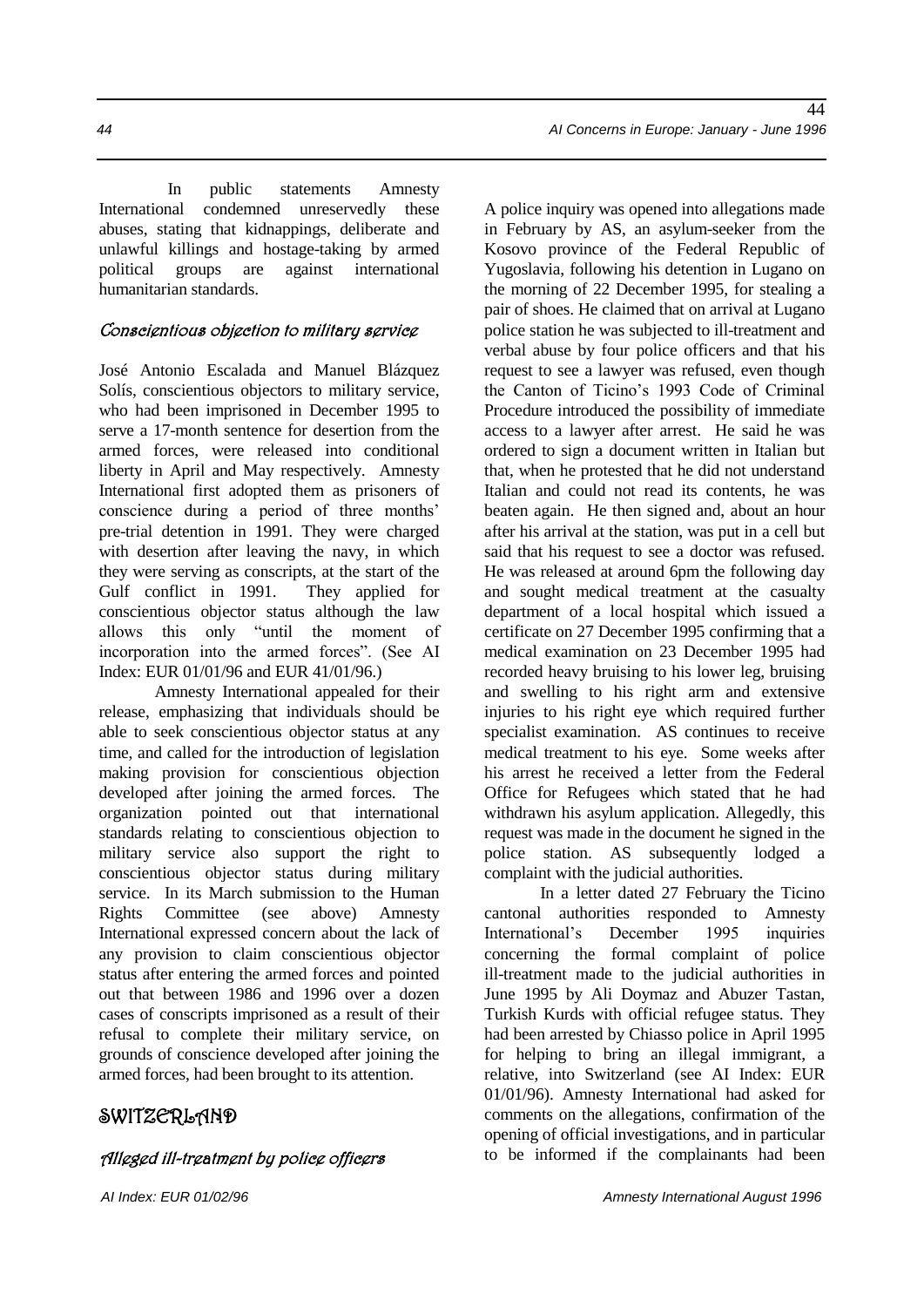interviewed by the judicial authorities. The reply indicated that Ticino's Procurator General had opened an inquiry into the allegations, had acquired relevant reports from the Chiasso police and would shortly be gathering further preliminary information. Ali Doymaz and Abuzer Tastan had not been questioned about their allegations by the end of June, a year after their complaint was lodged.

A definitive sentence issued by Zurich's High Court (*Obergericht*) in March concluded that all the injuries incurred by Hassan L in February 1995 (see AI Index: EUR 01/02/95) could be attributed to a violent struggle with police at the time of his arrest and to a fall in his police cell, resulting from his drunken and poor physical state. Hassan L had alleged that Zurich police had ill-treated him on the street and in a police station on the night of 1-2 February 1995. However, the court concluded that he had not been ill-treated on the street and that police had been obliged to use force (including use of a wooden stick taken from the ground) to subdue him and protect themselves. Following the initial investigation into Hassan L's formal complaint, the prosecuting authorities had asked for two officers attached to a Zurich City Police drugs squad to be indicted for abusing their authority and causing him bodily harm in the police station, and for them to be sentenced to five days' imprisonment. In examining Hassan L's appeal against their acquittal by a lower court, the High Court stated that his testimony contained contradictions and his memory of events was unreliable, probably due to the large amount of alcohol which he had consumed on the day of arrest. It acknowledged that police testimony relating to his detention inside the police station also contained contradictions and was unable to exclude entirely the possibility that he had been ill-treated there but concluded that no reliable evidence existed to support his allegations and convict any police officer.

In June three officers from the same drugs squad, including two of the officers acquitted in the Hassan L case, were tried by a judge attached to Zurich District Court for abusing their authority and causing bodily harm to an Iranian political refugee while searching him for drugs in November 1993: no drugs were found and the man was released without charge. The judge concluded that one or more of the officers had used excessive force by kicking the man, causing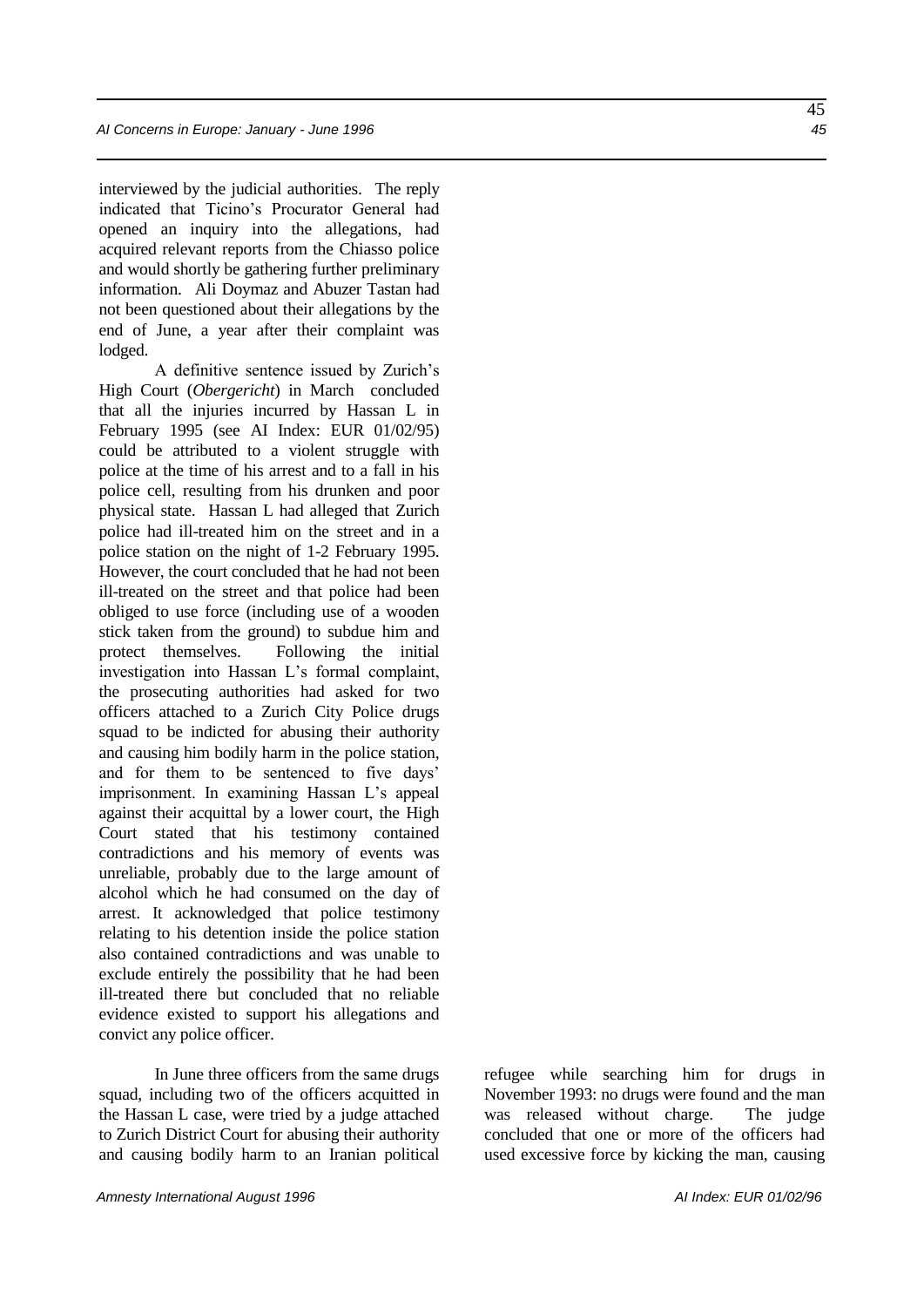cuts and bruises to his leg and groin, but acquitted all three on the grounds that it had been impossible to establish which officer(s) had kicked him. In his formal complaint the Iranian had alleged that a group of men dressed in plain clothes, who did not identify themselves as police officers, had seized him by the hair, banged his head against the wall, and kicked and punched him. The three accused officers, all of whom denied kicking him, stated that he had resisted their body search and that they had been obliged to push him against the wall to make him submit. The judge considered that the cut lip suffered by the complainant had probably been incurred at that moment and that other head injuries he had alleged were not fully proven.

The case had suffered a number of delays. Following the man's complaint against several unnamed police officers in December 1993, a year passed with little or no reported progress in the investigation and before the various parties to the proceedings were questioned about the alleged incidents. In early 1995 the District Prosecutor (*Bezirksanwalt*) ordered that the criminal proceedings against four police officers then under investigation be dropped. In August 1995 a district court judge, accepting the complainant's appeal against the decision, criticized the prosecuting authorities' "one-sided assessment" of the evidence and described the reasoning behind the decision to drop the proceedings as "incomprehensible": he requested that the proceedings continue and charges be brought. In November 1995 the prosecutor indicted two of the officers but asked for them to be acquitted and paid compensation. Proceedings against the other two officers were again dropped but, following a successful appeal by the complainant to the district court, the prosecutor indicted one of them in March 1996. The judge did not award compensation to the police or to the complainant, who has entered an appeal.

In recent years the Canton of Geneva has introduced a number of reforms aimed at improving the safeguards against ill-treatment for detainees in police custody (see *Switzerland - Allegations of ill-treatment in police custody*, AI Index: EUR 43/02/94). However, despite these reforms, a number of allegations of police

ill-treatment have continued to be reported.

On 18 March, following a police investigation, Geneva's Procurator General issued suspended sentences of three and four months' imprisonment against two police officers for causing bodily harm to a Moroccan national on 23 December 1995. The police had arrested the man after being called to a city cafe in the early hours of the morning where they found him drunk and causing a disturbance. He was handcuffed and taken to a police station from which he was released some four hours later. Within days of his release he lodged a formal complaint against the police alleging that he had been beaten, while handcuffed, and called "a dirty Arab". His complaint was apparently supported by medical certificates recording two cracked or broken ribs and bruises and grazes to his back. According to statements reported by the press, the Procurator General reached his decision after receiving the evidence of a trainee police officer who had been at the station at the time of the alleged incidents and stated that he had seen one of the officers hitting the detainee, while the other looked on without intervening. In June the officers entered a successful appeal arguing that the charges against them should be examined by a higher jurisdiction, and the case was returned to the Procurator General for a decision on whether to appoint an investigating magistrate to the case or to refer it directly for a hearing before Geneva's criminal court. However, the prosecution can only proceed if the alleged victim continues to pursue his complaint.

In view of such allegations Amnesty International welcomed the Geneva cantonal parliament's approval, in April, of legislative reforms introducing further safeguards against possible ill-treatment in police custody. The measures included an automatic medical examination, by a doctor, of every criminal suspect prior to police questioning (unless refused by the detainee): a medical examination would also be available *after* questioning, at the detainee's request. It was also proposed that there should be no exception to the right of immediate access to a lawyer after 24 hours in police custody and that detainees should have the right to have their relatives promptly informed of their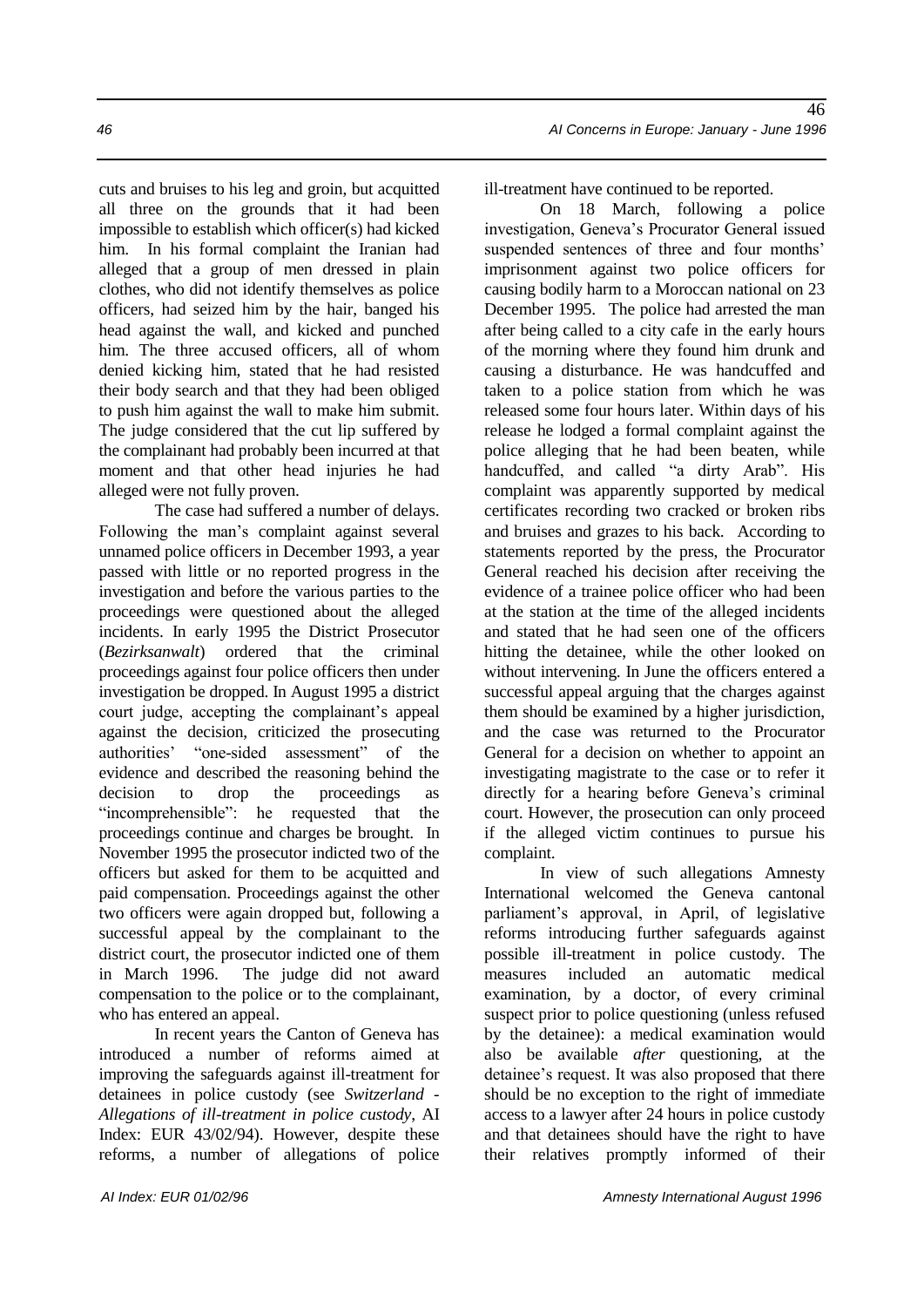detention, except where a demonstrable risk of compromising the criminal investigation exists. A written list of the rights of detainees in police custody would also be made available in a variety of languages and automatically given to each detainee in police custody, in a language understood by him/her. Geneva's Chief of Police publicly supported the introduction of these reforms, pointing out that the systematic medical examination of detainees would also serve to protect police officers from unfounded allegations of ill-treatment. However, the reforms had not come into force at the time of writing as they were subject to a cantonal referendum.

The desirability of introducing such further reforms also appeared to be underlined by the formal complaints which Marc G lodged with the Geneva Chief of Police and the Procurator General on 28 and 29 March respectively. He said that, after he carried out a bag-snatch on a Geneva street, police officers eventually cornered him and an accomplice inside a building. He claimed that after he had surrendered to the police, one of the officers ordered a police dog to attack him and that he was bitten on his shoulder, hip, thigh and left knee and fell to the floor in intense pain. He said that despite his repeated requests to call off the dog, the officer encouraged the animal to continue, laughing as he watched: the dog eventually withdrew when Marc G stopped moving. He claimed that after being handcuffed behind his back, a second officer pulled him to his feet and threw him against the wall, whereupon the dog attacked his thigh again and that, when he complained, the officer struck his head with his pistol. He said a third officer dragged him downstairs to the street, forced his head and torso violently onto the bonnet of the police car, seized his handcuffs and forced his arms upwards until he thought his arm would break, while jabbing his elbow into his spine and neck and threatening him with further ill-treatment at the police station if he did not "talk".

He said that at the police station he was questioned by the officer who had allegedly struck him with his pistol and that when he told him he was feeling very ill and was an insulin-dependent diabetic, the officer said a doctor would be called after he had asked him some questions. He said that, after an interrogation of around an hour, during which time he received no food, water or insulin, he begged for a doctor to be called. According to Marc G's complaint, a doctor arrived within 20 minutes and told the officer that he required urgent hospitalization but that he was instead questioned again after she had left and told that if he wanted to go to hospital he had to sign a confession. He stated that he was questioned for about four hours before being transferred to the Cantonal Hospital where he was examined by a doctor who photographed his injuries. He was kept at the hospital overnight, for observation, then taken back to the police station where he underwent further questioning until his transfer to a local prison later that day. In his March complaint Marc G stated that he was still suffering from severe headaches and pain in his hip and shoulder: he is awaiting a surgical operation to the latter. Attached were the photographs taken at the Cantonal Hospital and a certificate confirming that on 4 February its emergency services had recorded bruising to his head and swelling and numerous cuts and bruises to his left leg, concentrated around his thigh. The certificate stated that the findings of the medical examination were "consistent" with the patient's allegations of receiving a blow to his head from the butt of a gun and being attacked by a dog. A certificate issued by the prison medical service, following an examination carried out on 5 February, also recorded traumatic injuries to his left leg and shoulder. At the end of May the Procurator General decided that Marc G's complaint should be assigned to an investigating magistrate.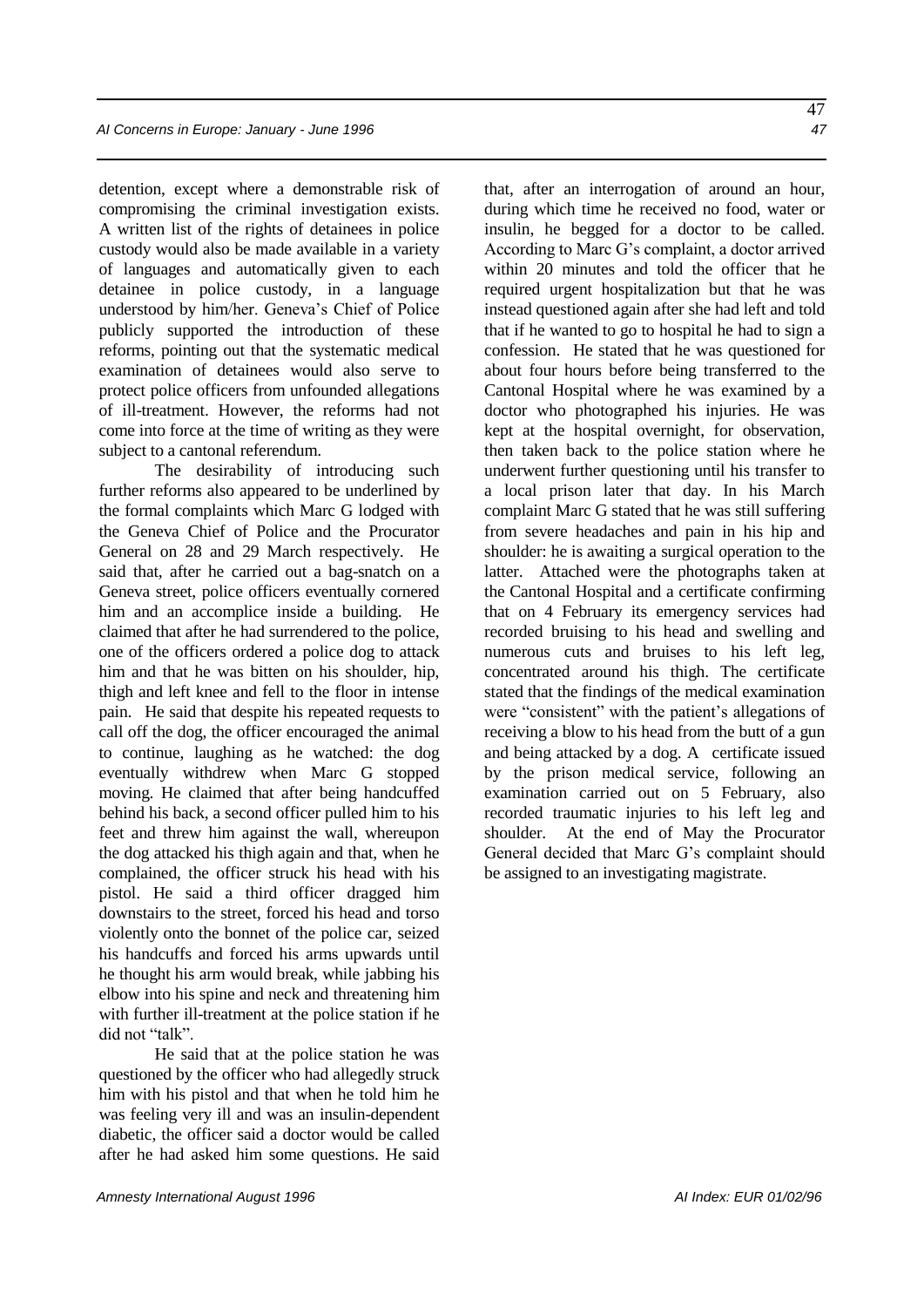# TAJIKISTAN

#### Presidential pardon for former prisoner of conscience

President Imamali Rakhmonov issued a decree in January dropping criminal charges against three leading opposition activists, including former prisoner of conscience Bozor Sobir, who had been convicted in 1993 by the Supreme Court of charges including calling for the violent overthrow of the state (see AI Index: EUR 01/02/94). Bozor Sobir had been living in exile since his release from detention in September 1993 after receiving a two-year suspended prison sentence.

#### Official response concerning extrajudicial execution of Muso Isoyev

In June Amnesty International received a further response from authorities in Tajikistan concerning the 1992 alleged extrajudicial execution of the actor Muso Isoyev (see AI Index: EUR 60/04/93). An official from the President's office confirmed that the criminal investigation into Muso Isoyev's death remained open (Amnesty International had first been notified of this investigation in late 1993 but had received no subsequent news of its progress), but that suspects in the case were believed to have left the country.

### The death penalty

Amnesty International learned of one more death sentence, passed by the Supreme Court at the end of 1995 on Majid Ilyasov for involvement in the murder of nine members of one family. Amnesty International appealed for commutation of this death sentence and of all other pending death sentences.

### Deliberate and arbitrary killings by opposition forces

In February Amnesty International expressed concern to the leadership of the Tajik opposition at reports that armed forces acting on the orders of the leadership of the Islamic Renaissance Party of Tajikistan had deliberately and arbitrarily killed a group of 21 government soldiers and civilians who had been taken captive after the convoy in which they were travelling had been intercepted.

Survivors of the incident, quoted in media reports, described how a group of around 30 opposition fighters intercepted the convoy of eight vehicles near Si Cheragh in the Garm valley (central Tajikistan). The convoy was said to be transporting food supplies from Dushanbe, the capital, to government troops in the Tavildara district, and was only lightly armed. The survivors reported that the commander of the convoy was persuaded by the opposition fighters to disarm and he and others were led away ostensibly for negotiations with their captors. They were then shot dead. It was reported that Haji Akbar Turajonzoda, the First Deputy Chairman of the Islamic Renaissance Party of Tajikistan, had stated after the incident that he personally took full responsibility for it.

In an appeal to the opposition leadership, Amnesty International noted that the conflict in Tajikistan had been characterized by gross human rights abuses, responsibility for which was borne by all sides. Those abuses could only be brought to an end by the determination and authority of all civil and military leaders, the organization noted. Amnesty International called on the leadership of the Tajik opposition to adhere to the minimum standards of humane behaviour as laid out in Article 3 common to the four Geneva Conventions of 1949, which forbids governments and their opponents alike to torture, to deliberately kill civilians taking no part in hostilities, to harm those who are wounded, captured or seeking to surrender, or to take hostages. Amnesty International urged that strict instructions be issued to all armed forces subordinate to or acting with the approval of the leadership of the Islamic Renaissance Party of Tajikistan that they respect these provisions of the Geneva Conventions.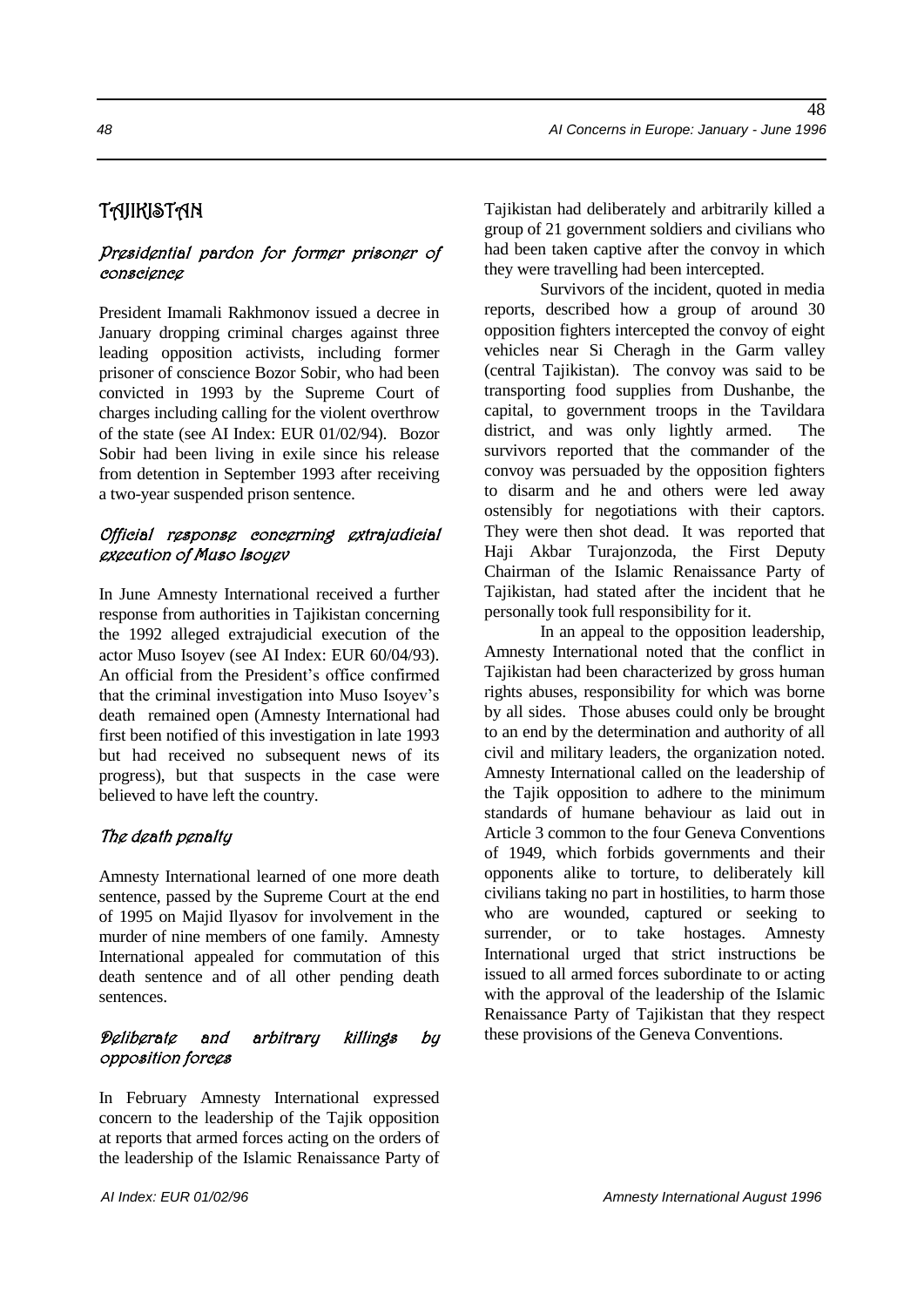### TURKEY

In June a coalition was formed between the True Path Party and the Welfare Party (*Refah*) with Necmettin Erbakan as Prime Minister following elections in December 1995, and a short-lived coalition between the True Path Party and the Motherland Party earlier in the year. This is the first time in the 73-year history of the secular Republic of Turkey that a Prime Minister heading an Islamist party is leading the government.

#### Prison brutality results in death and hunger-strikes

Brutality inflicted on remand and convicted prisoners emerged as an issue of primary importance during the first half of the year. Police and gendarmes (soldiers carrying out police duties) are still responsible for transfer of prisoners between prisons, or to court or hospital and are frequently brought into prisons to put down prisoners' protests. The police use such opportunities to inflict summary punishment on political prisoners including severe and sometimes fatal beatings. Amnesty International has frequently brought examples of such ill-treatment to the attention of the Turkish Government, and recommended that steps be taken to ensure that the prison authorities (under the authority of the Justice Ministry) are given sufficient resources to carry out transfers and deal with disturbances, so that once a prisoner has been arrested by the courts they should never be brought into contact with police (who operate under the authority of the Interior Ministry).

Orhan Özen, Gürbüz Yasin, Abdülmecit Seçkin and Gültekin Beyhan died of head injuries after an estimated 200 police and gendarmes entered the newly opened Ümraniye Special Type Prison on 4 January following prisoners' refusal to appear for the morning roll-call. In addition to those killed, 28 prisoners, six gendarmes and one warden were injured and taken to hospital.

Tension rose throughout Turkey's prisons and in April large scale hunger-strikes began after the Justice Minister issued directives withdrawing certain privileges and ordering that political prisoners should be dispersed to prisons throughout the country. In June a group of hunger-striking prisoners reported that while being transferred by gendarmes from Diyarbak\_r to Gaziantep prison they were laid on the ground and cut on the stomach, back, arms and legs with pieces of glass. A medical report of 6 June confirmed marks of beating and cuts from sharp implements. The doctor who wrote the medical report was himself later detained for two days, apparently for disclosing information about the prisoners' conditions.

Twelve hunger-striking prisoners died before the Justice Ministry accepted the prisoners' key demands. These included that prisoners should not be ill-treated during transfers to and from court or hospital appointments; that relatives who visited political prisoners should not be ill-treated; that remand prisoners should not be dispersed to prisons far away from the place of trial where they would have been cut off from each other, their lawyers and their families.

#### Journalist beaten to death in police custody

On 8 January Metin Göktepe, a photographer for the daily newspaper *Evrensel* (Universal) who had been covering the funeral of prisoners beaten to death at Ümraniye prison in Istanbul, was beaten to death in police custody.

Istanbul police had prevented people assembling to conduct a proper funeral and buried the bodies themselves. Meanwhile they detained hundreds of people, including Metin Göktepe.

Metin Göktepe's body was found on 8 January at 8.30pm in the grounds of Eyüp Sports Centre which had been used as a temporary interrogation centre. A secretly filmed videotape shows detainees in the sports centre being subjected to ill-treatment. An autopsy report issued on 9 January by the Forensic Medicine Department at Istanbul University found that Metin Göktepe had been beaten to death.

There followed several days of official cover-up. The Istanbul Police Chief suggested that Metin Göktepe had fallen and died while trying to escape. Public outrage eventually prompted the Interior Ministry to initiate an investigation. In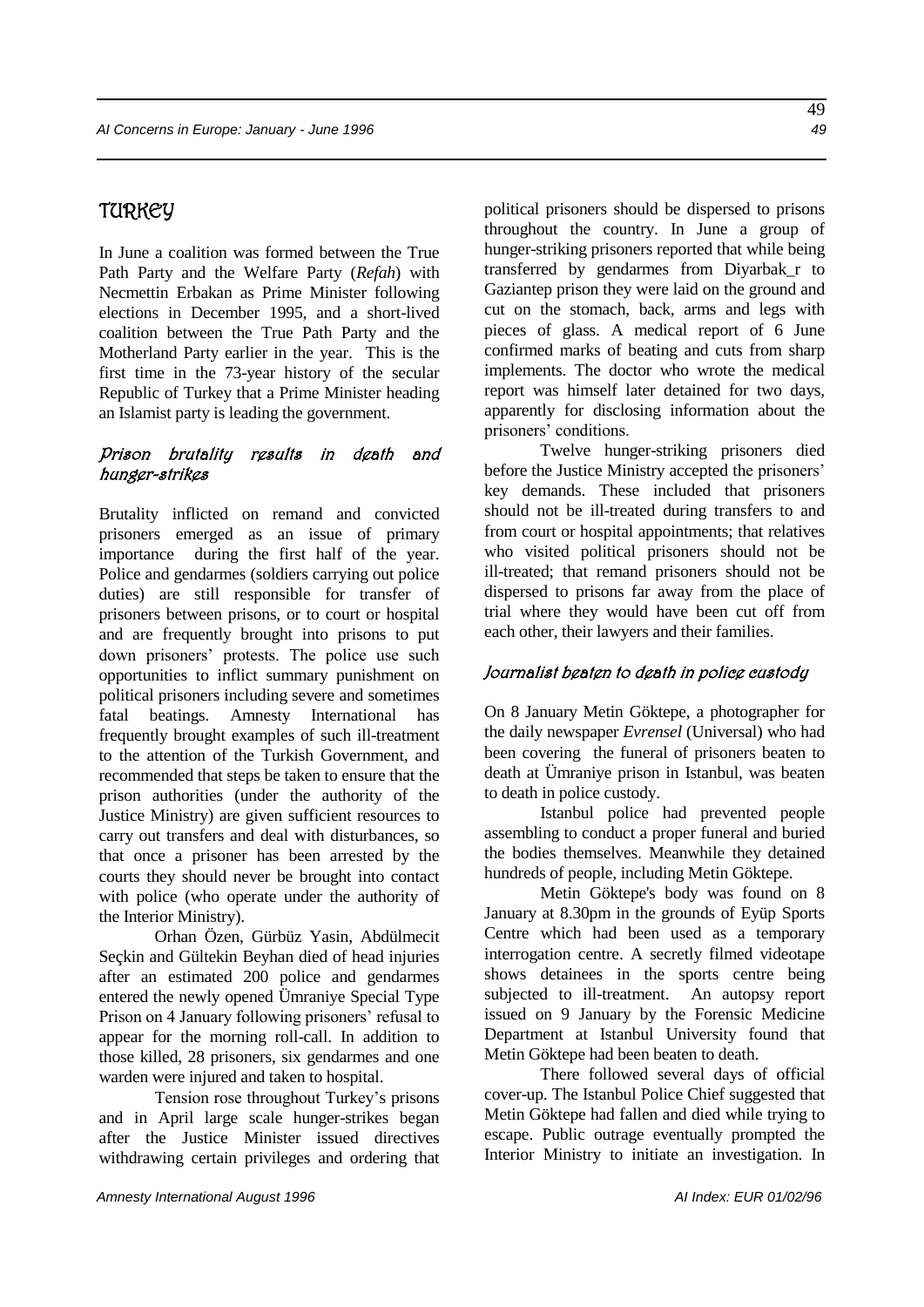February the office of the Istanbul governor allowed the prosecution of 11 police officers for murder to go ahead. However, the Istanbul local governor's office blocked prosecution of Eyüp Police Chief for neglecting his duty and attempting to conceal the death of Metin Göktepe. The trial of the 11 officers continues.

#### Indications of state involvement in Güçlükonak massacre

The Turkish authorities announced that on 12 January near the town of Güçlükonak in \_\_rnak province, the PKK (Kurdish Workers' Party) had massacred a group of 11 men, seven of them village guards, in a minibus which was then set on fire. The Chief of General Staff flew journalists from all the major newspapers and broadcasting organizations to Güçlükonak, the remote scene of the massacre.

Shortly afterwards, doubts about the official story began to emerge, chiefly from the families of the victims. A delegation drawn from a wide spectrum of international, professional and human rights organizations investigated the massacre and gathered evidence which very strongly indicated that those responsible were actually government forces.

The killings were apparently perpetrated in an attempt to discredit a cease-fire declared by the PKK in December, to which a resolution of the European Parliament had urged the Turkish Government to respond.

When challenged about the incident, the Turkish Government indicated that "they consider the case closed and are not prepared to initiate an independent inquiry".<sup>3</sup>

#### Medical evidence corroborates high school students' reports of torture

Turkish public opinion was distressed at allegations of children being tortured by police in Manisa in western Turkey. The incident came to light when Sabri Ergül, member of parliament representing Manisa for the Republican People's Party (*Cumhuriyet Halk Partisi*, CHP) told newspapers of his unannounced visit to Manisa Police Headquarters: "I heard a cry and opened the door of the next room to find out what was going on. The young people were there - they were blindfolded and some of them were naked."

Sixteen young people, including seven teenage high school students, reported that they were tortured at Manisa Police Headquarters between 26 December 1995 and 5 January 1996. The 16 were accused of supporting the illegal organization DHKP-C (Revolutionary People's Liberation Party - Front). According to the allegations made by the detainees and corroborated by medical evidence, police blindfolded them, stripped them naked, hosed them with cold water and subjected them to electric shocks including to their genitals. Police sexually assaulted some of the male detainees by forcing a truncheon into their anus and squeezing their testicles. Female detainees reported that they were subjected to forced gynaecological tests, and were threatened with rape.

On the basis of the torture allegations made by the young defendants a trial was opened on 24 June at Manisa Criminal Court against 10 police officers of Manisa Police Headquarters.

### Child dies in custody

On 9 January 1996 14-year-old Çetin Karakoyun was shot in the head at the Ma\_azalar Police Station in Mersin and died shortly afterwards in hospital. According to official statements the shooting occurred accidentally when a police officer was "playing with his gun." Amnesty International has received accounts from many detainees who describe having a gun put to their head or into their mouth by their interrogators.

Imam Karakoyun, Çetin's father, reported how the news was broken to him after he was called to come to the hospital:

"I went to the intensive care department and told a police officer that I am the father of Çetin Karakoyun. The officer immediately brought me a chair and

<u>.</u>

<sup>&</sup>lt;sup>3</sup> David Davis, UK Foreign and Commonwealth Office, unpublished letter to Lord Avebury, 17 April 1996.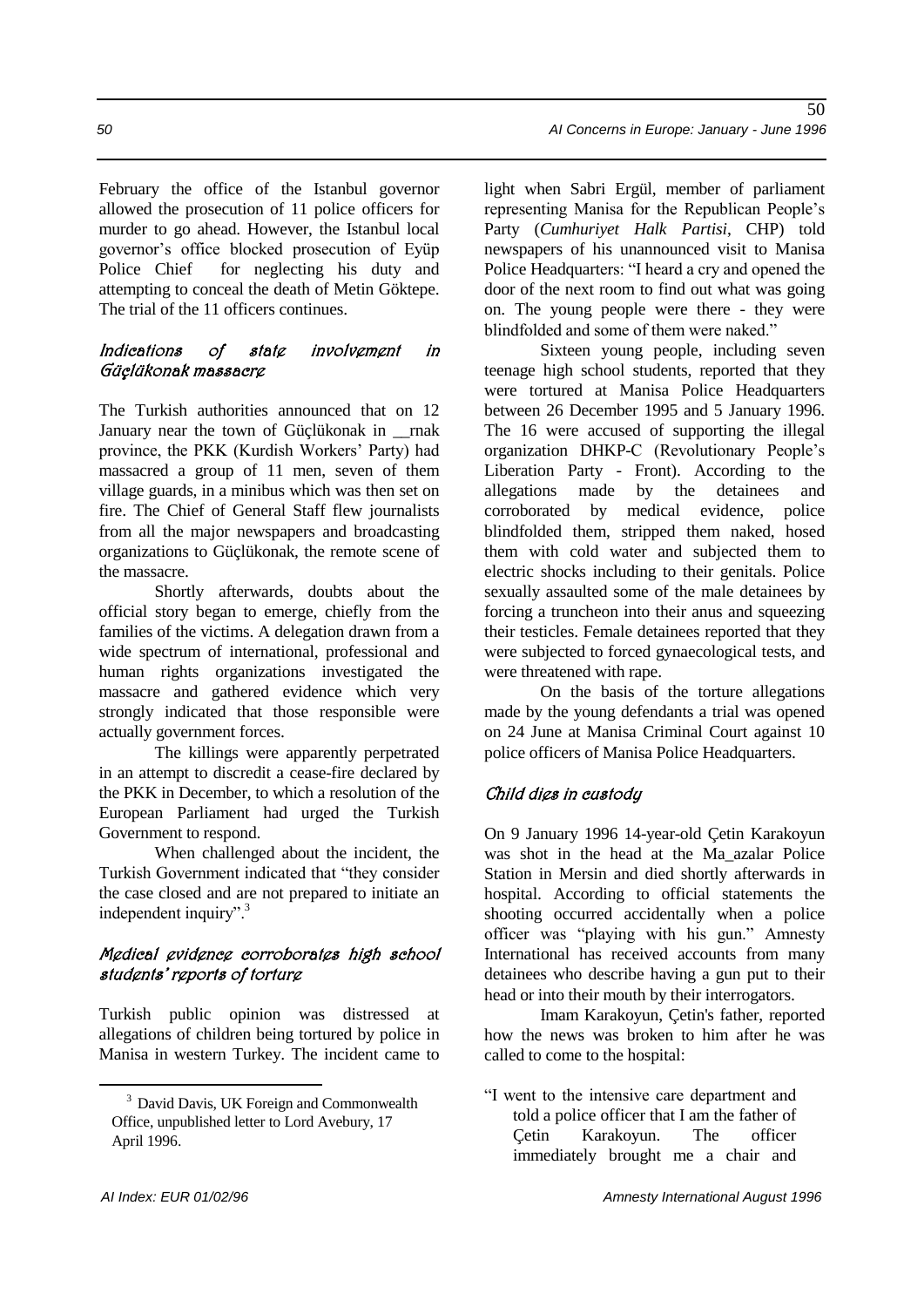called four other police and a police chief. They told me to come to the Ma\_azalar Police Station. Before we entered the police station the police chief took my arm and walked with me up and down the street. He said: 'Forgive me, we have collected 32 million TL [about £ 320] and want to give you the money - you will not tell anyone and we will not'. I asked why he wanted to give me the money and he replied: 'My condolence, your son is dead'. I said: 'Why, how did he die? No one told me.' The police chief answered: 'It was an accident. He fell off a balcony. He is in the hospital.' I wanted to go to the hospital and we all went. We entered the intensive care unit. The prosecutor and doctor were also present and seated me on a chair. In that moment I fainted."

According to official records Çetin Karakoyun was interrogated on 8 January by two police officers in the presence of a lawyer at Ma\_azalar Police Station in the context of a smash-and-grab raid. On the same day he was examined by a psychiatrist of Mersin State Hospital who stated that Çetin Karakoyun was not capable of understanding the offence and its consequences.

Imam Karakoyun's allegations that his son had been tortured in custody are supported by an autopsy report of 9 January describing bruises on different parts of Çetin Karakoyun's body - in particular in the area of his left leg and hip. The officer responsible was later arrested and released in March after the first hearing of a trial opened against him.

#### Killings by opposition groups continue

The number of killings of civilians and prisoners by armed opposition groups has fallen significantly since 1993 when more than 200 non-combatants were killed by the PKK alone. The change may reflect a growing recognition by armed opposition groups that the killing of civilians, a violation of international humanitarian standards, is indefensible. Regrettably, however, such killings are still being reported. In March,

Agit Akdo\_an was shot dead in Gaziantep, and in May, Abdullah Ay and Ma\_allah Lale were killed, reportedly by PKK, on the grounds that they had acted as "agents" of the state.

In January the DHKP-C carried out what they described as a "revenge" killing in retaliation for the three prisoners remanded in Ümraniye prison on charges of DHKP-C membership who were beaten to death. Several people entered the Istanbul business premises of the industrial conglomerate Sabanc\_ Holdings and killed Özdemir Sabanc\_, a member of the owning family, Haluk Görgün, a director, and Nilgün Hasef, a secretary. The three victims were not responsible for, or even remotely connected with, the events at Ümraniye prison, but appear to have been selected arbitrarily by the DHKP-C.

Also in January TIKKO (Workers and Peasants' Liberation Army) reportedly admitted responsibility for the killing of Halil Ula\_an and Ayhan Kaynar in Istanbul. The motive for the killings is not known.

# TURKMENISTAN

### Prisoners of conscience and ill-treatment of political opponents

In March Amnesty International issued the report *Turkmenistan: "Measures of persuasion" - Recent concerns about possible prisoners of conscience and ill-treatment of political opponents* (AI Index: EUR 61/03/96). The report updated information given in AI Index: EUR 01/01/96, including a detailed account of the case of Mukhametkuli Aymuradov and Khoshali Garayev and news about the fate of people arrested following an anti-government demonstration in July 1995. It also featured cases of possible political abuse of psychiatry and of ill-treatment by police and suspected government agents, and outlined Amnesty International's concerns about the death penalty and poor prison conditions amounting to gross ill-treatment.

The cases outlined below have come to light since publication of the March report.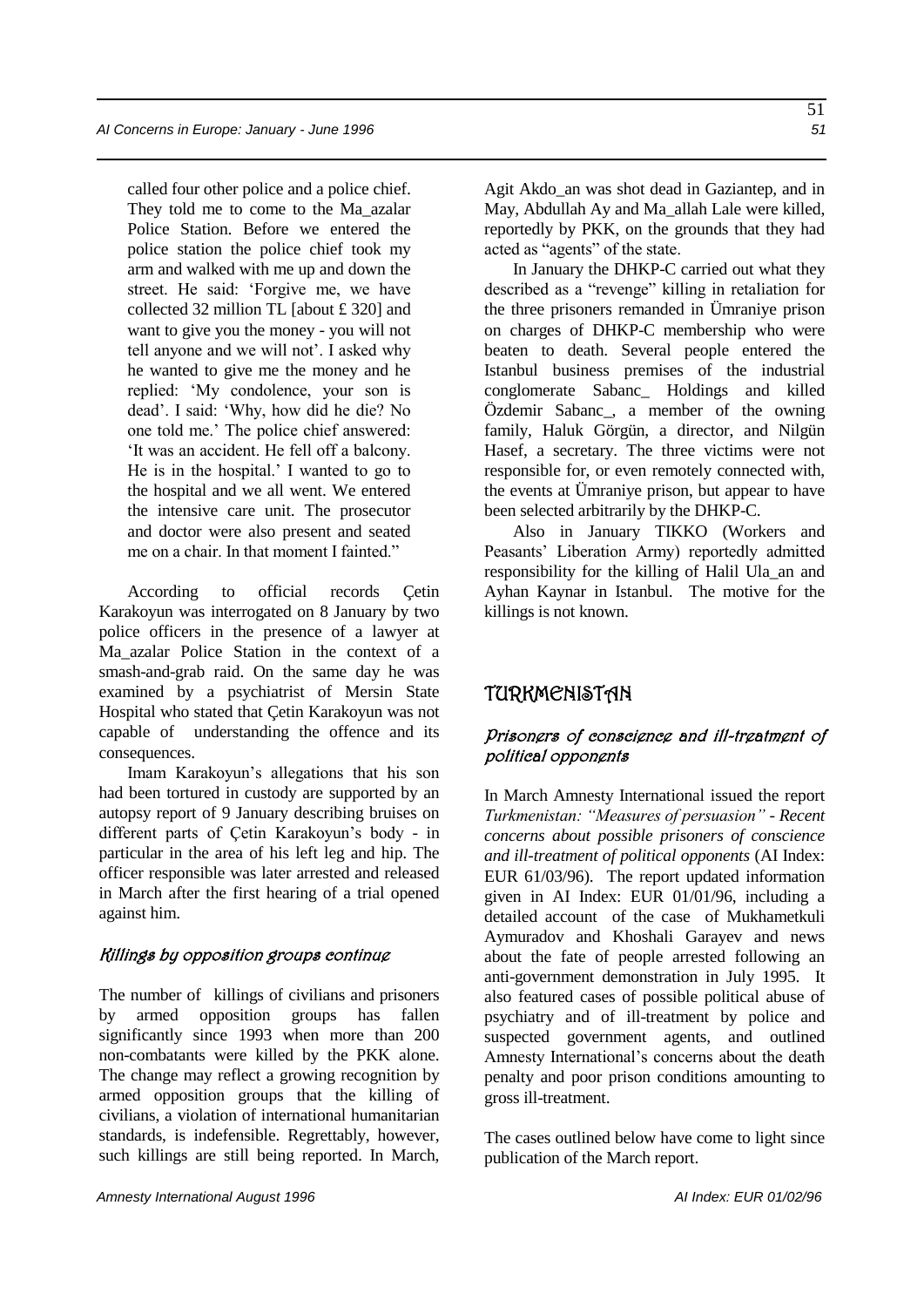#### Prisoner of conscience Ata Aymamedov

Ata Aymamedov was a lieutenant-colonel of police and was chief of staff of the police school in Ashgabat, the capital of Turkmenistan. In February, during a conversation with two friends, Ata Aymamedov reportedly remarked that life was hard for the people of Turkmenistan, and the only way to put the situation right would be to remove President Saparmurad Niyazov. One of his friends apparently reported the conversation to the authorities immediately.

From unofficial sources it appears that Ata Aymamedov was arrested straight away, and there are suggestions that he was tried summarily on the same day as his arrest, in violation of Turkmenistan's Code of Criminal Procedure and international standards for fair trial. The person who reported Ata Aymamedov to the authorities testified against him at his trial. Ata Aymamedov was sentenced to four and a half years' imprisonment for "hooliganism". The third person reportedly received a fine for his involvement in this incident.

Amnesty International believed that the imprisonment of Ata Aymamedov was in violation of his fundamental human right to freedom of expression. Amnesty International regarded Ata Aymamedov as a prisoner of conscience and called for his immediate and unconditional release. He was released in May reportedly following a presidential pardon.

#### Short-term detention and fear for safety of participants in anti-government protests

Amnesty International was concerned about reports that participants in anti-government demonstrations in February and March had been detained for short periods, and that people suspected of being organizers of such demonstrations had been sought for questioning by law enforcement officials. Two of the three demonstrations which were reported to have taken place were described by unofficial sources as having been entirely peaceful, and Amnesty International was concerned that people detained for taking part in them were prisoners of conscience. Demonstrations were reported to have taken place in February in settlements Dashhowuz and Balkan Regions in protest against food shortages and wage arrears, and in March in Ashgabat in protest at the demolition of homes to make way for a leisure park. In all three cases the demonstrators were reported to have been predominantly women and children. Although information about specific individual victims of human rights violations connected with the demonstrations was unavailable, Amnesty International addressed authorities in Turkmenistan with concerns about the general conduct of law enforcement officials towards the demonstrators, as reported by unofficial sources.

#### Possible abuse of psychiatry: the case of Rufina Arabova

Rufina Arabova, who has a history of peaceful protest over violation of her employment rights, was confined to a psychiatric hospital in Ashgabat in January. Unofficial sources claim that she was confined not on the basis of medical need, but because her protests are seen by the authorities as an expression of political opposition *(for further details see Women in Europe, page 63)*.

Possible abuse of psychiatry: the case of Durdymurad Khodzha-Mukhammed (update to AI Index: EUR 61/03/96)

Durdymurad Khodzha-Mukhammed was reportedly confined against his will in a psychiatric hospital in February. Since publication of Amnesty International's March report on Turkmenistan, in which his case was featured, the organization learned from unofficial sources that Durdymurad Khodzha-Mukhammed was being held in a hospital at Bekrava, not Geok-Tepe as stated in the report.

#### Correction to March report: possible prisoner of conscience Yevgenia Starikova

Amnesty International learned from Turkmen sources that a possible prisoner of conscience featured in the March report was incorrectly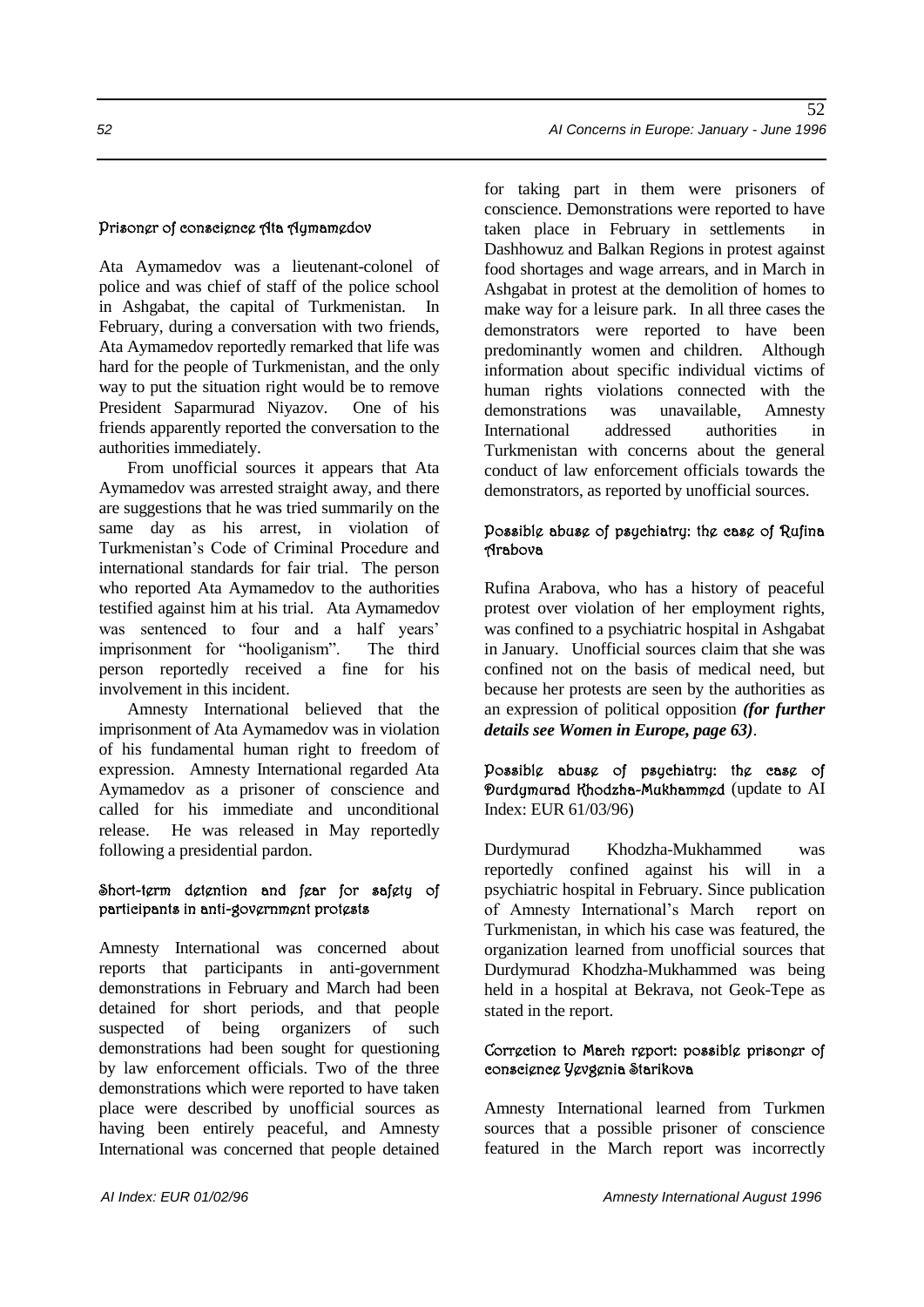identified as Yevgeny Starikov, a man. This person is in fact Yevgenia Starikova, a woman *(for details see Women in Europe, page 63).*

### UKRAINE

#### The death penalty: continuing executions

#### Official position on allowing executions to continue

Amnesty International was concerned about reports that during the period under review executions were continuing despite a moratorium, and death sentences were still being imposed.

In March Amnesty International received a communication from the Embassy of Ukraine in Canada, which stated: "Due to the serious concerns expressed by some human rights organizations as well as individuals on the allegations of continuing executions in Ukraine the following information might help bring better understanding of the Ukrainian stand in this matter...On the national level neither official legislation was approved to abolish death penalty, nor moratorium on executions was imposed. Therefore, all accusations that Ukraine has violated its international obligations shall be deemed ungrounded and void. Ukraine has properly pursued its international commitments and intends to continue doing so, including in the death penalty issue."

In May Amnesty International learned that an official in the Office of the Procurator General of Ukraine had told the father of death row prisoner Sergey Tekuchev (see below) that he had not been informed that a moratorium was in place and that the procedures relating to condemned prisoners were continuing in the same way as before.

The Parliamentary Assembly of the Council of Europe on 28 June adopted Resolution 1097 (1996) on the abolition of the death penalty in Europe, in which it stated: "In particular, it condemns Ukraine for apparently violating its commitments to introduce a moratorium on executions of the death penalty upon its accession to the Council of Europe". In addition, the Parliamentary Assembly "calls upon Russia,

Ukraine and Latvia to honour their commitments regarding the introduction of a moratorium on executions and the abolition of capital punishment immediately. It warns these countries that further violation of their commitments, especially the carrying-out of executions, will have consequences under Order No. 508 (1995)".

#### Statistics on the application of the death penalty

Official statistics issued by the Ministry of Justice in May showed that in 1995, 191 people were sentenced to death (compared to 143 in 1994) and 149 people were executed (60 in 1994). Only one person had his death sentence commuted (compared to two in 1994). There were allegations that the Ukrainian authorities had intentionally speeded-up the process of executions in 1995 before the official moratorium on executions was imposed in November 1995.

Ukraine has not published any statistics on the use of the death penalty since its accession to the Council of Europe, and Amnesty International fears that the number of executions is far higher than the few instances which have come to light. A Ukrainian radio station reported that over 100 prisoners had been executed since Ukraine joined the Council of Europe.

#### Individual death penalty cases

The newspaper *Vecherniy Donetsk* reported in April that Yury Strukhov had been executed recently. In July Amnesty International learned from unofficial sources that Vladimir Ogoltsov had been transferred to Dnepropetrovsk prison in June and executed. The same unofficial sources reported that Sasha Markitan, Vitaly Alkhimov and Sergey Skarabagatov, all sentenced to death, had been transferred to the prison in Dnepropetrovsk in June and July. Similarly,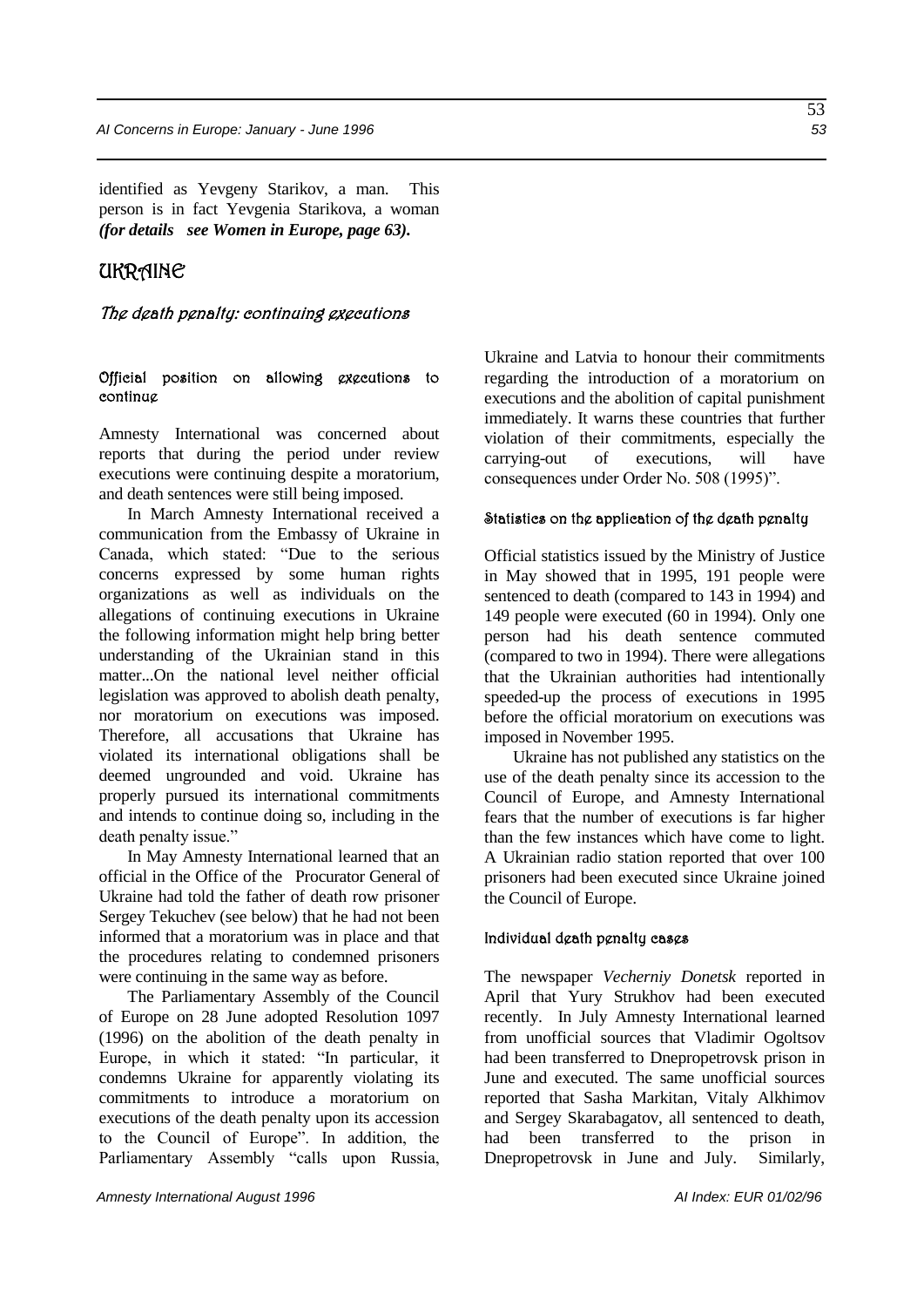Amnesty International learned that at the end of June Vitaly Gumenyuk, under sentence of death, was taken from prison in Zhitomir to Lukyanov prison in Kiev where it is believed that executions are carried out. Amnesty International believed them to be facing imminent execution.

Also believed to be at risk of imminent execution were Aleksey Vedmedenko and Sergey Tekuchev, whose petitions for clemency were turned down in early July by the President of Ukraine, Leonid Kuchma.

Amnesty International urged President Kuchma to reconsider and to grant clemency to Sasha Markitan, Vitaly Alkhimov, Sergey Skarabagatov, Vitaly Gumenyuk, Aleksey Vedmedenko and Sergey Tekuchev. It called on the authorities to conduct an immediate investigation into the reported execution of Yury Strukhov and Vladimir Ogoltsov, and to make the findings public.

### UNITED KINGDOM

### Deaths in custody

Amnesty International continued to monitor custodial deaths resulting from alleged ill-treatment or excessive use of force by law enforcement officials restraining individuals in their custody. The authorities have not initiated independent investigations into the allegations to ensure that those found responsible are brought to justice, or taken effective measures to prevent future deaths.

Ibrahima Sey, aged 29, a Gambian asylum-seeker, died on 16 March after he was taken into custody by east London police officers following a disturbance at his home between Ibrahima Sey and his wife. Ibrahima Sey agreed to go voluntarily to the police station if a friend was allowed to accompany him. Ibrahima Sey was not handcuffed and according to his friend was peaceful. When they arrived at the station yard, the police forcibly separated the two friends and Ibrahima Sey reportedly became very agitated. He was brought to the ground and handcuffed. At some stage he was sprayed with CS gas. A police press statement said that after his arrival at the police station, he became unwell and was taken to

a hospital where he died. An initial post-mortem showed that Ibrahima Sey had collapsed following a period of exertion and was suffering from hypertensive heart disease. The family claim that Ibrahima Sey had no history of heart trouble. No further details of the post-mortem findings, for example, of marks or bruises on the body, were given.

A police statement confirmed that a hand-held CS incapacitant spray had been used on Ibrahima Sey after arrest. The police have stated that there is no evidence to suggest that the CS spray contributed to the death. However, the results of toxicological tests remain unknown. The circumstances of the use of the CS spray have not been made public by the police. Guidelines reportedly state that officers should use the spray "primarily for self-defence" and "primarily for dealing with violent subjects who cannot otherwise be restrained". However, an article in the *Independent* of 24 April stated that at least five officers were attempting to restrain Ibrahima Sey when the spray was squirted into his face; that at the time his arms were handcuffed behind his back; and that several officers suffered from the effects of the spray and were replaced by other officers. Police officers involved in the incident were not suspended pending the police investigation of the death.

CS sprays were issued to 15 police forces on a trial basis for six months from 1 March. They cause streaming eyes and nose, eyelids' spasm, breathing difficulties for three to 15 minutes and in some cases blistering to the skin, and even second-degree burns. One officer suffered 50 per cent burns to the cornea of one eye, 40 per cent to the other and burns to his forehead. CS spray could also cause permanent but non-lethal lung damage at comparatively low doses. There is a risk of death for people with asthma or who are taking other drugs or who are restrained in a way which affects breathing.

Two other disputed deaths occurred during this period; however to date very little information is available about them. On 21 April Ziya Mustafa Birikim, aged 47, died in a London hospital. He reportedly collapsed after police tried to arrest him for throwing things at passing cars and for his own safety. On 30 April Donovan Williams, aged 36,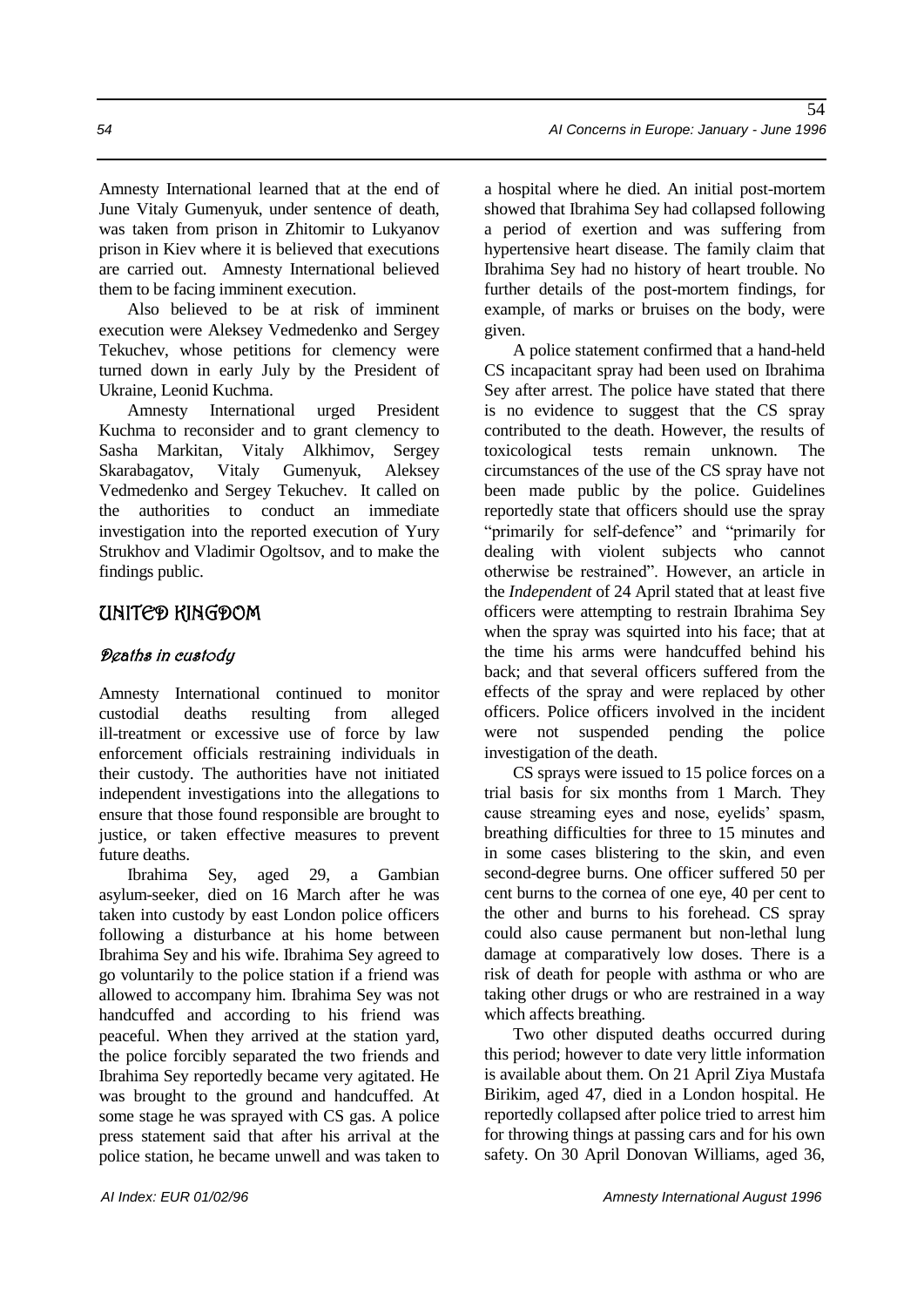collapsed choking and died at a London police station after being arrested under suspicion of possessing drugs. The initial post-mortem proved inconclusive.

A Coroner's full-jury inquest into the death in police custody of Shiji Lapite was held in January and resulted in a unanimous verdict of "unlawful killing". Shiji Lapite had been arrested on 16 December 1994 by London police officers for "acting suspiciously". During the violent struggle to restrain Shiji Lapite the two police officers twice kicked him in the head with great force, bit him and used a known-to-be-dangerous method of restraint: the neck-hold. Within minutes of being arrested, his body went limp and he was taken to hospital where he was pronounced dead. The pathologists' reports indicated that Shiji Lapite had suffered between 36 and 45 separate injuries to his body, in particular to his larynx and neck, and that he had died of asphyxiation. The inquest failed to identify why the dangers of the neck-hold, as set out in guidelines, had not been communicated to every police officer. The Crown Prosecution Service (CPS) is now obliged to review its initial decision not to prosecute the officers involved.

It was reported in April that a national police inquiry is being set up into deaths and serious injuries caused by police.

On 30 March Jim McDonnell, aged 36, from west Belfast, died in Maghaberry Prison in Northern Ireland. He had asked to share a cell with his brother, Liam, because their father had died the previous night. His request was refused, a fracas ensued, and he was transferred to the punishment wing of the prison. He was found dead in his cell later. A post-mortem found that he died of a heart attack; he also sustained serious injuries including 11 broken ribs, a fractured sternum and a torn cartilage in his neck. The family was told that the injuries were caused by attempts to resuscitate him.

#### Reports of ill-treatment

Amnesty International continued to receive reports of physical ill-treatment by the police.

On 21 February Amer Rafiq, a waiter and part-time student, was allegedly ill-treated by Greater Manchester Police after an arrest for public disorder and while he was being taken by van to the police station. He sustained a severe eye injury, was taken to hospital, but surgeons were unable to save his right eye and had to remove it.

High levels of damages were paid out by the Metropolitan police to victims of assault. In March Kenneth Hsu was awarded £220,000 after the jury decided he had been assaulted and wrongly arrested by police. In April, Danny Goswell received £302,000 in damages after a court heard that he had been hit on the head by a truncheon while handcuffed. The policeman who attacked Danny Goswell was dismissed by the Police Commissioner but later reinstated by the Home Secretary. In June Terry Brownbill was awarded £150,000 damages; he was beaten after arrest, then falsely charged with assaulting two police sergeants. In the same month two Kurdish political refugees, Haci Bozkurt and Baki Ates, won £150,000 damages after being kicked and punched and dragged into a police van.

#### Inquests in Northern Ireland

Inquests in Northern Ireland continued to be hampered by severe restrictions, which were legally challenged in a number of cases. In the case of Pearse Jordan (see AI Index: EUR 01/01/96) a High Court judge ruled in January that the coroner's decision to allow police officers to give evidence anonymously and his refusal to allow family counsel access to witness statements at the outset of the inquest represented a proper exercise of his discretion.

The inquest into the death of Liam Thompson was postponed indefinitely in January after the Royal Ulster Constabulary (RUC) Chief Constable blocked crucial RUC and civil service witnesses from appearing. Eye-witnesses claimed that Liam Thompson was killed in 1994 by Loyalist paramilitaries after they entered the street through a breach in a security wall and that the authorities had not responded to pleas to repair the breach.

The inquest, held in June, into the killing of Patrick Shanaghan by Loyalist paramilitaries in 1991, exposed the inadequacies of the procedure. It was beyond the scope of the inquest to examine the police investigation of the incident; and the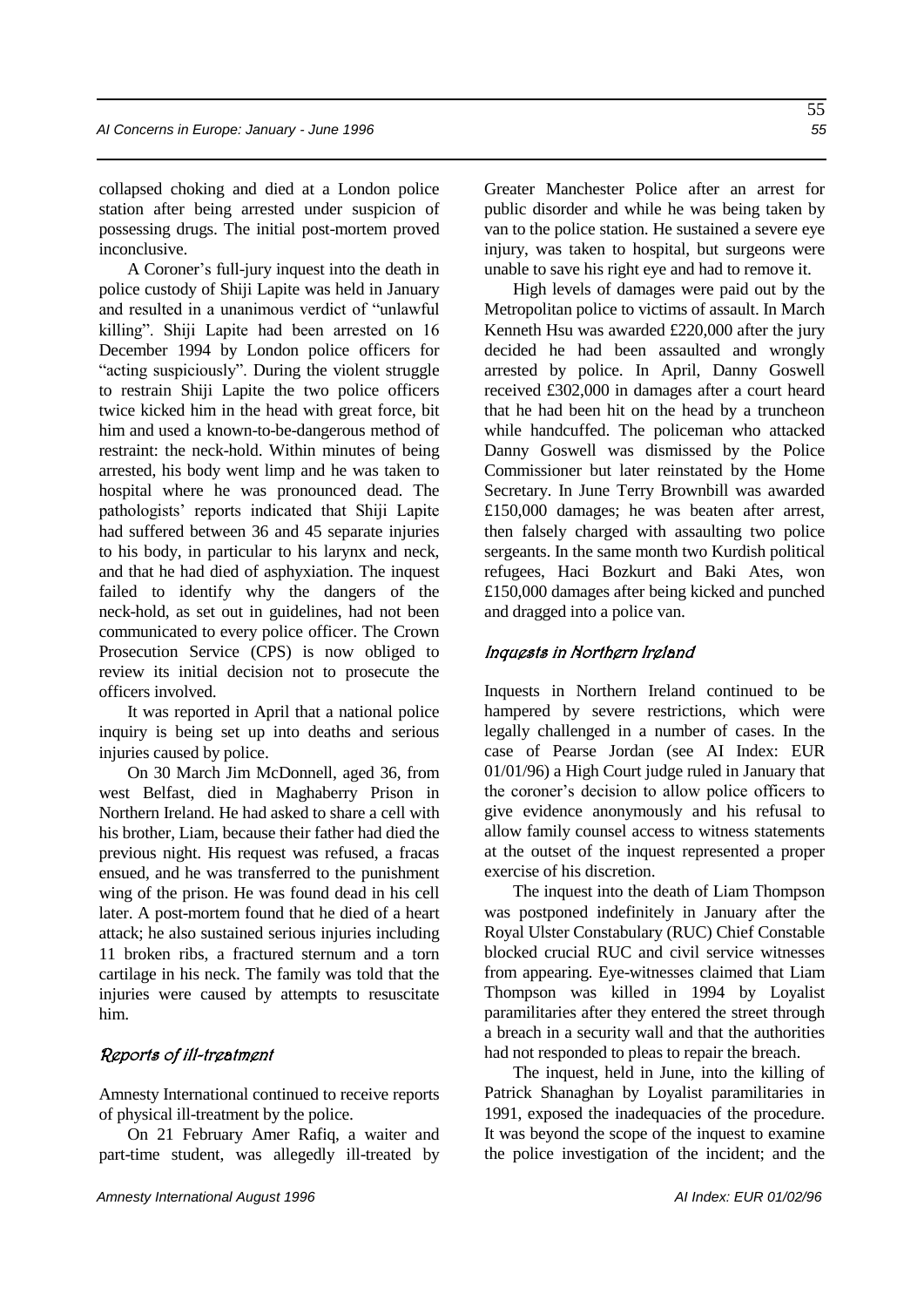RUC Chief Constable was successful in blocking evidence concerning allegations that while Shanaghan was held at Castlereagh interrogation centre, his life was threatened by police interviewers who said his name would be leaked to Loyalist paramilitaries.

### Human rights abuses by paramilitary groups

Amnesty International condemned the bombing carried out by the Irish Republican Army (IRA) on 15 June, in Manchester, which injured over 200 people, mostly from flying glass. The bomb exploded in Manchester's city centre when many thousands of people were in the shopping area.

This action followed a series of other explosions carried out by the IRA since it broke the cease-fire on 9 February, including the bombing in London Docklands which resulted in two deaths and 100 injured civilians, and a "premature explosion" on a London bus on 18 February which resulted in the death of an IRA man and injured eight people.

Amnesty International is also deeply concerned about the so-called "punishment" killings and beatings, which are actions taken by paramilitary groups against members of their own communities in Northern Ireland. Since the beginning of the year Ian Lyons was shot dead on 1 January by a group calling itself Direct Action Against Drugs, which is believed to be linked to the IRA; Tommy Shepperd was shot dead by Loyalists on 21 March; and the killing of Gino Gallagher on 30 January sparked off a feud between two factions within the Irish National Liberation Army (INLA), resulting in four other deaths (including a nine-year-old girl) and others wounded.

"Punishment" beatings continued unabated this year. On 21 January the Ulster Freedom Fighters, a Loyalist group, beat Ervine Fleming and later apologized claiming mistaken identity. He was holding his two-year-old daughter when a gang broke into his home and attacked him with hammers and baseball bats in front of his wife and children. He suffered serious head injuries and bruising. On 27 March 18-year-old Martin Doherty was attacked by a group of six or seven Republican men, who drove metal spikes into his

knees and arms. Also in March Kerry Deeds, aged 17, was beaten with hurley sticks by three men, knocked to the ground and kicked. He suffered two broken arms, head injuries, leg injuries and body bruising. In the same month, a 19-year-old was shot in both legs; Loyalists Against Thuggery claimed responsibility. In June reports were received of a new form of "punishment" beating in west Belfast: tying youths upside down and beating them. A 21-year-old man was found hanging upside down, tied to railings. He had been attacked by men armed with iron bars and wooden clubs spiked with nails. Previously a 16-year-old was given similar treatment.

### **Collusion**

In February the Northern Ireland Court of Appeal considered a submission by the Attorney General to review the sentence of Derek Adgey on the grounds that it was "unduly lenient". Derek Adgey, a Royal Marine soldier, had been jailed for four years after admitting 22 charges relating to information he obtained while on duty and gave to the UFF. He stated that he gave the information because he "hated the Provos and would rather they were killed than innocent Catholics". The Court of Appeal refused to increase the sentence.

In June Royal Irish Regiment corporal, Mark Black, was sentenced to 12 months' imprisonment suspended for three years for possessing forbidden army documents containing details of alleged IRA members. He told police the information was for his personal use "in combatting terrorism". He said he did not pass on or intend to pass on information to Loyalists. Earlier the court heard that the following items were found in his house: a handkerchief with the UDA emblem; surgical gloves; a green woollen hat; a ski-mask; a cleaning instrument for an SA 80 rifle. He was not charged with possession of these items.

### Emergency legislation

Both the NI Emergency Provisions Act and the Prevention of Terrorism Act (PTA) were renewed for another two years. The government announced plans to introduce silent video recording of interviews with terrorist suspects in Northern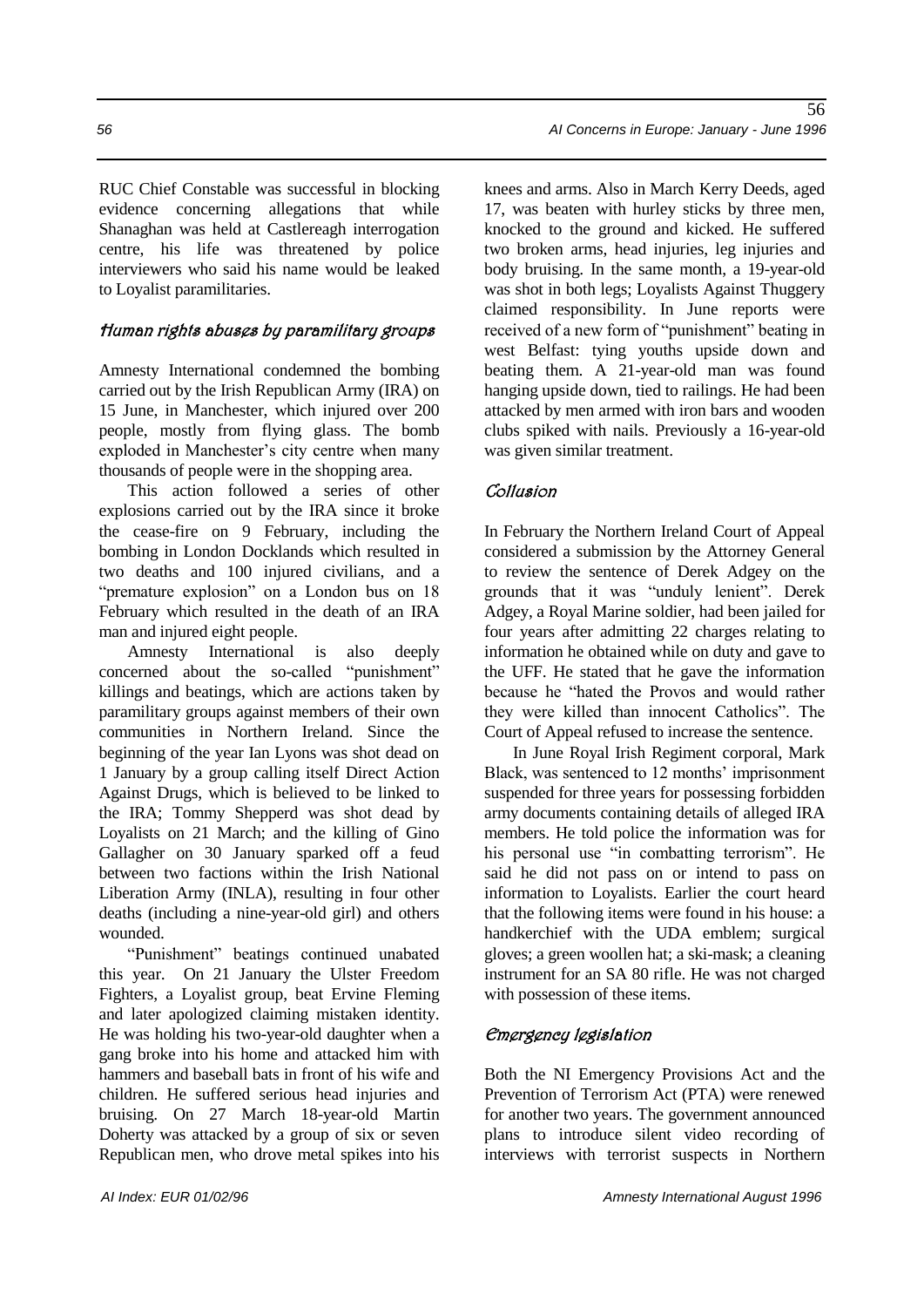Ireland. In April further amendments to the PTA were rushed through giving police in England sweeping powers to stop and search people in the streets; refusal to cooperate could lead to a six-month jail sentence. Two senior judges, Lord Lloyd of Berwick and Mr Justice Kerr, were appointed to conduct a review of all anti-terrorist legislation. They are due to report in the autumn.

The European Court of Human Rights ruled that John Murray was wrongfully denied access to a lawyer at Castlereagh interrogation centre in Northern Ireland. The Court said that Murray should have been given access to legal advice as soon as questioning began. However, the Court rejected the view that in this case his curtailment of the right of silence violated Convention provisions. Amnesty International had submitted written comments to the Court on this case.

#### UZBEKISTAN

#### Prisoners of conscience

#### Arrests in Samarkand

Kholiknazar Ganiyev, Bakhtiyor Burkhanov and Nosim Boboyev were arrested in February in Samarkand and charged with "public defamation or slander of the President of the Republic of Uzbekistan, including by means of the press or other media". The charge apparently related to their possession of and involvement in distributing copies of the banned newspaper of the *Birlik* ("Unity") movement (also called *Birlik*) as well as copies of the banned newspapers *Erk* ("Freedom" - published by the opposition party of the same name) and *Forum*. In April the three men were released and the case against them was dropped.

Kholiknazar Ganiyev and Bakhtiyor Burkhanov, lecturers at Samarkand State University, and Nosim Boboyev, a tax inspector, were members of the Samarkand regional branch of *Birlik*.

#### Short-term detention: human rights defender Paulina Braunerg and her teenage son Nikita

Paulina Braunerg, a lawyer and human rights activist, was detained three times in the course of a

three-day period in March by officers of the National Security Service (SNB) in the town of Almalyk, near the capital, Tashkent. Her son Nikita was detained twice in the same period. Paulina Braunerg was held ostensibly for questioning about her alleged involvement in illegal commercial activity, but the real motive appeared to have been to investigate her human rights and political activities. At the time of writing Paulina Braunerg had not been charged with any offence *(for further details see Women in Europe, page 64)*.

Releases (update to information given in AI Index: EUR 01/01/96)

Possible prisoners of conscience Abdulla Abdurazzakov and Rashid Bekzhanov were released early as part of a presidential amnesty announced at the end of May. Possible prisoner of conscience Gaipnazar Koshchanov was released at the same time, and his name was listed in official notification to Amnesty International of the amnesty, although according to the organization's information he had been due to complete his sentence at this time.

#### "Disappearances"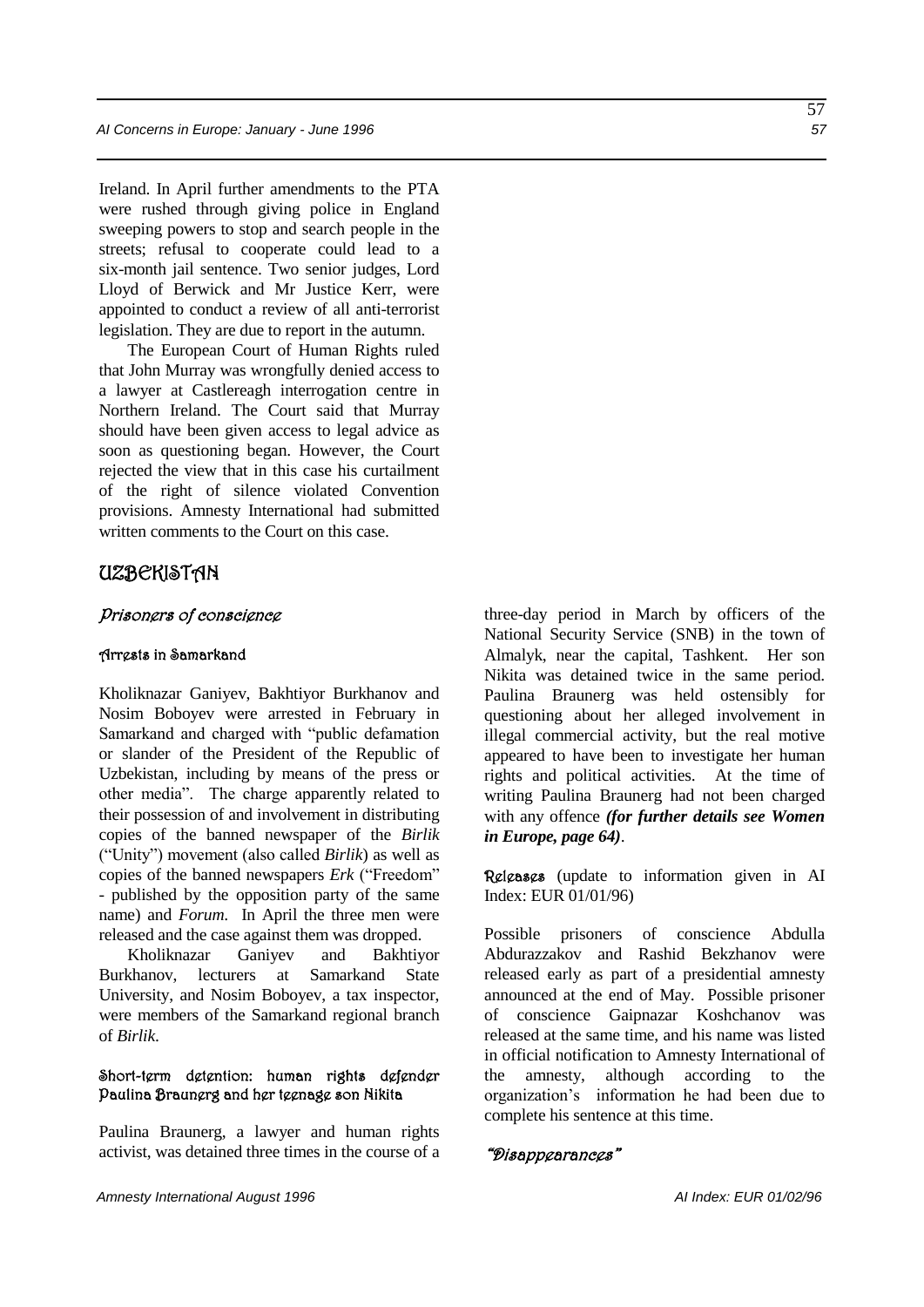The case of Abduvali Mirzoyev and Ramazan Matkarimov (update to information given in AI Index: EUR 01/01/96)

Replying to Amnesty International members campaigning about the August 1995 "disappearance" of Abduvali Mirzoyev and Ramazan Matkarimov, the Uzbekistan Ministry of Foreign Affairs issued a statement claiming that "allegations of involvement of the SNB... are without foundation". The statement reported that an investigation into the "disappearance" of the two men had concluded that, at Tashkent airport, Abduvali Mirzoyev and Ramazan Matkarimov "together with all the other passengers, went to the waiting area before boarding the plane, boarded the plane and took off for Moscow". In a statement to Human Rights Watch/Helsinki as quoted in a May 1996 report by the US-based human rights organization, a senior procuracy official went further, offering "the implausible theory that these men had flown out of Uzbekistan but had not arrived in Moscow".

#### Torture and ill-treatment

The case of Dmitry Fattakhov (update to information given in AI Index: EUR 01/01/96)

In response to considerable international pressure, the Uzbekistani authorities released Dmitry Fattakhov from confinement in a psychiatric hospital at the beginning of February and allowed him to travel to Israel with his mother for medical treatment.

#### The death penalty

Amnesty International learned of seven new death sentences, two of which were confirmed as having been carried out. Avazbek Urinbayev was sentenced to death for murder by Tashkent City Court in November 1995. Rafis Valeyev and Vitaly An were sentenced to death in 1995 (the place and exact date is not known to Amnesty International) for murder and kidnapping. Rafis Valeyev was allegedly tortured while in pre-trial detention. Ayubkhon Akbarov and Atan

Abdulayev were sentenced to death for murder in separate trials in 1995 by Namangan Regional Court. Atan Abdulayev's trial was allegedly marked by serious procedural irregularities which cast doubt on the fairness of the proceedings. At the time of writing the fate of all those named above was unknown.

Bakhodir Sharipov and Sukhrob Sobirov were sentenced to death in May 1994 by Samarkand Regional Court for murder. They were executed in September 1995, although news of their execution was not made known to their families until March 1996. There were allegations that the fact that Bakhodir Sharipov and Sukhrob Sobirov were ethnic Tajiks had been a factor in their receiving the death penalty; their ethnic Uzbek co-defendants had either been given lighter sentences or had been released from custody.

### YUGOSLAVIA, FEDERAL REPUBLIC OF

### Response to requests from the International Criminal Tribunal for Former Yugoslavia

In March the Yugoslav authorities arrested Dra\_en Erdemovi\_, a Croat who had fought with the Bosnian Serb armed forces, and had told the press that he had taken part in the massacre of Muslims captured at Srebrenica in July 1995. The authorities permitted his transfer to the International Criminal Tribunal for Former Yugoslavia (the Tribunal) in the Hague. In May he was charged by the Tribunal with crimes against humanity and pleaded guilty. He reportedly chose to be tried by the Tribunal rather than in Yugoslavia.

In April the Tribunal indicted three Yugoslav army officers on charges of severe violations of the Geneva Conventions, law of war and war customs as well as crimes against humanity committed in the Croatian town of Vukovar in 1991. The authorities refused to arrest or extradite them on the grounds that their extradition would violate the Yugoslav Constitution.

#### Amnesty law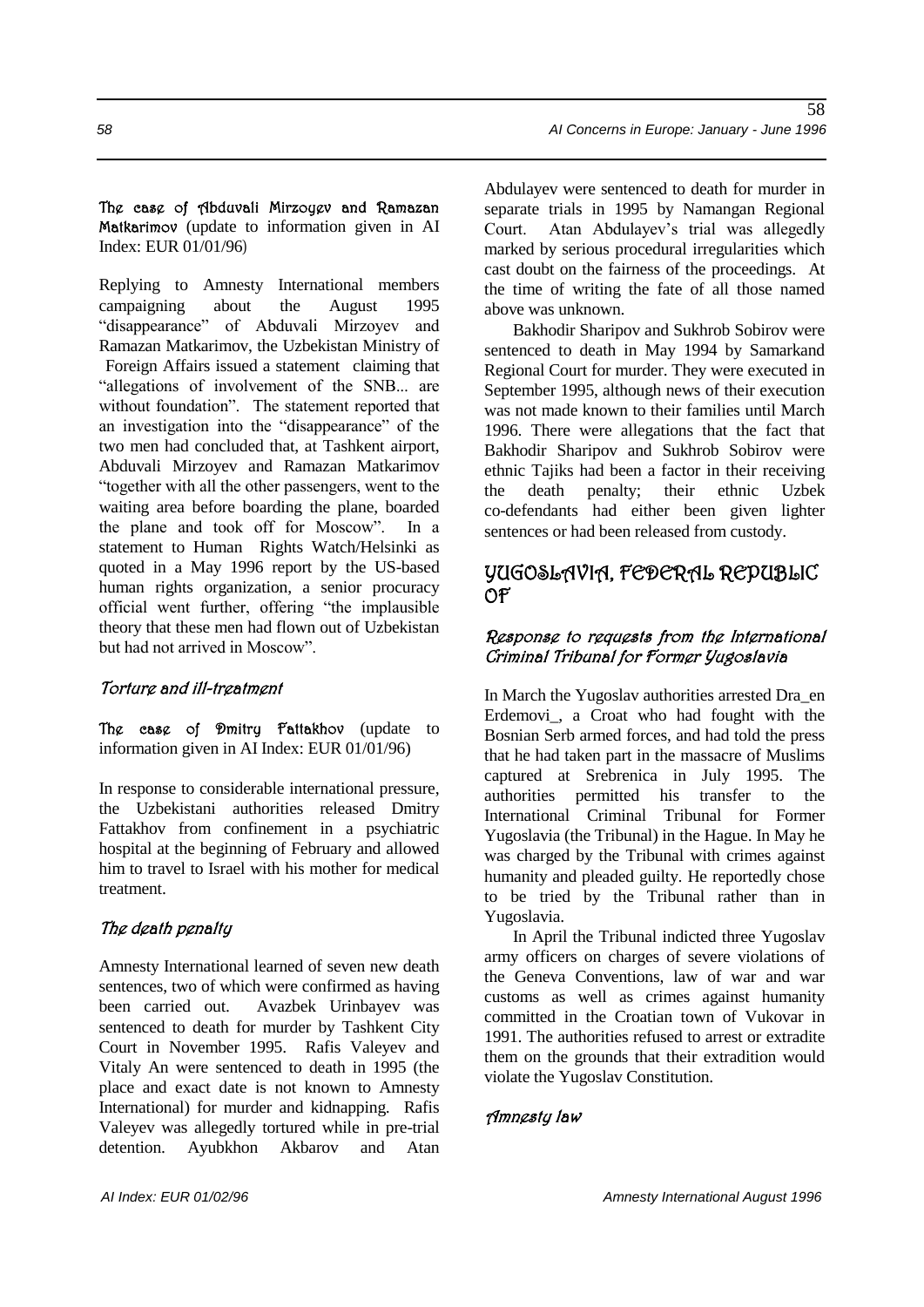The Federal Parliament passed an amnesty law, which came into force on 22 June 1996. This granted amnesty to those who had evaded the draft or deserted the armed forces prior to 14 December 1995. It did not apply to professional soldiers and officers. Press reports indicated that some 12,500 men benefited by the law.

#### Political prisoners, prisoners of conscience, releases

Enver Grajçevci, an ethnic Albanian, was arrested in April and charged with "calling for the violent change of the constitutional order". He was apparently carrying a bag containing 200 copies of a magazine published by a clandestine organization, the National Movement for the Liberation of Kosovo, which advocates the unification, by force of arms, of Albanian-inhabited areas of the FRY with Albania. His lawyer stated that he was tortured with electric shocks following his arrest. Amnesty International called for an investigation into these reports and urged that Enver Grajçevci be granted a fair trial.

At least three ethnic Albanian teachers were sentenced to up to 15 days' imprisonment for "holding illegal meetings". They had held classes for ethnic Albanian students who reject the curricula and education in the Serbian language required by official state schools. Another teacher, Pal Krasniqi, was sentenced to 60 days' imprisonment for holding a teachers' union meeting.

In March the Supreme Court of Serbia released six Slav Muslims from the Sand\_ak, convicted in 1994 (see AI Index: EUR 01/01/95) by a court in Novi Pazar, and ordered a re-trial.

#### Attacks on Serbs in Kosovo province and subsequent reprisals against local ethnic Albanians

There continued to be almost daily reports that police had beaten or otherwise ill-treated ethnic Albanians in custody or during house searches for arms. On 21 April an ethnic Albanian student was shot dead by a Serbian civilian in Priština, who was arrested and charged. The following day,

22 April, five Serbs, one of them a police officer, were shot dead and four others (two of them police officers) were wounded in four separate incidents. On 16 and 17 June there were three further attacks on police officers; one was killed and two wounded. So far no one has been charged in connection with these attacks, but in each case local police forces responded by carrying out apparently random arrests of ethnic Albanians in the area, many of whom were beaten before being released.

#### Death penalty and deaths following alleged ill-treatment in custody

In April the district court of Zaje\_ar sentenced an escaped prisoner to death for murder. Isuf Kabashi, an ethnic Albanian, died on 4 June, allegedly after being severely beaten by police in Pe\_. An autopsy report stated that he had died a natural death from a heart attack. Nenad Pilipovi\_, a Serb from Vojvodina province, died on 17 June apparently as a result of being beaten by two police officers who arrested him after he had a car accident. The officers have been arrested and charged.

*See also Women in Europe, page 60.*

### RATIFICATIONS - RECENT DEVELOPMENTS

### ANDORRA

In January Andorra ratified the Sixth Protocol to the European Convention for the Protection of Human Rights and Fundamental Freedoms and ratified the United Nations Convention on the Rights of the Child.

### AZERBAIJAN

On 31 May parliament voted to approve a proposal from President Heydar Aliyev that Azerbaijan ratify a number of international conventions, including the United Nations (UN) Convention against Torture and Other Cruel, Inhuman or Degrading Treatment or Punishment.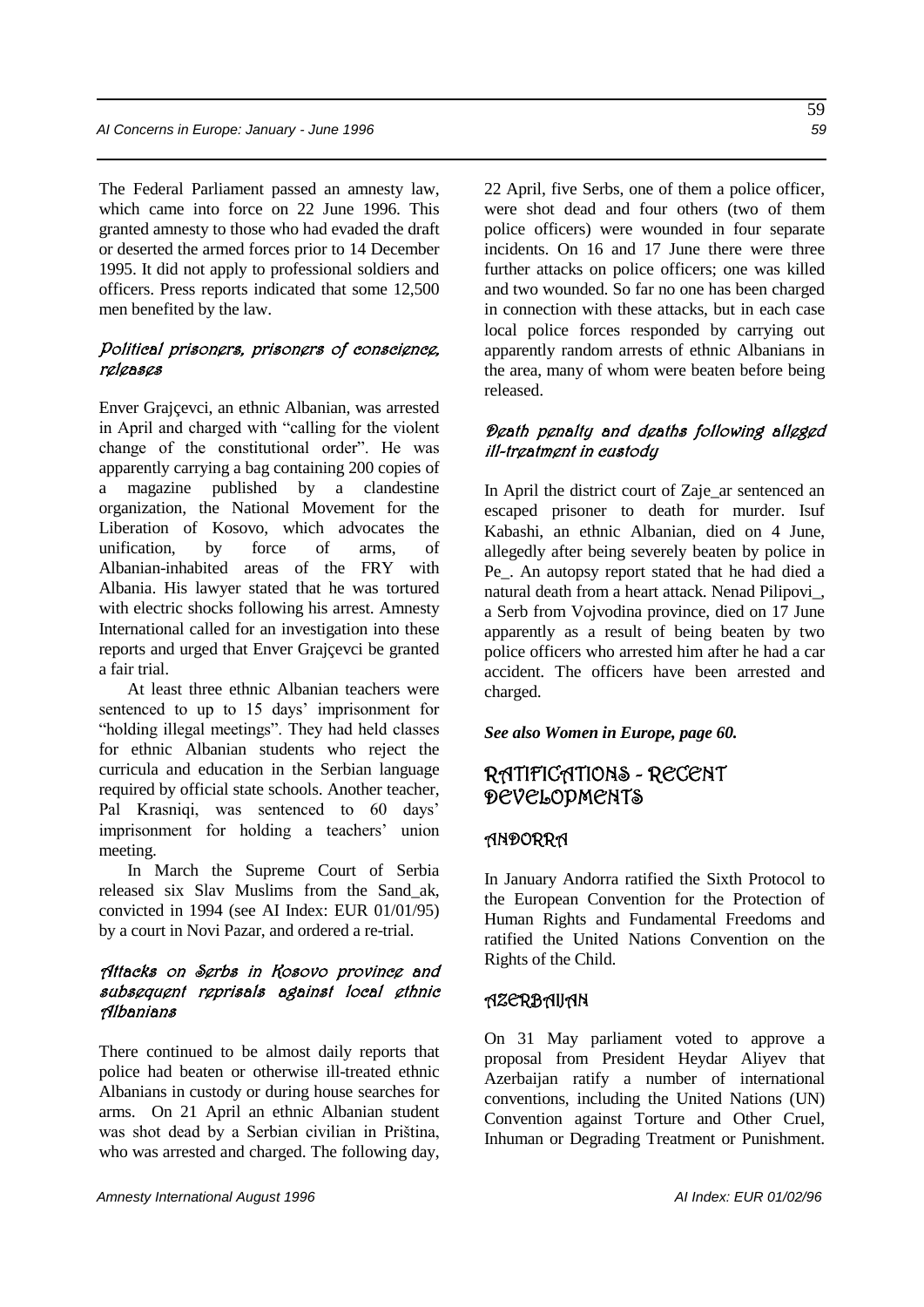Amnesty International has written welcoming this decision, and expressing the hope that the relevant notification will be given to bodies like the UN as soon as possible so that the treaties can enter into legal force without delay. It also urged that consideration be given to ratifying the first Optional Protocol to the International Covenant on Civil and Political Rights. In force since 1976, it allows the UN Human Rights Committee to consider communications submitted by individuals from concerned states who claim that their rights as provided by the Covenant have been violated. Such submissions are not admissible unless all domestic remedies have been exhausted. Of all the successor states of the USSR only four, in addition to Azerbaijan, (Turkmenistan, Tajikistan, Kazakstan and Moldova) have yet to sign or ratify the first Optional Protocol as independent states

### **CSTONIA**

In April Estonia ratified the European Convention for the Protection of Human Rights and Fundamental Freedoms, and its First, Fourth, Seventh, Ninth, Tenth, and Eleventh Protocols.

### **IRELAND**

In April Ireland signed and ratified the First and Second Protocols to the European Convention for the Prevention of Torture and Inhuman or Degrading Treatment or Punishment.

### LITHUANIA

In February Lithuania acceded to the United Nations Convention against Torture and Other Cruel, Inhuman or Degrading Treatment, and the United Nations Convention on the Prevention and Punishment of the Crime of Genocide.

#### MOLDOVA

In May Moldova signed the First, Fourth, Sixth and Seventh Protocols to the European Convention for the Protection of Human Rights and Fundamental Freedoms, and the European Convention for the Prevention of Torture and Inhuman or Degrading Treatment or Punishment.

# WOMEN IN EUROPE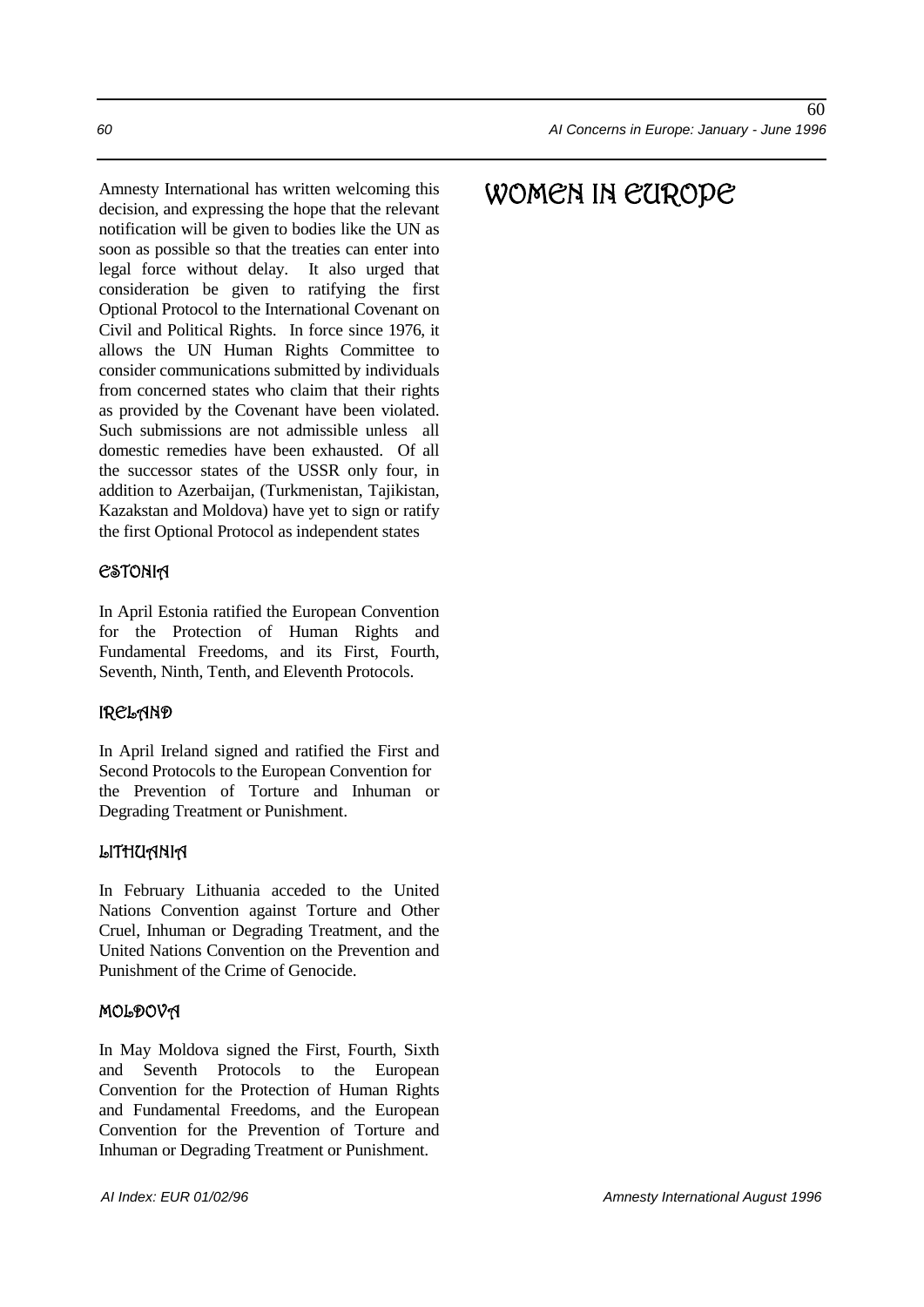# A SELECTION OF AMNESTY INTERNATIONAL'S CONCERNS

Human rights violations against women occur daily in Europe but are rarely given the attention they deserve. Many cases reflect women's perceived lack of power or status within society, occurring - in one example - because in the absence of male relatives, officials "made do" with the women of a household.

Europe also has a high incidence of cases of ill-treatment of women. These cases often contain elements of sexual violence or abusiveness, combined with racial or other forms of discrimination.

The disinclination of the authorities to investigate allegations that servants of the state have committed violations and to punish those found responsible is notable in these cases. This pattern, already well-established in the case of male victims of human rights violations, appears to be equally marked when the violations have been committed against women.

The cases that follow are a selection of the incidents that Amnesty International has investigated during the period January to June 1996. They are not an exhaustive summary of the organization's concerns, but are intended as a reflection of the range of violations suffered by women in Europe.

# WOMEN ILL-TREATED

# **Austria**

In November 1995 **Sabine Geisberger** alleged that she was ill-treated by Vienna police officers following a police drugs raid on her apartment. According to a criminal complaint she has lodged with the Vienna prosecuting authorities, one of the officers dragged her by the hair into her bedroom, threw her into the corner of the room and closed the door. During the next 20 minutes the officer repeatedly kicked the 23-year-old woman in the genitals. He then ordered her to stand in the corner of the room, which she tried to do before falling to the ground in pain.

During a search of her flat, the police officers found several small bottles of methadone - a drug used as a substitute in treating heroin addiction. Sabine Geisberger states that she had already told them the bottles were in the fridge and that they belonged to her boyfriend. Sabine Geisberger was taken into police custody and detained overnight. She states that during her detention she was released after questioning the following afternoon - she was not allowed to telephone her sister to inform her what had happened. The next day she was examined by a doctor from the gynaecological department of Klagenfurt Hospital. According to a medical report of her examination, Sabine Geisberger suffered bruising to the rim of her pelvis, left thigh, and to her genitals.

In February Amnesty International urged the Austrian authorities to investigate the alleged ill-treatment of Sabine Geisberger thoroughly, speedily and impartially, to bring to justice anyone found guilty of ill-treating her, and to compensate her for the injuries she had suffered. In April the organization was informed by the Office of International Law in the Ministry of Foreign Affairs, to whom the Austrian Government has requested its inquiries should be directed, that its letter had been "brought to the attention of the competent Austrian authorities". Amnesty International would be "informed of their reply as soon as possible".

**Violetta J.** and her husband, who are Roma, have been living in Austria for the past 16 years. In April Violetta J. alleged that she was ill-treated by Vienna police officers who came to her flat looking for her husband, Nicola. According to a statement made by Violetta J. to the non-governmental organization *Romano Centro*, Nicola J. had earlier sought to intervene in an argument between police officers and his friend about the latter's parked car. When one of the officers drew his gun, Nicola J. fled home. Shortly afterwards several police cars drew up

\_\_\_\_\_\_\_\_\_\_\_\_\_\_\_\_\_\_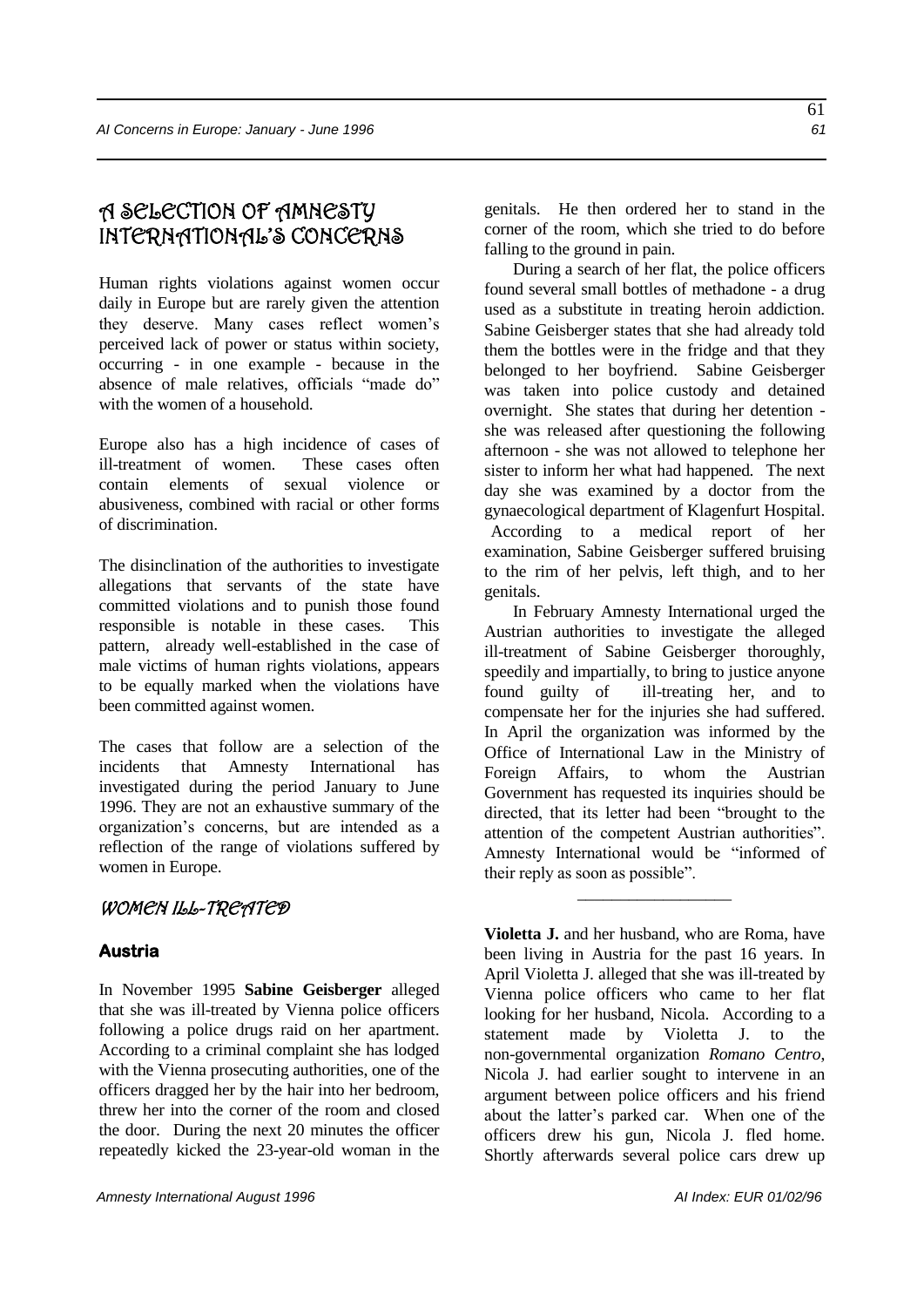outside the house where Nicola and Violetta J. live, and a number of officers stormed into their flat. Violetta J. alleges that the officers began to hit her husband, causing her three children - aged nine, eleven and 12 - to start crying. She also alleges that when she stood in front of the children to protect them, the officers began to hit her too. Medical records show that Violetta J. suffered bruising of both elbows, left wrist, right hand, right thigh, left ankle, swelling to the head and to the upper jaw and upper lip. Both Violetta and Nicola J. state that police officers subjected them to racist abuse and asked them when they were "finally going to go home".

Violetta and Nicola J. were handcuffed and taken to a nearby police station where they were detained overnight. Their three children were reportedly left on their own in the flat all night. According to Violetta J., a doctor came to see her while she was in custody. However, he did not examine her, saying that it was not worth it just because of a few slaps. The hospital which treated Violetta J. for her injuries made a formal complaint about her allegations, as it is obliged to do under Austrian law.

In June Amnesty International urged the Austrian authorities to investigate the alleged ill-treatment of Violetta J. thoroughly, speedily and impartially, to bring to justice anyone found guilty of ill-treating her, and to compensate her for the injuries she suffered.

#### **Bulgaria**

**Zlatka Asenova Gikova** is 36 years old and severely disabled as a consequence of a childhood illness. She suffered alleged ill-treatment by police officers in Sofia.

On 10 April at around 6.30pm, at the terminus bus stop in Voluyak, a suburb of Sofia, Zlatka Asenova Gikova was reportedly attacked by a named police officer. She was punched on the face several times and hit on the back. The officer also reportedly called her a prostitute. The same evening Zlatka Asenova Gikova reported the incident to the Ninth Regional Police Directorate.

On the following morning she was examined in *Pirogov* Hospital where she received a certificate describing lesions and bruising on her

mouth, temple and the back of the head. At around 5pm on

Zlatka Asenova Gikova

*her home in Voluyak, Zlatka Asenova Gikova was reportedly again beaten all over her body by two police officers, whose names are also known to Amnesty International. She complained about the ill-treatment to the Sofia Military Prosecutor who to date has not initiated an investigation into the incidents. Amnesty International has urged the Bulgarian* 

*authorities to* 

*the same day, at* 

*initiate promptly an independent and impartial inquiry into the alleged ill-treatment of Zlatka Asenova Gikova, to make public the findings and to bring to justice anyone found responsible for human rights violations.*

#### **Italy**

*On 29 February Grace Patrick Akpan, an Italian citizen and the daughter of a Nigerian diplomat, lodged a formal complaint addressed to the Catanzaro Public Prosecutor's office in which she alleged that police officers had physically assaulted her and that there was a "xenophobic" aspect to their behaviour. The complainant, a medical student who is married to a carabiniere* officer in Catanzaro and has lived in Italy for some 12 years, said that two police officers stopped her

62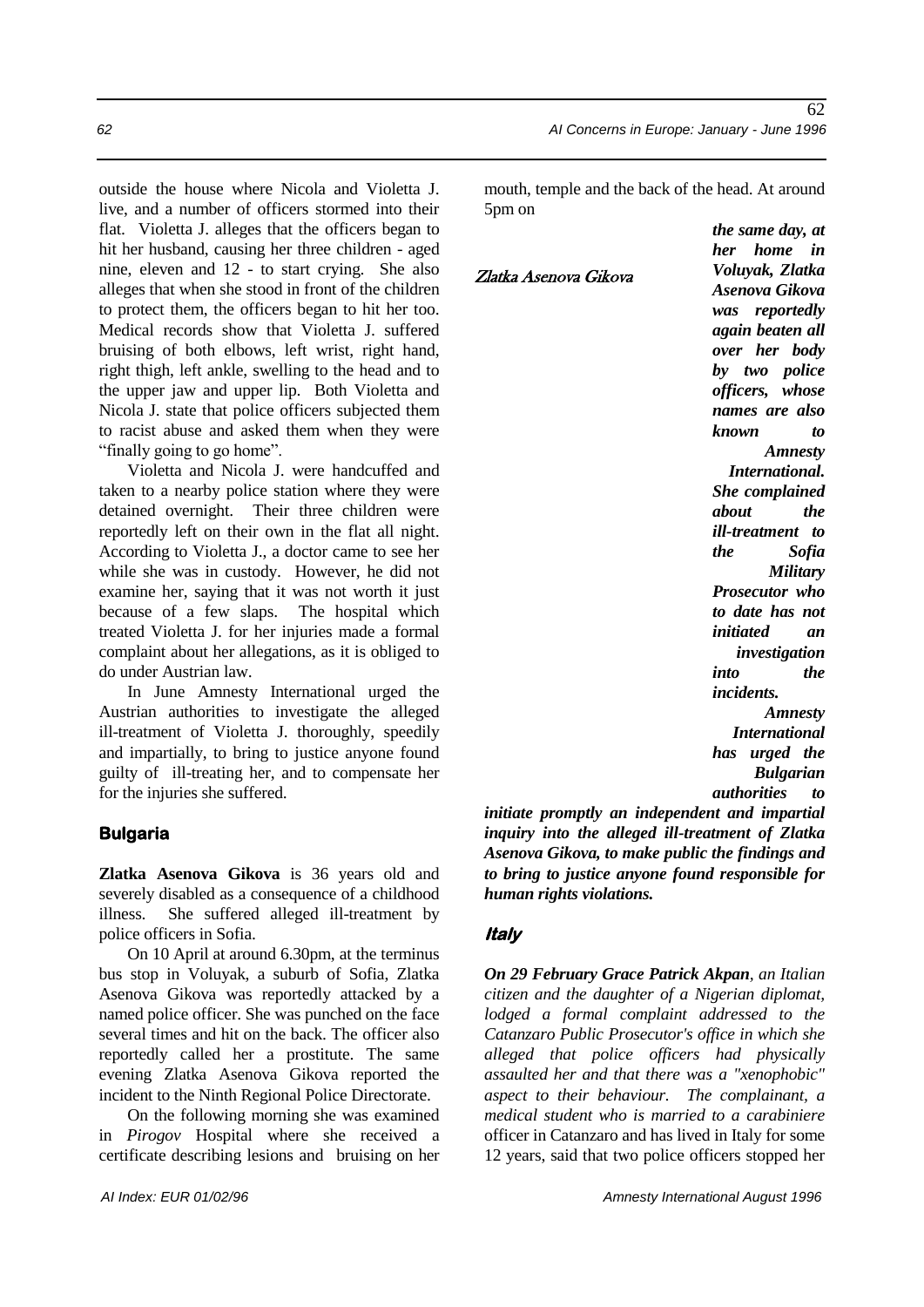for an identity check as she was walking to her local church on 20 February and began questioning her in a threatening manner. She said that she was not carrying her identity documents but gave her name, explained that she was married to a *carabiniere* officer and lived nearby. She claimed that when she stated that she was an Italian citizen she was told that "a black woman cannot be an Italian citizen".

She said that the officers appeared to agree to her suggestion that they follow her back the short distance to her apartment to collect her documents but that, as she turned to walk home, one of the officers suddenly kneed her in the back, throwing her to the ground and then tore her mobile phone out of her hand, breaking the aerial, and bent her arms behind her back. The two officers then bundled her violently into the back of their car: one of them knelt with one knee on her stomach and one hand holding her down by the neck while the other officer grasped her head and twisted it, pulling her by her hair. The first officer shouted "You should thank God you're a woman and that we're in town, otherwise I'd have killed you". One of the officers continued to hold her down in the back of the car as the other drove off, announcing over the police radio that they were bringing in "a coloured prostitute". On arrival at the police station, the duty inspector asked the arresting officers if Grace Patrick Akpan had been caught "going with men". In her complaint she said that this confirmed the impression that she had already formed that, for the police, "a young coloured woman, and moreover a Nigerian, could not by definition be anything except a prostitute".

She claimed that when she began to ask loudly for an explanation of what had happened, one of the arresting officers hit her in the face. After shouting for help and insisting that she was the wife of a *carabiniere* officer and asking for someone to try to check her identity, she was eventually allowed to talk to the *carabinieri*'s central switchboard where she left her name while they checked her identity. She spent over an hour at the police station during which time she began to feel ill but her requests for a drink of water, to be taken to casualty or for an ambulance to be called were refused. She was told she could go nowhere until an inspector from the

Aliens Bureau arrived. The inspector proved to be a relative by marriage and immediately confirmed her identity. The police then gave her water, returned her mobile phone and allowed her to contact her lawyer. She was then released.

She went immediately to the Casualty Department of the local Pugliese Hospital where she was admitted for urgent treatment for injuries it was estimated would take some 20 days to heal. A medical certificate issued on the night of 20 February recorded a sprain and bruising to her neck, abrasions to her upper lip and injuries to her head and chest caused by violent impact.

In a subsequent statement to the press the Catanzaro Chief of Police indicated that the police had lodged a complaint against Grace Patrick Akpan because she had refused to identify herself to the police officers and, when asked to get into their car, had reacted by hitting one of the officers with her mobile phone, causing him facial abrasions requiring some three days to heal. In May the Public Prosecutor's office requested that the two police officers be committed for trial on charges of abusing their authority, causing injuries, and using threats and insults and that Grace Patrick Akpan be tried on charges of insulting and resisting a public officer, causing injuries and refusing to supply details of her identity. A judge of preliminary investigation is due to examine the request on 1 October 1996.

#### **Romania**

Two women, **Carmelia Rosu** and **Carmen Efta**, were reportedly ill-treated by police officers during a yoga class in Bucharest.

According to eye-witness accounts, on 17 June at around 11pm, some 70 police officers, most of them dressed in anti-terrorist gear with some plainclothes policemen, entered the sports hall of the Polytechnical Institute in Bucharest where a yoga class was just about to finish, and positioned themselves near the entrance. They were accompanied by three cameramen and some reporters. The leader of the operation reportedly did not introduce himself and did not show any warrant for the intervention. The police demanded to see everyone's identification documents (there were some 150 people attending the yoga class)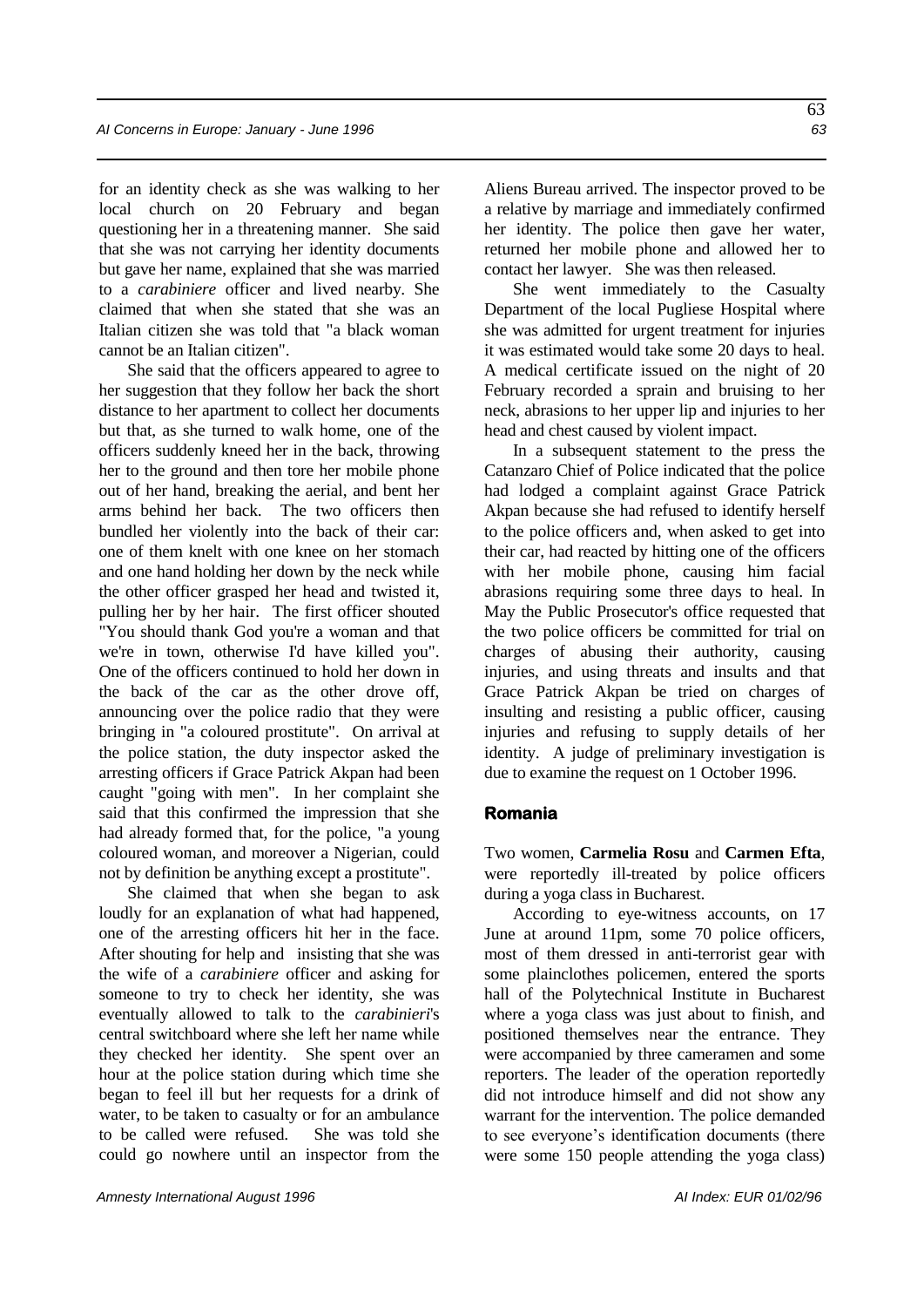and asked people in an intimidating way where they lived and worked. Around 20 people who did not have their papers on them were taken to the police station and questioned before being released.

Meanwhile the cameramen (who had apparently been told by the police that some kind of orgy was going on) were filming the incident and taking photographs. At one point one of the police officers wanted to take away the video camera of a yoga student, who was in turn filming the operation. Two other students, Carmen Efta and Camelia Rosu, intervened and positioned themselves in between their friend and the policemen. During the exchange the video camera was dropped and Carmen Efta bent down to pick it up. As she straightened herself, a police officer started hitting her from the back while another one violently hit Camelia Rosu, who was holding on to the video cassette, in her face. After they had checked everyone's identification papers the police left. Most of the 150 participants in the yoga class filed complaints at the Bucharest Military Prosecutor's Office.

Medical certificates state that Camelia Rosu suffered bruising on the right temple, forehead and cheekbone and bruising and lacerations on her upper arms and left hand, and that Carmen Efta sustained bruising on the left cheekbone, left knee and left hand.

Amnesty International has urged the Romanian authorities to initiate promptly an independent and impartial inquiry into the alleged ill-treatment of Camelia Rosu and Carmen Efta, to make public the findings and to bring to justice anyone found responsible for human rights violations. Furthermore, the organization has urged the authorities to devise and implement effective training for police officers with special attention given to issues like human rights, racial tolerance and peaceful conflict resolution.

### **Federal Republic of Yugoslavia**

**Ethnic Albanian women and their children in Kosovo province** are often witnesses to scenes of violence when police carry out searches in their homes and arrest or beat their menfolk. Sometimes they themselves may be arrested or beaten or otherwise ill-treated by police who are looking for their male relatives.

Kosovo province is part of the Republic of Serbia, but since 1989 when Serbia effectively abolished the province's autonomy, ethnic Albanians, who constitute over 85 per cent of the population, have largely refused to recognize Serbian authority in the province. Most ethnic Albanians support their leaders' demand for the province's secession from the Federal Republic of Yugoslavia and its recognition as an independent state. Since the outbreak of armed conflict in former Yugoslavia, the largely Serbian police forces have carried out almost daily searches in the homes of ethnic Albanians. These searches, usually for weapons, are often carried out in a deliberately intimidating and destructive way: furniture is broken, members of the household are threatened and shouted at, and the men of the house are frequently arrested and beaten in local police stations or, causing even greater humiliation, in their homes in front of their families. Police officers are known to have used violence even when no illegal weapons were found and when they have failed to find a man they are seeking they sometimes take a female relative or young person into custody instead, as a "hostage".

Such cases included that of **Florije Giinolli**, who was reportedly ill-treated when police came to her home in Uro\_evac at midnight on 11 February. They asked for her husband, Muhamet, who was abroad, and then carried out a search for weapons. They ordered her to hand over a rifle which they claimed her husband possessed, and threatened to take her 13-year-old son as a hostage. Afterwards they arrested and beat two neighbours.

On 29 and 30 May 1996 police carried out an arms search at the home of imam Ismail Hyseni in Nerodimlje, despite his insistence that he possessed no weapons. When the police returned on 1 June, they reportedly arrested his wife **Fazlije Hyseni**, his mentally ill daughter Hanife and other relatives, including his nephew Ramiz Hyseni, who was beaten by police and later had to seek medical care for his injuries.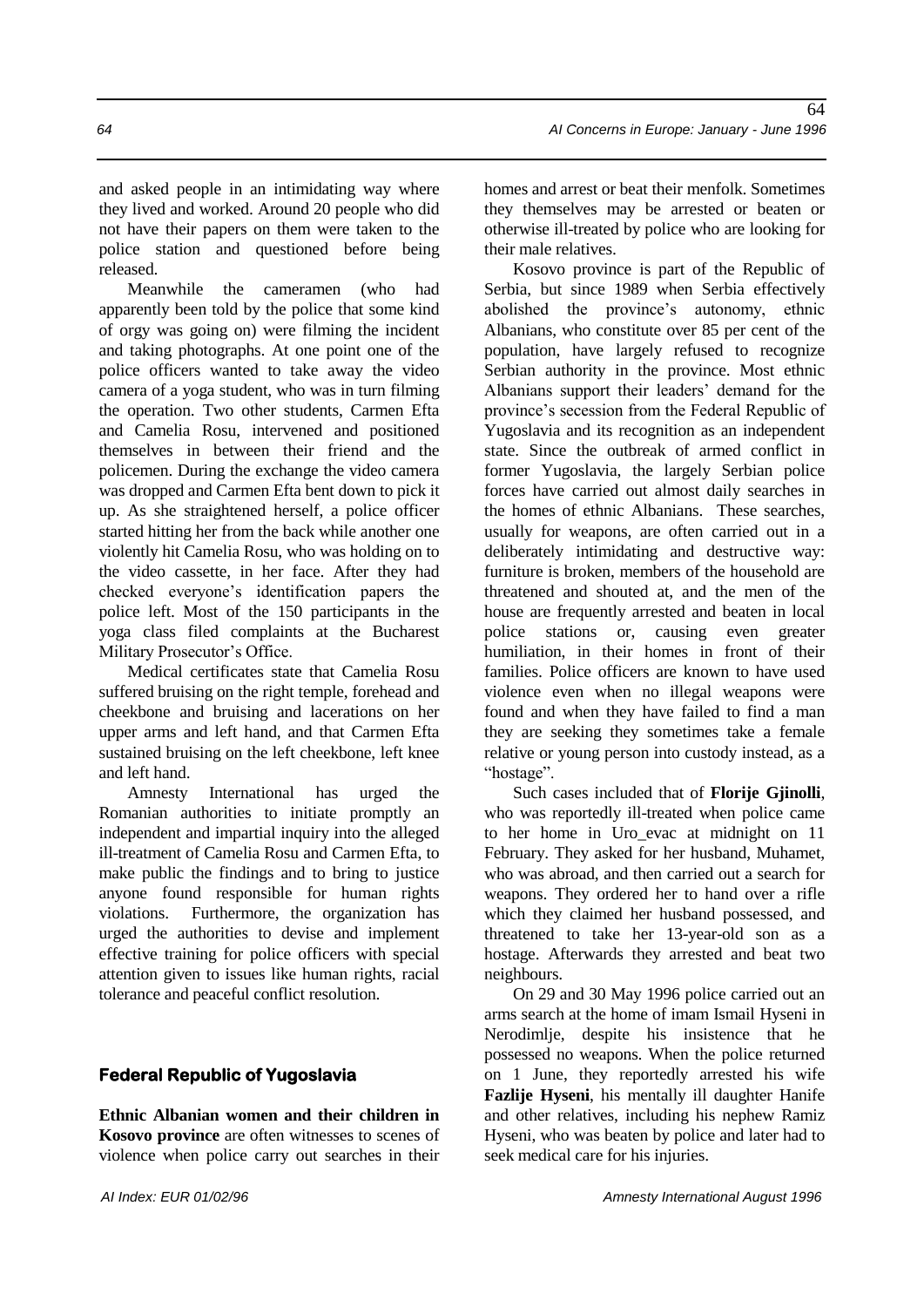**Fatime Xhemajli**, aged 62, is another of the women who has been ill-treated and threatened by police officers because of her male relatives - in this case, her sons. She is the mother of a political prisoner and human rights activists, Bajrush Xhemajli. In May 1996 she was called three times to the police station in Uro\_evac and ordered to hand over a gun she denied possessing. On the first occasion police officers also questioned her about two other sons who had fled abroad to escape persecution. They additionally threatened to kill Qamil, her only son still living at home with her. They threatened to throw her out of the window, but she refused to be intimidated. On the second occasion, she was punched and pushed by a police officer and as result hit her head against a cabinet. On the third occasion police officers reportedly again threatened to kill Qamil and told her: "The walls of your house will be stained with blood". In June police came to the house of 75-year-old Hysen Selishta in a village near Kamenica, looking for his son, Tefik, who was not at home. When Hysen told them he did not know where his son was, they beat him with rubber truncheons and also ill-treated Tefik's elderly mother, **Metihe Selishta**, who fainted.

Amnesty International has repeatedly called on the Yugoslav authorities to carry out prompt and impartial investigations into reports of police ill-treatment and to bring those responsible to justice. The organization has also urged that police officers be required to uphold international standards for law enforcement officials.

#### WOMEN ON DEATH ROW

#### **Kyrgyzstan**

**Lyubov Sirotkina**, born in 1970, was sentenced to death in January 1996 for the murder of her seven-year-old stepson, who starved to death in her care while her husband was in prison. Initially, Lyubov Sirotkina had been charged under Article 124 of the Criminal Code with "leaving in danger", but after an investigation the procurator's office had substituted a charge under Article 94 ("premeditated, aggravated murder") and the case was referred to the City Court in Bishkek, the capital, which on 17 January found Lyubov Sirotkina guilty of "premeditated murder, committed from motives of self-interest and with particular cruelty". Lyubov Sirotkina is reported to have acknowledged partial guilt. On 19 March the Supreme Court upheld an appeal against the death sentence, and substituted a sentence of 15 years' imprisonment. She had been found guilty of the premeditated, aggravated murder of her young stepson. An appeal against her death sentence was upheld in March by the Supreme Court, which substituted a sentence of 15 years' imprisonment.

### WOMEN EXTRAJUDICIALLY EXECUTED OR DELIBERATELY AND ARBITRARILY KILLED

#### **Russian Federation: during the conflict in the Chechen Republic**

In May Amnesty International approached the Russian and Chechen authorities about the deaths of two journalists in the Chechen Republic. Amnesty International called on the authorities to ensure that prompt, independent, thorough and impartial investigations into the deaths of **Nadezhda Chaykova, Nina Yefimova and her mother** would be initiated, with the findings made public and any perpetrators identified brought to justice within the norms of international law.

In July Amnesty International received an official reply from the Office of the Procurator General of the Russian Federation. In a letter of 24 June, the assistant of the Procurator General, V. I. Mishin, stated that "criminal cases and investigations have been opened into the circumstances of the deaths of Nadezhda Chaykova, Nina Yefimova and her mother, and measures have been taken to ensure that the perpetrators of these crimes are identified." In addition, the letter stated that the investigations were under the control of the Office of the Procurator General of the Russian Federation.

The body of 32-year-old Russian journalist, **Nadezhda Chaykova**, was found on 30 March in a shallow grave near the Chechen village of Gekhi, about 20 kilometres outside the capital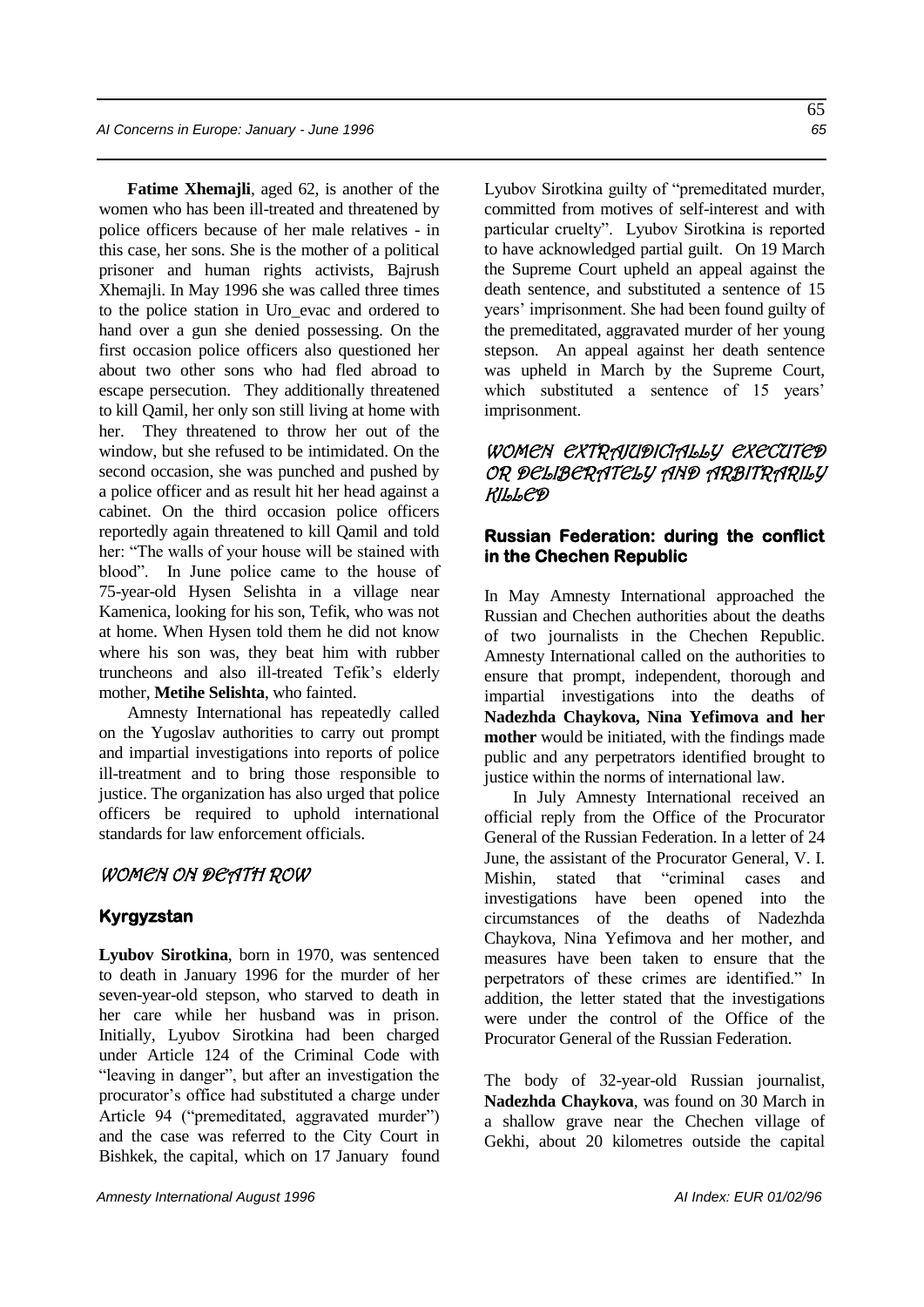Grozny and was exhumed on 12 April when Moscow journalists made a positive identification. She had been missing since 20 March. Nadezhda Chaykova, a correspondent for the respected weekly newspaper *Obshchaya Gazeta*, had been investigating the alleged embezzlement of money targeted for the reconstruction of the Chechen Republic's economy. Last year she published material in the newspaper *Ekspress-Khronika* which claimed that commanders from the Russian federal forces, representatives of the Chechen Government and commanders loyal to rebel leader Dzhokar Dudayev were involved in the misappropriation of funds. She had reportedly received anonymous warnings to stop her investigation if she wished to stay alive. According to the results of a post-mortem examination, Nadezhda Chaykova had been blindfolded, severely beaten, forced into a kneeling position and killed by a bullet in the back of the head. She was last seen on 20 March by fellow reporters who claimed that she was heading for Samashki and had plans to disguise herself as a Chechen peasant woman in order to cover the Russian federal army's operation there.

Amnesty International believes that Nadezhda Chaykova may have been the victim of an extrajudicial execution or deliberate and arbitrary killing. A local official and a note by Nadezhda Chaykova reportedly pointed to the Russian federal troops as the suspects. But other sources reportedly indicate that Chechen leaders themselves may have ordered her execution, believing that she was a spy and perhaps acting on rumours spread by the Federal Security Service (FSB). According to information received in June, no central investigation into her death has been opened by the Procurator General's office and the local Chechen procurator who originally took up the case is reportedly unlikely to go further because of limited resources.

The body of a second journalist, 25-year-old **Nina Yefimova**, was discovered in the Leninsky district of Grozny on the morning of 9 May, while the body of **her 73-year-old mother** was found dead on the night of 9 May in a deserted canned food factory in Grozny. It was reported that both

\_\_\_\_\_\_\_\_\_\_\_\_\_\_

women had met a violent death and that Nina Yefimova reportedly died from a pistol shot to the back of the head. Nina Yefimova, who was writing for the newspaper *Vozrozhdeniye*, a Russian-language newspaper distributed in Chechnya, was kidnapped with her mother on the night of 7-8 May. She had recently published a number of revealing feature articles on crime in Chechnya and officials from the Ministry of Internal Affairs of the Chechen Republic have stated that they think her kidnapping and death could have been connected with her professional activities. It was reported that on 10 May, the deputy Minister of Internal Affairs of the Chechen Republic stated in an interview that an investigation had been opened and that suspects had been identified. Amnesty International is concerned that Nina Yefimova and her mother may also have been extrajudicially executed or deliberately and arbitrarily killed.

\_\_\_\_\_\_\_\_\_\_\_\_\_\_

In July 1995 Amnesty International approached the Russian authorities about the death of Russian journalist **Natalya Alyakina**, a freelancer for the German radio news service RUFA and the weekly magazine *Fokus,* who was shot dead in Budennovsk by Russian forces on 17 June 1995. Soldiers opened fire on the car in which she was travelling shortly after it had passed through a military checkpoint guarded by Interior Ministry troops outside the city of Budennovsk at the height of the hostage-taking crisis. Two other people in the car with Natalya Alyakina, her husband Gisbert Mrozek and the driver, were injured by flying glass. An investigation was opened, and one soldier was detained after legal proceedings were instituted for "violating regulations on the use of firearms" (Article 251-1 of the Criminal Code). Amnesty International sought assurances that the investigation into Natalya Alyakina's death would be comprehensive and impartial, with the results made public, and that anyone identified as responsible for the deliberate and arbitrary killing of an unarmed civilian would be brought to justice.

On 13 February 1996, the investigation was closed and the case was handed to a military court in Stavropol. The Russian press reported on 12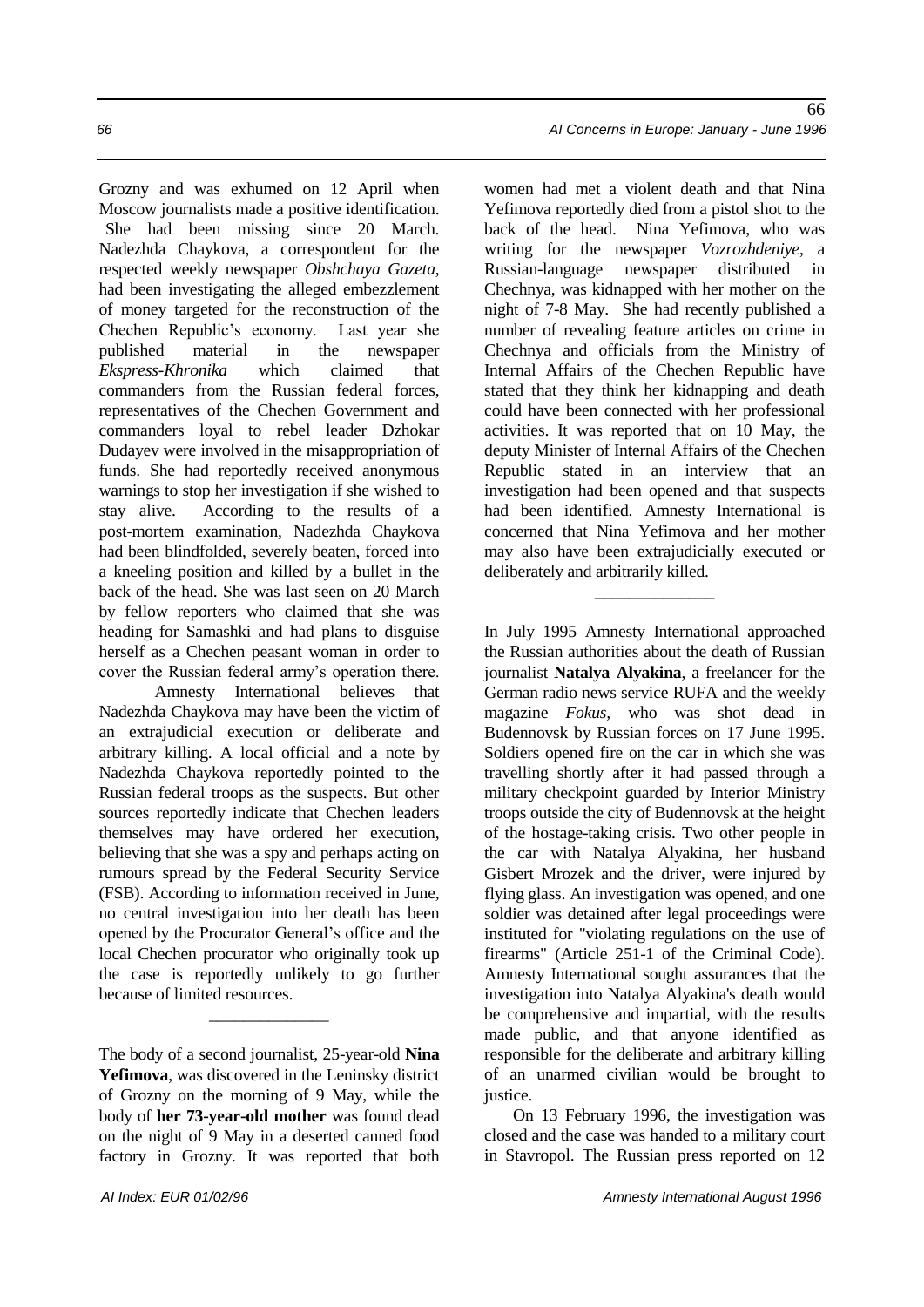July that the accused soldier, Sergey Fedotov, claimed in court that he had accidentally triggered a heavy machine-gun with his foot as he entered an armoured personnel carrier, firing the two shots that killed Natalya Alyakina. The Procurator demanded that Sergey Fedotov be acquitted, stating that he could not have known the safety catch was off, and blamed the accident on a design fault in the armoured personnel carrier.

On 16 July, Sergey Fedotov was given a suspended sentence of two years for "involuntary manslaughter through negligent use of firearms" by a military judge. Gisbert Mrozek, Natalya Alyakina's husband and an eye-witness to her death, lodged an appeal with the Northern Caucasus Military Procurator urging a re-trial. Gisbert Mrozek, a correspondent of the German radio news service RUFA, has repeatedly protested to Russian officials about the inept handling of evidence and the refusal to call witnesses with an alternative version of events.

It was reported that according to Gisbert Mrozek last year he and a colleague received information released to them by President Boris Yeltsin's press secretary, Sergey Medvedev, which indicated that a different soldier may have been the perpetrator, or that two soldiers may have been implicated in the killing of Natalya Alyakina.

#### WOMEN AND FREEDOM OF EXPRESSION

#### Greece

Charges against **Hara Kalomiri**, Director of the Greek Conservatory for Music, were brought by a Greek Orthodox archbishop and a monk of Mount Athos because she founded a centre for artistic activities and meditation along Buddhist lines in Chalkidiki without government permission. The sentence is based on Article 1 of Law 1363/1938 which forbids non-Orthodox worship and the establishment of places of worship without the prior authorization of the Orthodox Church, as well as the practising of a religion considered heretical by the Orthodox Church, and carries a total sentence of up to 18 months' imprisonment without the possibility of paying a sum of money in lieu. On 27 March she was sentenced to three months' imprisonment by the court of first

instance in Thessaloniki for "founding and operating a place of private worship for a Buddhist community in Chalkidiki without government permission". Hara Kalomiri is free pending an appeal hearing which has yet to be scheduled.

### WOMEN PRISONERS OF CONSCIENCE

#### **Turkmenistan**

**Yevgenia Starikova** was sentenced in June 1995 to two years' imprisonment for "concealing a crime". She had been arrested earlier in 1995 in connection with having aided possible prisoner of conscience Mukhametkuli Aymuradov, a former work colleague, while he was on the run after having escaped from pre-trial detention. Amnesty International regards Yevgenia Starikova as a possible prisoner of conscience because she has reportedly been imprisoned for conscientiously harbouring a possible prisoner of conscience following an escape allegedly orchestrated by the authorities. (A fuller explanation of the case involving Mukhametkuli Aymuradov and Yevgenia Starikova is given in AI Index: EUR 61/03/96, where Yevgenia Starikova is wrongly identified as Yevgeny Starikov, a man.)

**Rufina Arabova** was confined to the Central Psychiatric Hospital in Ashgabat, the capital of Turkmenistan, in January. Unofficial sources claim that she was confined not on the basis of medical need, but because of a history of peaceful protests against the refusal of the Turkmen authorities to give her the employment to which she is entitled. Her protests, according to Turkmen emigré sources, were viewed by the authorities as an expression of political opposition to the current Turkmen regime. Rufina Arabova was believed still to be confined at the time of writing. She was a possible prisoner of conscience.

\_\_\_\_\_\_\_\_\_\_\_\_\_\_

Rufina Arabova was born in 1953. A trained economist, she worked until 1986 as the head of the planning department in a large metal recycling plant. In 1986, during a routine audit of the company, she uncovered large-scale financial irregularities and reported her findings to the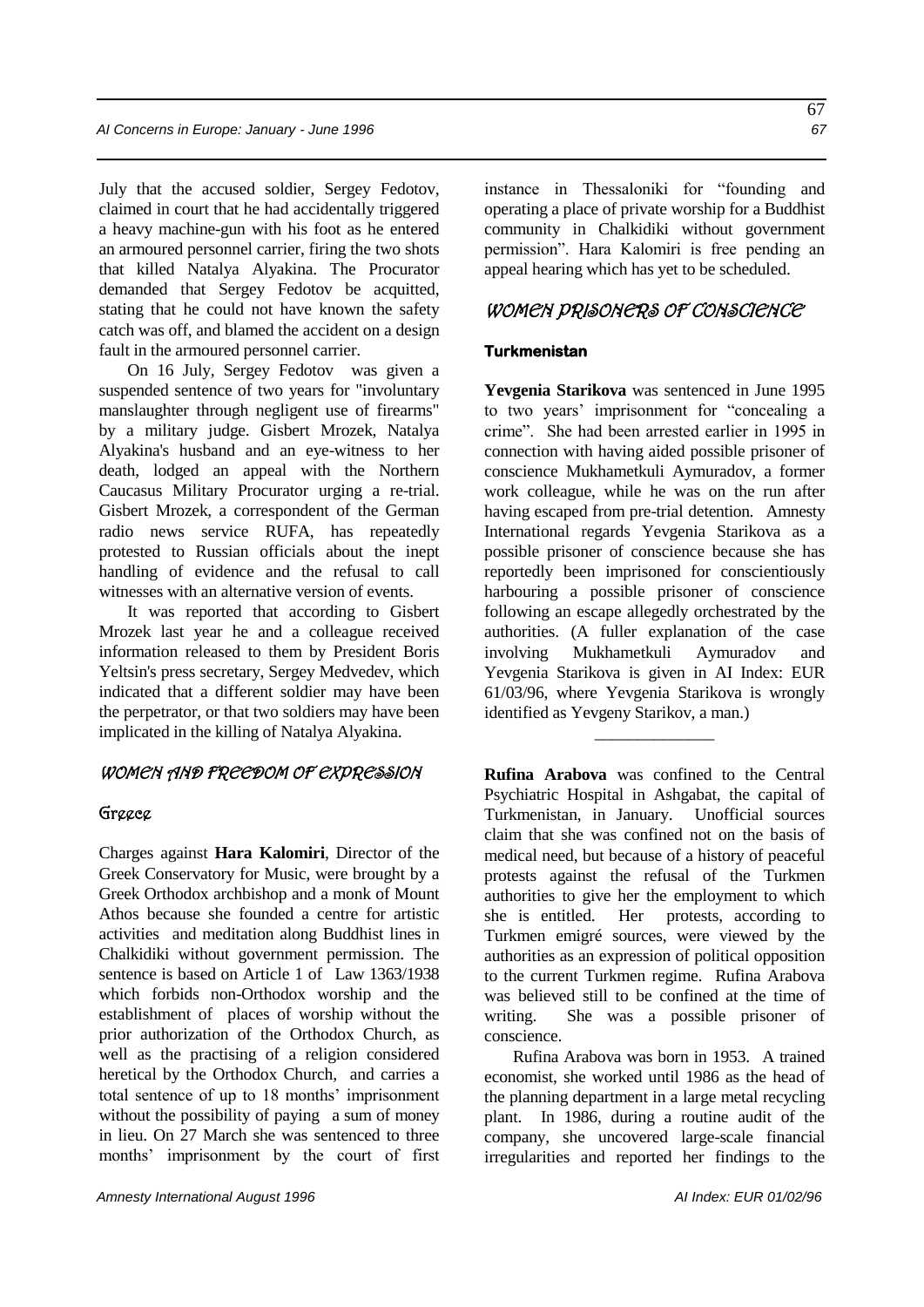general procuracy. As a result of her report she was fired from her job and sent to a psychiatric hospital where she was forcibly confined for three months. After her release she was not given her job back, although legally the company would have been obliged to reinstate her. Following years of public protests, including hunger-strikes, Rufina Arabova's confinement in a psychiatric hospital was finally declared unlawful and in March 1993 she was given her previous job back. However, less than a month later she was again made redundant during a restructuring of the company.

#### **Turkmenistan: short-term detention and fear for safety for women demonstrators**

In three reported incidents of anti-government protest in February and March against food shortages, wage arrears and house demolition, demonstrators were reported to have been predominantly women and children. Amnesty International was concerned about allegations that some of those involved in these demonstrations had been detained for short periods, and also that people suspected of being organizers of the demonstrations were being sought by law enforcement authorities and might face torture or ill-treatment if detained. Although information about specific individual victims of human rights violations connected with the demonstrations was unavailable, Amnesty International addressed authorities in Turkmenistan with concerns about the general conduct of law enforcement officials towards the demonstrators, as reported by unofficial sources (for further details see the entry on Turkmenistan, page 48).

#### **Uzbekistan**

In the course of a three-day period in March **Paulina Braunerg**, a lawyer and member of the board of the unregistered Human Rights Society of Uzbekistan, was detained three times at the office of the National Security Service in the town of Almalyk, near the capital, Tashkent. Her teenage son Nikita was detained twice in the same period, and on one occasion Paulina Braunerg and her son were held in separate cells for 12 hours.

Paulina Braunerg was held ostensibly for questioning about her alleged involvement in the illegal trading of precious metals, an accusation which she denies, but the real motive appeared to have been to investigate her human rights and political activities. On the first day that she was detained law enforcement agents searched Paulina Braunerg's apartment in Almalyk and confiscated copies of the Moscow newspaper *Izvestiya* and the Uzbek opposition newspapers *Forum* and *Kharakat.* While under interrogation on the third day Paulina Braunerg was questioned about her contacts with human rights activists and organizations and was threatened with prolonged detention. At the time of writing Paulina Braunerg had not been charged with any offence.